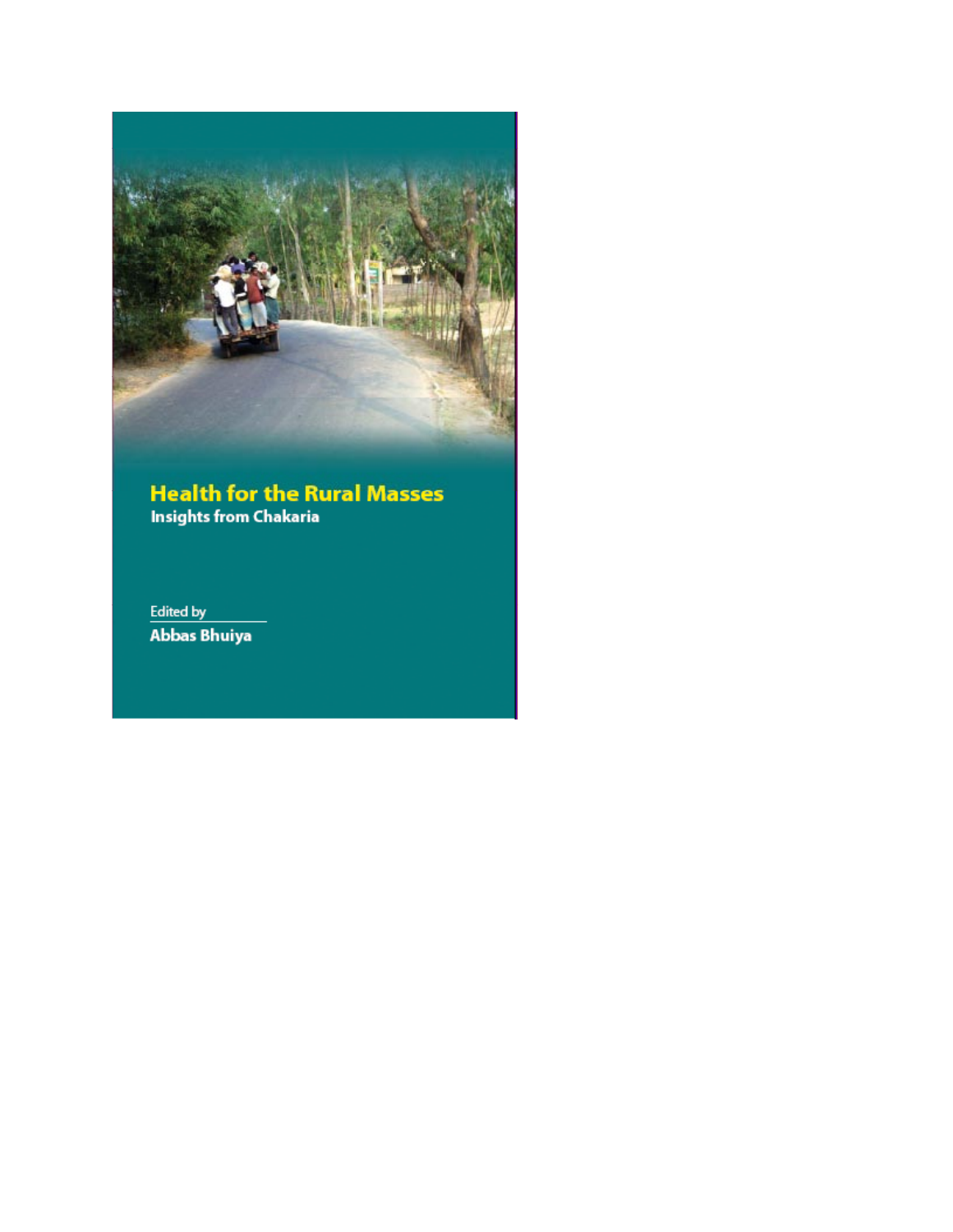# **Health for the Rural Masses**

Insights from Chakaria

Editor **Abbas Bhuiya**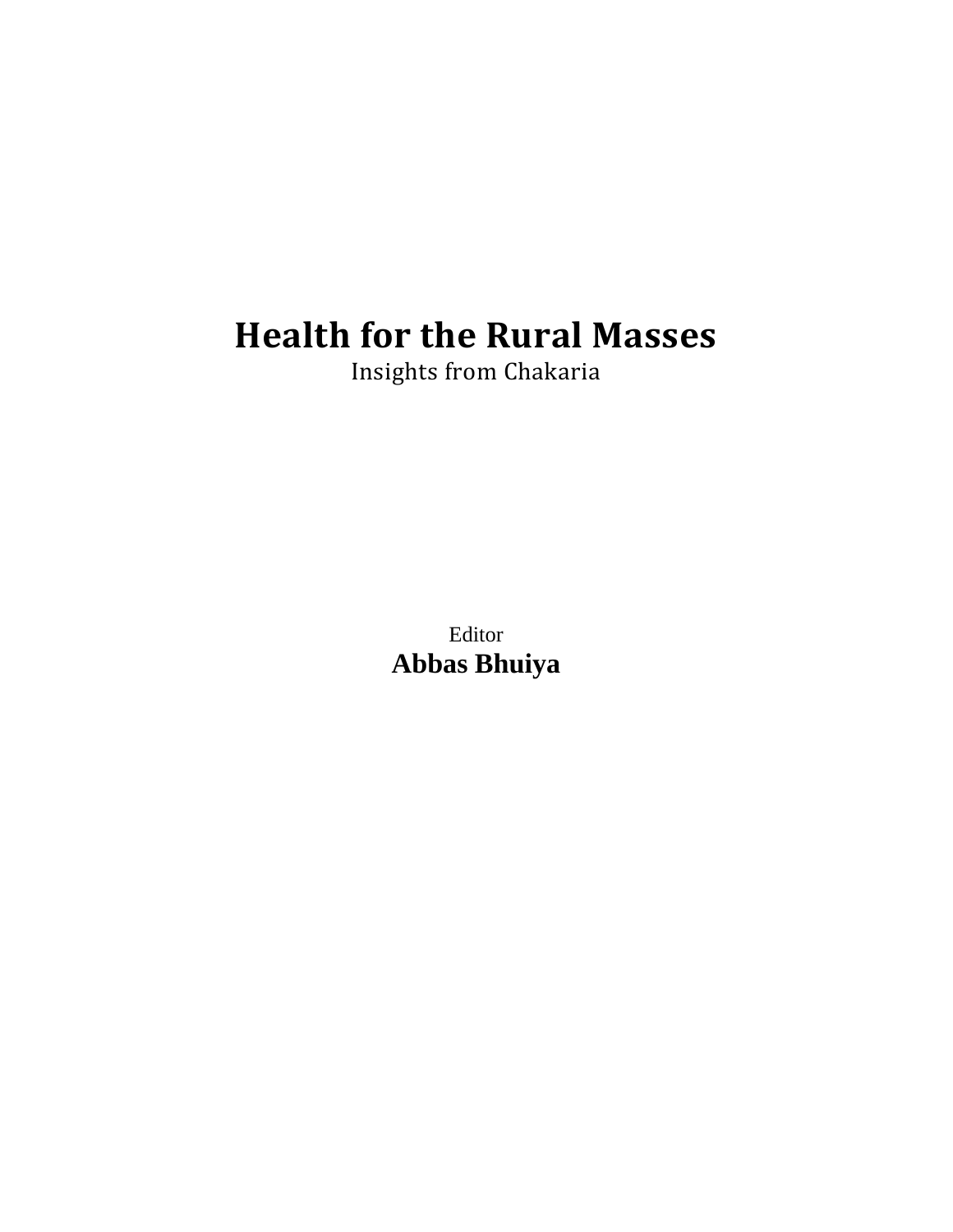Published by ICDDR,B, 68 Shaheed Tajuddin Ahmed Sharani, Mohakhali, Dhaka 1212, Bangladesh www.icddrb.org

First published February 2009

Copyright © 2009 by ICDDR,B

All rights reserved. No part of this publication may be reproduced or transmitted, in any form or by any means, without prior permission in writing from the publisher.

Cover design Md. Abdur Razzaque

Cover photograph Abbas Bhuiya

ISBN-978-984-551-305-0 Monograph No. 8

Price: USD 25.00 (Outside Bangladesh) BDT 250.00 (Inside Bangladesh)

The views expressed in this book are those of the authors and not necessarily those of ICDDR,B.

*Printed by Printlink Printers, 262/1 Fakirapool, Dhaka, Bangladesh*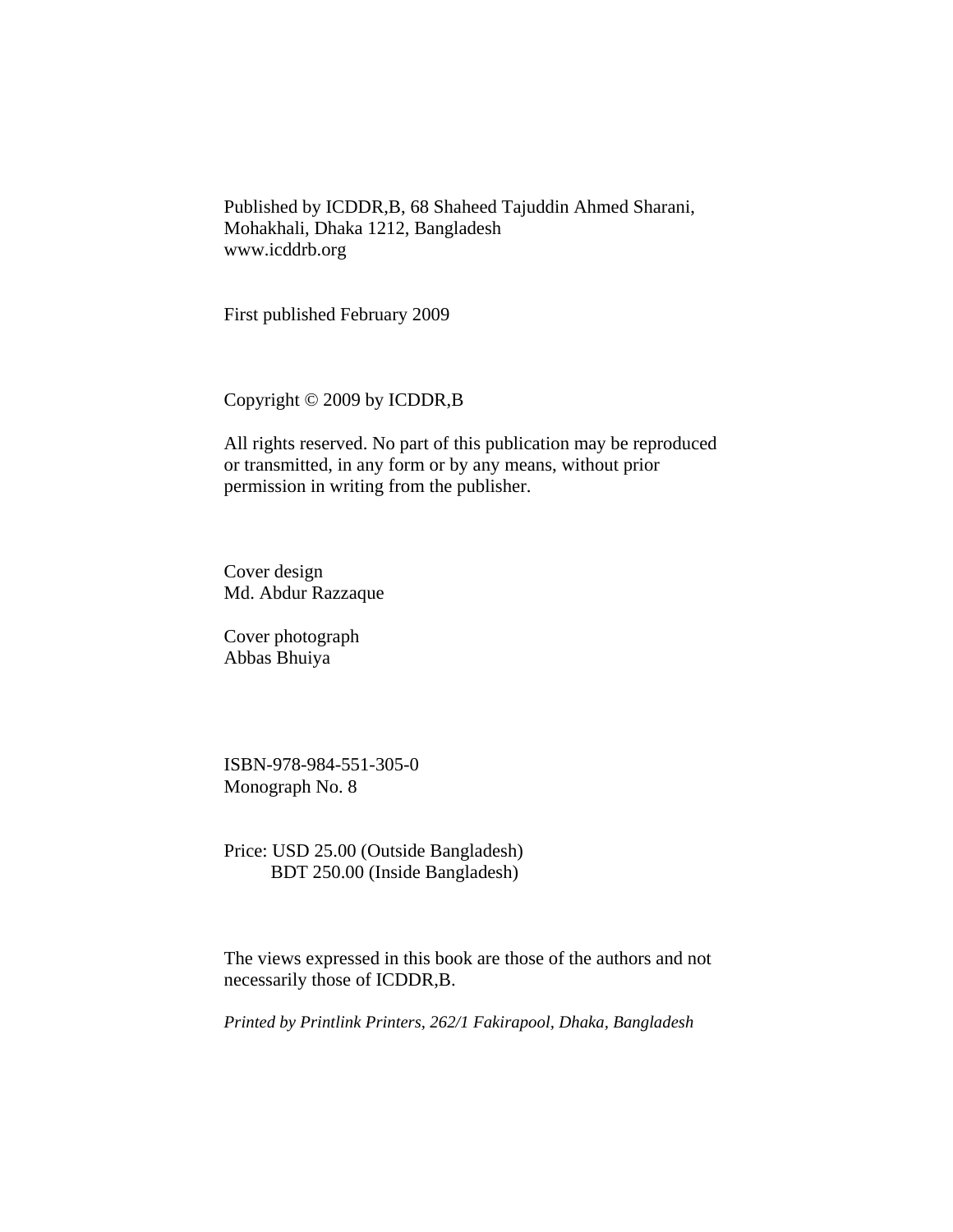## **Dedication**

To the villagers who struggle to make the most out of life and the unarmed well-intentioned Village Doctors who stand beside them.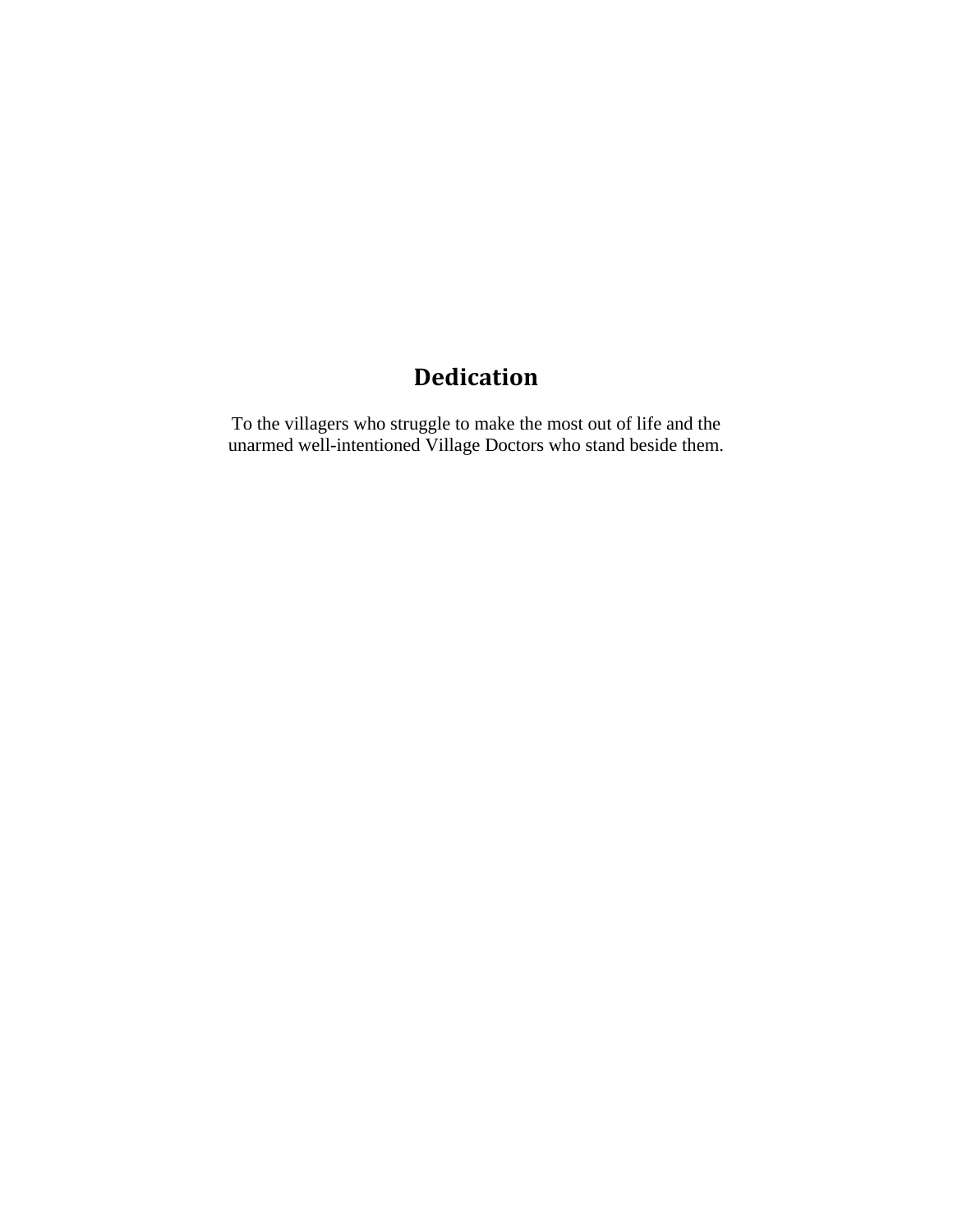### **Foreword**

In many ways, the Chakaria *Upazila* has signaled a bright future for Bangladesh. The area is typical of rural Bangladesh, where the past decades have shown remarkable improvements in health conditions and fertility levels. Notwithstanding these advances, there remain enormous challenges of poverty, vulnerability to floods and cyclones, environmental poisoning, and a heavy burden of malnutrition and disease. The research in this volume provides new insights into how to address the continuing health problems of the population. The answer is not to simply do more of the same approaches that have been tried in the past, but to learn about health conditions and health services from the perspectives of ordinary people. This means understanding and influencing the market of health services that is actually operating in rural Bangladesh, rather than limiting our vision to an idealized but unrealistic plan that involves a small set of health providers.

The research described in this volume has similar objectives to research conducted by the seven partners of the Future Health Systems research consortium working in Afghanistan, Bangladesh, China, India, Nigeria, and Uganda. Working together and in their own countries, consortium members are seeking to generate knowledge about health systems that will benefit the world's poor. Finding ways to improve the delivery of health care, reduce the financial burden of health care, and develop policy processes to engage the poor are common themes. In each country, local stakeholders have helped to design the research along with research organizations to best address local priorities and interests.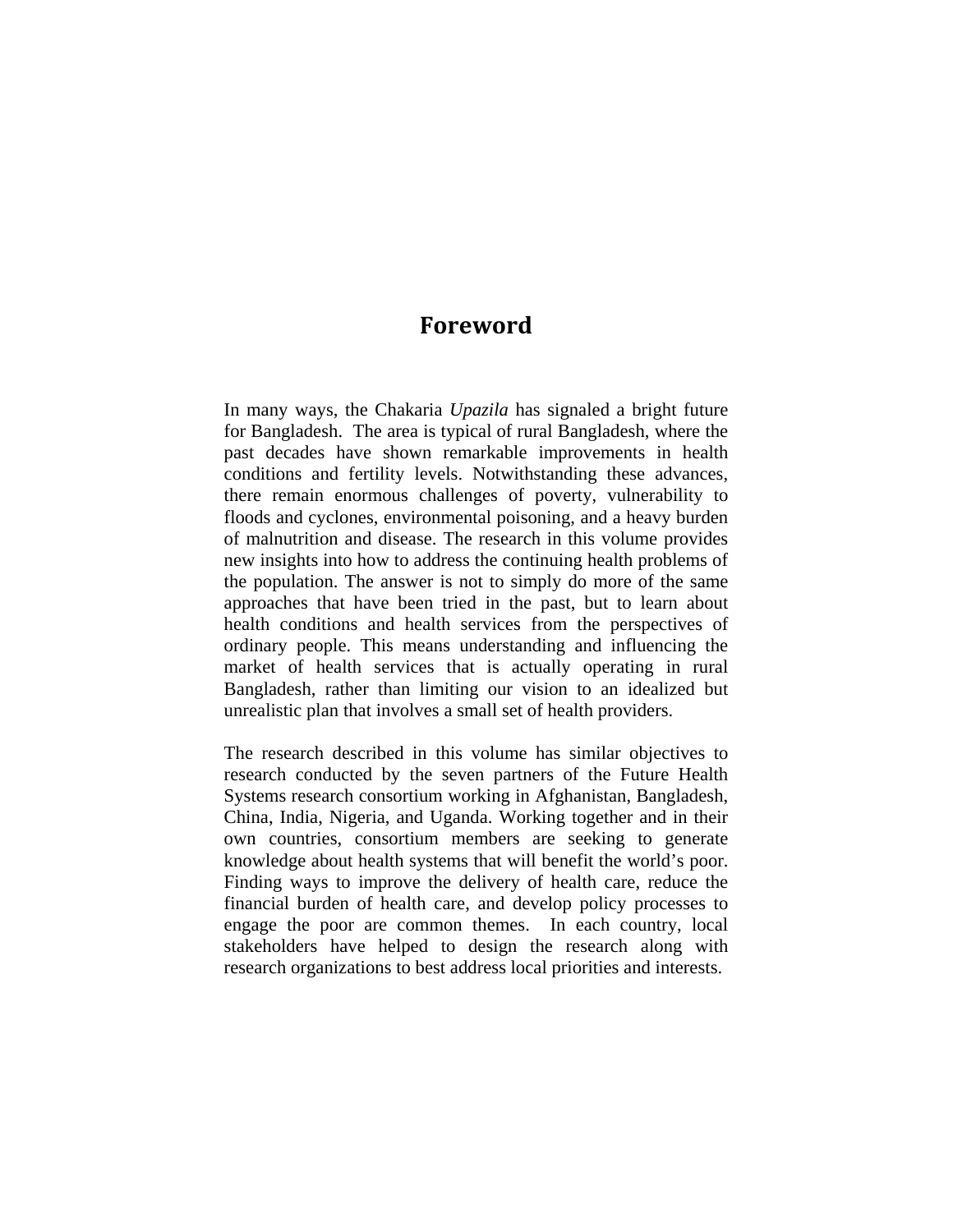ICDDR,B has had a close relationship with the people of Chakaria for the last 15 years, conducting community-based action research, demographic surveillance, and other health programs during this time. This has helped ICDDR,B to gain a deep understanding of the communities in Chakaria, which has helped them to identify the characteristics of health providers and community members concerning their health problems, care-seeking, and the financial implications of illness. In Chakaria, 96% of health care providers are not formally trained in medicine. The majority of households suffer substantial financial losses each year due to illness, with income losses due to chronic illnesses often playing a greater role than the direct costs of health care.

The messages emerging from this research are straightforward. To improve health care for ordinary Bangladeshis, you need to account for the health providers used by the people – predominantly village doctors and traditional birth attendants. The poor suffer significantly from poor quality of care and the high costs of health care and poorly treated illness. But expecting to reach the poor strictly through formally trained physicians will delay access to care. The research identifies opportunities for improving the quality of care on a wider scale, and addressing the economic consequences of illness. Using information about the health markets actually faced by the poor as an entry point, these opportunities involve bringing together key actors in the community, the private sector, and government. Working together, the prospects for improving the health and livelihoods of Bangladeshis shine even brighter.

David Peters Johns Hopkins Bloomberg School of Public Health Baltimore, USA December 2008.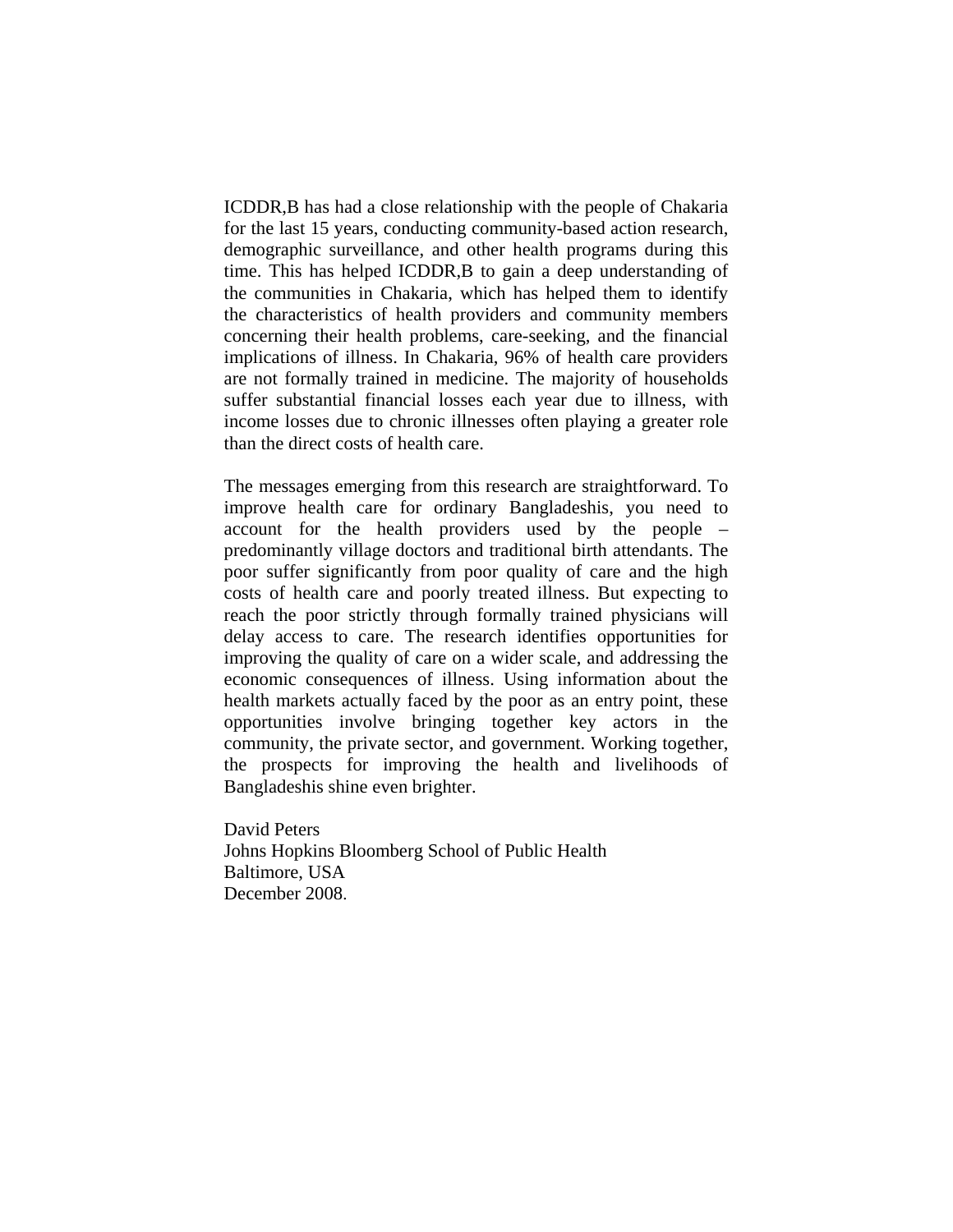## **Acknowledgements**

Many organizations and individuals have contributed in putting this book together and getting it published. The Chakaria field site, which hosted the studies, has been supported by ICDDR,B with financial resources from its core donors. The studies which formed the basis of this book were supported by the UK Department for International Development (DFID) for the Future Health Systems research programme consortium, grant number GR-00445. The views expressed in this document are not necessarily those of DFID. ICDDR,B acknowledge with gratitude the commitment of the above development partner to the Centre's research efforts. ICDDR,B also gratefully acknowledges the following donors which provide unrestricted support to the Centre's research efforts: Australian Agency for International Development (AusAID), Government of the People's Republic of Bangladesh, Canadian International Development Agency (CIDA), Embassy of the Kingdom of the Netherlands (EKN), Swedish International Development Cooperation Agency (Sida), Swiss Agency for Development and Cooperation (SDC), and Department for International Development, UK (DFID).

The authors gratefully acknowledge the inputs provided by Md. Jahangir, Shaikh A Daiyan, Azam Ali, AMR Chowdhury and Shams El Arifeen, members of the national advisory board of the Future Health Systems project in Bangladesh. The members, despite their busy schedule, made the effort to attend the regular meetings of the project. Under their guidance the work of Future Health Systems in Bangladesh has reached the stage it is in today.

The authors also gratefully acknowledge the technical advice provided by David Peters, Adnan Hyder, David Bishai, Hafizur Rahman and Sandhya Sundaram of Johns Hopkins Bloomberg School of Public Health, USA; Hilary Standing, Gerald Bloom, and Henry Lucas of Institute of Development Studies, UK ; George William Pariyo of The Institute of Public Health, Makerere University, Uganda; Oladimeji Oladepo of University of Ibadan, Nigeria; Barun Kanjilal of Indian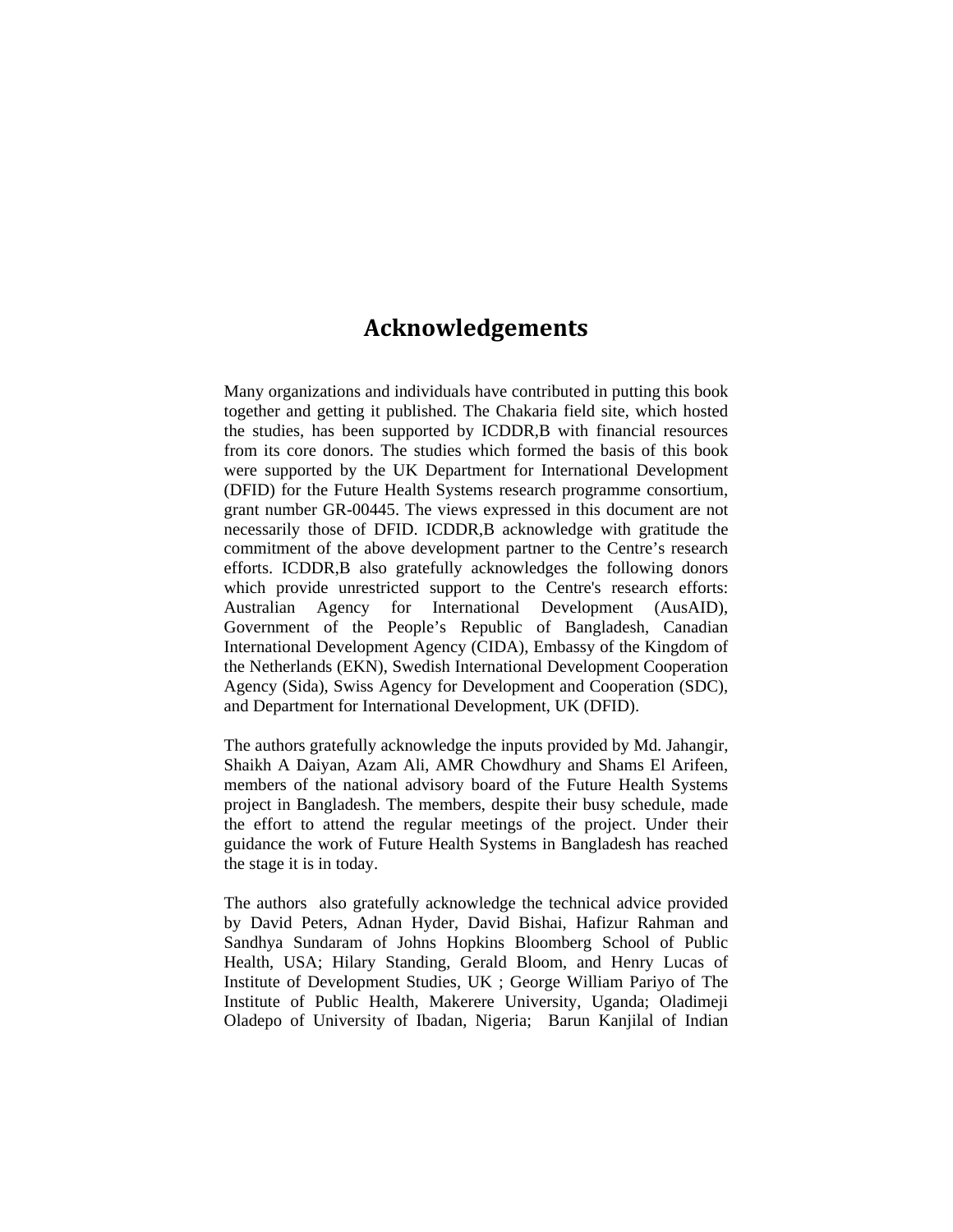Institute of Health Management Research, India; and Zhang Zhenzhong of Chinese Health Economics Institute, China, at every stages of the Bangladesh part of the Future Health Systems activities.

The support provided by members of the project staff especially Ayesha Begum, Abul Kashem, Ashish Paul, Snehashis Dutta, and Rehmat Ali was invaluable in carrying out the project activities.

The authors would also like to express their gratitude to Tracey Lynn Koehlmoos for her comments on the draft of the book which helped enormously in finalizing the book.

Finally the support and encouragement from Alejandro Cravioto was instrumental in publishing the book.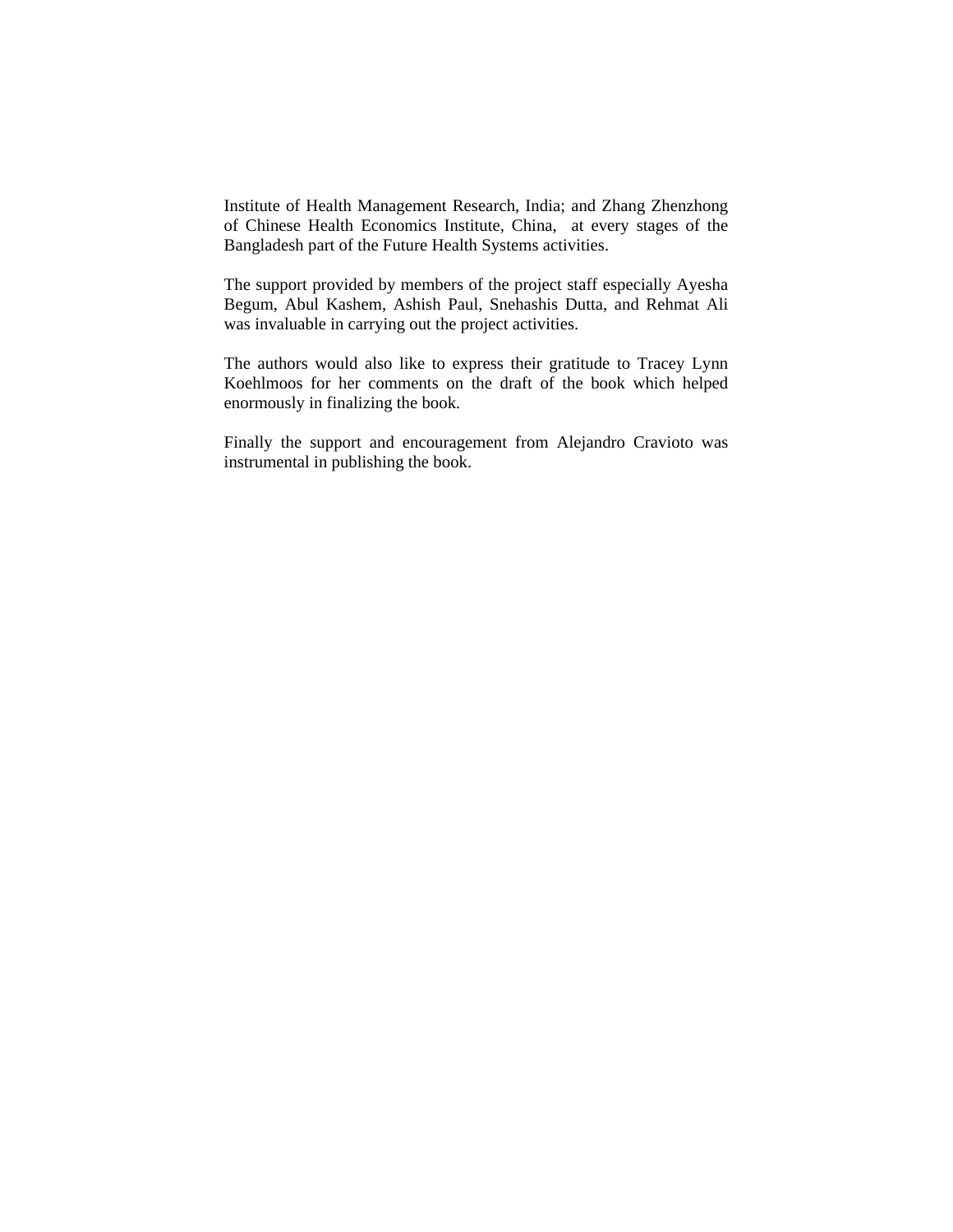## **CONTENTS**

| Chapter 1: | Introduction<br>Abbas Bhuiya                                                                                     | $\mathbf{1}$ |
|------------|------------------------------------------------------------------------------------------------------------------|--------------|
| Chapter 2: | Study Area and the Population<br>S.M.A. Hanifi, Shahidul Hoque, Ariful Moula,<br>Rumesa Rowen Aziz               | 9            |
| Chapter 3: | <b>Inventory of Facilities</b><br>Sabrina Rasheed, Mohammad Iqbal,<br>Farhana Urni                               | 25           |
| Chapter 4: | <b>Characteristics of Village Doctors</b><br>Mohammad Iqbal, S.M.A. Hanifi, Tania Wahed                          | 39           |
| Chapter 5: | Perception about Illnesses and Healthcare<br>Providers<br>Tamanna Sharmin, Papreen Nahar,<br>Kaneta K. Choudhury | 55           |
| Chapter 6: | Health-seeking Behavior<br>Shehrin Shaila Mahmood, Mohammad Iqbal,<br>S.M.A. Hanifi                              | 67           |
| Chapter 7: | Cost Associated with Utilization of<br><b>Healthcare Services</b><br>Tania Wahed, Shehrin Shaila Mahmood         | 95           |
| Chapter 8: | Conclusions<br>Abbas Bhuiya                                                                                      | 115          |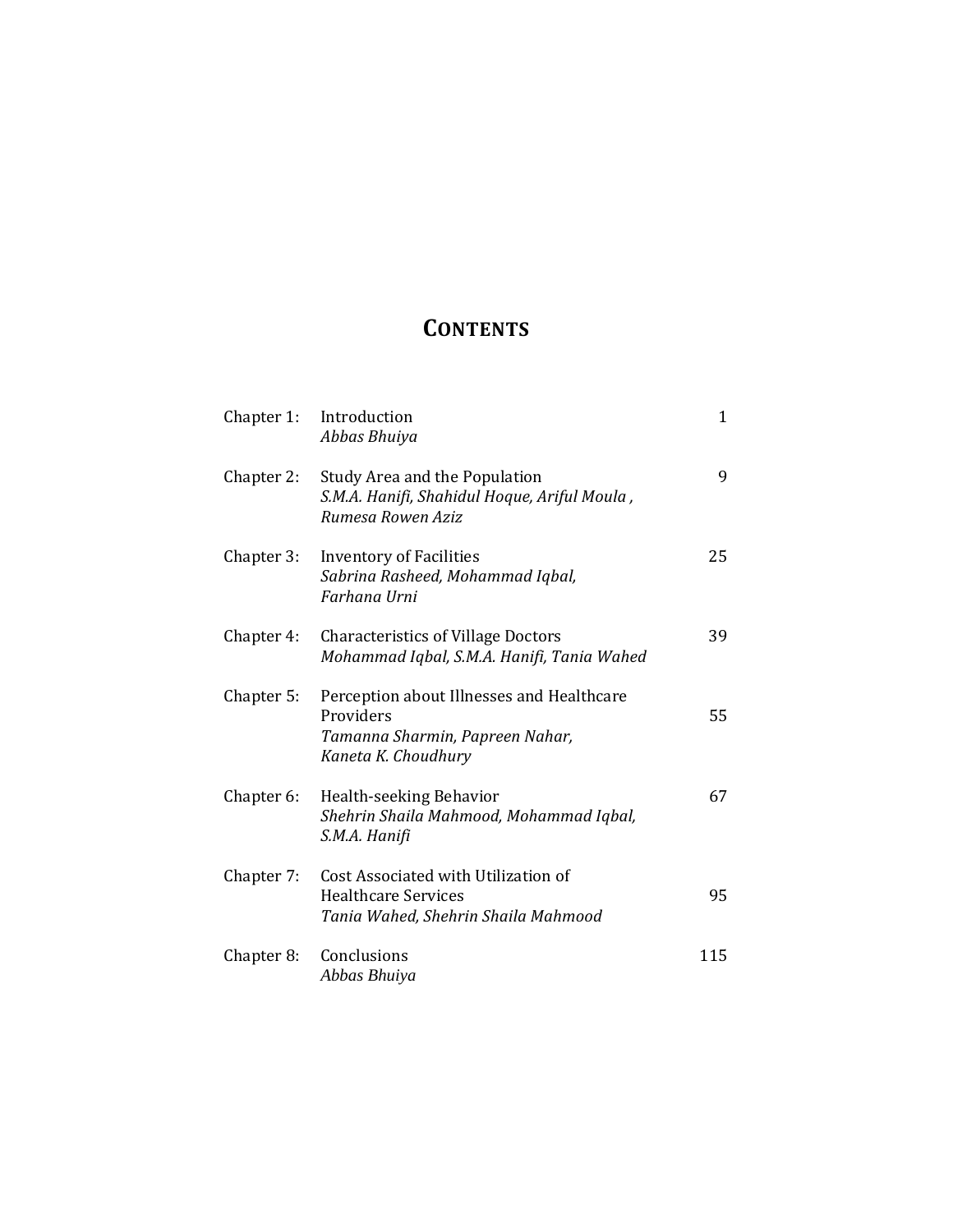## Chapter 1 **Introduction**

Abbas Bhuiya

### **Background**

Bangladesh is a country of approximately 150 million people with an area of 147,570 square kilometres. With per capita income of USD 463 in 2007, the country ranked 156th among the nations of the world (International Monetary Fund 2008). Forty percent of its population live below the poverty line (Bangladesh Bureau of Statistics 2008a). The literacy rate among people aged more than six years is 53%. The country is still rural with 70% of its population living in rural areas. Agriculture is the major means of living with 48.1% of the population aged above 15 years engaged in the agriculture sector (Bangladesh Bureau of Statistics 2008b). Forty percent of its population has inadequate consumption of food with average daily per capita intake of 2,239 kilocalories. Under nutrition among under-five children is still quite high with 36% stunted and 16% wasted (NIPORT, Mitra and Associates and MEASURE DHS Macro International 2007).

The population is young overall with 35.2% under the age of 15 years (UNDP 2007). The population growth has slowed down to 1.40% in the recent past from 2.33% in 1981 (Bangladesh Bureau of Statistics 2008c; Bangladesh Bureau of Statistics 2007). The total fertility rate has declined to 2.7 after a halt at 3.3 for nearly 10 years (NIPORT, Mitra and Associates and MEASURE DHS Macro International 2007). Life expectancy at birth was 65.4 years in 2006, a 16 year gain from 1980 (Bangladesh Bureau of Statistics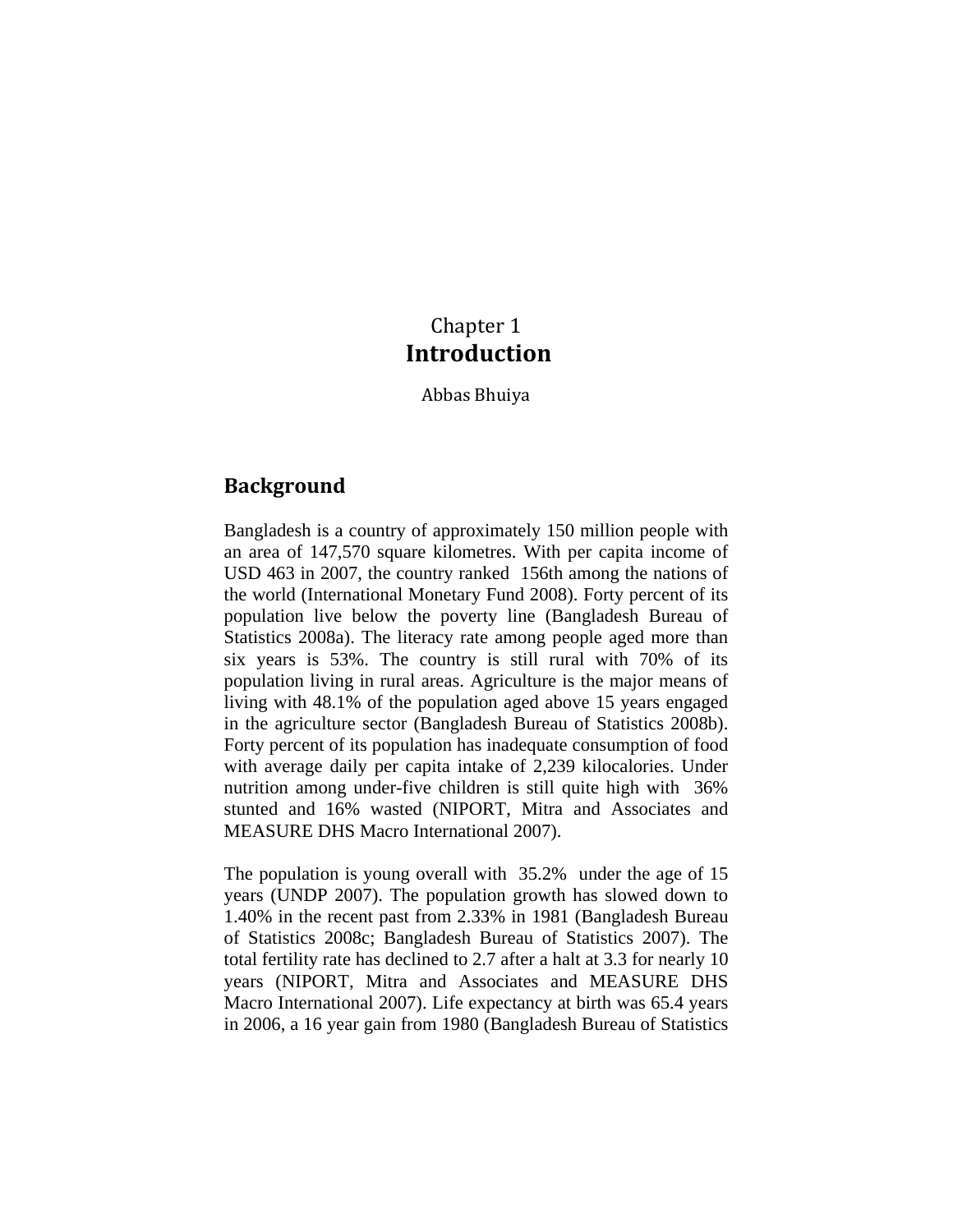### 1 | Introduction

2007; World Bank 2003). Infant and childhood mortality though declining over the years, are still high at 52 per 1,000 live births and 14 per 1,000 children respectively (NIPORT, Mitra and Associates and MEASURE DHS Macro International 2007).

The country is subject to an array of natural disasters because of its location in the delta of the Bay of Bengal. The southern part of the country experiences cyclones, tidal surges, and flooding, causing loss of lives and properties. The north-west part of the country, on the other hand, experiences droughts which at times lead to a near famine situation. The low-lying plains in central Bangladesh are crisscrossed with rivers and are subject to moderate to severe monsoon flooding regularly. The country is also believed to be highly vulnerable to the consequences of climate change (Department of environment, UNDP and DFID 2007; Ministry of Environment and Forest 2005).

Despite all the challenges, in retrospect, Bangladesh has made tremendous progress in health improvement and population control during the last three decades. The life expectancy at birth has reached 65 years in 2006 from 49 years only 26 years ago (Bangladesh Bureau of Statistics 2008c; World Bank 2003). The infant mortality rate is now 52 per 1,000 live births which is less than half of the rate for 1981 (117 per 1,000 live births) (NIPORT, Mitra and Associates and MEASURE DHS Macro International 2007; Mitra *et al.* 1994). The decline has been faster in all age groups excepting the neonates. Sex differentials in mortality which was unfavourable to females has almost disappeared since the early nineties. Since then, females have a longer life expectancy at birth than males - a phenomenon common in developed countries. The nutritional status of children aged less than 5 years has also improved with a reduction in the proportion of under-nutrition from 35% in 1990 to 30% in 2004 (UNDP 2007; World Bank 2003). However, the prevalence of moderate malnutrition, in terms of percent underweight, among children is very high at 46.3% (Government of the People's Republic of Bangladesh 2007a).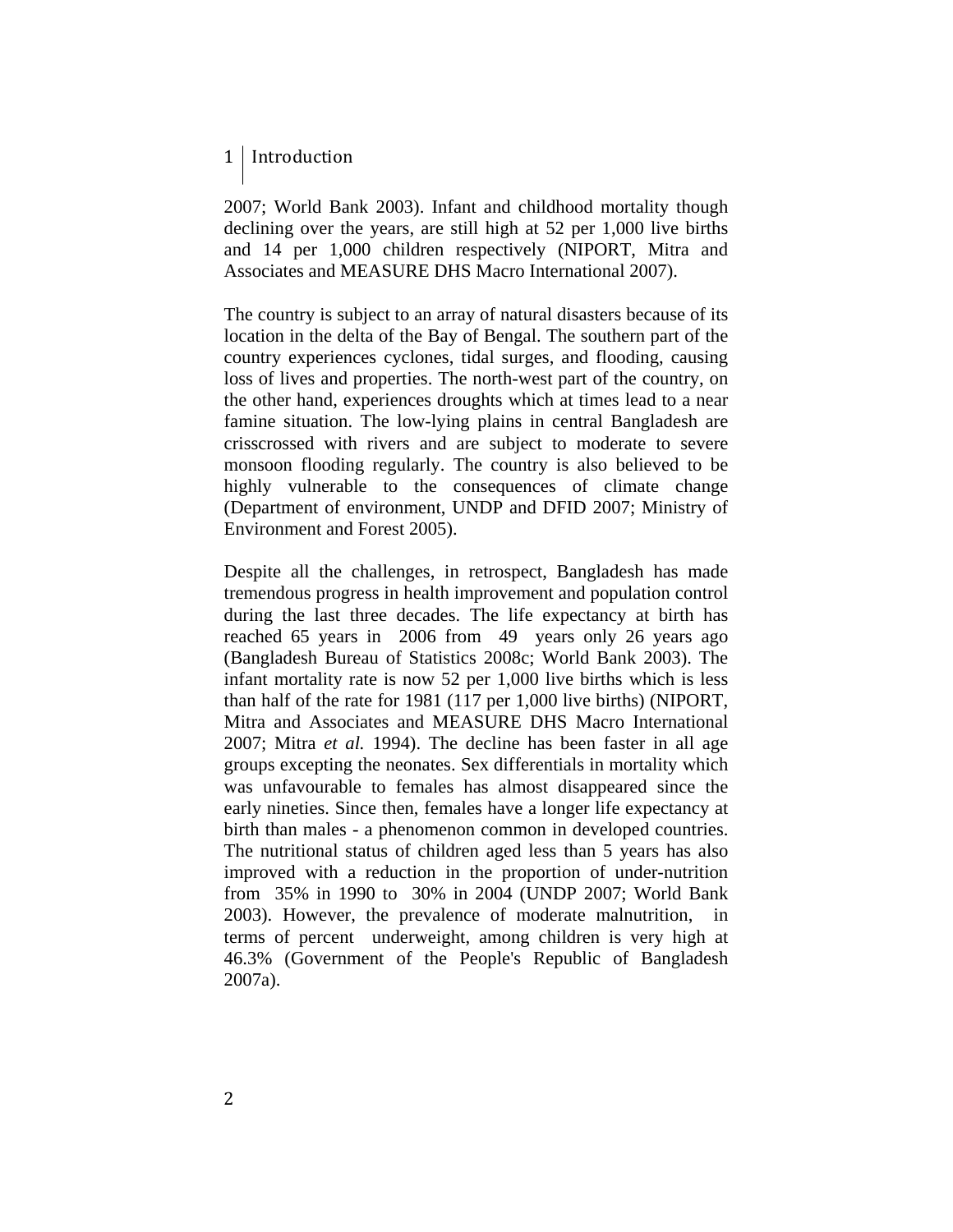The immunization coverage among children has increased from 2% in 1986 to 82% in 2007, an achievement quite often termed as a near miracle (NIPORT, Mitra and Associates and MEASURE DHS Macro International 2007; Chowdhury, Aziz and Bhuiya 1999). The use of ORS for managing diarrhoeal diseases among children is 81%, one of the highest in the world (NIPORT, Mitra and Associates and MEASURE DHS Macro International 2007; Larson *et al.* 2006; United Nations Children's Fund (UNICEF) 2005). The Total Fertility Rate has halved from 6.0 per woman in 1974 to 2.7 in 2004. Use of modern family planning methods among couples of reproductive age has increased to 48% in 2007 from 5% in 1975 (NIPORT, Mitra and Associates and MEASURE DHS Macro International 2007; Ministry of Health and Population Control 1978).

Improvement of the health and mortality situation has been possible due to successful implementation of large scale public health programmes, such as Expanded Programme for Immunization, availability of ORS, and countrywide womanfocused poverty alleviation programmes, especially microfinance and education. The health gain has been believed to be largest among females and the poorer section of the society, who have been the targets of pro-poor development programmes (Bhuiya *et al.* 2001). Yet, the inequities in health status among various socioeconomic groups persist (Bangladesh Health Watch 2007).

Over the years, the country has developed public sector health infrastructure with facilities at the Union, *Upazila*, District, Division and Capital levels. As of 2008, there were 1,399 and 413 facilities at Union and *Upazila* levels respectively, to provide primary care. The 59 district hospitals and two general hospitals provide secondary care in the country. There are 23 hospitals attached to medical colleges and universities to provide tertiary level care (Bangladesh Bureau of Statistics 2008c; Bangladesh Bureau of Statistics 2007; Government of the People's Republic of Bangladesh 2007b). These public health facilities are manned with 8,369 physicians ( doctors and dentists), 25,699 paraprofessionals (medical assistants and health assistants), 14,971 nurses and 104,136 extension workers (Bangladesh Bureau of Statistics 2007;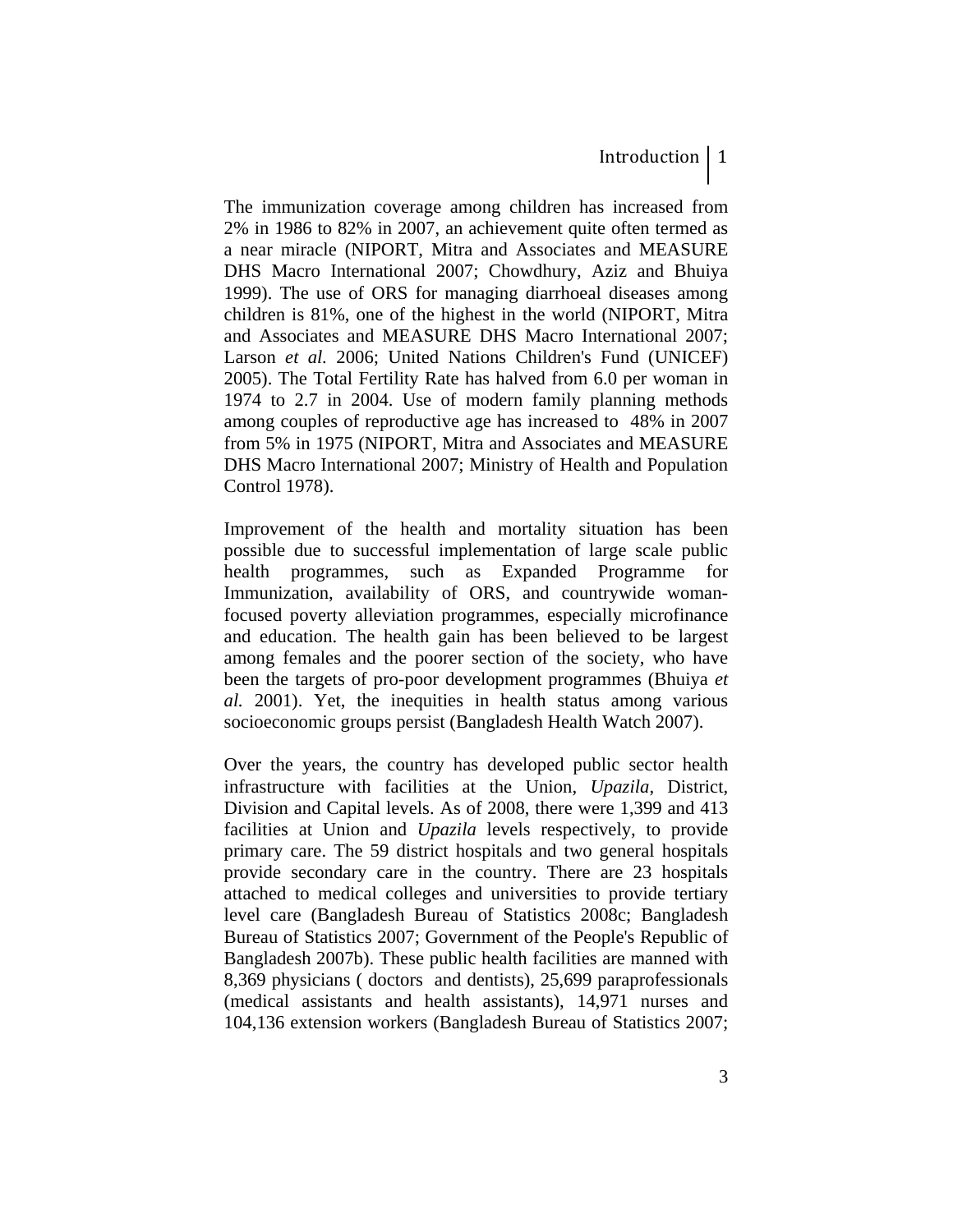### 1 | Introduction

Government of the People's Republic of Bangladesh 2007a). In addition, there has been a rapid growth of private sector hospitals and clinics and informal healthcare providers (Peters and Kayne 2003).

Building physical infrastructure in the public sector is one thing, and manning that infrastructure with professionals, supporting diagnostics, and ensuring quality healthcare services is another. The limited literature on the country's health system is replete with stories of inefficiency and failure to provide quality healthcare services to its people (Cockcroft, Milne and Anderson 2004) and the existence of a large informal healthcare sector with unknown quality of services (Bangladesh Health Watch 2008; Peters and Kayne 2003). Although the constitution of the country made health and access to healthcare one of the fundamental rights of its citizens, the country has been struggling to ensure health and provide healthcare services to its masses. At present, more than two thirds of the total expenditures on health are privately financed through out-of-pocket payments. Of the remaining one-third, about 60% are financed by the government and the other 40% are financed from international development assistance (Government of the People's Republic of Bangladesh 2007a). Provision of equitable quality health services for its citizens and making health systems function for all is one of the greatest challenges facing the nation.

A recent study revealed that Bangladesh has a serious shortage of health workforce, both in terms of absolute number and skill mix. It was estimated that the country has a shortage of 60,000 physicians, 280,000 nurses, and 483,000 technologists. Given the current level of production of the health workforce, it is highly unlikely that the country will ever meet its health workforce needs (Bangladesh Health Watch 2008). A natural response to the huge market of healthcare services and shortage of qualified providers is the large presence of informal healthcare providers constituting 95% of the workforce who are mostly unregulated (Bangladesh Health Watch 2008). This unregulated market makes the understanding of the existing health system hazy and actions to improve it difficult.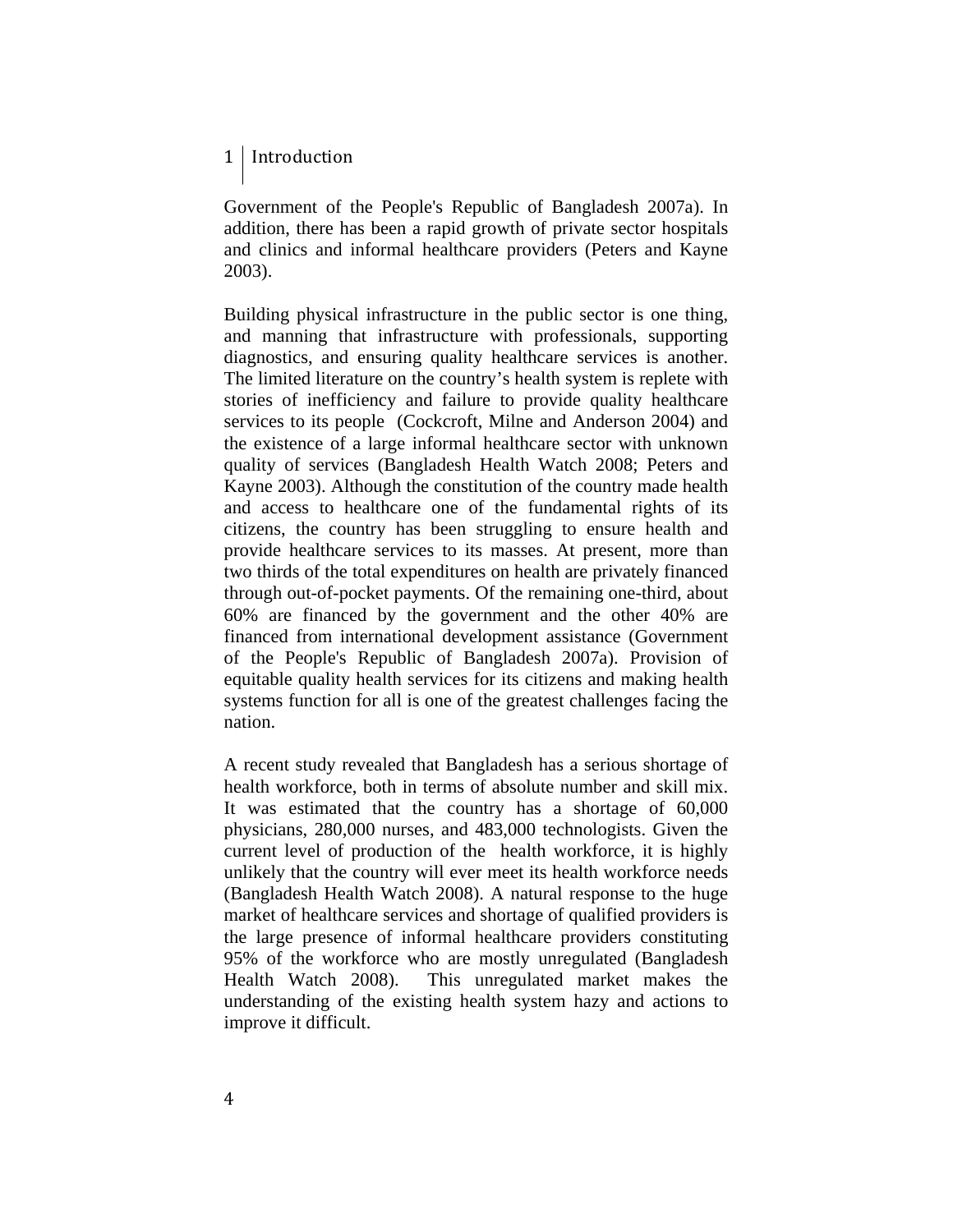Bangladesh is undergoing a rapid social, economic, demographic, and epidemiologic transition. This has put the country in a situation with a high burden of infectious diseases on the one hand, and the emerging burden of non-communicable diseases on the other (Government of the People's Republic of Bangladesh 2008; World Health Organization 2008). The population in the rural areas are highly susceptible to arsenic induced health problems, as 29% of the tubewells used universally as a source of drinking water are heavily contaminated with arsenic (Khan *et al.* 2007; Leupin, Hug and Badruzzaman 2005). All the high-risk behaviours for HIV/AIDS are also present in the population and already there are indications of a concentrated epidemic among the high-risk groups making the entire population vulnerable to a potential epidemic (World Health Organization 2007). The situation of overcrowding with over 900 people per square kilometre, the rapidly increasing slum population, and the potential impacts of climate change on the health and well-being of the people may exceed any informed guesses currently made, for nowhere in the world has such a situation ever existed (Streatfield and Ahsan 2008; Bangladesh Bureau of Statistics 2008c; March 2004). While the health system is currently baffled with the large magnitude of the burden of communicable diseases, facing the emerging health threats is an enormous challenge for the nation in general and the health system in particular.

One important step towards providing health to the masses is to understand the health system in the country as it exists and the health seeking behaviour of the population, especially in the rural areas which constitute over 70% of the population. This understanding can help relevant parties to be better equipped to design effective policies and programmes now and in the future. It is against this background that this volume is written.

The data for this book came from the scoping studies carried out under the auspices of the Bangladesh component of the project entitled "Future Health Systems: Making Health Systems Work for the Poor" led by the editor of this volume. Data were collected during the first half of 2007 from the ICDDR,B field site in Chakaria *Upazila*, located in the southeast part of the country.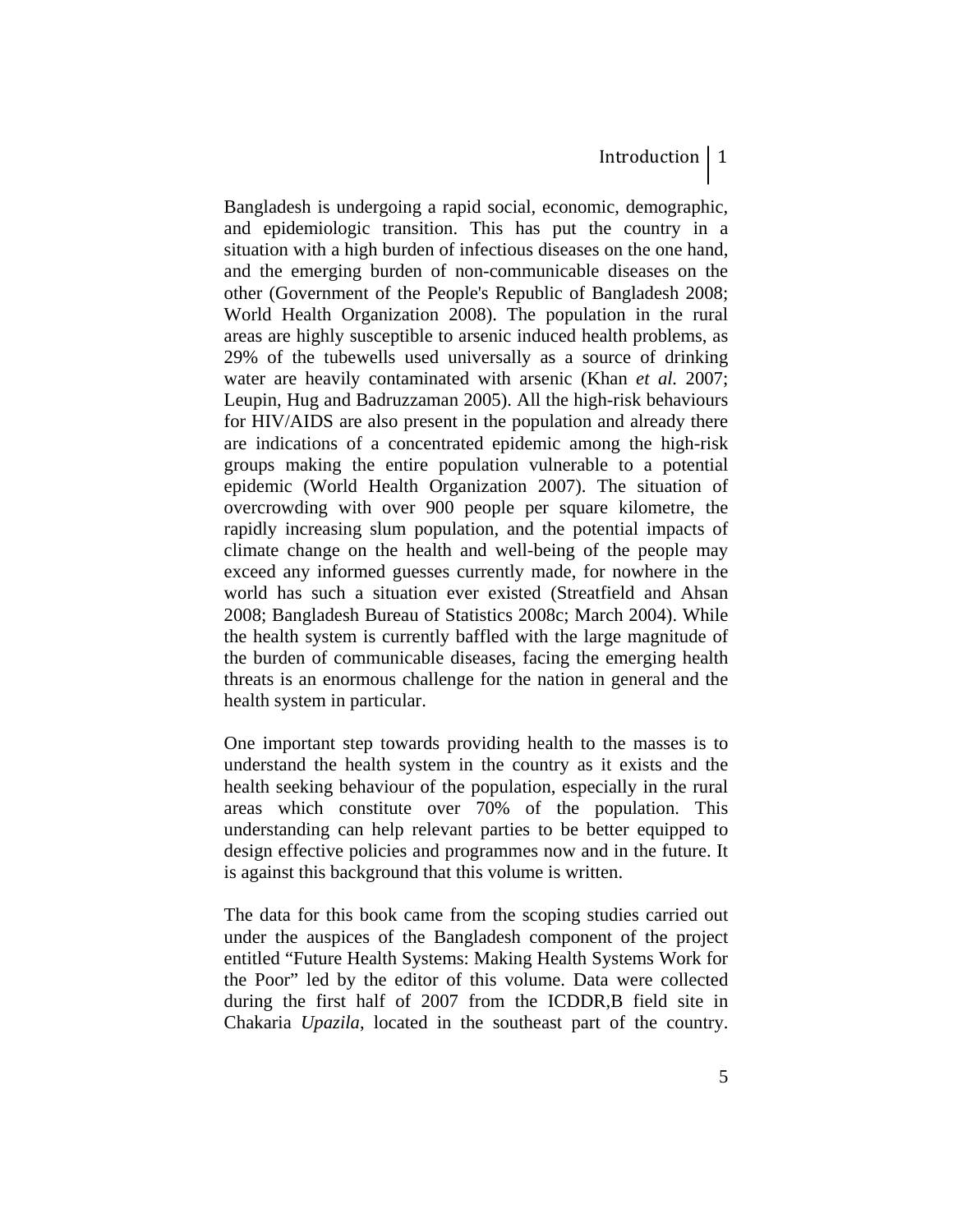### 1 | Introduction

ICDDR,B has had a presence in some Unions of Chakaria through a community based health intervention project since 1994 and in addition it initiated a Health and Demographic Surveillance System (HDSS) in 1999. Chakaria HDSS is a member of INDEPTH (International Network of Demographic Evaluation of Population), a network of 40 sites in the world with the headquarter in Ghana.

### **Organization of the Book**

The book is organized into eight chapters including this introduction. Chapter 2 presents the description of the area and its population from where the data for the book came. Chapter 3 and Chapter 4 are devoted to the inventory of health service facilities and characteristics of healthcare providers. Chapter 5, Chapter 6 and Chapter 7 deal with perceptions of the health problems and healthcare providers, health seeking behavior, and cost of healthcare respectively. Chapter 8 concludes the book with a summary and recommendations.

### **References**

- 1. Bangladesh Bureau of Statistics. Poverty monitoring survey. 2008a [cited 12 Nov 2008]; Available from: http://www.bbs.gov.bd/dataindex/poverty.pdf
- 2. Bangladesh Bureau of Statistics. Labor force survey 2005-06. 2008b. [cited 12 Nov 2008]; Available from: http://www.bbs.gov.bd/dataindex/labour\_%20force05-06.pdf
- 3. Bangladesh Bureau of Statistics. 2008c. Statistical Yearbook of Bangladesh 2007. Dhaka: Bangladesh Bureau of Statistics. p. 578.
- 4. Bangladesh Bureau of Statistics. 2007. Statistical Pocket Book of Bangladesh 2006. Dhaka Bangladesh Bureau of Statistics. p. 514.
- 5. Bangladesh Health Watch. 2008. The state of health in Bangladesh 2007. Health workforce in Bangladesh: Who constitutes the healthcare system? Dhaka: Bangladesh Health Watch. p. 96.
- 6. Bangladesh Health Watch. 2007. The state of health in Bangladesh 2006: Challenges of achieving equity in health. Dhaka: Bangladesh Health Watch. p. 89.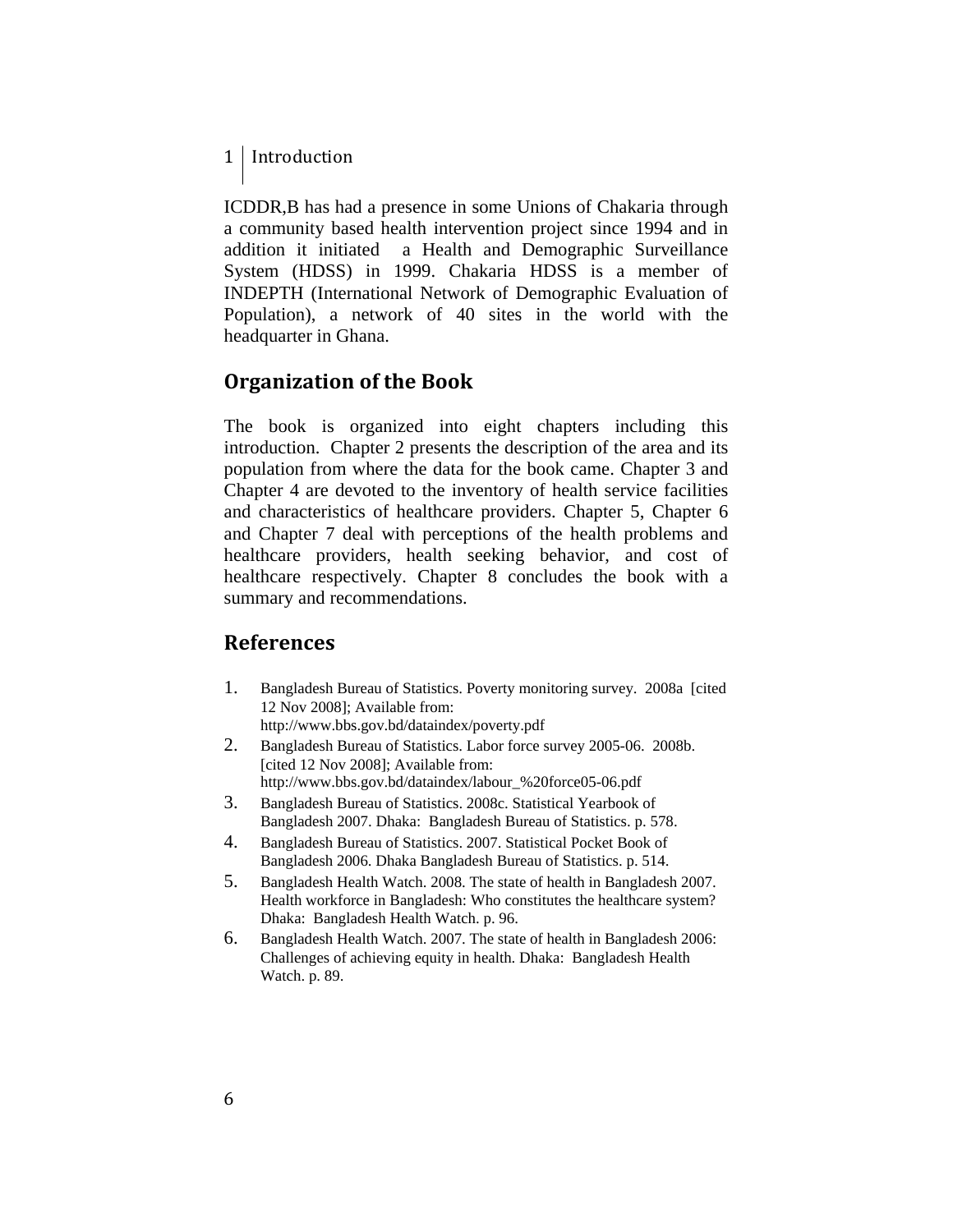- 7. Bhuiya A, Chowdhury M, Ahmed F and Adams AM. 2001. Bangladesh: An intervention study of factors underlying increasing equity in child survival. In: Evans T, Whitehead M, Diderichsen F, Bhuiya A, Wirth M, eds. *Challenging inequities in health: From ethics to action*. New York: Oxford University Press.
- 8. Chowdhury AMR, Aziz KMA and Bhuiya A. 1999. The 'near miracle' revisited: Social science perspectives of the immunization programme in Bangladesh. Amsterdam: Het Spinhuis.p. 138.
- 9. Cockcroft A, Milne D and Anderson N. 2004. Bangladesh health and population sector programme1998-2003: The third service delivery survey 2003. Dhaka: CIET Canada and Ministry of Health and Family Welfare, Government of the People's Republic of Bangladesh. Final report. p. 85.
- 10. Department of environment, UNDP and DFID. 2007. Climate change and Bangladesh. Dhaka: Climate change cell, Department of Environment, Government of Bangladesh. p. 24.
- 11. Government of the People's Republic of Bangladesh. 2008. Health Bulletin 2008. Dhaka: Management Information System (MIS), Directorate General of Health Services (DGHS). p. 105.
- 12. Government of the People's Republic of Bangladesh. 2007a. A Fact Book on the Bangladesh HNP Sector. Dhaka: Health Economics Unit, Ministry of Health and Family Welfare. p. 28.
- 13. Government of the People's Republic of Bangladesh. 2007b. Health Bulletin. Dhaka: Management Information System (MIS), Directorate General of Health Services (DGHS), World Health Organization. p. 150.
- 14. International Monetary Fund. 2008 World Economic Outlook Database. World Bank.
- 15. Khan MMH, Aklimunnessa K, Kabir M and Mori M. 2007. Determinants of drinking arsenic-contaminated tubewell water in Bangladesh. *Health Policy and Planning*; 22:335-43.
- 16. Larson CP, Saha UR, Islam R and Roy N. 2006. Childhood diarrhoea management practices in Bangladesh: private sector dominance and continued inequities in care *International Journal of Epidemiology;* 35(6):1430-9.
- 17. Leupin O, Hug S and Badruzzaman ABM. 2005. Arsenic Removal from Bangladesh: Tube Well Water with Filter Columns Containing Zerovalent Iron Filings and Sand. *Environmental Science and Technology*; 39:8032- 37.
- 18. March M. 2004. Bangladesh. Black Rabbit Books.p. 32.
- 19. Ministry of Environment and Forest. 2005. National Adaptation Programme of Action (NAPA). Dhaka: Ministry of Environment and Forest, Government of the People's Republic of Bangladesh. Final Report.
- 20. Ministry of Health and Population Control. 1978. Bangladesh Fertility Survey-1975: First Country Report. Dhaka: Ministry of Health and Population Control.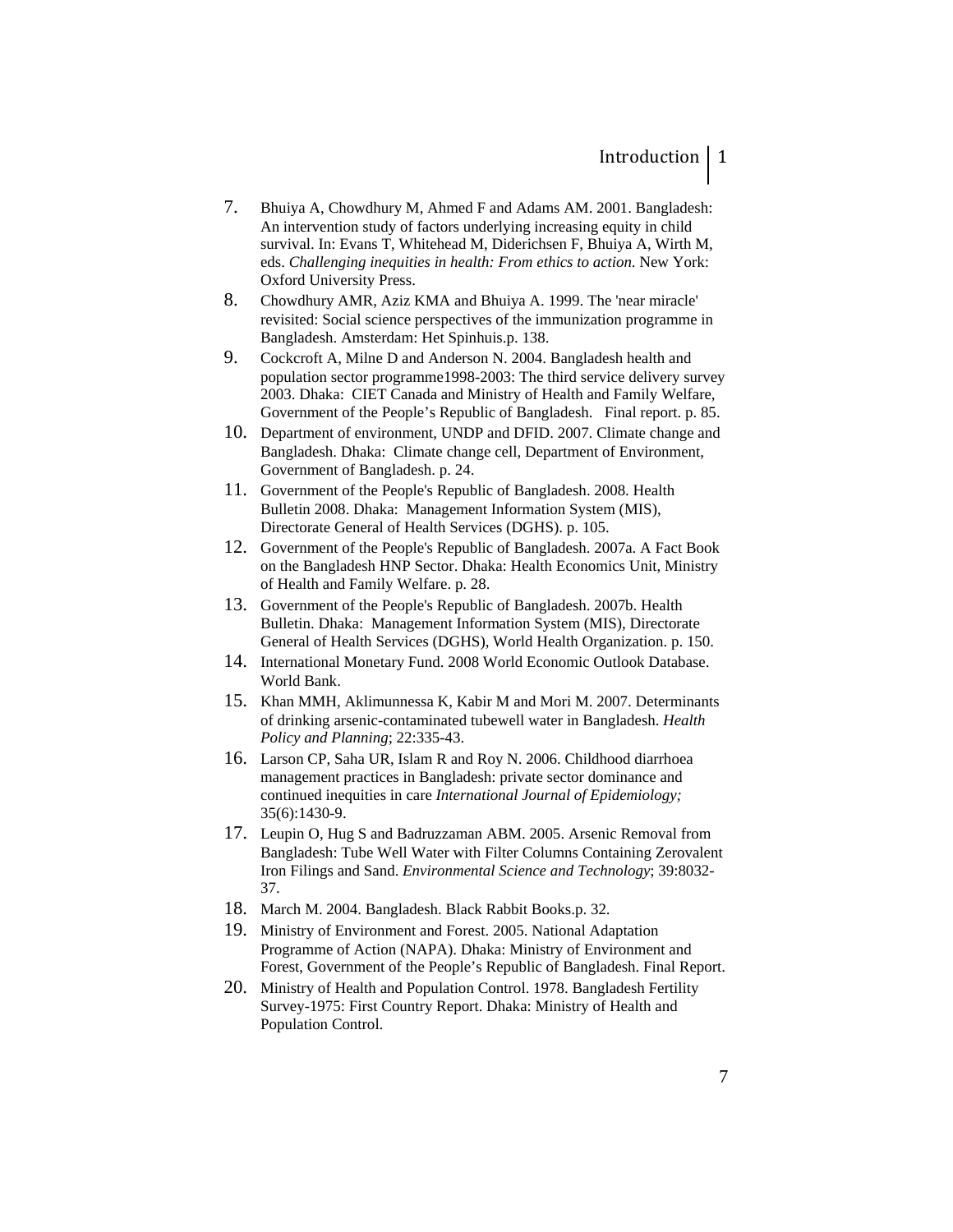### 1 Introduction

- 21. Mitra SN, Ali MN, Islam S, Cross AR and Saha T. 1994. Bangladesh Demographic and Health Survey, 1993-1994. Calverton, Maryland: National Institute of Population Research and Training (NIPORT), Mitra and Associates, and Macro International Inc. p. 240.
- 22. NIPORT, Mitra and Associates and MEASURE DHS Macro International. 2007. Bangladesh Demographic and Health Survey 2007. Preliminary report. Dhaka
- 23. Peters DH and Kayne RD. 2003. Bangladesh Health Labour Market Study: Final Report. Johns Hopkins Bloomberg School of Public Health. p. 72.
- 24. Streatfield PK and Ahsan KZ. 2008 Population Challenges for Bangladesh in the Coming Decades. *Journal of Health, Population and Nutrition*; 26(3):261-72.
- 25. UNDP. 2007. Human development report 2007-2008. Fighting climate change: Human solidarity in a divided world. New York: UNDP. p. 384.
- 26. United Nations Children's Fund (UNICEF). 2005. State of the world's children 2005: Children under threat New York: UNICEF House.
- 27. World Bank. 2003. World Development Indicators 2003. Washington: World Bank. p. 391.
- 28. World Health Organization. Non-communicable disease and mental health. 2008 [cited 2008 Nov 10]; Available from: http://www.whoban.org/nc\_dis\_surv.html
- 29. World Health Organization. 2007. WHO Country Cooperation Strategy 2008–2013: Bangladesh. India: Country office for Bangladesh, World Health Organization.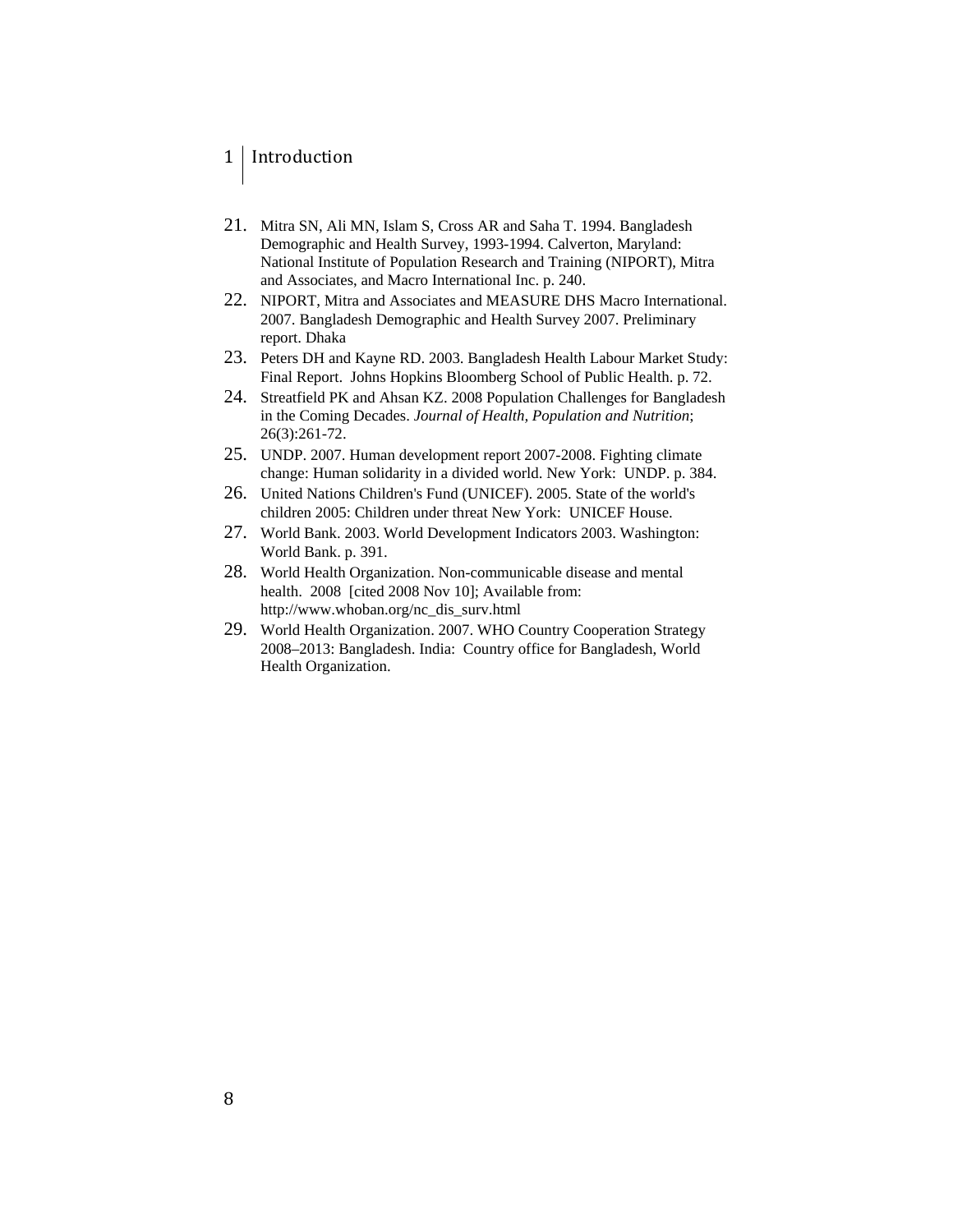### Chapter 2 **Study Area and the Population**

S.M.A. Hanifi, Shahidul Hoque, Ariful Moula, Rumesa Rowen Aziz

### Abstract

Chakaria, the area from which data for this book was collected is a typical rural area in Bangladesh sharing socioeconomic and demographic characteristics of the low performing areas of rural Bangladesh. The area is situated in the south east coast of the Bay of Bengal. It is highly prone to cyclones and floods. The total fertility rate in Chakaria during 2007 was 3.5. The infant and under-five mortality rates during 2007 were 48.0 and 63.4 respectively. Infectious and noninfectious diseases comprised the major causes of death. Life expectancy at birth was 67.2 years for males and 69.7 years for females in 2007. Singulate mean age at marriage for male and female during 2007 was 27 years and 20 years respectively. Ninety percent of the population is Muslim and the rest are Hindus, Christians and Buddhists. Half of the population aged six years and above had been to schools. One tenth of the households owned either a radio or a TV. One fourth of the households had at least one NGO member. One third of the households had at least one member selling manual labour for making a living. 99% of households used tubewell water for drinking. Six percent of the households had no fixed place for defecation. The area is also characterised by the existence of socioeconomic inequities in various health indicators. Thus, the findings and conclusions derived from this area have relevance for other rural areas in the country.

### **Introduction**

Data presented in this book come from eight of the 18 Unions of Chakaria *Upazila*. ICDDR,B started work in Chakaria in 1994 through its community development programme to promote selfhelp for health (Bhuiya, Ribaux and Eppler 2002). A sample-based health and demographic surveillance system (HDSS) has been operating in the project area since 1999. This chapter describes the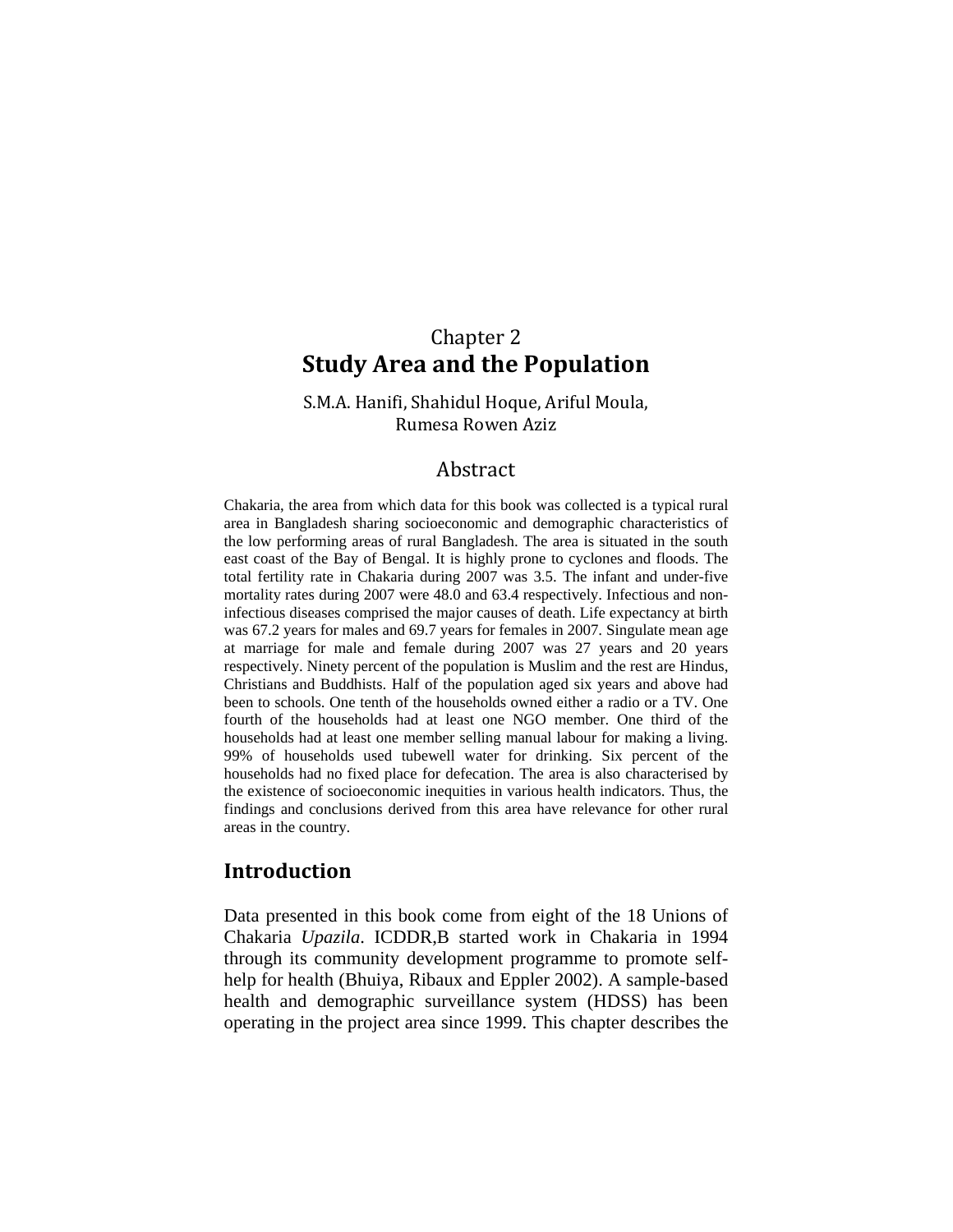2 Study Area and the Population

location of the area and selected health and socio-demographic characteristics of the study population based on the HDSS data sets. The Chakaria HDSS has been a member of the INDEPTH Network since 2007.

### **Geography of Chakaria**

Chakaria is one of the 465 *Upazilas* (sub-districts) in Bangladesh. It is located between latitudes  $21^{\circ}34'$  North and  $21^{\circ}55'$  North, and longitudes  $91^{\circ}54'$  and  $92^{\circ}13'$  East on the southeastern coast of the Bay of Bengal. Administratively, it is under Cox's Bazar district with a population size of around 416,110 in 2007. The population density is 782 individuals per square kilometer. The highway from Chittagong to Cox's Bazar passes through Chakaria. The east side of Chakaria is hilly, while on the west side towards the Bay of Bengal, is lowland. A map showing the location of Chakaria and the study Unions is presented in figure 2.1. The climate of Chakaria from May to September is characterized by tropical monsoons and heavy rainfall, and it is mostly dry during the remainder of the year. The main economic activities in the area have been agriculture, forestry, and sea fishing.

Figure 2.1 Map of Chakaria

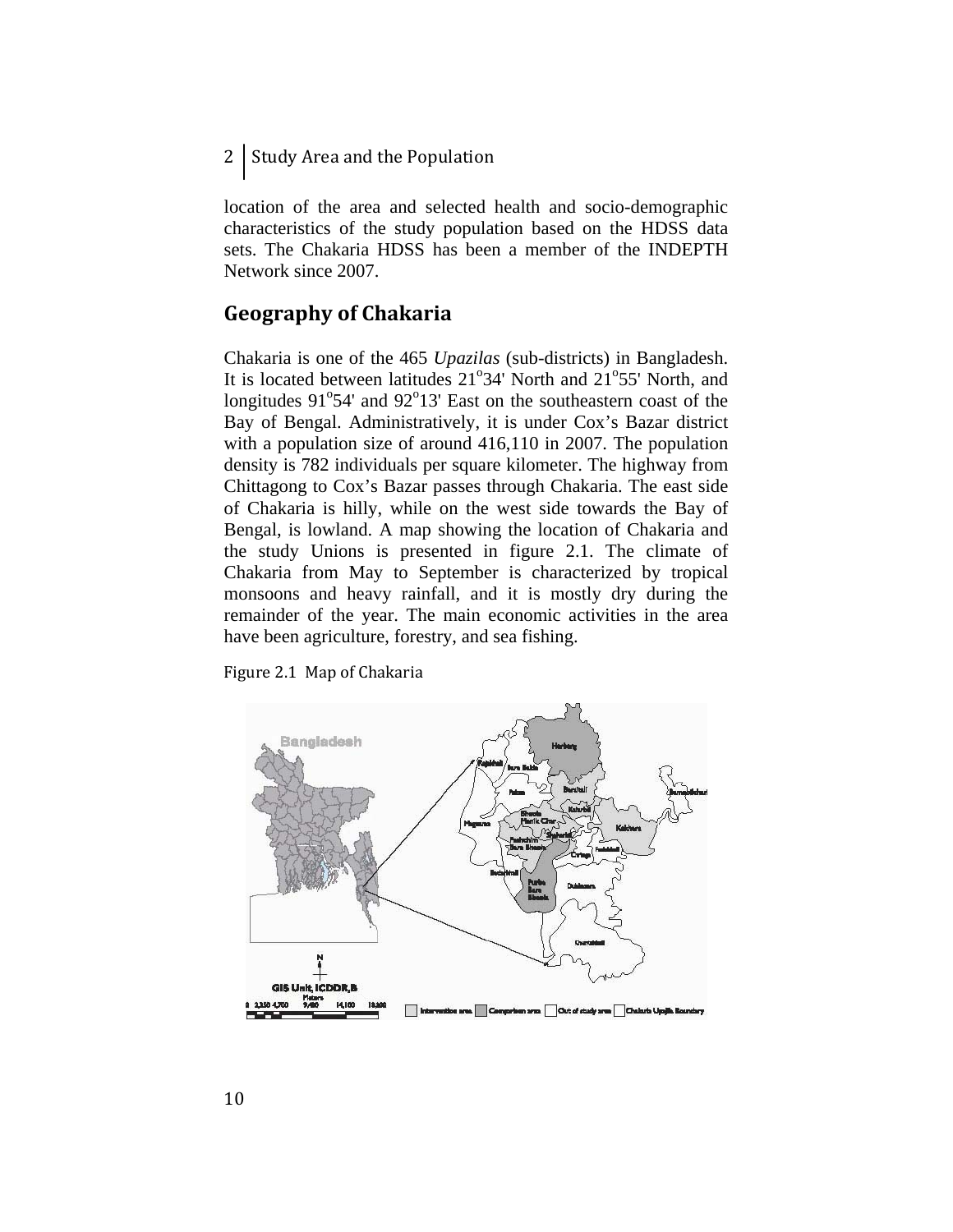### **Socioeconomic Characteristics**

The population of Chakaria is made up of mainly Muslims (89.9%) and a small number of Hindus (6.8%) and Buddhists (3.3%). *Bangalees* constitute 97.6% of the households, and the remainder is from an ethnic minority group called *Mogh (Rakhain*). The main languages spoken are the local *Chittagonian* dialect and *Bangla*.

Around one-third (29%) of the population aged six years and above in 2007 had never attended school. Of those who had been to school, 86% attended secular schools, and 24% attended religious schools. Among the males aged six years or above, 30% were students, 24% day labourers, 11% farmers, 11% traders, 8% held jobs, and 9% were unemployed. A small proportion of males were self-employed, mostly in small trades. Among the females aged six years and above, 44% were housewives, 31% students, 21% unemployed, 3% day labourers, and 1% held jobs.

Seven percent of the households in the area were female-headed, and 93% were male-headed. Ninety-six percent of main earners were male. Eight percent of the households had a radio, 4% had a television, and 10% had electricity supply at home. Materials used in building dwellings included leaves, straw, polythene, corrugated tin, brick, and cement. Leaves were most commonly used for construction of roofs (37%), followed by tin (34%), straw (27%), cement (1%), and polythene (1%). About 26% of the households had family members who are members of an NGO (nongovernmental organization). Thirty-six percent of the households had at least one member selling manual labour to make their living (Bhuiya, Hanifi and Mahmood 2006).

Six percent of the households did not have any fixed place for defaecation. Of those who had a fixed latrine, 22% had a ring slab or some kind of cemented latrine, and the remaining households had a fixed place without any protection against faecal contamination. Tubewell as a source of drinking water was almost universal with 99% of households reporting use of tubewell water for drinking. Forty percent of the households were using only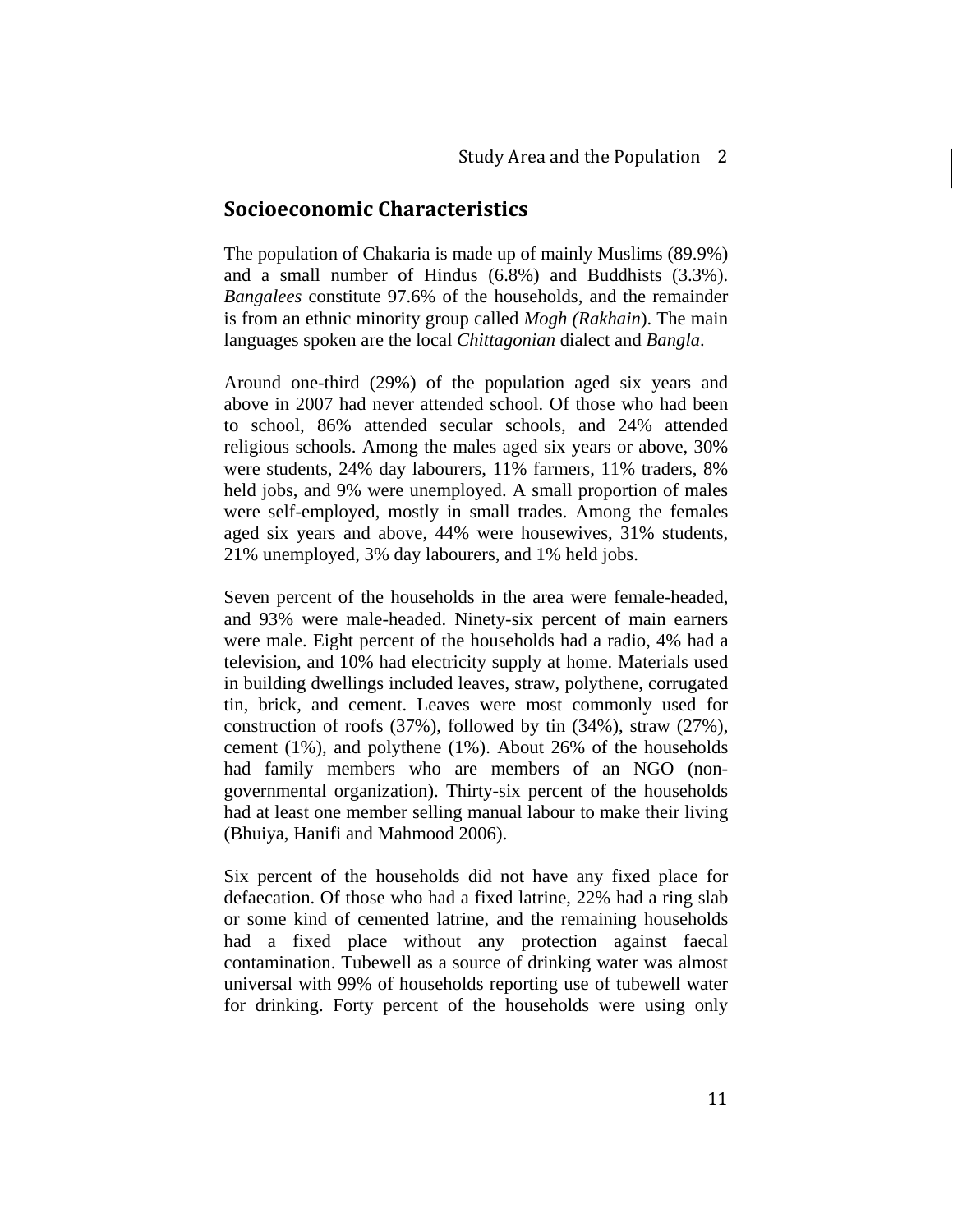2 Study Area and the Population

tubewell water for washing utensils, a similar proportion used either tubewell or surface water, and 21% only surface water. Ninety-three percent had at least one mosquito bed-net and 50% had two bed-nets (Bhuiya, Hanifi and Mahmood 2006).

### **Population and Population Changes**

The population pyramid based on the sample households is presented in Figure 2.2. The shape of the pyramid is typical of a developing country with declining mortality and fertility. The sex ratio (males per 100 females) was 105 in 2007. The sex ratio was highest in the age group of 20-24 years among the under 50 years age-groups. Above 50 years, the sex ratio has shown an increasing trend for up to 60-64 years, after which the ratio declined (Figure. 2.2). The age-dependency ratio was 82 in 2007.

Figure 2.2 Male and female population by age and sex, Chakaria HDSS area, 2007



### **Mortality**

The crude death rate in Chakaria was 6.0 per 1,000 population in 2007. The infant mortality rate of 48.0 per 1,000 live births has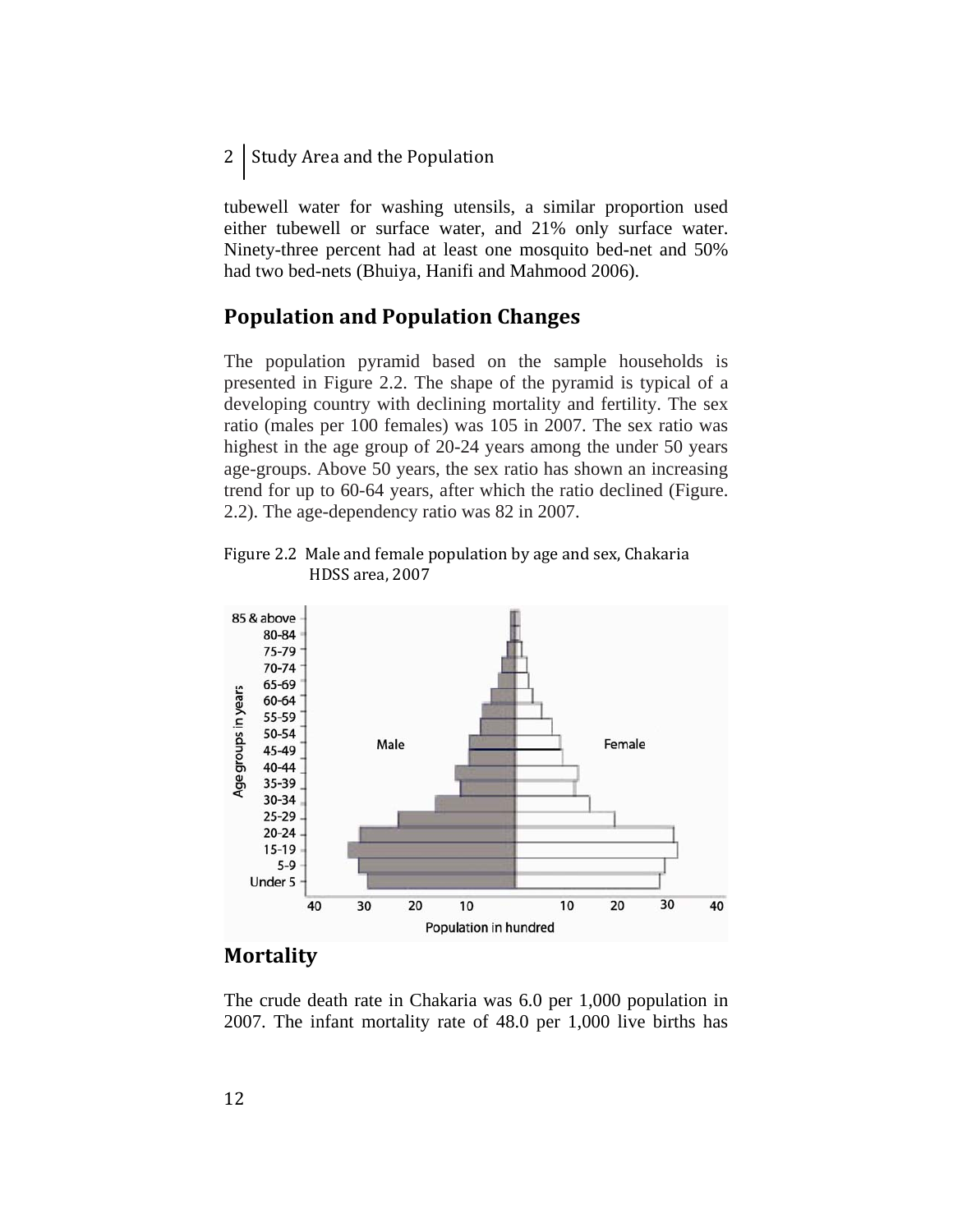declined sharply from 63.2 in 1999. The rate of mortality of children aged less than 5 years was 63.4 per 1,000 live births in 2007. Twenty-nine percent of all the deaths occurred before 5 years of age and 40% after the age of 60. Among the under-five deaths, 73% occurred during infancy (Bhuiya, Hanifi and Urni 2008; Bhuiya, Hanifi and Mahmood 2007; Bhuiya, Hanifi and Mahmood 2006). Socioeconomic inequalities existed in under-five mortality with an inverse relationship between mortality and household asset scores. The mortality rate of children from the lowest quintile was nearly twice that of children from the highest quintile. Gender-based inequalities in childhood mortality were absent during 2007.

#### Causes of Death

In terms of causes of death, Chakaria was similar to other rural areas, such as Matlab, which has somewhat comparable data (ICDDR,B 2008). Causes of death were recorded as reported by the informed household member during quarterly household visits for health and demographic surveillance. A physician classified the reported causes of death with medical synonyms. Table 2.1 presents distribution of deaths from various causes in the year 2004-2007. Asthma , neoplasm, respiratory infections, senility, stroke, various conditions during neonatal period, accidents, cardiovascular illness other than stroke and hypertension, diarrheal diseases and hepatitis were the 10 leading causes of death in Chakaria in 2007.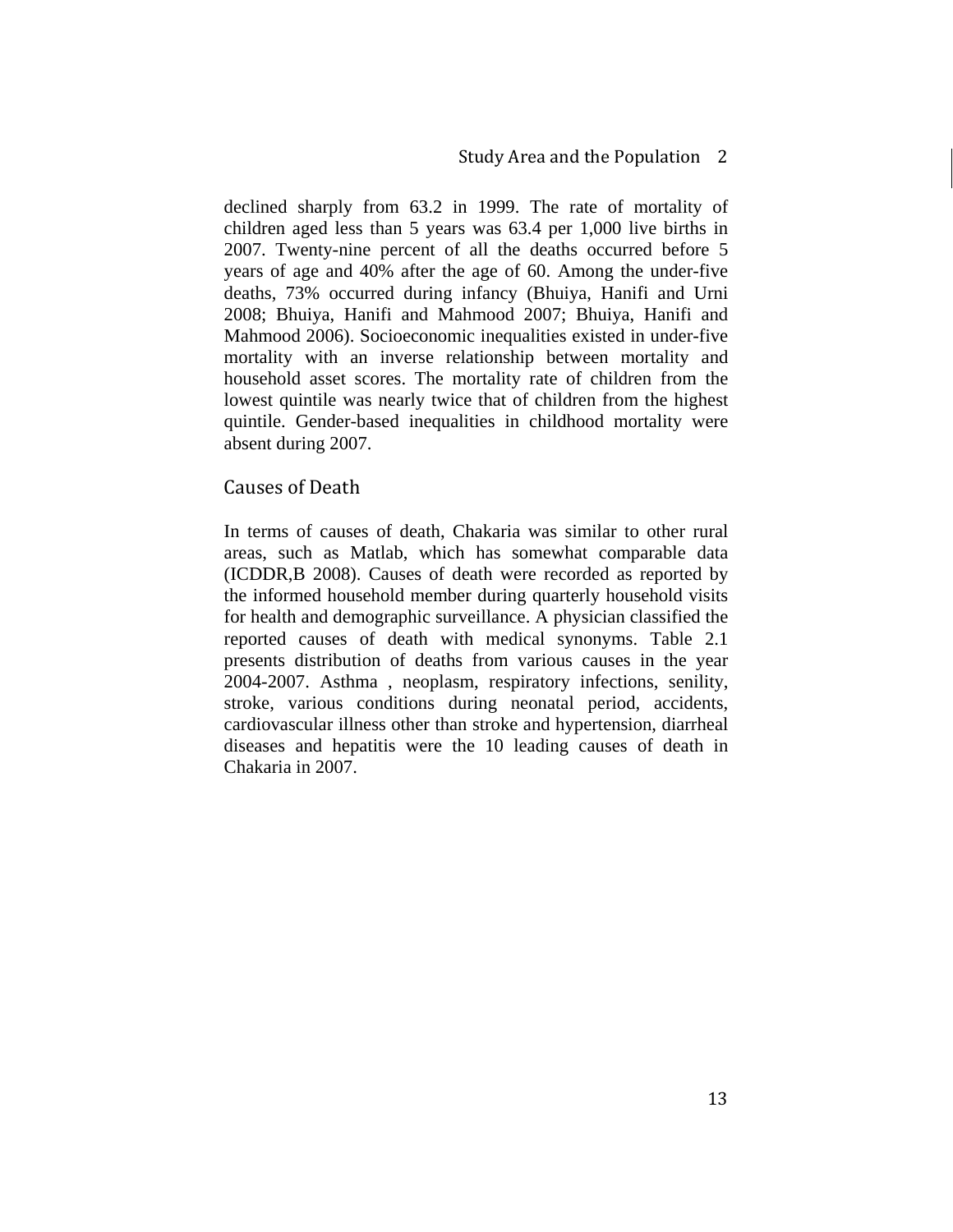### 2 | Study Area and the Population

|              | 2004                                                                                           |                  | 2005                                  |                  | 2006                                  |                  | 2007                                  |                  |
|--------------|------------------------------------------------------------------------------------------------|------------------|---------------------------------------|------------------|---------------------------------------|------------------|---------------------------------------|------------------|
| Rank         | Cause                                                                                          | No. of<br>deaths | Cause                                 | No. of<br>deaths | Cause                                 | No. of<br>deaths | Cause                                 | No. of<br>deaths |
| $\mathbf{1}$ | Respiratory<br>infections                                                                      | 39               | <b>Stroke</b>                         | 29               | Stroke                                | 31               | Asthma/<br><b>Bronchitis</b>          | 30               |
| 2            | Senility                                                                                       | 30               | Respiratory<br>infections             | 28               | Senility                              | 28               | Neoplasm<br>(Benign and<br>Malignant) | 29               |
| 3            | Asthma/<br><b>Bronchitis</b>                                                                   | 26               | Senility                              | 28               | Asthma/<br><b>Bronchitis</b>          | 26               | Respiratory<br>infections             | 26               |
| 4            | Neonatal<br>(Premature and<br>LBW, Birth<br>asphyxia, Birth<br>trauma, Sepsis<br>and infection | 17               | Neoplasm<br>(Benign and<br>Malignant) | 23               | Respiratory<br>infections             | 26               | Senility                              | 25               |
| 5            | Diarrheal disease                                                                              | 15               | Asthma/<br><b>Bronchitis</b>          | 19               | Neoplasm<br>(Benign and<br>Malignant) | 21               | <b>Stroke</b>                         | 25               |

### Table 2.1 Causes of Death, Chakaria HDSS, 2004‐07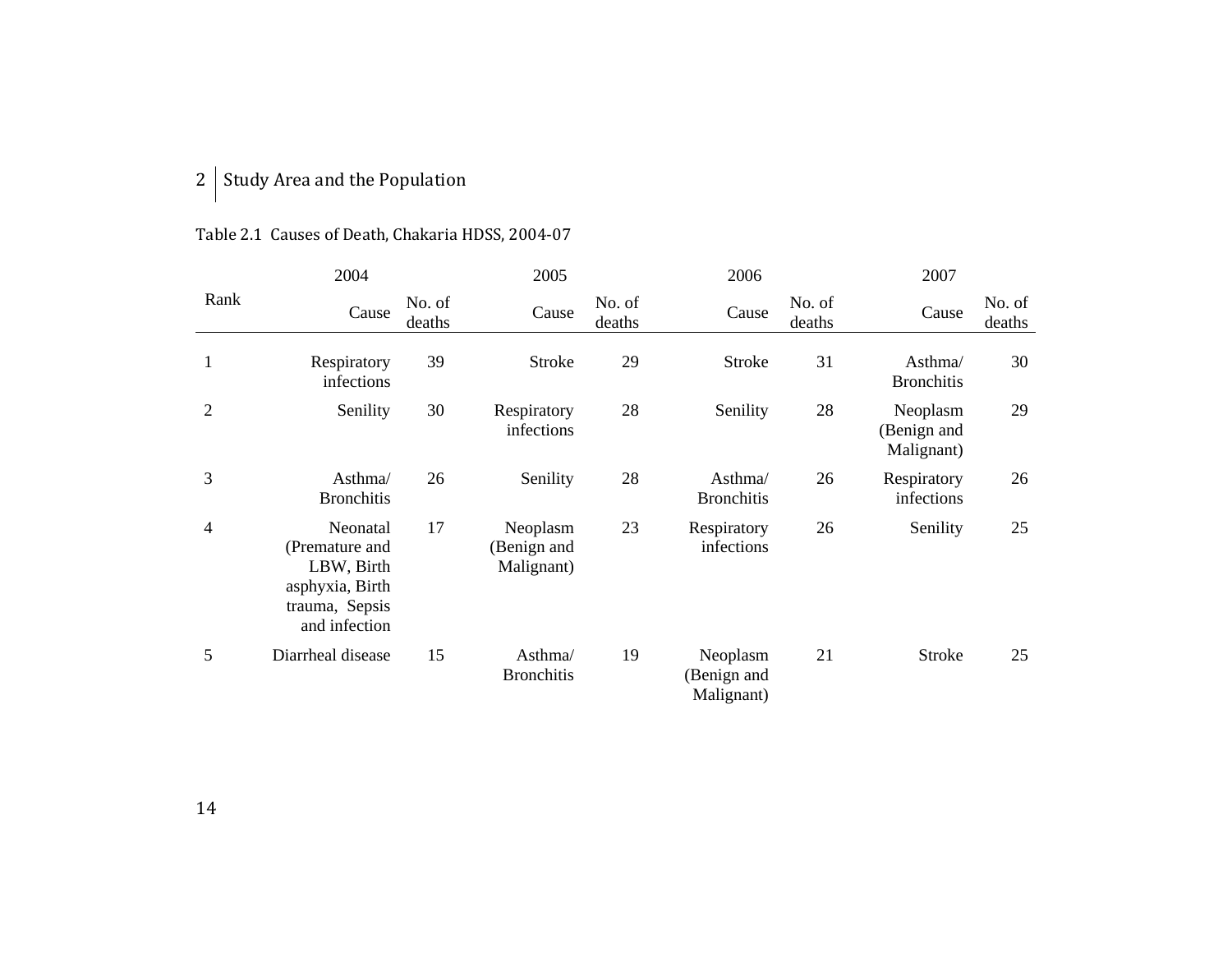## Study Area and the Population  $\vert 2 \vert$

|      | 2004                                                    |                  | 2005                                                                                           |                  | 2006                                                                                            |                  | 2007                                                                                            |                  |
|------|---------------------------------------------------------|------------------|------------------------------------------------------------------------------------------------|------------------|-------------------------------------------------------------------------------------------------|------------------|-------------------------------------------------------------------------------------------------|------------------|
| Rank | Cause                                                   | No. of<br>deaths | Cause                                                                                          | No. of<br>deaths | Cause                                                                                           | No. of<br>deaths | Cause                                                                                           | No. of<br>deaths |
| 6    | Hepatitis                                               | 14               | Neonatal<br>(Premature and<br>LBW, Birth<br>asphyxia, Bone<br>trauma, Sepsis<br>and infection) | 14               | Neonatal<br>(Premature and<br>LBW, Birth<br>asphyxia, Birth<br>trauma, Sepsis<br>and infection) | 15               | Neonatal<br>(Premature and<br>LBW, Birth<br>asphyxia, Birth<br>trauma, Sepsis<br>and infection) | 24               |
| 7    | Neoplasm (Benign<br>and Malignant)                      | 14               | Drowning                                                                                       | 12               | Drowning                                                                                        | 11               | Accident                                                                                        | 16               |
| 8    | Cardiovascular<br>other than stroke<br>and hypertension | 14               | Accident                                                                                       | 10               | Hepatitis                                                                                       | 7                | Cardiovascular<br>other than<br>stroke and<br>hypertension                                      | 11               |
| 9    | <b>Stroke</b>                                           | 12               | Cardiovascular<br>other than<br>stroke and<br>hypertension                                     | 8                | Accident                                                                                        | 6                | Diarrheal<br>Diseases                                                                           | 9                |

## Table 2.1 Causes of Death, Chakaria HDSS, 2004‐07 (Contd.)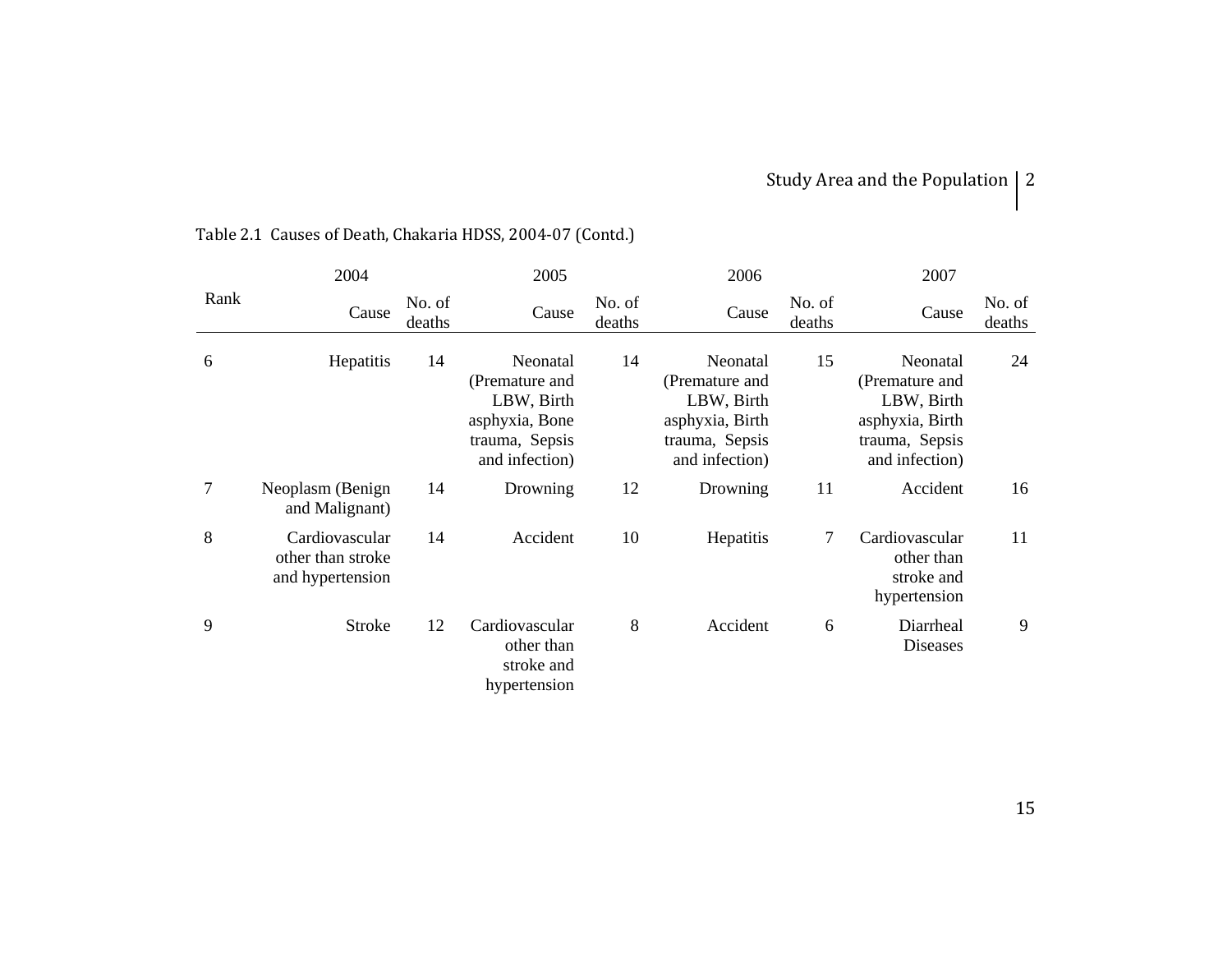### 2 | Study Area and the Population

## Table 2.1 Causes of Death, Chakaria HDSS, 2004‐07 (Contd.)

|      | 2004             |                  | 2005                  |                  | 2006                                                       |                  | 2007                    |                  |
|------|------------------|------------------|-----------------------|------------------|------------------------------------------------------------|------------------|-------------------------|------------------|
| Rank | Cause            | No. of<br>deaths | Cause                 | No. of<br>deaths | Cause                                                      | No. of<br>deaths | Cause                   | No. of<br>deaths |
| 10   | Accident         | 11               | Nutritional           | 7                | Diarrheal<br>diseases                                      | 6                | Hepatitis               | 9                |
| 11   | Malaria          | 8                | Diarrheal<br>diseases | 6                | <b>Diabetes</b>                                            | $\mathfrak{Z}$   | Drowning                | $8\,$            |
| 12   | Drowning         | 8                | Hepatitis             | 6                | Hypertension                                               | 3                | Nutritional<br>diseases | 5                |
| 13   | Nutritional      | $\overline{7}$   | Tuberculosis          | $\overline{4}$   | Malaria                                                    | 3                | Diabetes                | $\mathfrak{Z}$   |
| 14   | Homicide         | $\overline{7}$   | Typhoid               | 4                | Cardiovascular<br>other than<br>stroke and<br>hypertension | 3                | Hypertension            | 3                |
| 15   | Hypertension     | 6                | Urinary               | 4                | Urinary<br>diseases                                        | 3                | Urinary<br>diseases     | 3                |
| 16   | Diabetes         | 5                | Rabies                | 3                | Rabies                                                     | 3                | Epilepsy                | $\mathfrak{2}$   |
| 17   | Urinary diseases | 5                | Maternal death        | 3                | Tuberculosis                                               | 3                | Malaria                 | $\mathbf{2}$     |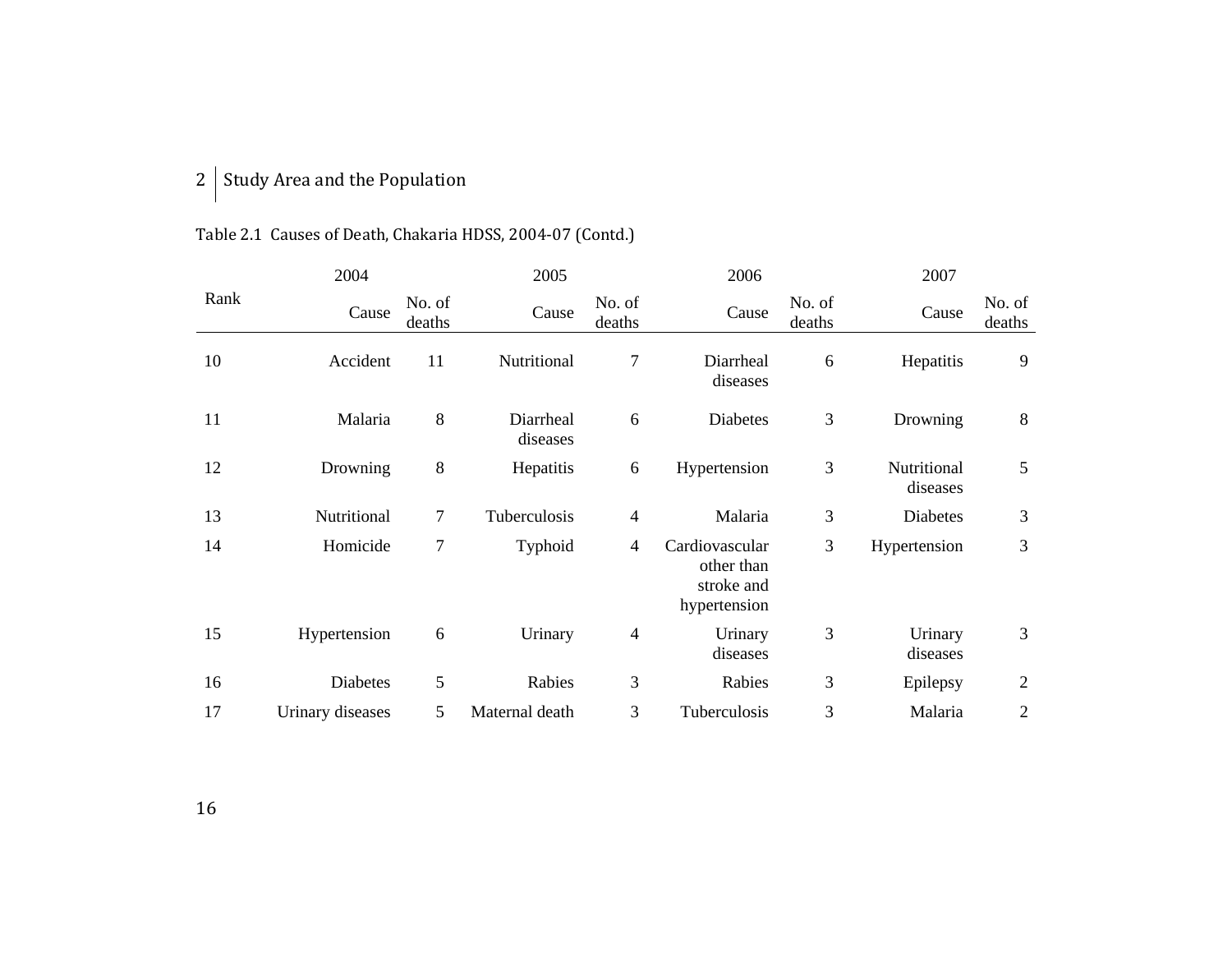## Study Area and the Population  $\vert 2 \vert$

|       | 2004              |                  | 2005                    |                  | 2006                    |                  | 2007                 |                  |
|-------|-------------------|------------------|-------------------------|------------------|-------------------------|------------------|----------------------|------------------|
| Rank  | Cause             | No. of<br>deaths | Cause                   | No. of<br>deaths | Cause                   | No. of<br>deaths | Cause                | No. of<br>deaths |
| 18    | Typhoid           | $\mathbf{2}$     | <b>Diabetes</b>         | 3                | <b>Burn</b>             | $\overline{2}$   | Maternal death       | $\overline{2}$   |
| 19    | Digestive disease | $\overline{2}$   | Hypertension            | 3                | Digestive<br>diseases   | $\overline{2}$   | Suicide              | $\overline{2}$   |
| 20    | Maternal death    | 1                | Homicide                | 3                | Nutritional<br>diseases | $\overline{2}$   | Tuberculosis         | $\overline{2}$   |
| 21    | Suicide           | 1                | <b>Burn</b>             | $\overline{2}$   | Congenital<br>anomalies | $\mathbf{1}$     | Typhoid              | $\overline{2}$   |
| 22    | Unknown           | 36               | Malaria                 | $\mathbf{1}$     | Leprosy                 | 1                | Dysentery            | $\mathbf{1}$     |
| 23    |                   |                  | Congenital<br>anomalies | $\mathbf{1}$     | Tetanus                 | 1                | Digestive<br>disease | $\mathbf{1}$     |
| 24    |                   |                  | Digestive<br>disease    | 1                | Unknown                 | 42               | Homicide             | $\mathbf{1}$     |
| 25    |                   |                  | Suicide                 | 1                |                         |                  | Rabies               | 1                |
| 26    |                   |                  | Snake bite              |                  |                         |                  | Unknown              | 32               |
| 27    |                   |                  | Epilepsy                |                  |                         |                  |                      |                  |
|       |                   |                  | Unknown                 | 46               |                         |                  |                      |                  |
| Total |                   | 280              |                         | 271              |                         | 249              |                      | 274              |

## Table 2.1 Causes of Death, Chakaria HDSS, 2004‐07 (Contd.)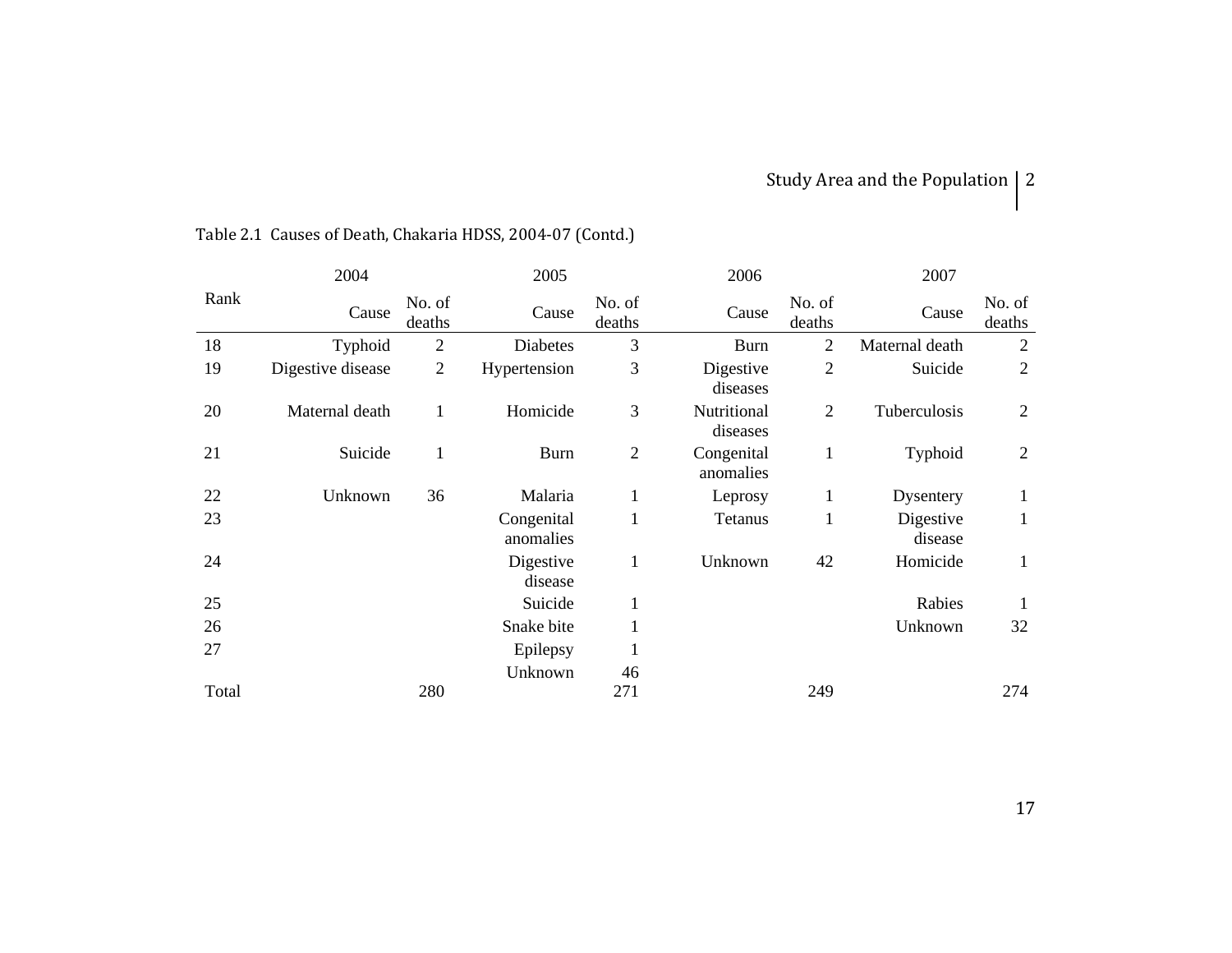2 Study Area and the Population

### **Fertility**

The fertility level in Chakaria, though declining, has been somewhat higher than the national level. The crude birth rate in 2007 was 26.6 per 1,000 population, which was higher than the rate in 2006 (25.6 per 1,000 population). Total fertility rates per woman showed a downward trend during 1999-2007, reaching a value of 3.5 in 2007. The age-specific fertility pattern has also been somewhat typical of Bangladesh (Figure 2.3) (NIPORT, Mitra and Associates and ORC Macro 2005). Socioeconomic inequality also existed in fertility with a 'U' shaped pattern (Table 2.2).

Figure 2.3 Age‐specific fertility rate, Chakaria HDSS area, 2007



Table 2.2 Crude birth rates per 1,000 people by asset quintile, Chakaria HDSS, 2007

| Asset<br>quintile | Midyear<br>population | Number of<br>births | Birth rate |
|-------------------|-----------------------|---------------------|------------|
|                   |                       |                     |            |
| Lowest            | 8,085                 | 210                 | 26.0       |
| Second            | 8,540                 | 265                 | 31.0       |
| Medium            | 9,007                 | 211                 | 23.4       |
| Fourth            | 9,465                 | 236                 | 24.9       |
| Highest           | 10,238                | 286                 | 27.9       |
| All               | 45,335                | 1,208               | 26.6       |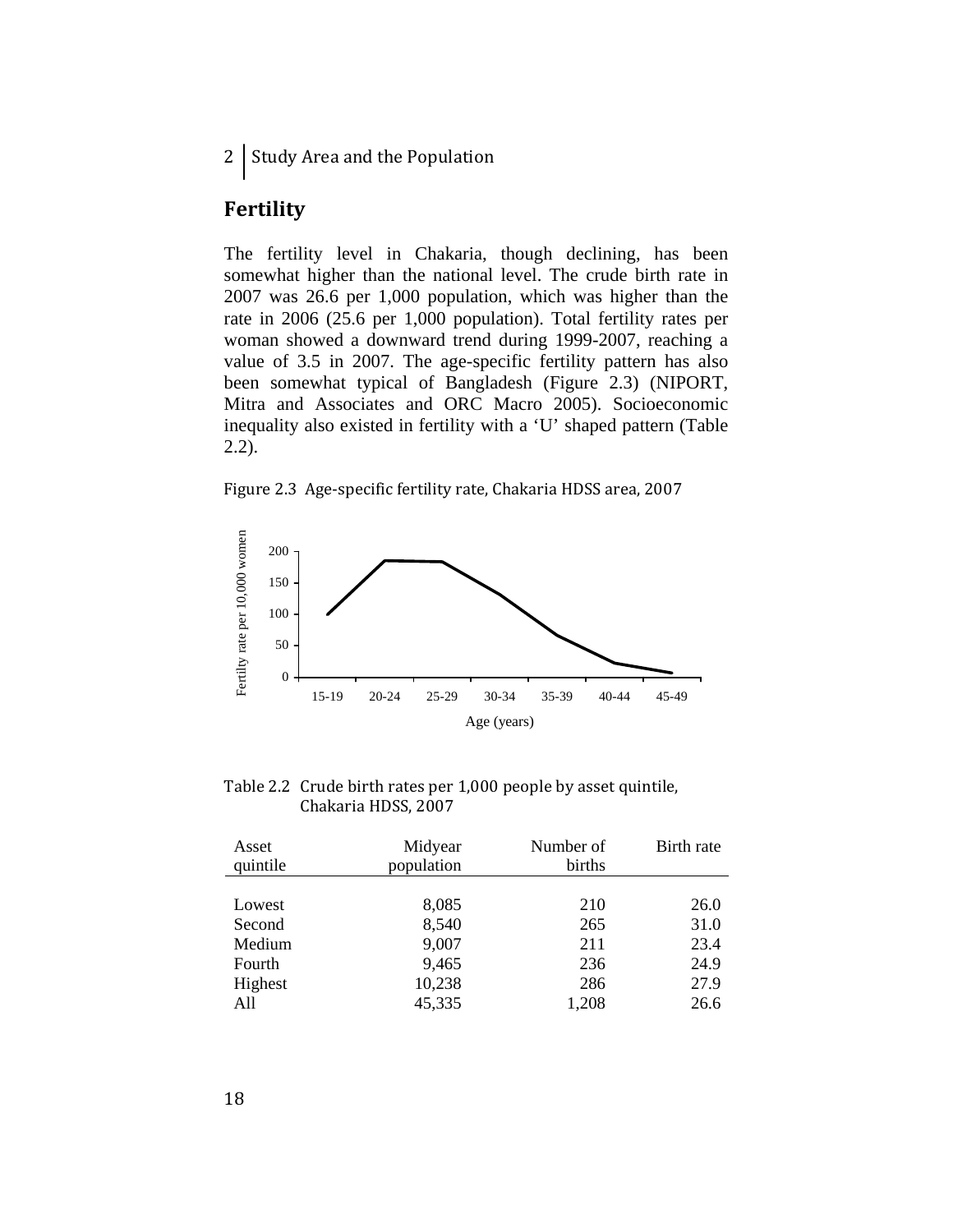### **Migration**

The population of Chakaria is mobile with nearly 3% of the population moving in and out of the area annually. In 2007, the rate of out-migration and in-migration was 3.0% and 2.5% respectively. The migration rates are showing an increasing trend with more out-migration than in-migration. There was hardly any sex differential in migration. A marked seasonality has been observed in both in and out-migration. Migration was highest in January for both males and females. The overall migration rate is somewhat lower than other rural areas for which comparable data are available (ICDDR,B 2008).

#### Origin and Destination of Migrants

International migration has started to make its place in Chakaria. During 2007, 4.9% of 1,114 in-migrants were returnees from overseas countries and 12.5% of 1,442 out-migrants went out of Bangladesh. The proportion of international out-migrants was higher than the international returnees.

#### Reasons for Migration

Forty-four percent of the migrations were related to family reasons such as marriage/divorce and joining the family, followed by housing (33.5%), work (19.0%), and education (3%). Reasons for moving for males were different from those of females. 51.6% of male and 7.4% of female in-migrants moved into the HDSS area for work. On the other hand, 66.8% of female in-migrants moved due to family related issues - mostly marriage/divorce, while only 21.4% of males moved due to family related reasons. The reasons for movement for out-migration were similar to the reasons for inmigration (Table 2.3).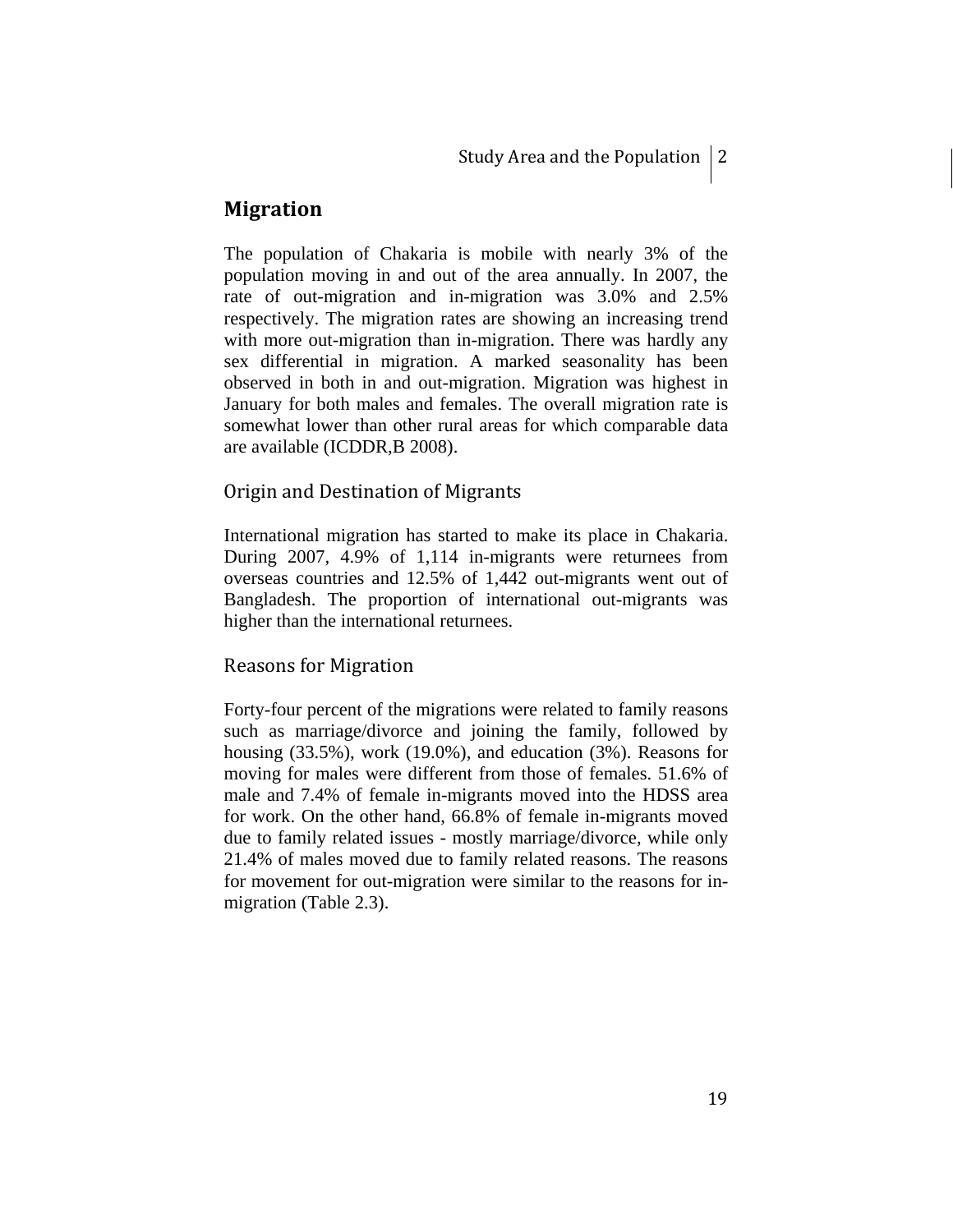### 2 Study Area and the Population

| Reasons for              |       | In-migration |              | Out-migration |        |       |
|--------------------------|-------|--------------|--------------|---------------|--------|-------|
| migration                | Male  | Female       | <b>B</b> oth | Male          | Female | Both  |
|                          |       |              |              |               |        |       |
| Family-related           | 12.6  | 61.9         | 44.9         | 10.5          | 65.2   | 44.5  |
| Housing-related          | 43.2  | 30.5         | 34.9         | 41.9          | 28.4   | 33.5  |
| Work-related             | 35.4  | 3.5          | 14.5         | 43.5          | 4.0    | 19.0  |
| <b>Education related</b> | 8.7   | 4.1          | 5.7          | 4.1           | 2.4    | 3.0   |
| Total                    | 100.0 | 100.0        | 100.0        | 100.0         | 100.0  | 100.0 |
| Total number of          |       |              |              |               |        |       |
| migrants                 | 333   | 630          | 963          | 485           | 796    | .281  |

Table 2.3 Reasons for migration, Chakaria HDSS area, 2007

### **Marriage**

In total, 819 marriages took place in the surveillance households in Chakaria during 2007. The highest number of marriages took place in the month of May and the lowest in October (Figure 2.4).

Figure 2.4 Marriages by month, Chakaria HDSS area, 2007



The singulate mean age at marriage (SMAM) was 27 years for males and 20 years for females in 2007. The SMAM remained the same as of 2006 for males and decreased for females. The median ages at first marriage were 27 years for males and 19 years for females. Both the singulate and median ages at marriage were positively associated with household socioeconomic status. The legal age of marriage is 18 years for females and 21 years for males in Bangladesh. In 2007, 43.2% of women got married before the age of 18 years. The percentage of under-age female marriage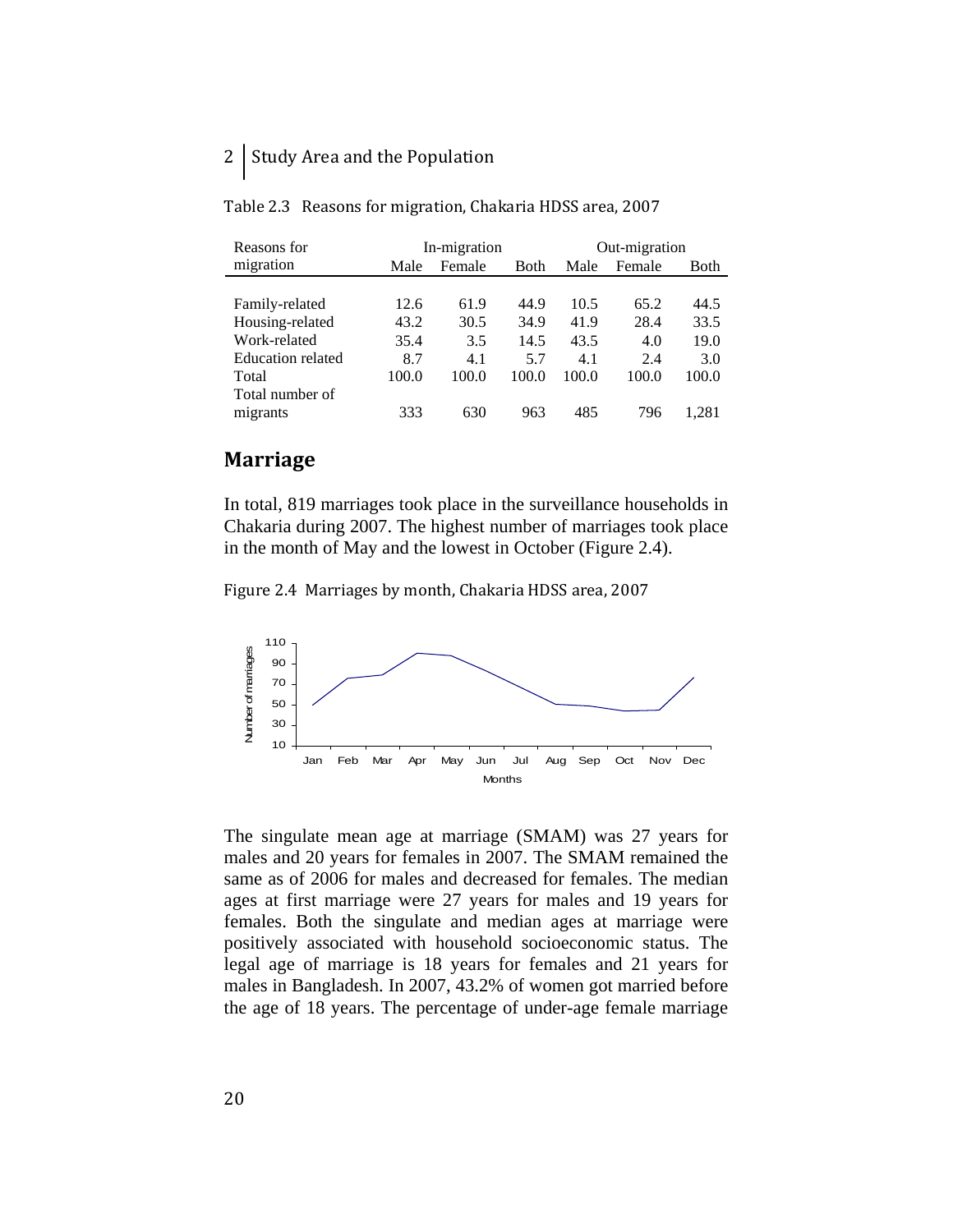has been showing a declining trend during 2004 to 2007. On the other hand, 25.6% of the males got married before the age of 21 years in 2007. The proportion of male marriages before 21 years remained static during 2004 to 2007 (Bhuiya, Hanifi and Urni 2008; Bhuiya, Hanifi and Mahmood 2007; Bhuiya, Hanifi and Mahmood 2006).

### **Child Nutrition**

Data on nutritional status in Chakaria have been quite limited. Mid-upper arm circumference (MUAC) of children was collected in the HDSS area in 1994 and 1999. Table 2.4 presents distribution of children by their MUAC. According to the World Health Organization (WHO), children with MUAC less than 12.5 cm are considered severely malnourished. The proportion of severely malnourished children has decreased from 32.3% in 1994 to 24.0% in 1999.

Table 2.4. Distribution of MUAC of children aged 6‐23, Chakaria, 1994 and 1999

|                              | Year     |      |  |  |  |
|------------------------------|----------|------|--|--|--|
| MUAC (cm)                    | 1994 (%) | 1999 |  |  |  |
|                              |          |      |  |  |  |
| <12.5                        | 32.3     | 24.0 |  |  |  |
| $12.5 - 13.4$                | 26.0     | 37.5 |  |  |  |
| $13.5 +$                     | 41.7     | 38.5 |  |  |  |
| Mean                         | 13.1     | 13.2 |  |  |  |
| Standard deviation           | 1.5      | 1.2  |  |  |  |
| Total number of children (N) | 2116     | 5707 |  |  |  |

Findings from the census carried out in the Chakaria study area by ICDDR,B in 1999 indicated that the proportion of severely malnourished children was markedly higher among girls compared to boys. Data also indicated that a child's nutritional status in Chakaria was inversely related to the child's household economic status. The proportion of malnourished children decreased with increasing economic status (Figure 2.5).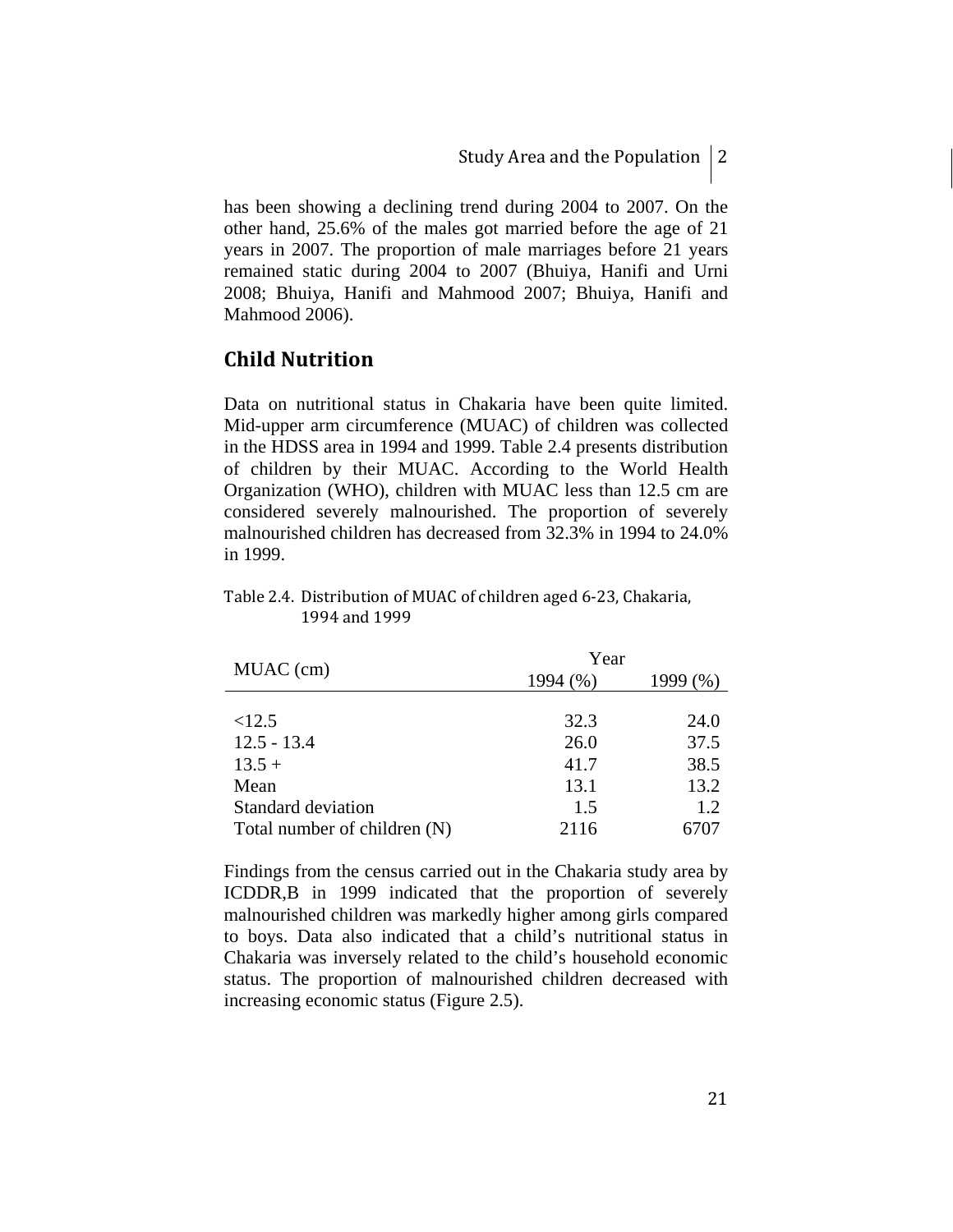- 2 Study Area and the Population
- Figure 2.5 Proportion of children aged 6-23 months severely malnourished (MUAC<12.5 cm) by asset quintiles, Chakaria HDSS area, 1999



### **Morbidity, Injury and Accident**

### **Disability**

### Vision Problem

A survey conducted in a village of Chakaria in 2007 showed that 65% of the people aged 40 years and above have vision problems, both short and long distance. These vision problems were identified by an ophthalmologist. The proportion of people having vision problems increased with age (Table 2.5).

Table 2.5 Proportion of people having vision problems by age in a village in Chakaria, HDSS area, 2007

| % with vision problem | N   |
|-----------------------|-----|
|                       |     |
| 47.4                  | 76  |
| 62.5                  | 40  |
| 85.1                  | 67  |
| 64.5                  | 183 |
|                       |     |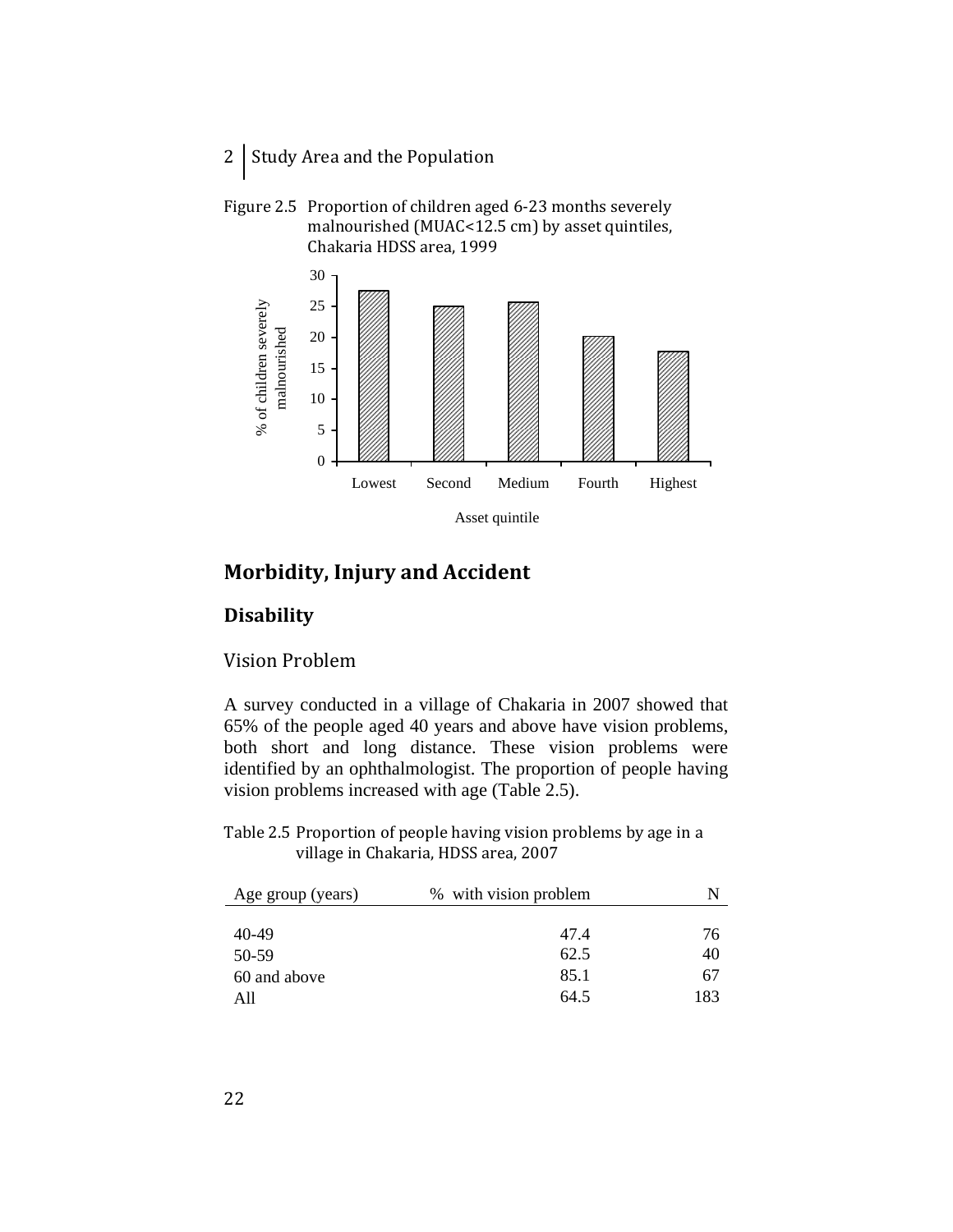#### Rickets

There are many cases of nutritional rickets in Chakaria. The Social Assistance and Rehabilitation for the Physically Vulnerable (SARV), an NGO, identified a high prevalence of leg deformities in this area after the cyclone of 1991. The oldest cases were 27 years of age. Rickets can produce severe deformities of legs, and many children become disabled when no treatment is given. It is uncommon to find rickets in such a sunny country like Bangladesh as the sun allows vitamin D production in the human body. The main cause of rickets in this region is not vitamin D deficiency, but dietary calcium deficiency. The prevalence of rickets deformities in the Cox's bazaar district was about 0.9% in 1999 (Karim, Chowdhury and Gani 2003). Lack of calcium in vegetables, consumption of big fish instead of small fish (eaten with bones), and low consumption of milk are considered to be the main causes of rickets in Chakaria.

### **Discussion**

The study area, located in a remote coastal area in the eastern part of Bangladesh, shares the socioeconomic, demographic and health characteristics of an area which lags behind the rest of the country in terms of health and development indicators. The scenario in terms of healthcare provision is comparable to the national scenario, where the common health systems challenges facing the nation in general and the rural areas in particular are present. The area has some unique features such as malaria endemicity, prevalence of rickets, vulnerability to cyclones and tidal surges and other issues related to climate change. The area also has a relatively lower concentration of NGOs compared to rest of the country.

### **References**

1. Bhuiya A, Hanifi SMA and Mahmood SS. 2007. Chakaria health and demographic surveillance system: Focusing on the poor and vulnerable. Demographic profile, family-planning use, and safe motherhood practices, 2005. Dhaka: ICDDR,B. Scientific Report No.100. p. 50.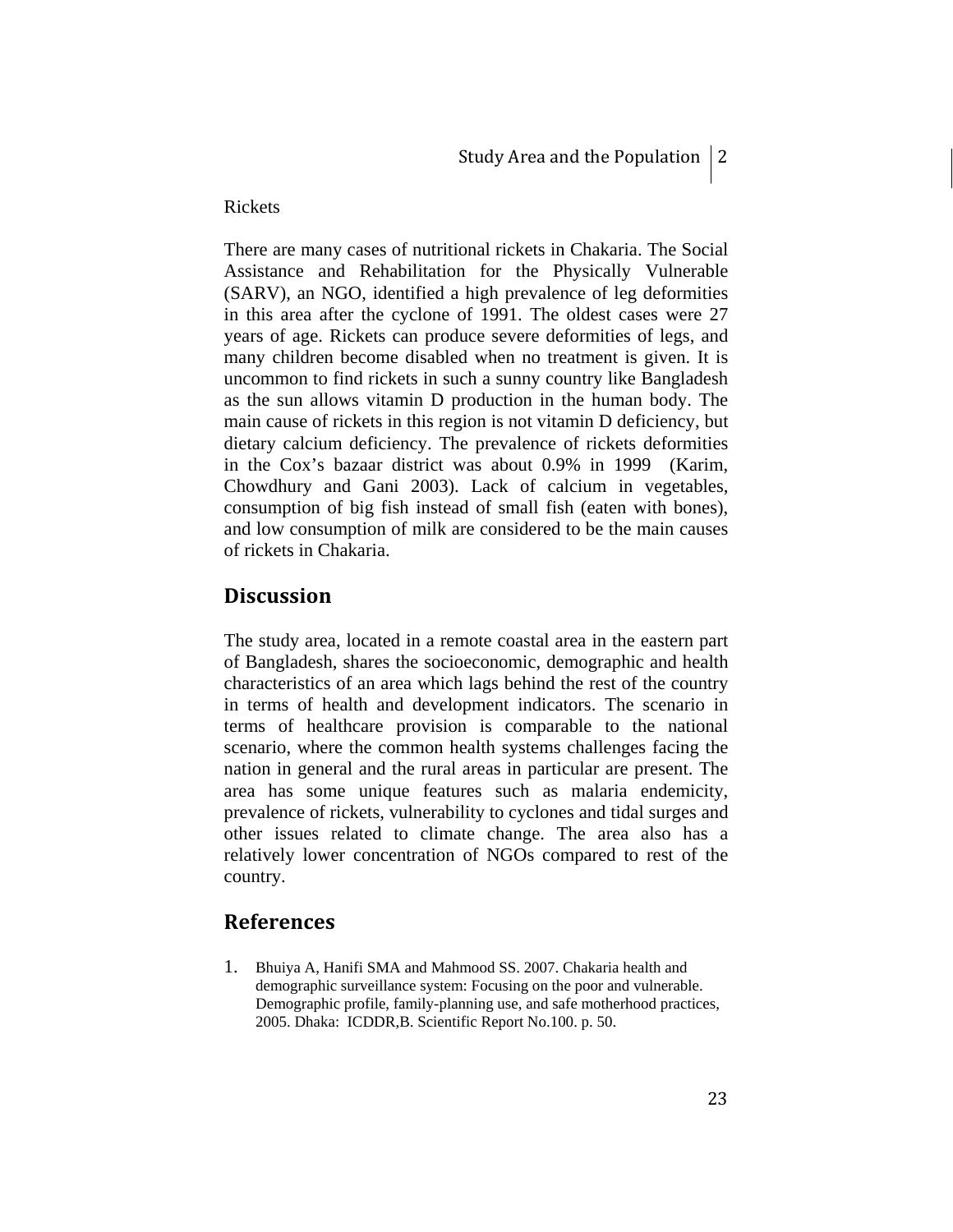### 2 Study Area and the Population

- 2. Bhuiya A, Hanifi SMA and Mahmood SS. 2006. Chakaria health and demographic surveillance system: Focusing on the poor and vulnerable. Socioeconomic, health and demographic profile, 1999-2000. Dhaka: ICDDR,B. Scientific Report No.94. p. 56.
- 3. Bhuiya A, Hanifi SMA and Urni F. 2008. Chakaria health and demographic surveillance system: Focusing on the poor and vulnerable. Demographic profile and utilization of healthcare services-2006. Dhaka: ICDDR,B. Scientific Report No. 102. p. 51.
- 4. Bhuiya A, Ribaux C and Eppler P. 2002. Community-led primary health care initiatives: Lessons from a project in rural Bangladesh. In: Rohde J, Wyon J, eds. *Community-based Health Care: Lessons from Bangladesh to Boston*. Boston: Management Sciences for Health.
- 5. ICDDR,B. 2008. Health and demographic surveillance system-Matlab: V. 40. Registration of health and demographic events 2006. Dhaka: ICDDR,B. Scientific Report No. 103. p. 77.
- 6. Karim F, Chowdhury AMR and Gani MS. 2003. Rapid assessment of the prevalence of lower limb clinical rickets in Bangladesh. *Public Health;* 117:135-44.
- 7. NIPORT, Mitra and Associates and ORC Macro. 2005. Bangladesh demographic and health survey 2004. Dhaka, Bangladesh and Calverton, Maryland (USA): National Institute of Population Research and Training (NIPORT), Mitra and Associates, ORC Macro.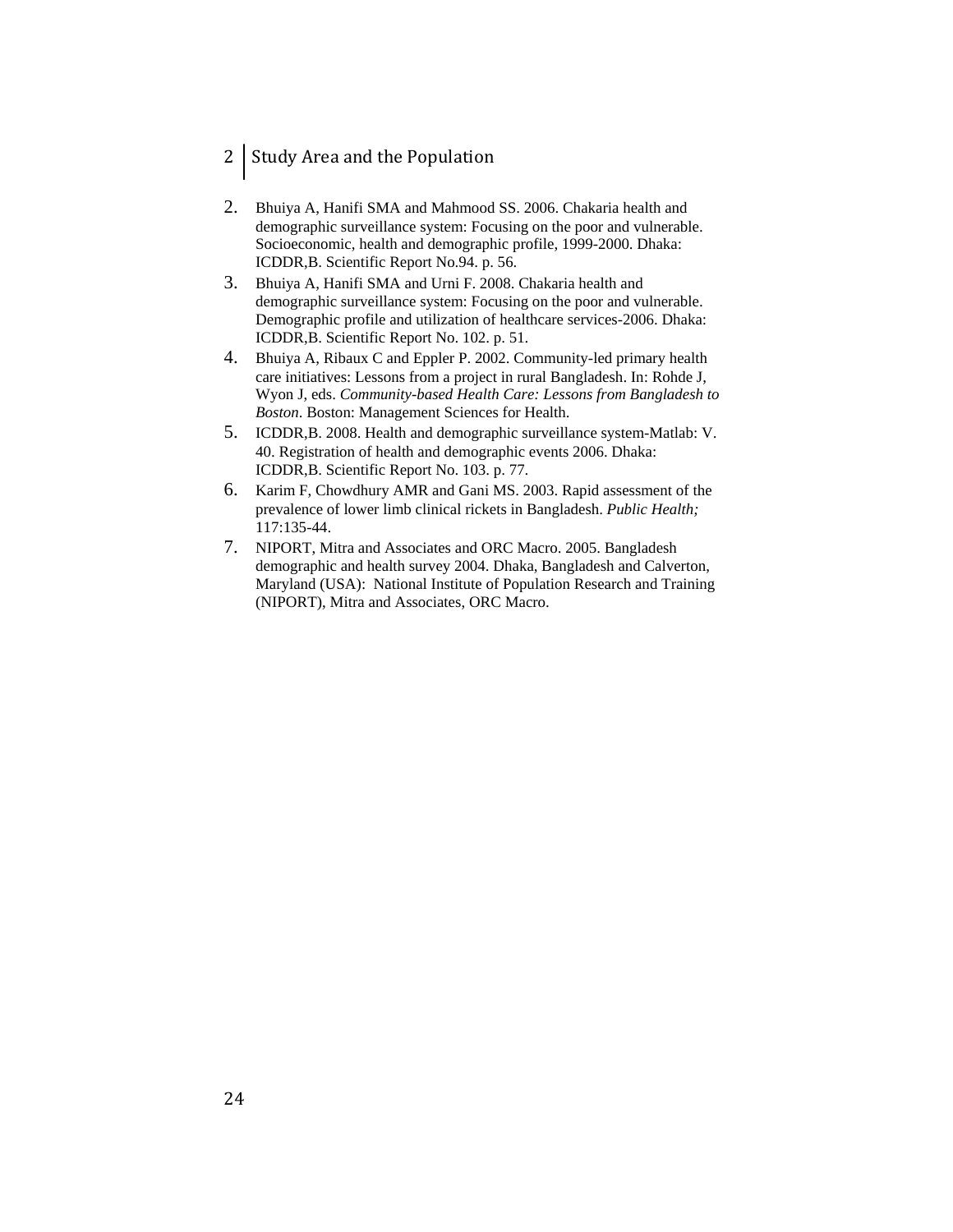## Chapter 3 **Inventory of Health Facilities and Healthcare Providers**

Sabrina Rasheed, Mohammad Iqbal, Farhana Urni

### Abstract

The findings in this chapter help assess the availability and accessibility of the health workforce and formal health care facilities in Chakaria. All of the health facilities and healthcare providers practicing in the 18 unions and the municipality area of Chakaria *Upazila* in 2007 have been listed. The facilities in Chakaria are comprised of government and private hospitals/clinics, private chambers of MBBS doctors, dentists, diagnostic centres, and allopathic and homoeopathic pharmacies. Of the 161 facilities, the most dominant was the pharmacies/drugstores. The Upazila Health Complex is the only government facility in the area and there are 3 private sector hospitals. In total, there are 2564 health care providers practicing in Chakaria. Of them, 4% are working in the formal sector mostly with the public sector and a small proportion is working in the NGO sector. The fact that only 110 formally trained healthcare providers were available for health services to a population of 560,000 clearly indicated an acute shortage of qualified providers. Adjustment for the part-time presence of the guest physicians leads to 1.1 physicians per 10,000 population. This density is far short of WHO estimates of the 960 needed to achieve the MDG goals by 2015. There were only 8 nurses in Chakaria. This number is also far short of the recommended ratio of three nurses for one physician. The other important issue is the physical access to the available physicians and professionals as they are mostly based at the *Upazila* headquarters. Given the economic condition of the villagers and the direct and indirect costs involved in visiting a healthcare provider, access to modern health services is a major challenge for villagers in general and for the poor and women in particular.

### **Introduction**

This chapter gives an inventory of health facilities and healthcare providers in the Chakaria *Upazila* from information collected in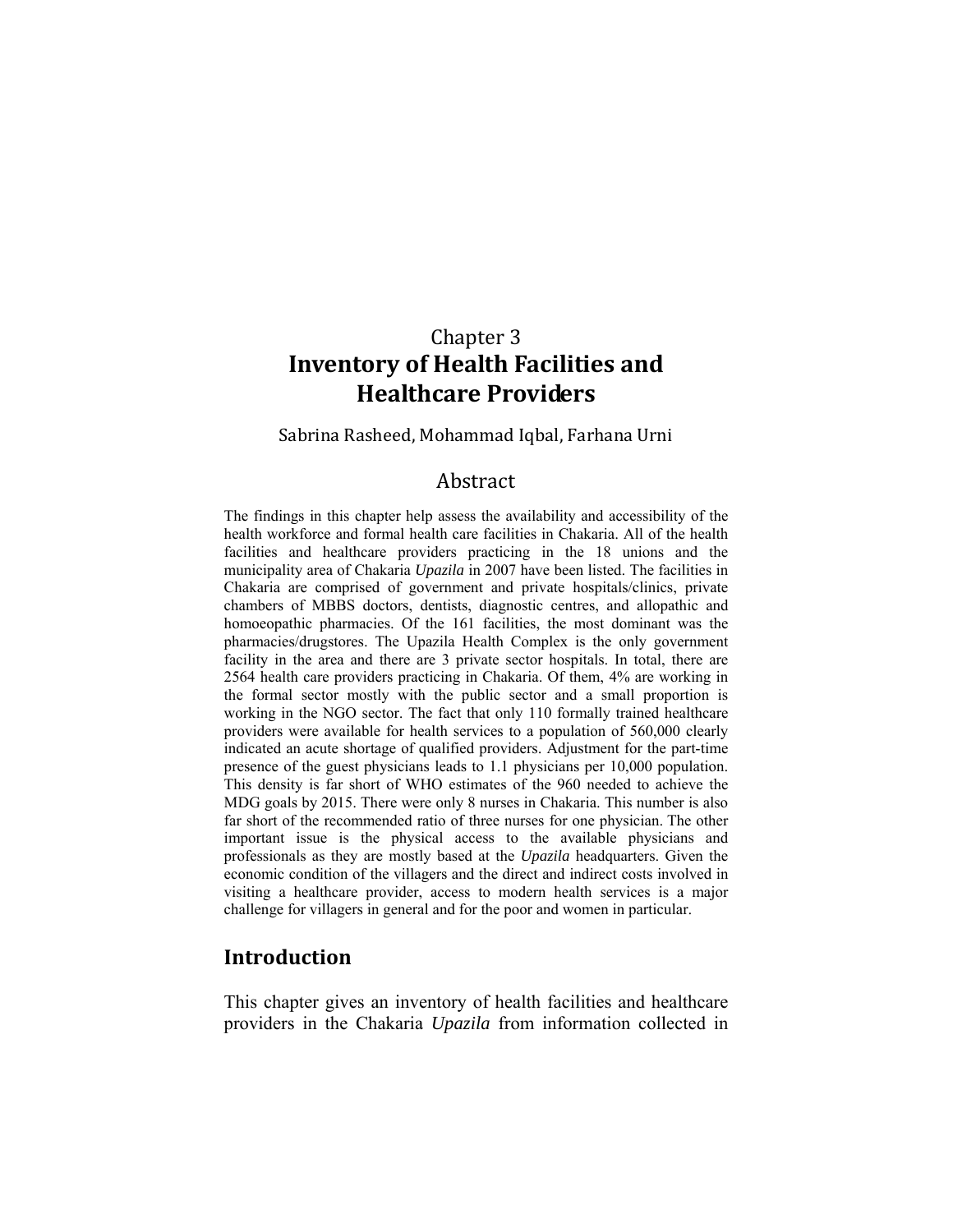### 3 **Inventory of Health Facilities and Healthcare Providers**

2007. The health facilities surveyed included fixed public and private infrastructure with in-patient and out-patient healthcare and outreach services. The healthcare providers included any individuals involved in providing healthcare of any kind for cure and healing. Data presented in this chapter are intended to portray the health service delivery system and the density of the available health facilities and providers in the *Upazila*. Findings will be helpful to assess the nature of healthcare provision and estimate shortfalls and/or adequacies in the availability of health facilities and providers which may be helpful to project future requirements for meeting the health needs of the population.

### **Methodology**

### Listing and Mapping Health Facilities

All of the health facilities and healthcare providers practicing in the 18 Unions and the municipality area of Chakaria *Upazila* were listed and located on the map of the *Upazila*. A total of 18 data collectors with at least 12 years of schooling were recruited and trained on listing procedures. Data collectors were supervised by three field research officers from the Chakaria Community Health Project of ICDDR,B. The listing and mapping activities were done during March 2007. Interviewers visited each of the villages of Chakaria *Upazila* and the municipality area and listed all of the existing health facilities and healthcare providers. Geographical coordinates for all the facilities and providers were also collected. Locations of the facilities and providers were marked in the *Upazila* map by using their GPS coordinates.

After completing the list, it was cross-checked with a list of healthcare facilities that was collected from government and NGO offices in Chakaria. Additional information such as services available and the costs of services were obtained from the providers in the case of individual providers and administration offices in the case of healthcare facilities. In addition to GPS coordinates, the members of the project staff collected information about the road distance between the approximate centre point of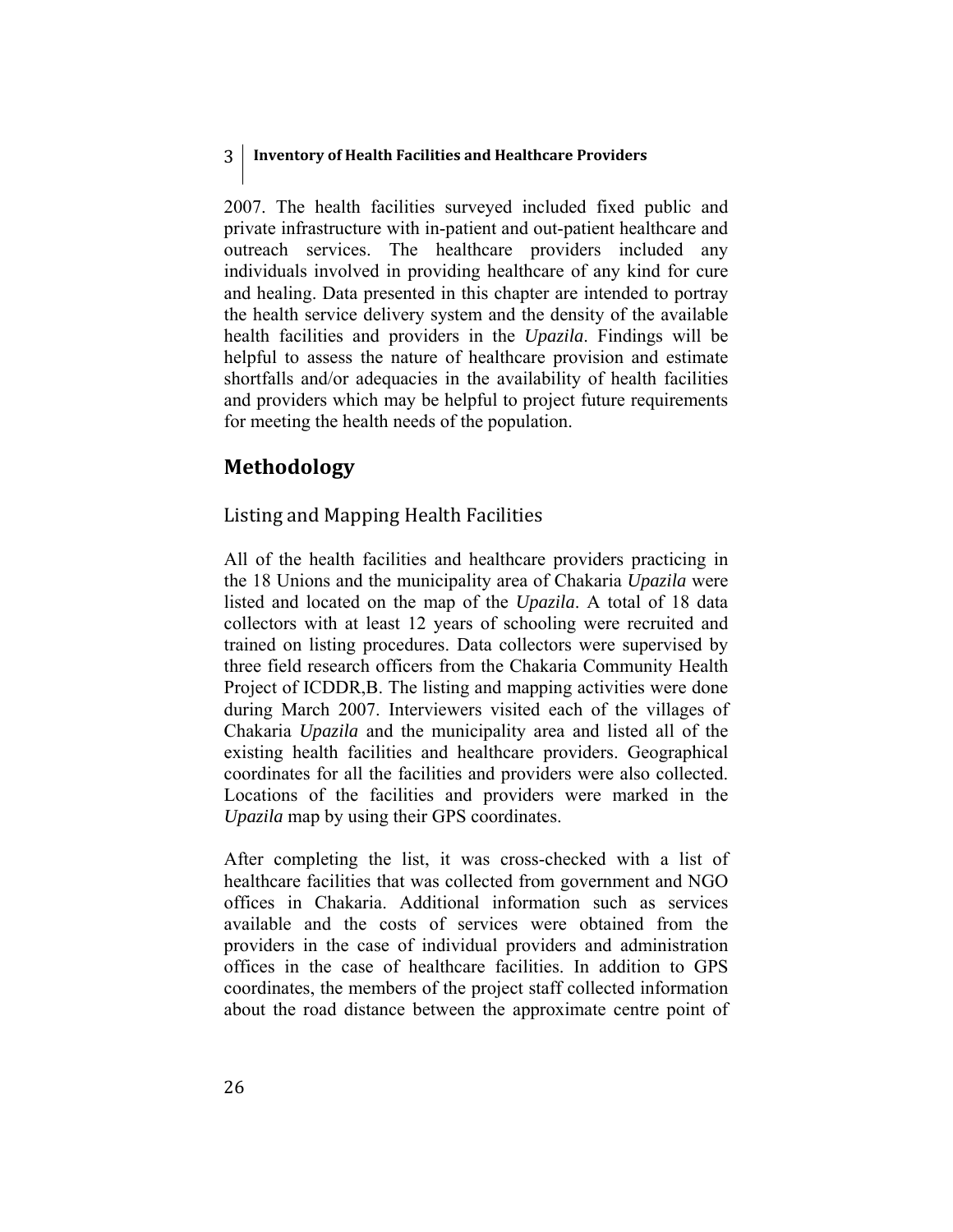the Union and the location of the administrative headquarters of the *Upazila,* modes of transport available and cost of availing such transport.

### **Findings**

The findings are presented in two parts. The first part contains descriptions of the health facilities and the providers available in the municipality area and the second part contains information from outside the municipal area as of 2007.

### **Health Facilities**

Chakaria *Upazila* comprises of a municipality and Unions. Unions and municipalities are lowest level of civil administration for rural and urban areas respectively. Chakaria municipality area came into existence in 1994 covering an area of 15.4 square km with a population of approximately 85,000. Table 3.1 presents the number of fixed health service facilities located within the municipality area in 2007. The facilities are comprised of government and private hospitals/clinics, private chambers of MBBS doctors, dentists, diagnostic centres, allopathic, and homoeopathic pharmacies. Of the 161 facilities, the most dominant was pharmacies/drugstores (76), followed by private chambers of physicians (37), homoeopathic healthcare provider cum homoeopathic drugstores (18), diagnostic centres (18), chambers of dentists (7) and hospitals/clinics (5) with in-patient services.

Of the facilities with in-patient facilities, only the Upazila Health Complex (UHC) was a government facility. The UHC was established in 1973 with a thirty one bed hospital and out-patient services. It also has maternal and child health service provision with an operation theatre for sterilization and insertion of IUD to control fertility. In 2007 the UHC had 11 physicians, four nursing staff and three paramedics and one laboratory technician. In the same year the hospital served about 115,000 out-patients and 17,000 in-patients. The family planning services provided from the UHC during 2007 included female and male sterilization, pills,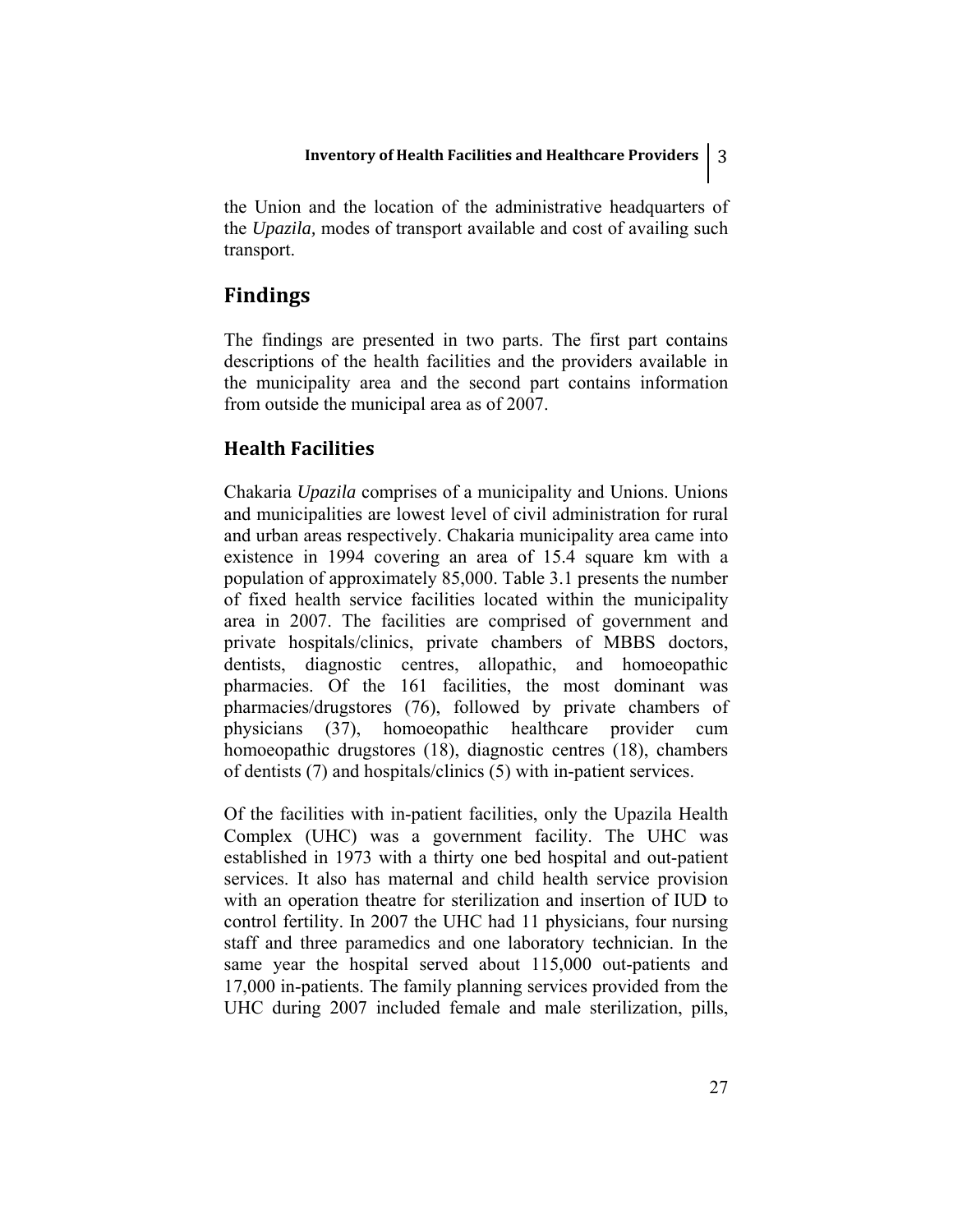injectable contraceptives, condoms and hormonal implants either free or with nominal prices.

The private sector hospitals situated in the municipality area included Zam Zam hospital, Life Centre Hospital and Maa-Shishu General Hospital. These three hospitals were established in 1997, 2005 and 2007 respectively. Zam Zam treated the highest number of patients in 2007 while Maa-Shishu General Hospital treated the lowest number of patients.

Health services were also provided by one NGO clinic and 37 private chambers attended by physicians. In addition, there were seven private chambers to provide dental services by dentists with diploma in dentistry. There were 18 diagnostic centres providing various pathological and biochemical laboratory services.

| Table 3.1 Health facilities available in the Chakaria municipality |  |
|--------------------------------------------------------------------|--|
| area. 2007                                                         |  |
|                                                                    |  |

|                                           |     |                 |         | Patients served |          |
|-------------------------------------------|-----|-----------------|---------|-----------------|----------|
| Health facilities                         |     |                 | Year    | Out-            | $In-$    |
| (municipality area)                       | No. | Type            | started | patients        | patients |
| Served by graduate doctors                |     |                 |         |                 |          |
| Upazila Health<br>Complex                 | 1   | Govern-<br>ment | 1973    | 114,575         | 16,734   |
| Zam Zam Private<br>Hospital               | 1   | Private         | 1997    | 19,982          | 3,361    |
| Life Centre Hospital                      | 1   | Private         | 2005    | 7,200           | 250      |
| Maa-Shishu General<br>Hospital            | 1   | Private         | 2007    | 2,640           | 602      |
| <b>SARPV</b> clinic                       | 1   | NGO             |         |                 |          |
| MBBS private<br>chamber                   | 37  | Private         |         |                 |          |
| Served by trained<br>healthcare personnel |     |                 |         |                 |          |
| Diploma Dentists'<br>chamber              | 7   | Private         |         |                 |          |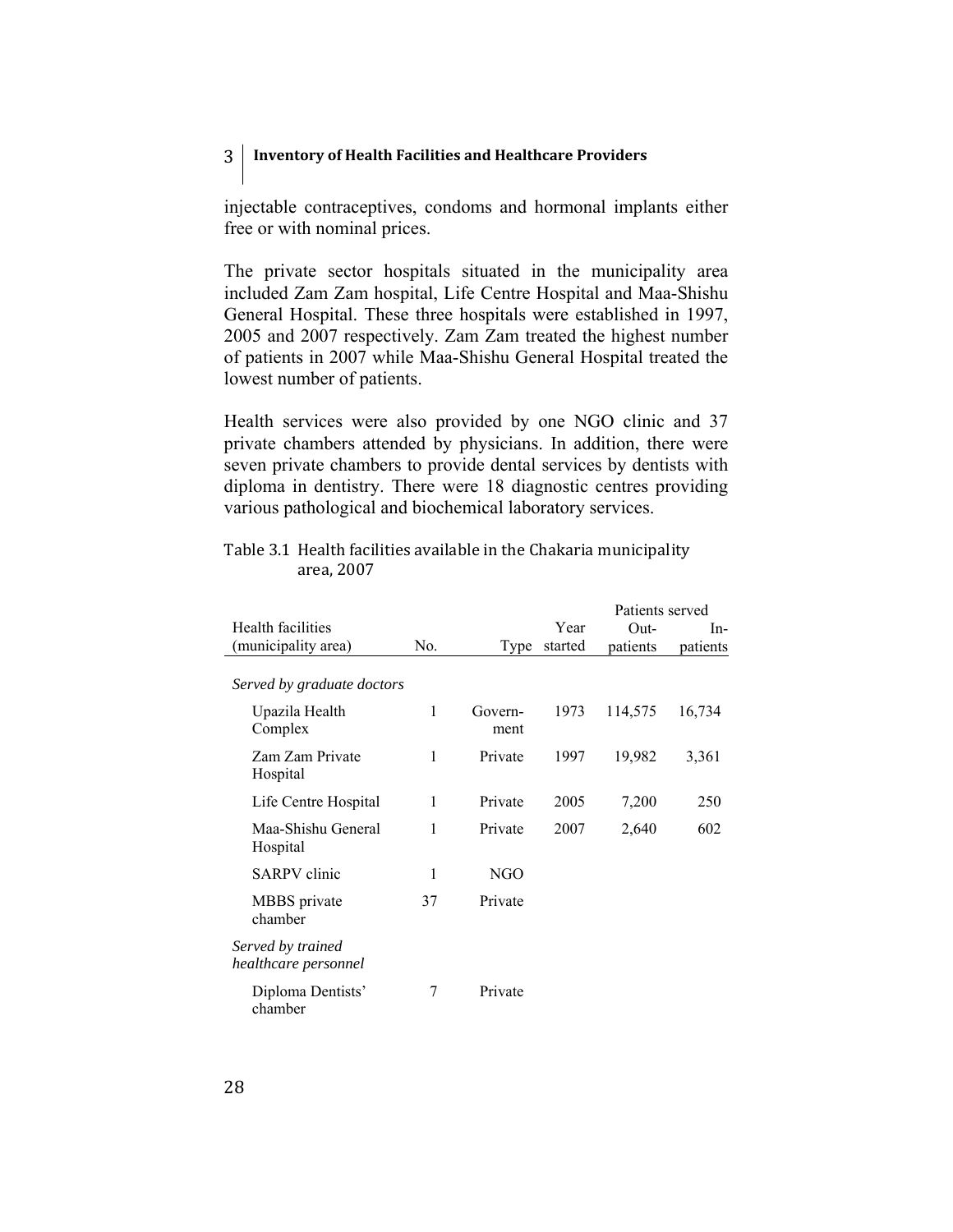|                                             |     | Patients served                         |
|---------------------------------------------|-----|-----------------------------------------|
| Health facilities                           |     | Year<br>In-<br>Out-                     |
| (municipality area)                         | No. | started<br>patients<br>patients<br>Type |
| Diagnostic Centres                          | 17  | Private                                 |
| <b>ICDDR, B Diagnostics</b><br>Centre       | 1   | NGO (discontinued since 2007)           |
| Served by untrained<br>healthcare providers |     |                                         |
| Allopathic pharmacy                         | 76  | Private                                 |
| Homeopathic<br>pharmacy                     | 18  | Private                                 |

Table 3.2 presents the type and number of health facilities that existed outside the municipality area in 2007. Christian Missionary Hospital is the only hospital located outside the municipality area. This was established in 1966 mainly for providing orthopedic healthcare. With time it has expanded its scope of services and now provides maternity services with the provision of caesarean section. In 2007, the hospital had 68 beds with one physician, nine nurses, 22 nursing aids and 18 paramedics to provide services. The hospital is on 45 acres of land with guesthouse facilities, a pharmacy, and a diagnostic laboratory. During 2007, it served about 3,300 patients through its in-patient department and 32,000 through its out-patient services. Of the in-patient services there were 614 normal deliveries and 229 cesarean sections that were conducted during 2007. The range of cost for out-patient services in the Christian Missionary Hospital was Tk. 50-110 (registration fee) and Tk. 50-60 (consultation fee). The patients were also charged for diagnostic tests and drugs. The cost of C-Sections including hospital stay and drug ranged from Tk. 15,000 to 25,000 and cost of a normal delivery ranged from Tk. 2,000 to 2,500.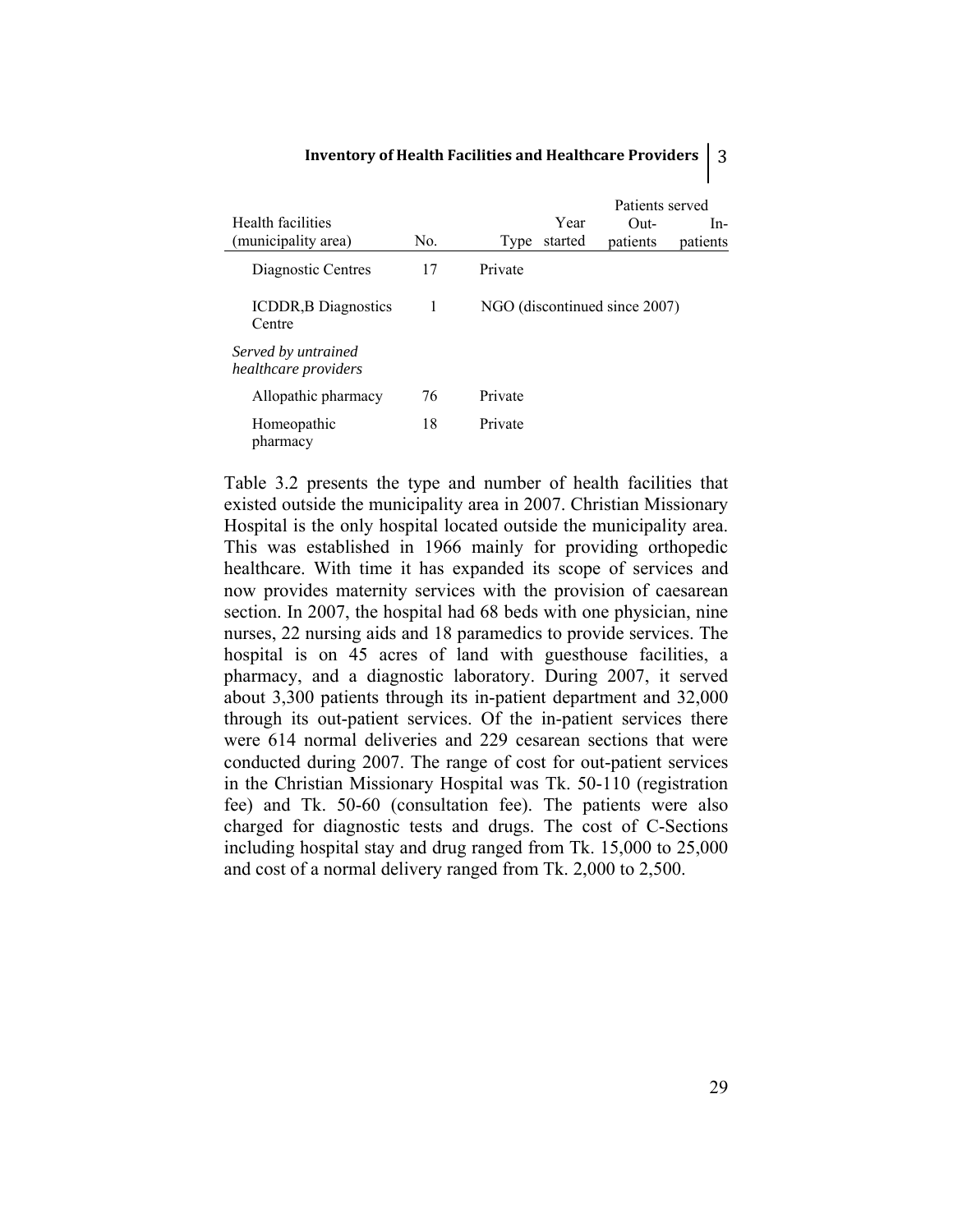|                                                 |     |                         | Patients served<br>(2007) |                 |                |
|-------------------------------------------------|-----|-------------------------|---------------------------|-----------------|----------------|
| Health facilities<br>(non-municipality<br>area) | No. | Type of<br>Organization | Year<br>estab-<br>lished  | Out<br>patients | In<br>patients |
| Served by graduate<br>doctors                   |     |                         |                           |                 |                |
| Missionary<br>Christian Hospital                | 1   | Missionary              | 1966                      | 32,377          | 3,333          |
| Village Health Post                             | 7   | Community               | 2000                      | 9,531           |                |
| MBBS private<br>chamber                         | 6   | Private                 |                           | $NA^*$          |                |
| Served by trained<br>healthcare personnel       |     |                         |                           |                 |                |
| <b>Rural Dispensary</b>                         | 2   | Government              |                           | 48,553          |                |
| Family Welfare<br>Centre (FWC)                  | 13  | Government              |                           | 96,533          |                |
| Satellite clinic                                | 96  | Government              |                           | 52,096          |                |
| NGO satellite clinic                            | 21  | <b>NGO</b>              |                           | $NA^*$          |                |
| SBA satellite clinic                            | 3   | Private                 |                           | $NA^*$          |                |
| Diploma Dentists'<br>chamber                    | 1   | Private                 |                           | $NA^*$          |                |
| Served by untrained<br>healthcare providers     |     |                         |                           |                 |                |
| Allopathic<br>pharmacy                          | 297 | Private                 |                           | $NA^*$          |                |
| Homeopathic<br>pharmacy                         | 62  | Private                 |                           |                 |                |

Table 3.2 Types of health facilities outside the municipality area of

Chakaria

\*not available

The rest of the facilities outside the municipality included consultation services by physicians, paraprofessionals, and dispensaries/pharmacies run by the private and public sectors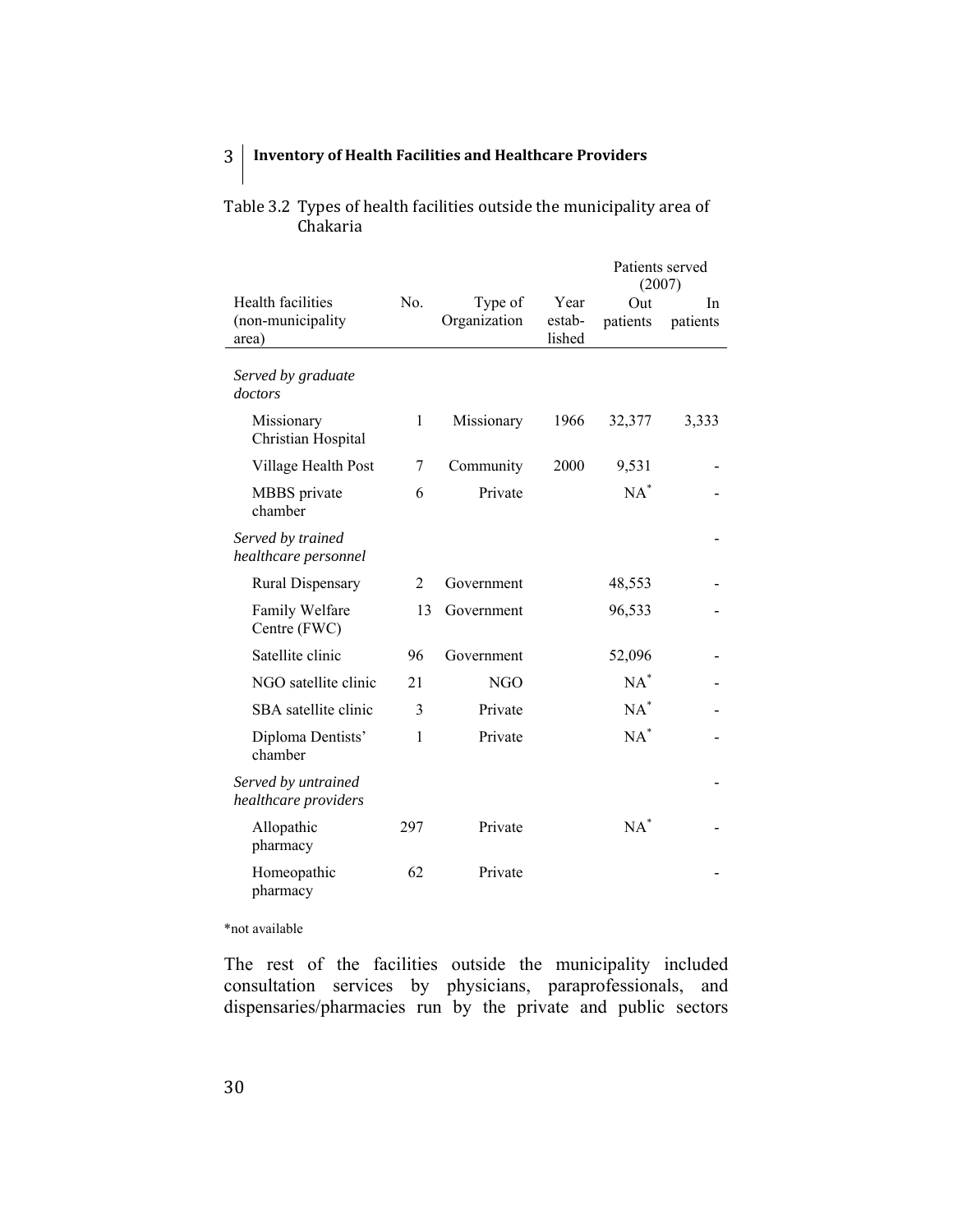including NGOs and community initiatives. The facilities varied widely in terms of scope of services, type of healthcare providers, hours of operation, mode of operation and users fee. Of the 75 health facilities of the public sector, two were Rural Dispensaries (RD), 13 Union Health and Family Welfare Centres (UHFWC), and 96 Satellite Clinics (SC). RDs were established during the pre-UHFWC time and they are in fact almost equivalent to UHFWC. The RDs were manned occasionally by a graduate doctor and mostly by a Medical Assistant (MA) who has a three-year diploma from government training institutions after Secondary School Certificate (S.S.C.). RDs provided free general medical services and condoms at a cost of 1 taka per dozen. The UHFWC is usually manned by Sub-Assistant Community Medical Officer (SACMO), equivalent to MA and Family Welfare Visitors (FWV) who have a three-year diploma on family planning provided by government training institute after S.S.C. UHFWCs are equivalent to RDs in terms of services provided. The SCs are manned by FWVs and provide no cost family planning services.

Table 3.3 presents the type of services available in the UHC and the Zam Zam hospital in 2007. It can be seen that Zam Zam provided almost a similar set of services as that of the UHC with the exception of caesarean section, immunization and family planning services. The UHC provided immunization and family planning services and Zam Zam provided cesarean section. The services at the UHC were largely free at the point of service while none of the services were free at Zam Zam.

| Health services     | UHC        | Cost (Tk) | ZamZam | Cost(Tk)   |
|---------------------|------------|-----------|--------|------------|
|                     |            |           |        |            |
| Outpatient care     | $\sqrt{ }$ | 5         | V      | 100-120    |
| Indoor patient care | $\sqrt{}$  | Free      | V      | 200-500    |
| EPI                 | $\sqrt{ }$ | Free      |        | None       |
| Contraceptives      | $\sqrt{ }$ | 1/dozen   |        | None       |
| Medicine            | $\sqrt{ }$ | Free      | N      | Actual     |
| Antenatal care      | $\sqrt{ }$ | Free      | N      | $60 - 120$ |

Table 3.3 Services available in UHC and Zam Zam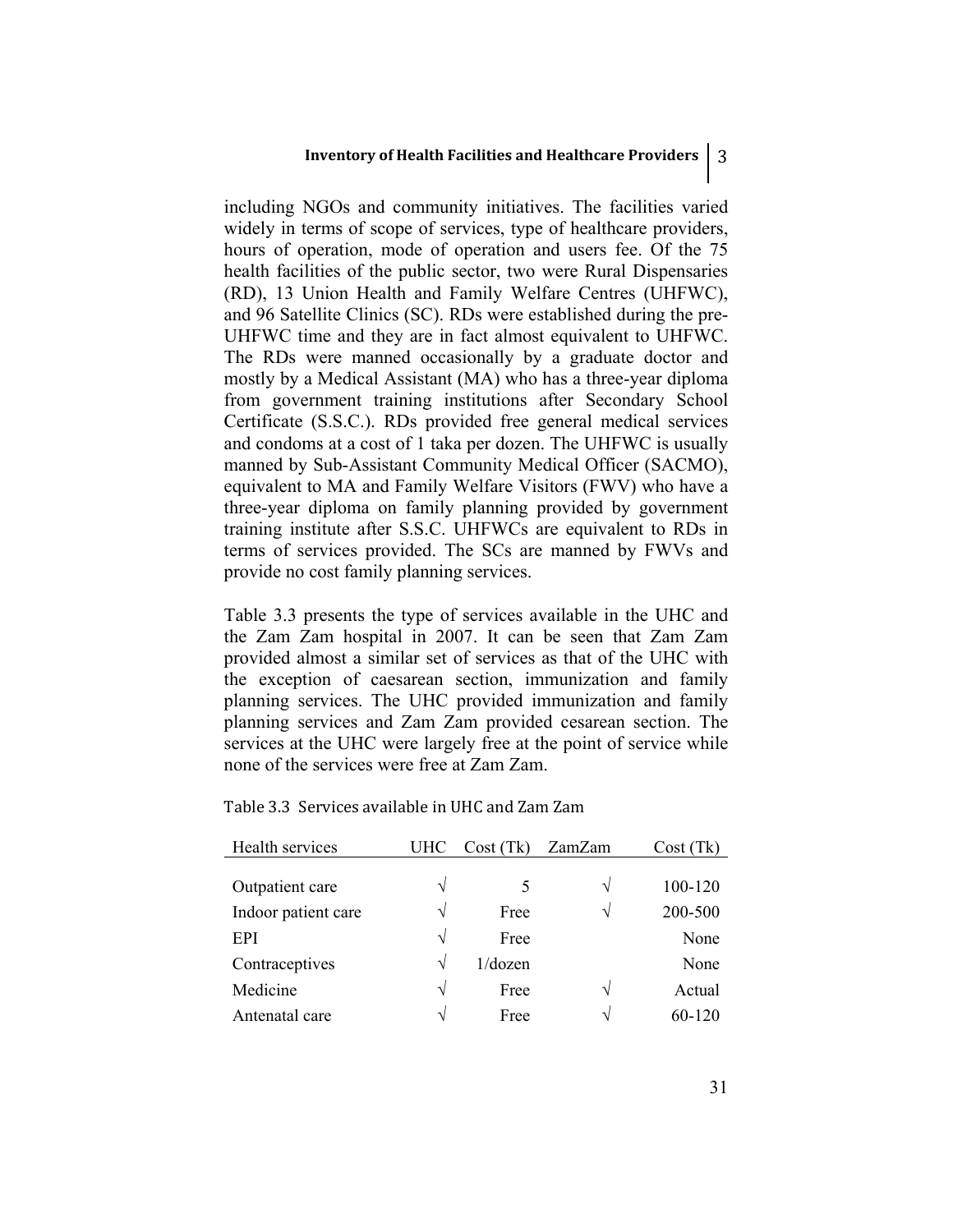| Health services     | UHC           | Cost (Tk) | ZamZam        | Cost(Tk)    |
|---------------------|---------------|-----------|---------------|-------------|
|                     |               |           |               |             |
| Postnatal care      | V             | Free      | N             | 60-120      |
| Delivery services   | N             | Actual    |               | 2,000-2,800 |
| C-section           | NA            |           | $\mathcal{N}$ | 7,000-9,500 |
| Minor surgery       | V             | Actual    | N             | 200-800     |
| Accident management | $\mathcal{N}$ | Free      | اد            | 100-200     |

Note:  $\sqrt{\ }$ - Service available; NA = Service not available

Table 3.4 presents the type of diagnostic services available at the UHC and Zam Zam in 2007. It can be seen that Zam Zam had more services to offer than the UHC.

## Table 3.4 Diagnostic facilities available in UHC and Zam Zam hospital

| UHC       | ZamZam   |
|-----------|----------|
|           | Hospital |
|           |          |
|           |          |
|           |          |
|           |          |
| <b>NA</b> |          |
| NA        |          |
| <b>NA</b> |          |
| <b>NA</b> |          |
|           |          |
|           |          |
|           |          |
|           |          |
|           |          |
|           |          |
|           |          |

Note:  $\sqrt{\ }$ - Service available; NA – Service not available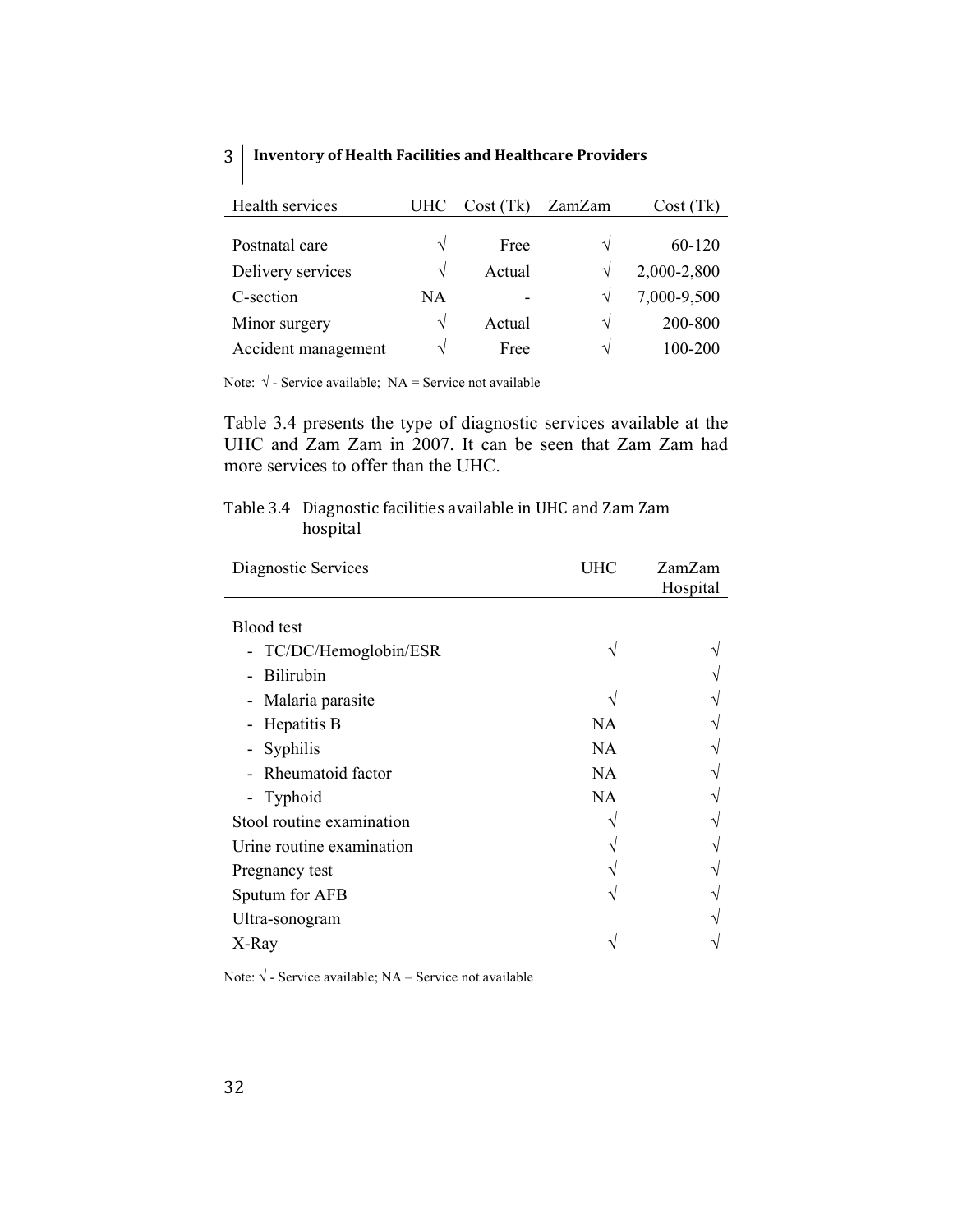## **Healthcare Providers**

There were 2,564 healthcare providers of all kinds in Chakaria in 2007. Of them, 4% were working in the formal sector mostly with the public sector and a small proportion in the NGO sector (Table 3.5). The formal sector providers included physicians, paraprofessionals and midwives. All the midwives in the formal sector had 10 years of schooling and received more than 6 months of training in midwifery. Over 50% of the formal sector providers were physicians. Of the 59 physicians, 39 were based in Chakaria and the rest came to Chakaria once/twice a week from outside Chakaria to see patients in private facilities. In this chapter these visiting doctors are termed as guest doctors.

Informal healthcare providers were dominated by Traditional Birth Attendants (TBAs, with or without training), followed by traditional healers, Village Doctors, and homeopaths.

Table 3.5 Number and type of healthcare providers serving the population of Chakaria, 2007

| Healthcare providers           | No. |
|--------------------------------|-----|
|                                |     |
| Formal $(4%)$                  |     |
| Qualified physicians (regular) | 39  |
| Qualified physician (guest)    | 20  |
| Paramedics                     |     |
| Family welfare visitor         | 13  |
| Midwife (ICDDRB trained)       | 12  |
| Midwife (Govt. trained)        | 13  |
| Nurse                          | 8   |
| Informal $(96\%)$              |     |
| Traditional birth attendants   | 950 |
| Village Doctor (allopathic)    | 328 |
| Village Doctor (homeopathic)   | 174 |
| Kabiraj (Traditional)          | 239 |
| Religious/spiritual healer     | 694 |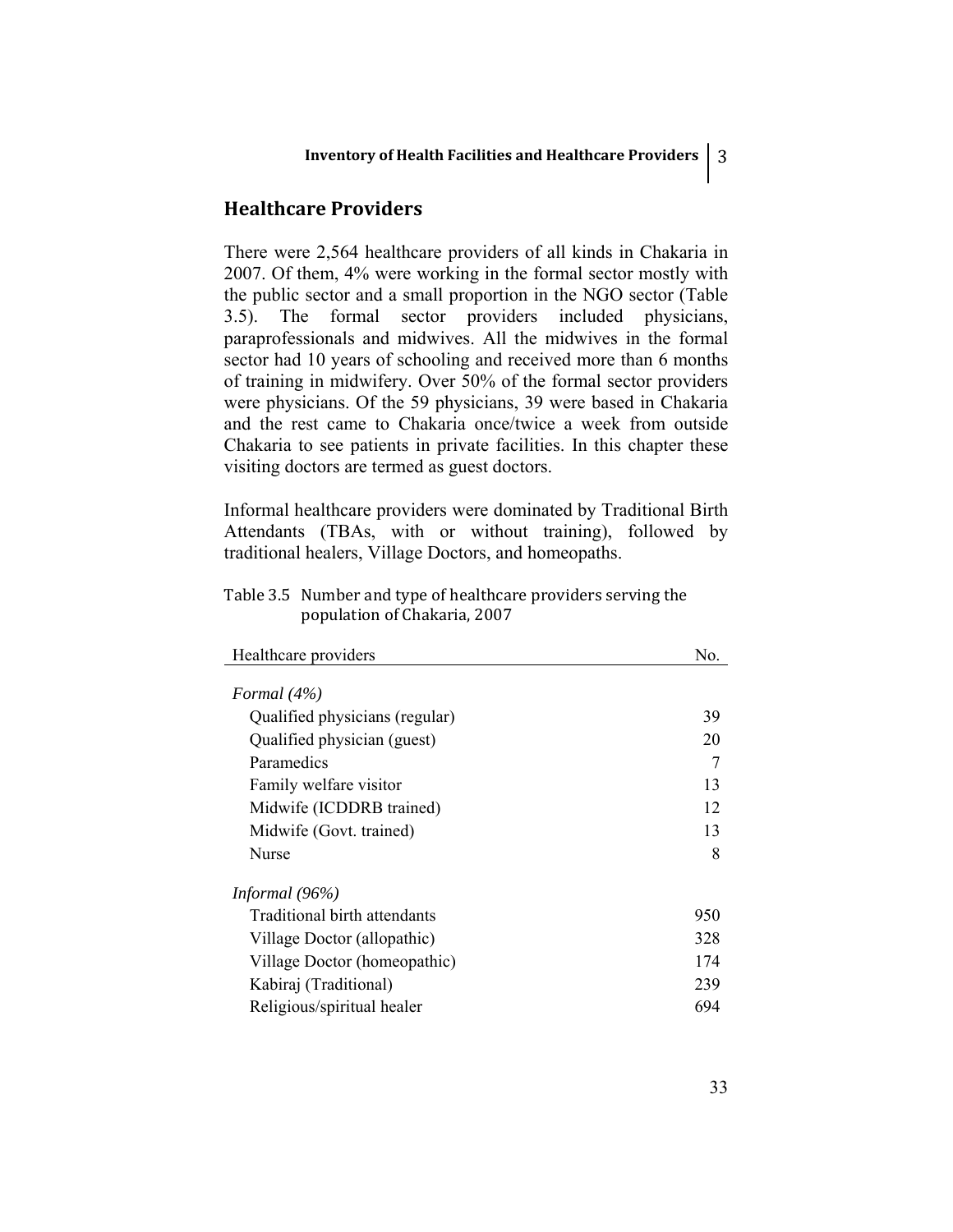## **Distance of the Unions from Chakaria Town**

As most of the clinics and health facilities equipped with physicians are based in Chakaria town, it is important to examine the distance of the villages from Chakaria town to get an impression about the physical access. It can be seen in Table 3.6 that the nearest Union was located within two kilometers of the town while the furthest Union was located at a distance of 25 kilometers. The largest time distance was around one hour combining a trip by road involving a light 4-wheel drive car and a bus. The maximum cost for a travel to the town would cost Tk. 50.

The Satellite Clinics and UHFWCs/FWCs and RDs were situated closer to the community than the facilities in the town. The Satellite Clinics were located in the villages.

| Union             | Spatial<br>distance<br>(km) | Land<br>distance<br>(km) | Cost of<br>travel<br>(taka) | Travel<br>Time<br>(minutes) | Transport<br>Type* |
|-------------------|-----------------------------|--------------------------|-----------------------------|-----------------------------|--------------------|
|                   |                             |                          |                             |                             |                    |
| Shaharbil         | 2.4                         | 4                        | $5-20$                      | $10 - 20$                   | R,T,J              |
| Lakhyarchar       | 2.6                         | 4                        | $3 - 15$                    | $5-10$                      | R,T,J              |
| Chiringa          | 3.2                         | 2                        | 10                          | 10                          | R                  |
| Fashiakhali       | 3.3                         | 5                        | $3 - 15$                    | $5-10$                      | R, T, J            |
| Purba Bara Bheola | 3.5                         | 7                        | 10-40                       | 25-45                       | R, T, J            |
| Kaiyerbil         | 4.2                         | 8                        | 10-25                       | $10-30$                     | R, T               |
| Kakara            | 4.4                         | 6                        | 10-35                       | 20-35                       | R, T, J            |
| <b>BM</b> Char    | 5.1                         | 10                       | 15-50                       | $15 - 50$                   | R, T, J            |
| Baraitali         | 7.0                         | 11                       | 20-50                       | 20-50                       | R, T, J            |
| Manikpur Surajpur | 7.5                         | 11                       | $25 - 30$                   | 25-30                       | T, J               |
| Pachim B. Bheola  | 8.9                         | 14                       | 15-25                       | $15 - 25$                   | T,J,B              |
| Konakhali         | 9.5                         | 12                       | 20-30                       | 20-30                       | T, J               |
| Dulahazara        | 9.8                         | 12                       | $10-20$                     | $10 - 20$                   | T, J               |
| Demoshia          | 10.5                        | 16                       | 25-40                       | 25-40                       | R, T, J            |
| Harbang           | 11.2                        | 13                       | $10 - 15$                   | $10-15$                     | J,B                |
| Badarkhali        | 12.7                        | 17                       | 20-35                       | 20-35                       | $_{\rm T,J,B}$     |
| Bamo              | 13.9                        | 25                       | 35-40                       | 60-65                       | J,B                |
| Kuntakhali        | 15.0                        | 18                       | $15 - 30$                   | 15-30                       | T, J               |

Table 3.6 Distance between Union centre points and Chakaria municipality area

\*R= Rickshaw, T= Motorized three wheeler, J=Light 4-wheel drive car, B=Bus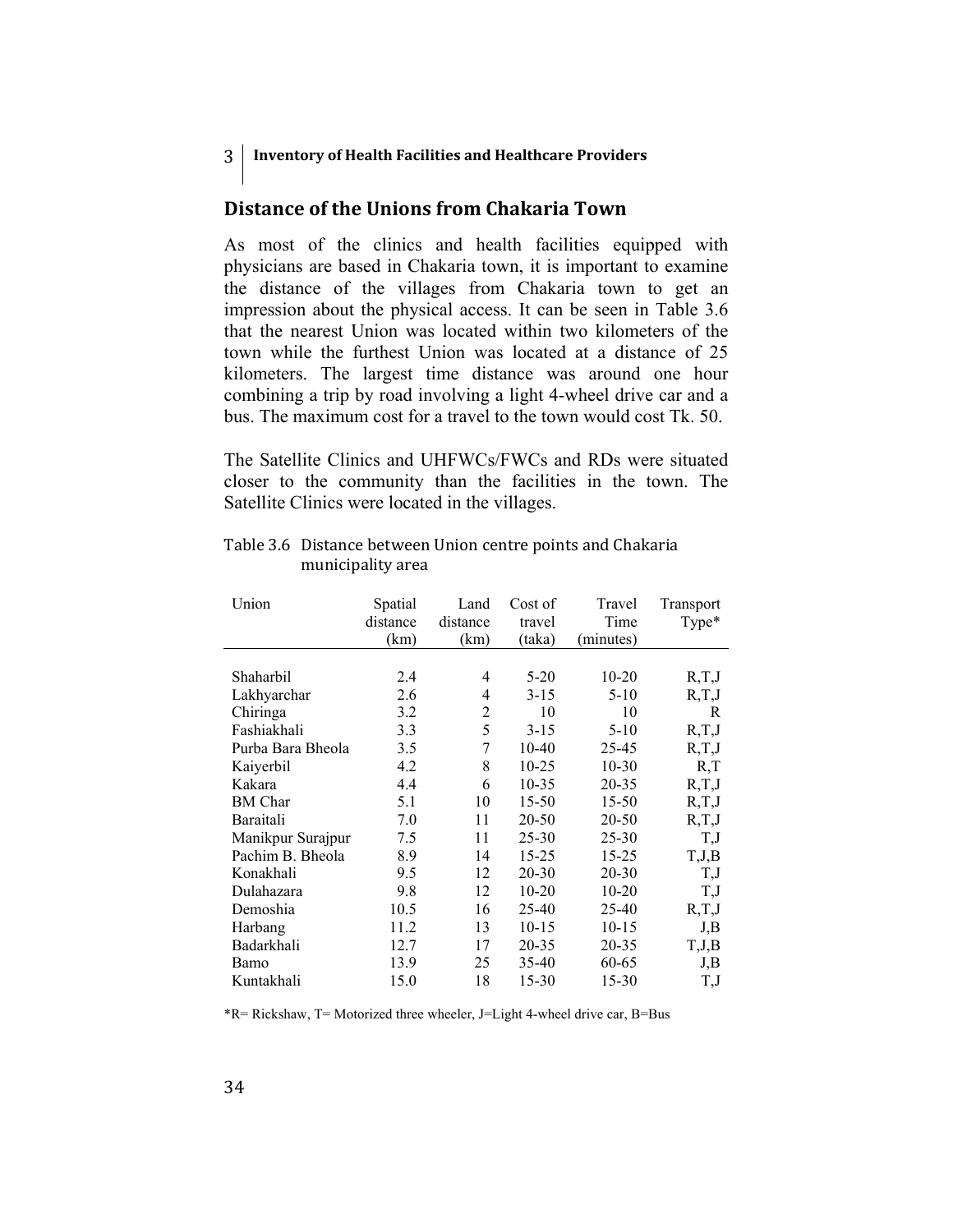## **Discussion**

Three important issues that came out of the mapping exercise included 1) the number and type of healthcare providers/services that existed on the ground, 2) share of formal and informal health sector in healthcare provision, and 3) status of physical access to healthcare services. It is important to throw some light on the implications of the above on the health of the rural mass and the future rural healthcare systems of the country.

There were only 110 formally trained healthcare providers available for providing health services to a population of 400,000 which indicated an acute shortage of qualified providers. 59 of the 110 trained healthcare providers were physicians and the rest were paraprofessionals. Of the 59 physicians, 20 were guest physicians who visited the area only two days a week and provided services through private healthcare facilities. Adjustments for the part-time presence of the guest physicians lead to a concentration of 1.1 physicians per 10,000 people. This density is far shorter than that of the WHO estimates (23 per 10,000) needed to achieve the Millennium Development Goals (MDG) by 2015 (World Health Organization 2006). Therefore, to meet the MDG Chakaria needs around 920 physicians.

There are 8 trained nurses in Chakaria which lead to a density of 0.2 nurses per 10,000 people. It is recommended that there should be 3 nurses per physician. To abide by this recommendation we need 132 nurses for the number of physicians available in Chakaria and therefore there is a shortfall of 124 nurses. To match the ideal number of physicians recommended by WHO, Chakaria would need 2760 nurses. How and when the desired number of trained healthcare providers can be made available with the current level of production is a recurrent question. The scenario in terms of other type of healthcare providers is as serious as that of physicians and nurses. A similar situation exists in the whole country according to the latest report of Bangladesh Health Watch (Bangladesh Health Watch 2008).

35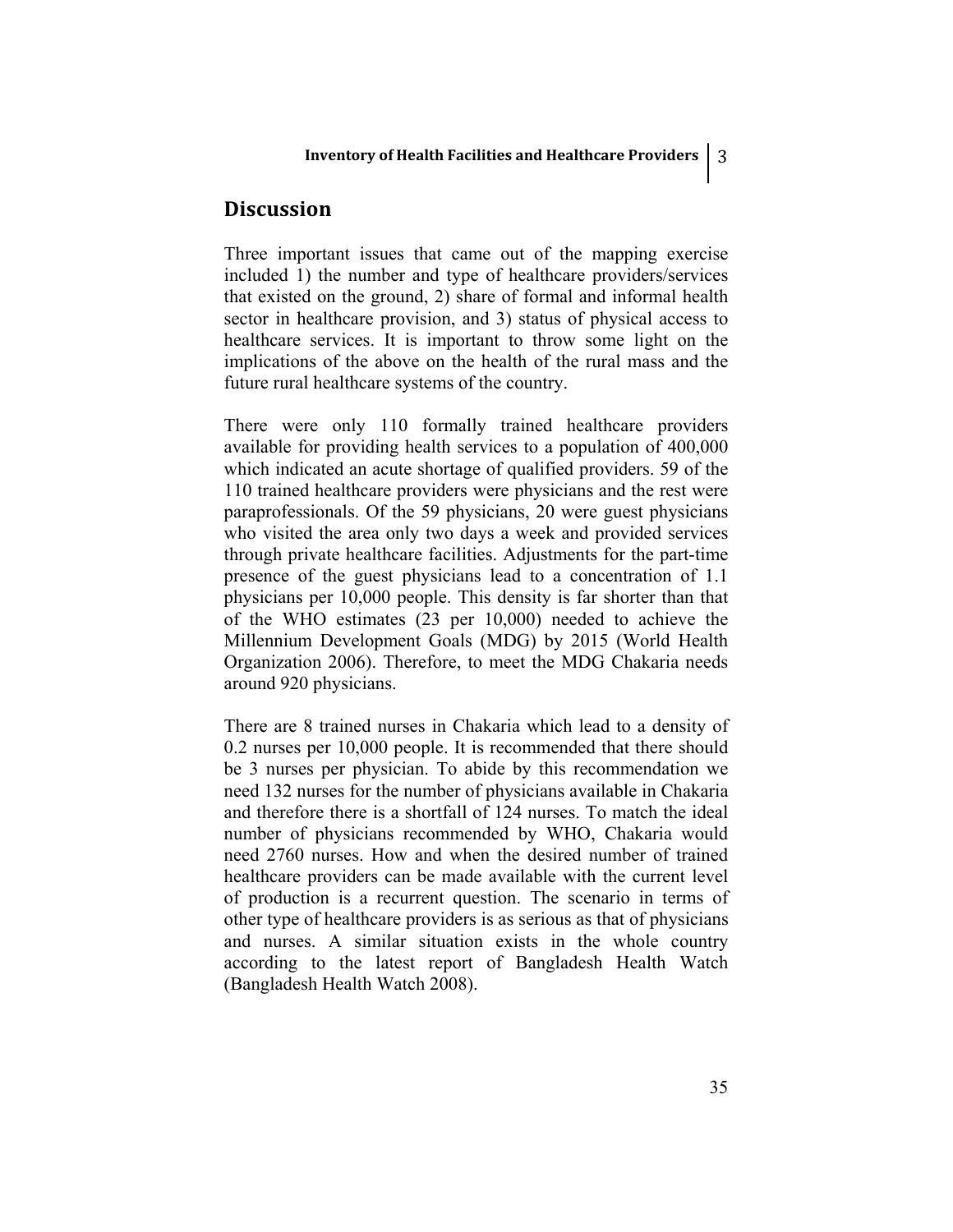The other important issue is the physical access to the small number of physicians and professionals available as they are mostly based in the *Upazila* headquarters. Given the poor economic condition of the villagers and the direct and indirect costs involved in visiting a healthcare provider at the *Upazila* headquarter, access to modern health services remains a challenge for the villagers. Physical distance and cost has always been a major barrier in accessing health services for the rural people in general and poor and female in particular (Gwatkin, Bhuiya and Victora 2004 ).

With the existence of a large number of TBAs in the area, it is no surprise that over 90% of the deliveries take place at home and are attended by a TBA and/or a family member (Bhuiya, Hanifi and Mahmood 2007). Recently the Government of Bangladesh has started to train Family Welfare Visitors as Skilled Birth Attendants (SBAs). In Chakaria, ICDDR,B trained 15 village women with at least 10 years of formal education first as community paramedics and subsequently as community midwives. Almost all of these midwives are still practicing in the area. Despite the addition of SBAs and midwives the proportion of deliveries attended by them is still only 12%. This clearly indicates that it will take time to ensure an adequate supply of SBAs to attend a sizeable number of births in the area. Therefore, increasing the demand for facilitybased delivery cannot be a short term goal.

The discussion above depicts a gap in the healthcare need and available services from qualified providers. The informal private sector, dominated by inadequately trained or untrained providers has seized the opportunity to fill the gap between supply and demand and now occupy a powerful position in the market. This position of power has been reflected in the phenomenal growth of the informal healthcare providers elsewhere in the country (Cockcroft, Milne and Anderson 2004). The authorities responsible for the public health system are aware of this issue and have failed to regulate the informal sector. It is important therefore, to acknowledge the important role of informal healthcare providers and promote mechanisms to engage with them to provide quality healthcare services to the communities.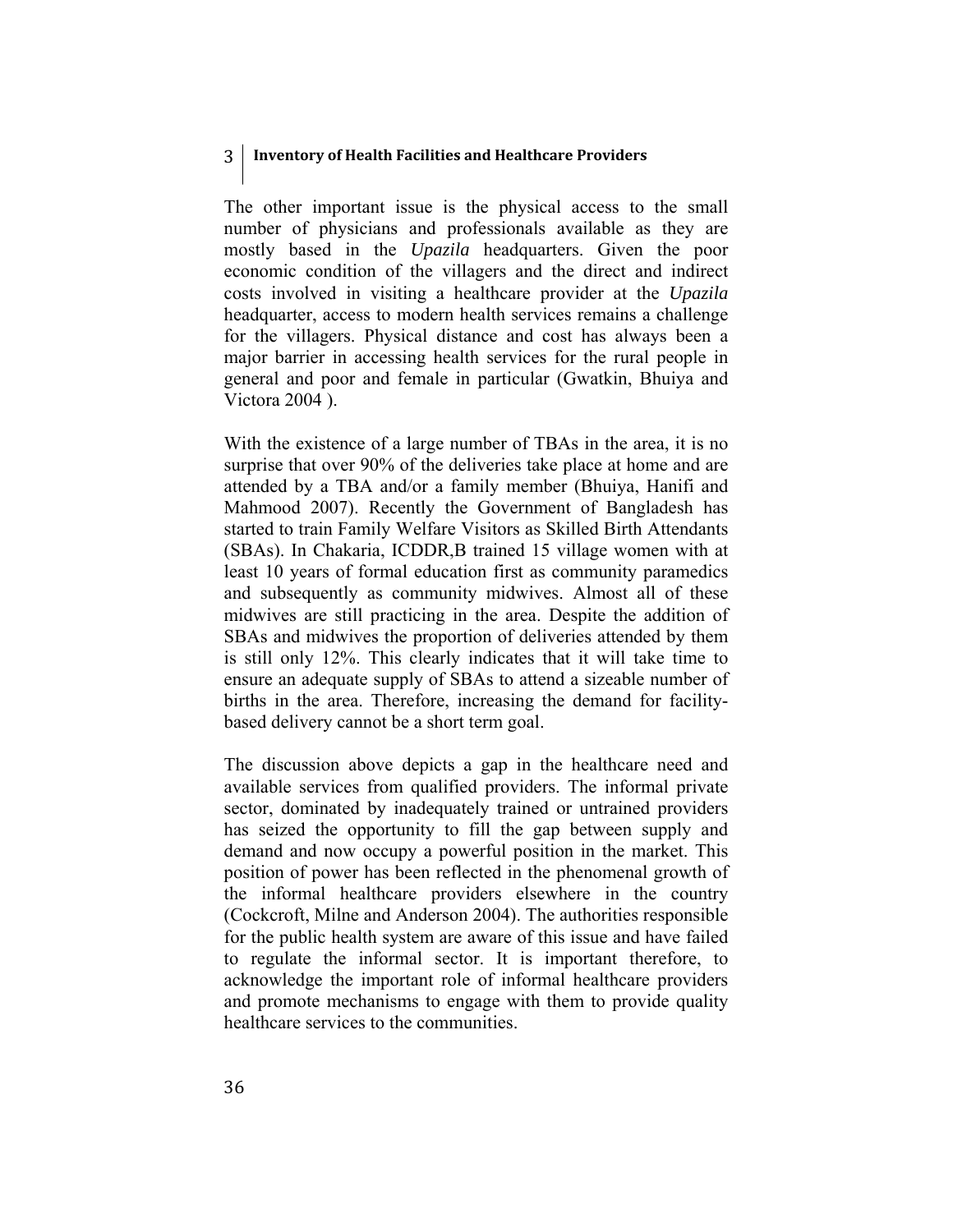In conclusion, the formal healthcare facilities in the rural area are inadequate for serving the population in their catchment areas. As health service is one of the constitutional rights of the citizen of Bangladesh, the nation has to work to find ways to meet its obligation. It needs long term vision and commitment to create adequate number of physicians, nurses and other formally trained healthcare professionals to meet the needs of the people of Chakaria and other rural areas of Bangladesh. In the mean time we need innovative programmes that engage both public and private healthcare providers as well as the informal sector healthcare providers to ensure quality healthcare services for the rural people in general and the poor in particular.

## **References**

- 1. Bangladesh Health Watch. 2008. The state of health in Bangladesh 2007. Health workforce in Bangladesh: Who constitutes the healthcare system? Dhaka: Bangladesh Health Watch. p. 96.
- 2. Bhuiya A, Hanifi SMA and Mahmood SS. 2007. Chakaria health and demographic surveillance system: Focusing on the poor and vulnerable. Demographic profile, family-planning use, and safe motherhood practices, 2005. Dhaka: ICDDR,B. Scientific Report No.100. p. 50.
- 3. Cockcroft A, Milne D and Anderson N. 2004. The third service delivery survey 2003: Final report. Dhaka: CIET Canada and Ministry of Health and Family Welfare, Government of Bangladesh. p. 85.
- 4. Gwatkin DR, Bhuiya A and Victora CG. 2004. Making health systems more equitable. *Lancet*; 364:1273-80.
- 5. World Health Organization. 2006. The World Health Report 2006: Working together for health. Geneva: World Health Organization. p. 209.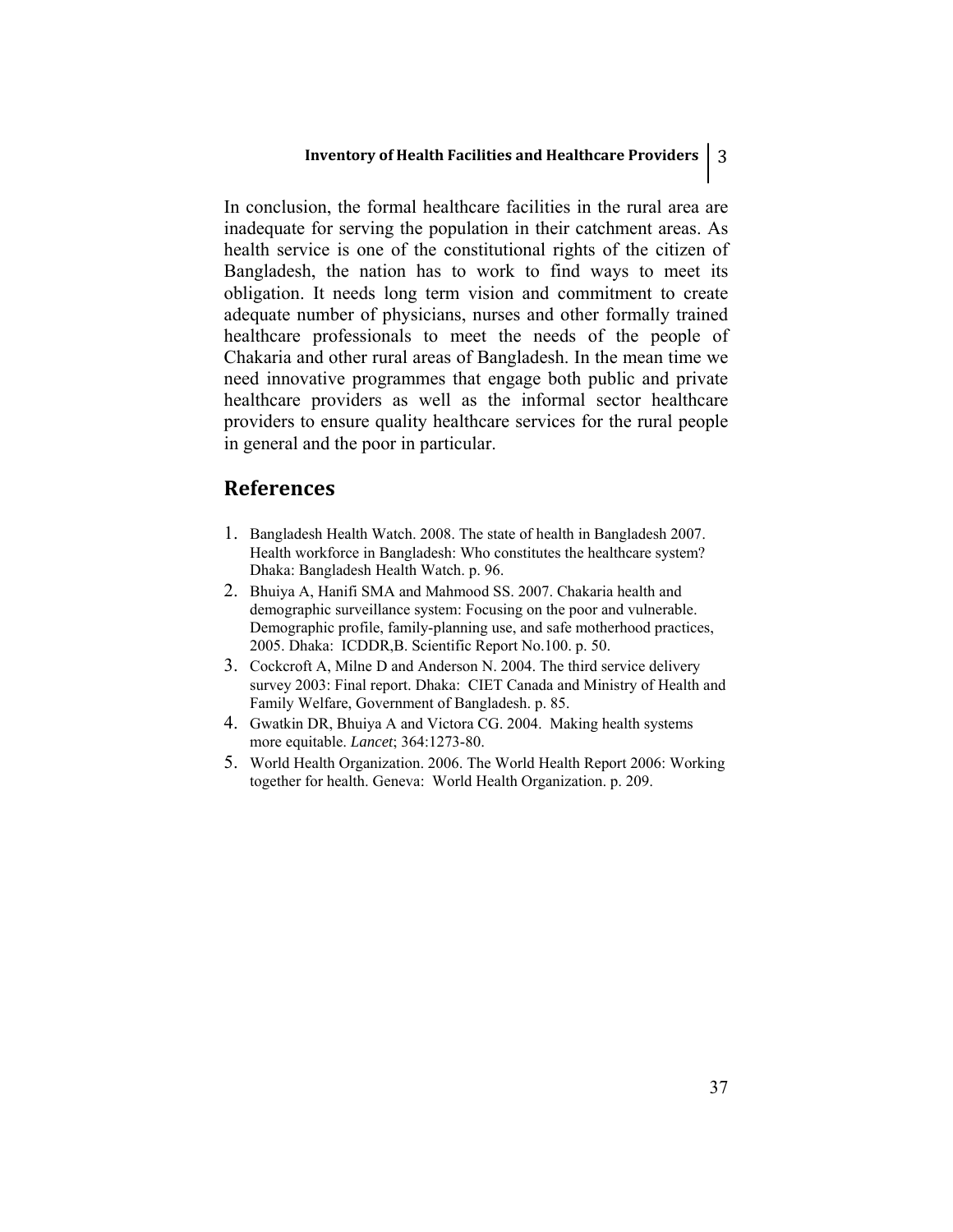# Chapter 4 **Characteristics of Village Doctors**

Mohammad Iqbal, S.M.A. Hanifi, Tania Wahed

## Abstract

This chapter is based on data collected from the existing non-physician health care providers practising allopathic medicine in all of the unions of Chakaria *Upazila* during February 2007. A total of 328 informal health care providers, mostly male (95%), were practicing in the area during the time of the interview. The majority of these practitioners in the informal sector (92%) provide services from a private setting and are commonly known as Village Doctors. The rest are engaged in employment in the public and NGO sectors. The majority of the Village Doctors (89.3%) included in the survey are educated in the general educational system and 66% of the Village Doctors have an education of at least  $12<sup>th</sup>$  grade. Only a minority of the village doctors have government accredited qualifications in the system of medicine that they are practicing. However, 75% have availed an institutional training of short duration on specific health care related topics. The majority of the village doctors had embarked on the profession by attending courses or training, by being a trainee in a drug store or being an assistant in a doctor's chamber or of a village doctor or even by learning from family members who have previously been in the profession. They usually practice in personal chambers, pharmacies, and at their residences. However, these places are poorly designed in terms of maintaining patient privacy. The main diseases treated by the village doctors included cold, fever, diarrhoea, pneumonia, and dysentery. Evidence from the study indicated that there were significant deficiencies in the treatment practices of the Village Doctors. Approximately, 41% of the drugs prescribed for pneumonia and 14% of drugs recommended for cold and fever and diarrhoea were considered appropriate. The rest of the drugs prescribed were inappropriate and 5% to 15% of the drugs prescribed were classified as harmful. Study findings indicate that the majority of the Village Doctors had a financial incentive in dispensing medicine. Despite this, village doctors are widely sought and quite popular amongst the villagers due to their greater accessibility, polite attitude and villagers' lack of access to formal health care. The village doctors may also be perceived as a cheaper option as people may not have to travel far, thus saving time and travel costs. Furthermore, they are known to make adjustments in payments on the basis of ability to pay and prescribe or provide a partial dose of a drug.

## **Introduction**

This chapter is based on data collected from the existing nonphysician healthcare providers practising allopathic medicine in all of the Unions of Chakaria *Upazila* during February 2007.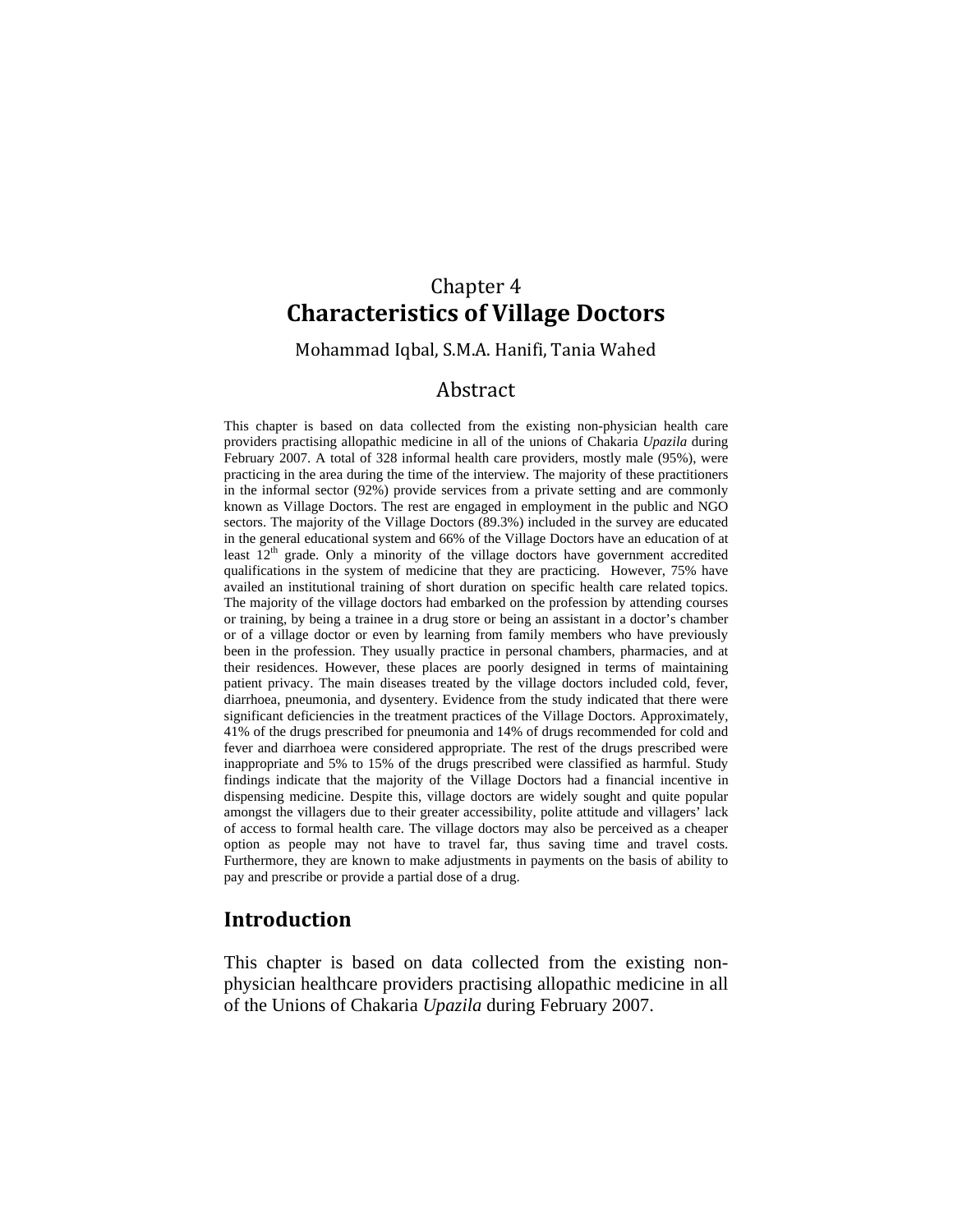## **Methodology**

A list of the informal healthcare providers working in the public and private sectors in Chakaria was prepared before the start of the survey (see Chapter 3 for details). Of the total of 395 initially enlisted informal healthcare providers practicing allopathic medicine, some were found to be practicing in more than one place and had, therefore, been counted more than once. After eliminating duplication in the list, the actual number of informal healthcare providers who were practicing allopathic medicine was found to be 328. These 328 healthcare providers were interviewed for collection of data. Of the 328 informal healthcare providers, those providing services from a private setting in the informal sector have been studied in detail and are termed as 'Village Doctors' in this chapter. In addition, data from 250 (236 patients were willing to provide information during exit interviews) randomly chosen patients who were seeking care from 50 randomly chosen Village Doctors were collected through exit interviews during February 2007.

Three days of training for the interviewers/data collectors and their supervisors was conducted before the survey. A pilot data collection exercise was carried out after the training and before starting the survey to pre-test the system for data collection, and to assess the appropriateness of the field plan to implement the study. The lessons learnt from the pilot study in terms of field planning, quality control, data coding, analysis and reporting were used to modify the implementation strategy for the survey.

# **Findings**

# **Characteristics of Informal Healthcare Providers**

Of the 328 informal healthcare providers, 92% (302 in number) were practitioners providing services from a private setting in the informal sector, and are commonly known as Village Doctors. The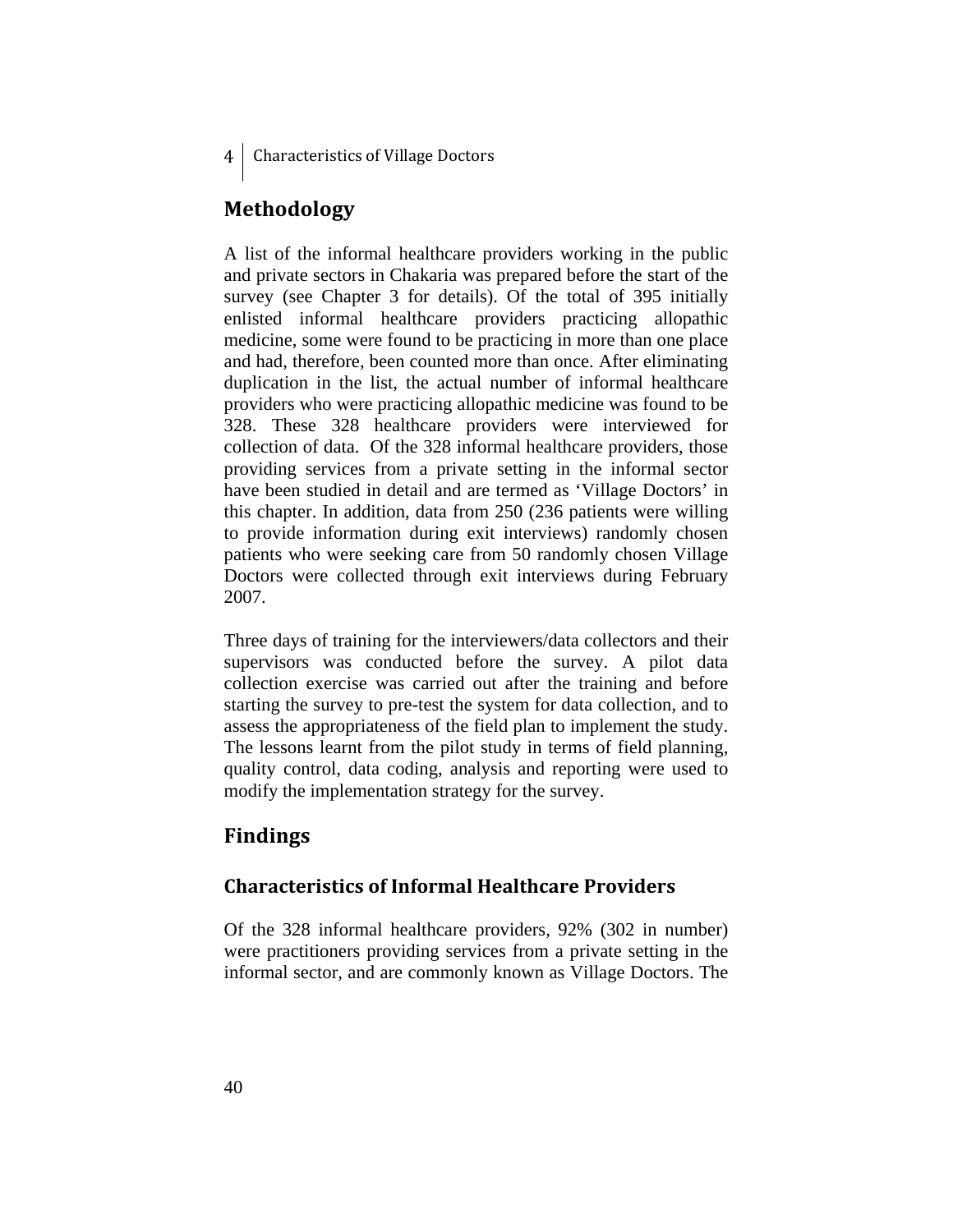rest were engaged in employment in the public<sup>1</sup> and NGO sectors. In this chapter, the general characteristics, e.g. age and educational qualifications of all the informal healthcare providers have been presented. Details have been provided for the Village Doctors in the private sector as they operate on their own without supervision and their practices have considerable impact on the health of the population.

Among the 328 informal healthcare providers, 94.5% were male and 5.5% were female. The age distribution of the informal healthcare providers in Chakaria is presented in Table 4.1. The mean and median age of the informal healthcare providers were 39 years and 38 years respectively.

| Age (in years) | $\%$ |
|----------------|------|
|                |      |
| $15-19$        | 0.6  |
| $20 - 24$      | 6.7  |
| 25-29          | 18.3 |
| $30 - 34$      | 13.7 |
| 35-39          | 13.2 |
| 40-44          | 12.5 |
| 45-49          | 15.0 |
| 50-54          | 10.1 |
| 55-59          | 4.9  |
| $60+$          | 5.2  |
| Total          | 100  |
| Mean age       | 39.1 |
| Median age     | 38.0 |
| N              | 328  |

<u>.</u>

Table 4.1 Age distribution of the informal healthcare providers

The majority of the informal healthcare providers (89.3%) included in the survey were educated in the general educational system inclusive of pure and applied science, arts, business and social science. Only 6.7% of the informal healthcare providers attended *Madrasas*, schools with more emphasis on religious

41

<sup>1</sup> Family Welfare Visitors (8) ; Health Assistant (7); Assistant Health Inspector (3); SACMO (4); Physiotherapist (2); Health Inspector (1); Medical Assistant (1)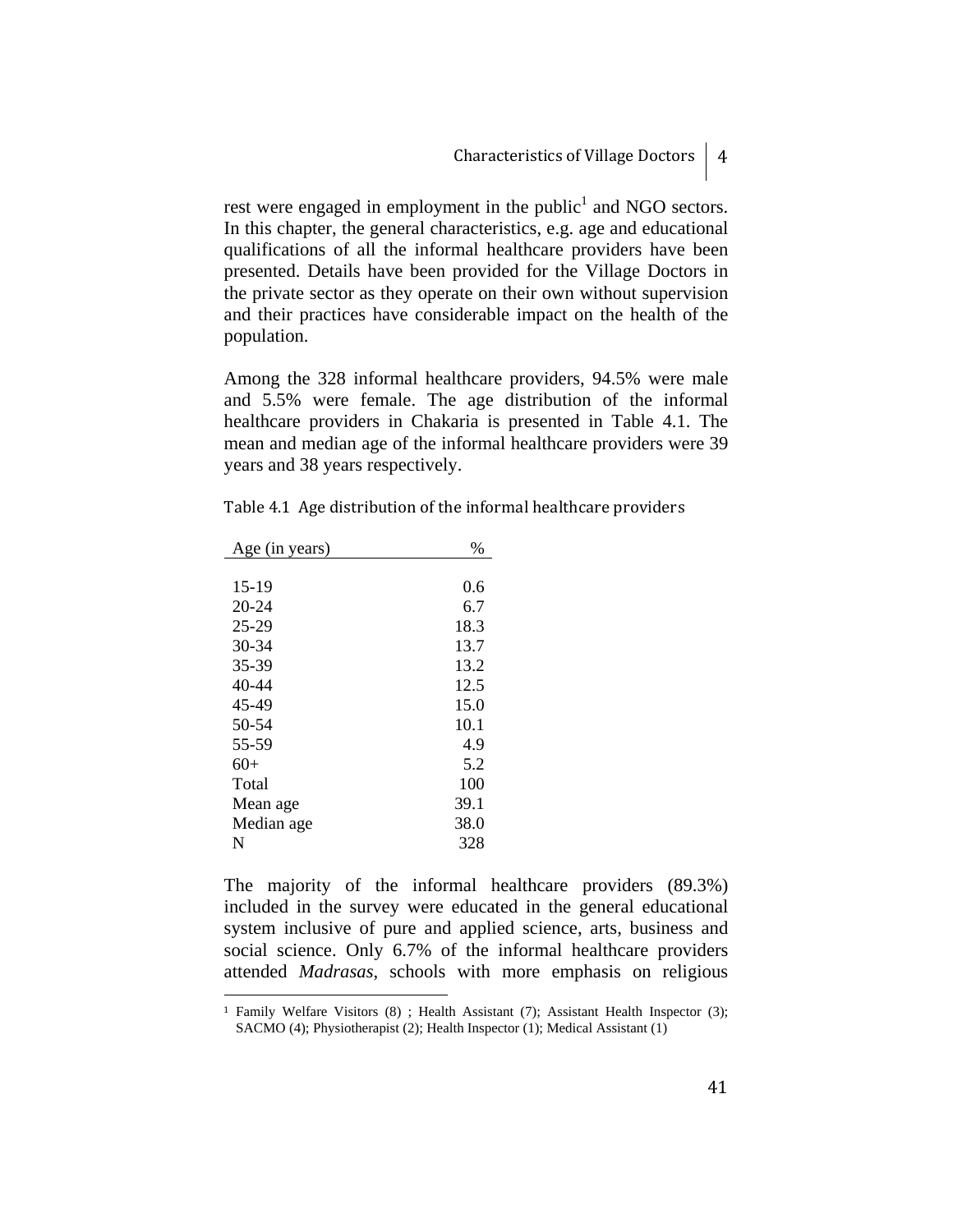education and less on modern subjects, and approximately 4% were exposed to both systems. All of them had a minimum seventh grade of education. It is interesting to note that, 66% of the informal healthcare providers had an education of at least  $12<sup>th</sup>$ grade. More males had at least  $12<sup>th</sup>$  grade of schooling (65%) compared to females (33%).

## **Details of the Village Doctors**

Figure 4.1 presents the distribution of Village Doctors (n=302) by the type of training they had received. When asked for information on the type of training they have had, only 4% of the Village Doctors mentioned that they had government accredited certification in the system of medicine that they practice. The majority (88%) had non-accredited certification of various durations. Only 5.3% of the Village Doctors were trained as paramedics or paraprofessionals (paramedics trained by ICDDR,B and Gonoshasthaya Kendra are included in this category) and 2.6% had some training in pharmacy.

## Figure 4.1 Distribution of type of training received by the Village **Doctors**



However, with respect to training of short duration on various topics related to health, approximately seventy-four percent of the Village Doctors had responded that they had availed training of some sort on various topics of healthcare. Nearly half of those who had received training had availed it from the Government and the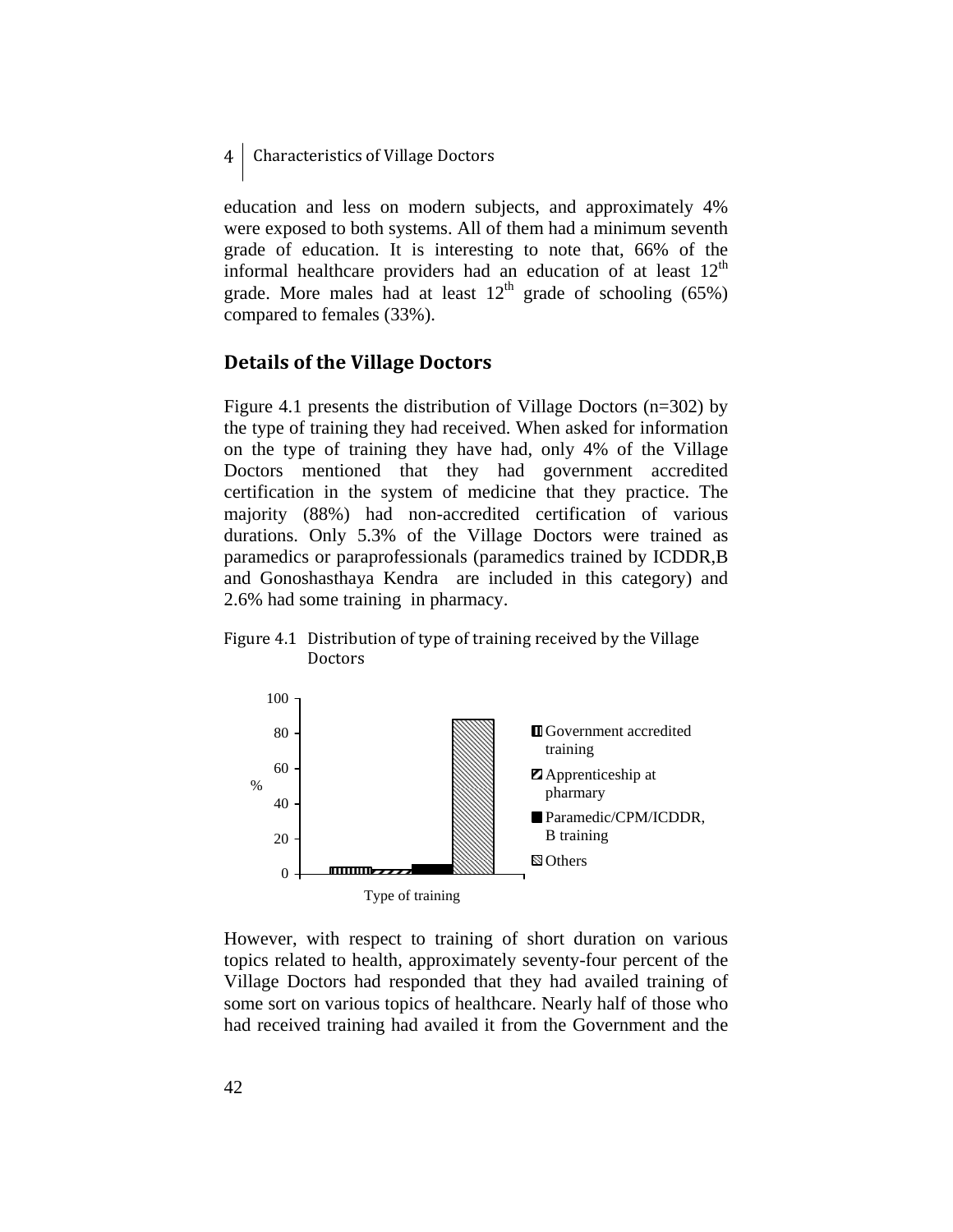other half from non-government organizations and private institutions (Table 4.2).

Table 4.2 Distribution of source of training of the Village Doctors who had training of any type

| Source of training $(n=302)$ | ℅    |
|------------------------------|------|
|                              |      |
| Government                   | 42.6 |
| Private                      | 35.6 |
| NGO                          | 14.3 |
| <b>ICDDR,B</b>               | 75   |

The study findings indicate that the most common topics of training were diarrhoea, malaria, Acute Respiratory Infection (ARI), Integrated Management of Childhood Illness (IMCI), AIDs, tuberculosis and safe motherhood.

When asked for information about how they became a healthcare provider, the most frequently mentioned response was through attending courses or training followed by experience as a trainee in a drugstore, and assistant in a doctor's chamber or of a Village Doctor, and from family tradition (Table 4.3).

| Table 4.3 Distribution of Village Doctors by the process of becoming |  |  |  |
|----------------------------------------------------------------------|--|--|--|
| a healthcare provider                                                |  |  |  |

| Process                            | $\frac{0}{0}$ |
|------------------------------------|---------------|
|                                    |               |
| Trainee in pharmacy                | 21.6          |
| Assistant in doctor's chamber      | 20.8          |
| <b>Assistant of Village Doctor</b> | 9.7           |
| Attending trainings                | 42.4          |
| Family tradition                   | 4.3           |
| Self / through practice            | 0.4           |
| Selling medicine                   | 0.4           |
| Government job                     | 0.4           |
| Total                              | 100.0         |
| N                                  | 302           |

43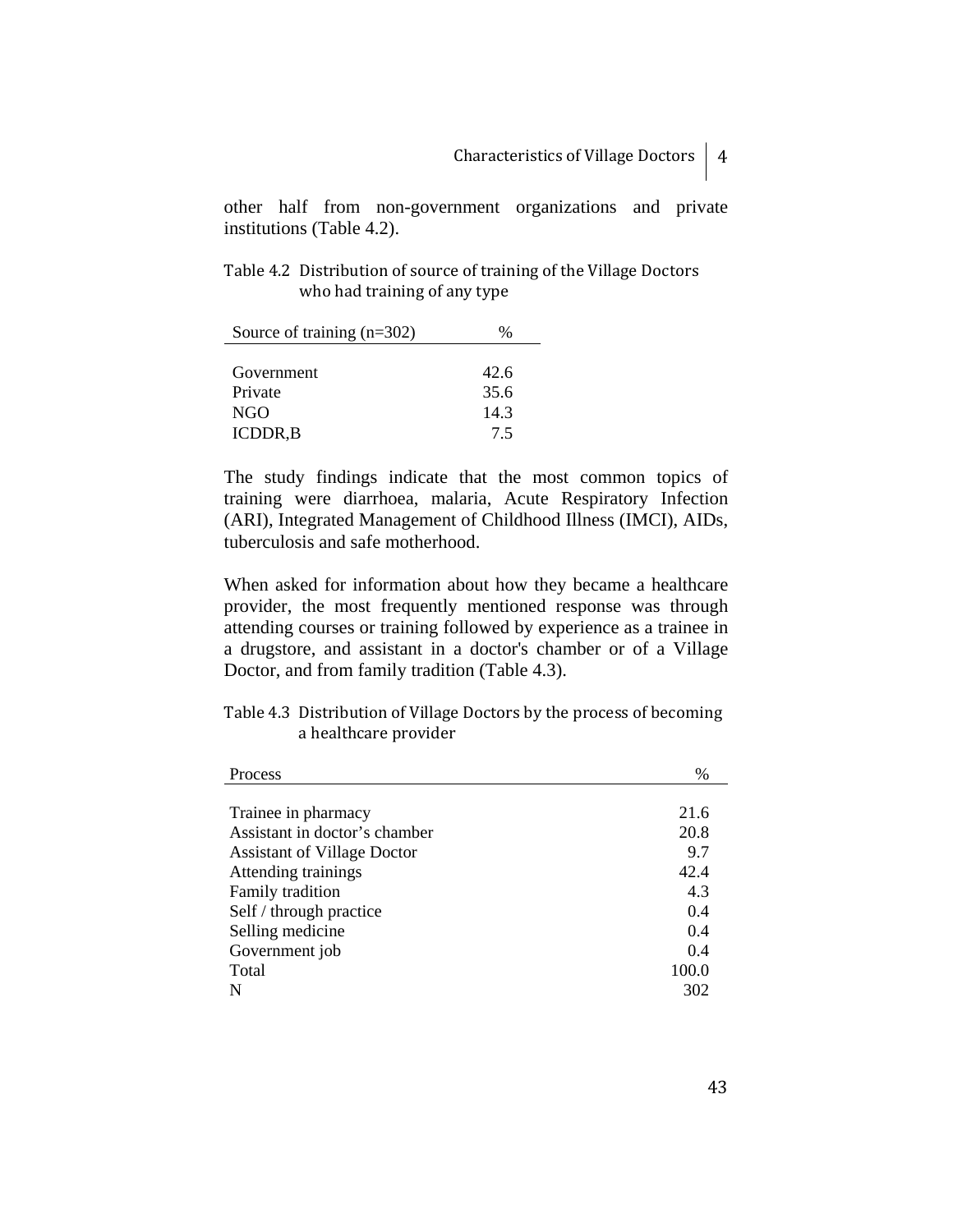Table 4.4 provides information about the clinical settings from which the Village Doctors provide their services. The most commonly mentioned places of practice were personal chambers, pharmacies, and provider's and patient's residence.

Table 4.4 Place of practice of the Village Doctors

| Places of practice                 | $\%$  |
|------------------------------------|-------|
|                                    |       |
| Personal chamber and pharmacy      | 75.3  |
| Personal chamber                   | 12.6  |
| Pharmacy                           | 4.1   |
| Government Hospital/Private clinic | 0.8   |
| Home and pharmacy                  | 1.3   |
| Home of the provider               | 4.3   |
| Visits to patient's home           | 1.0   |
| Satellite Clinic                   | 0.3   |
| No fixed place                     | 0.3   |
| Total                              | 100.0 |
| N                                  | 302   |

The survey findings indicated that the majority of the Village Doctors recommend diagnostic services such as radiology, and laboratory tests (Table 4.5) for the patients. However, only a minority (4.6%) of the Village Doctors had any share in the ownership or proprietorship of diagnostic facilities, as such the majority of the providers apparently did not have any direct financial motivation in recommending diagnostic tests for patients as owners or shareholders.

Table 4.5 Distribution of the Village Doctors by commonly advised diagnostic tests

| Diagnostic services $(n=302)$ | %    |
|-------------------------------|------|
|                               |      |
| Pathology                     | 11.4 |
| $X$ -ray                      | 0.4  |
| Pathology and x-ray           | 83.2 |
| No tests                      |      |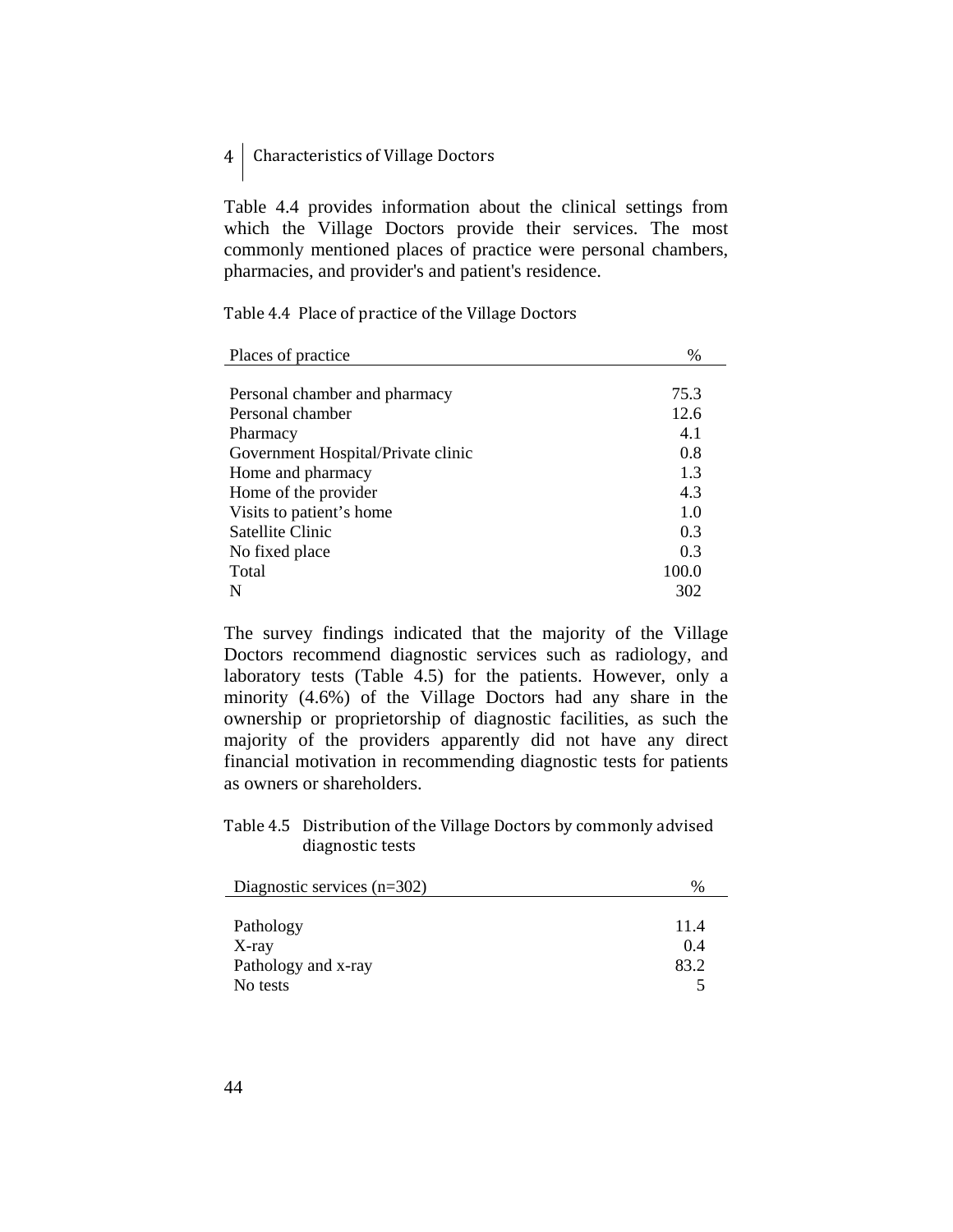The study findings showed that majority of the Village Doctors (62.2%) accepted payment for the services they provided. When the Village Doctors were asked for information on what they did when a patient was unable to pay cash for their services, approximately 15.2% responded that they allowed the patients to defer the payment, 30.1% accepted any form of payment, and 16.2% said that in such cases they exempted the patients from paying. Only two (0.7%) of the Village Doctors were unwilling to provide an answer, implying that they probably do not provide treatment for patients who are unable to pay.

The study attempted to determine if the Village Doctors were earning income by dispensing medicine to patients. The survey findings suggested that the majority of the Village Doctors sell medicine (81.5%) and 81.1% admitted to owning a drug store. When asked for information about what they did when a patient was unable to pay for the medicine, the majority (79.1%) responded that they provided the medicine on credit. It may be reasonable to assume that most of the Village Doctors probably had financial motivation in dispensing medicine.

## **Characteristics of Clinical Settings of the Village Doctors**

The majority of the Village Doctors reported having the most common equipment needed for examination of patients, e.g. examination table (86%), thermometer (96%), stethoscope (92%), blood pressure machine (89%), artery forceps (75%), and scissors (84%) (Table 4.6). Only 22% and 9% reported that they had weighing machines for adults and children, respectively, in their chambers. Findings from the survey indicated that approximately 98% of the healthcare settings had usable water supply. However, only 1.3% had tap water facilities and approximately 96% had tube-wells as their regular source of water. Only 38.7% of the clinical settings had lavatories (modern ring slabs) and the majority had no such facility.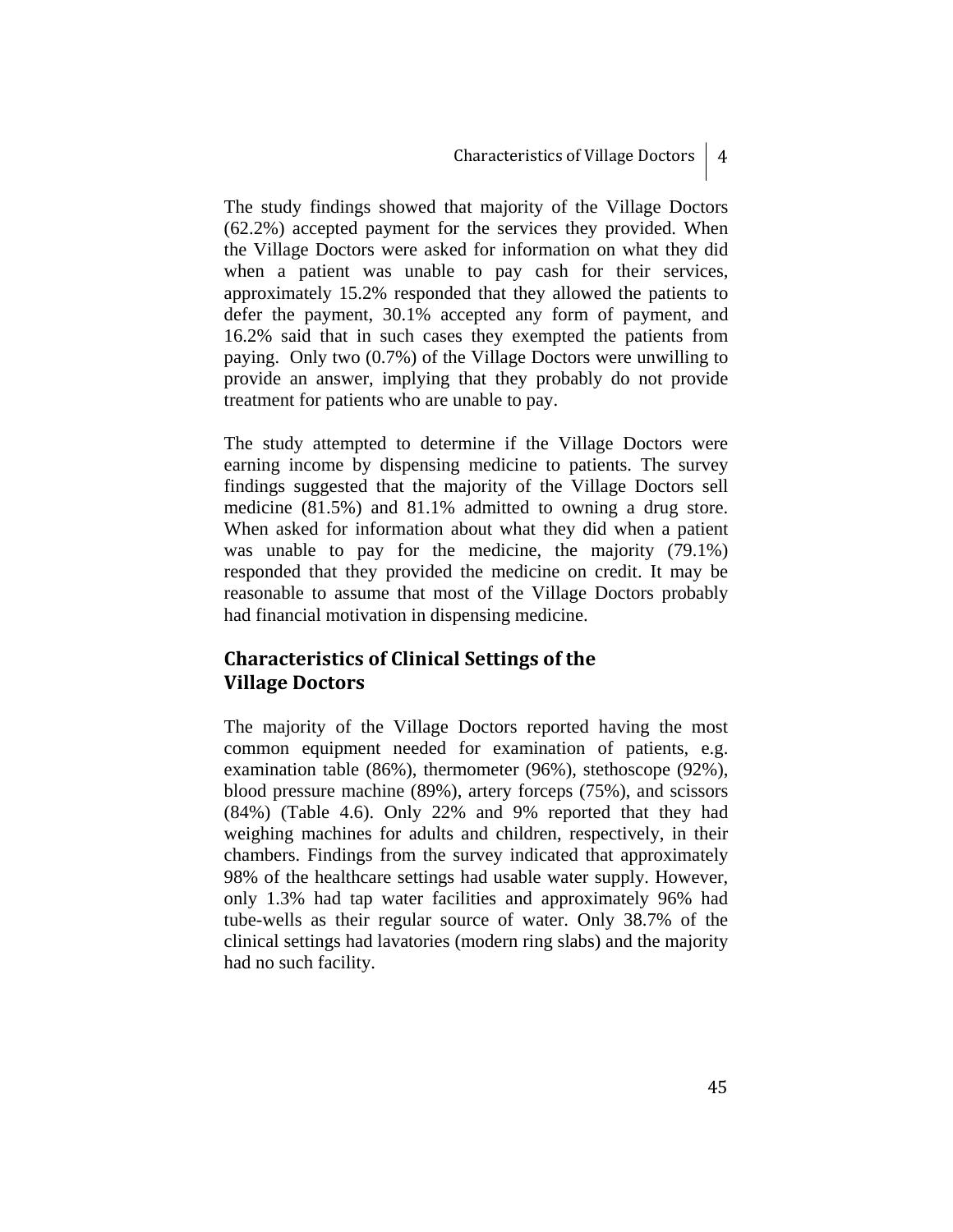| Table 4.6 Availability of common equipment needed for patient |
|---------------------------------------------------------------|
| examination                                                   |

| 95.7 |
|------|
| 92.1 |
| 89.1 |
| 86.9 |
| 22.2 |
| 8.9  |
| 84.1 |
| 74.8 |
| 302  |
|      |

Note: Multiple responses recorded

Patient privacy was another area explored through this study. It was observed that in approximately one-fifth of the cases (21.5%), the patients could be seen from outside of the chamber and in 52.7% of the cases the conversation with the provider could be heard by others. In addition, in 46.4% of the cases, other people were present and in 45.7% of the cases there were other patients in the chamber during the examination of a particular patient (Table 4.7). Evidence from the survey suggests that the lack of privacy for the patients in clinical settings compromised patient confidentiality.

Table 4.7 Privacy at the practicing places

| <b>Condition of Privacy</b>                          |      |
|------------------------------------------------------|------|
|                                                      |      |
| Patient seen from outside                            | 21.5 |
| Conversation heard from outside                      | 52.7 |
| Other patients present in chamber during examination | 45.7 |
| Presence of non-patients in the chamber              | 46.4 |
| N                                                    | 302  |
|                                                      |      |

Note: Multiple responses recorded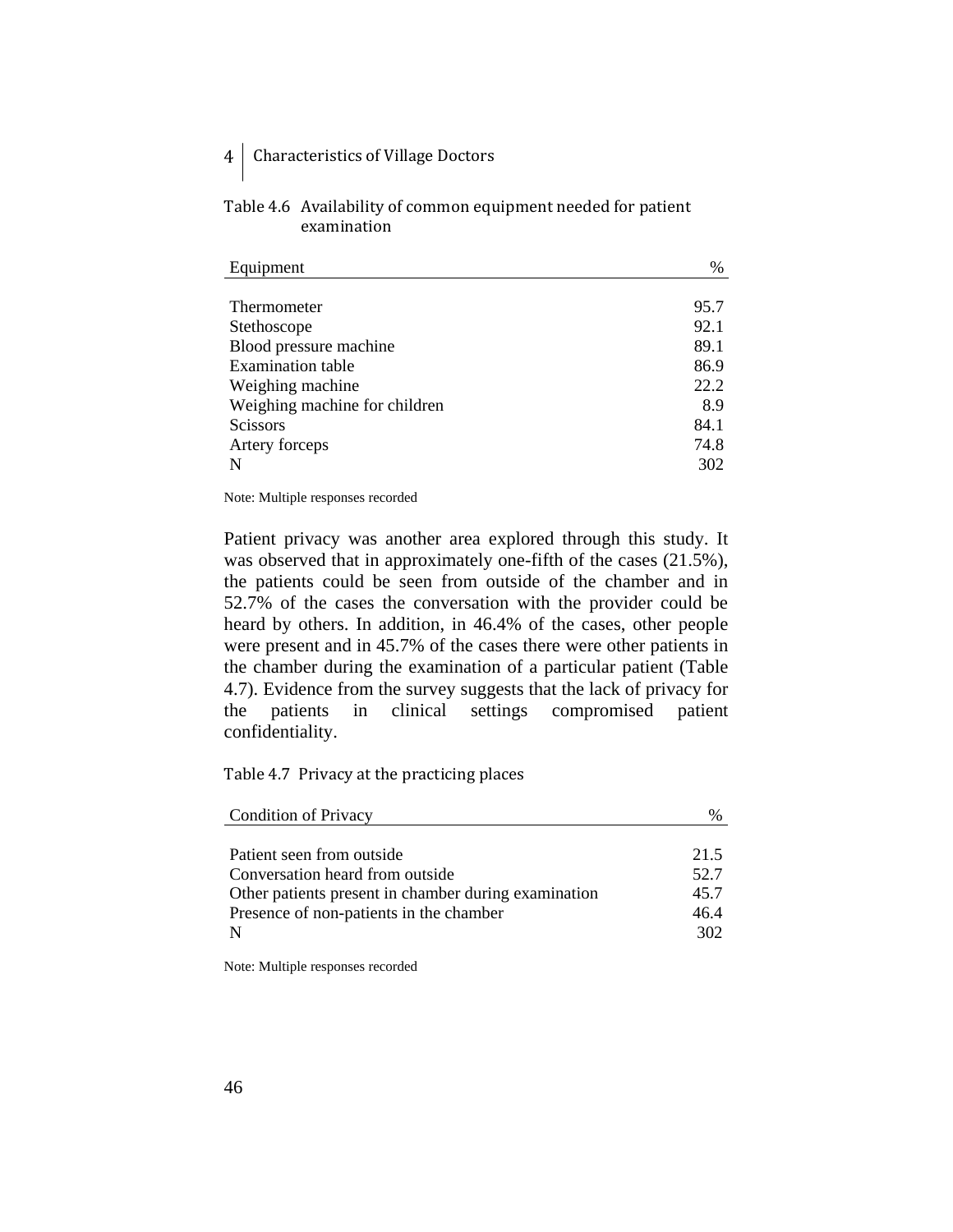# **Quality of Treatment Provided by the Village Doctors**

Village Doctors treat various conditions. Table 4.8 presents the percentage of Village Doctors who reported treating patients with various health complaints. It was revealed that the majority of them treated patients with pneumonia (95.4%), diarrhoea (98.7%), amoebic dysentery (98.0%) blood dysentery (97%), viral fever (97.4%), hypertension (71.5%), ANC/PNC and delivery related issues (51.3%), reproductive health problems (62.9%) and injuries from accidents (89%).

| Table 4.8 Proportion of Village Doctors treating various types of |
|-------------------------------------------------------------------|
| diseases                                                          |

| <b>Diseases</b>             | %    |
|-----------------------------|------|
|                             |      |
| Pneumonia                   | 95.4 |
| Diarrhoea                   | 98.7 |
| Amoebic Dysentry            | 98.0 |
| <b>Blood Dysentry</b>       | 97.0 |
| ANC/PNC/Delivery            | 51.3 |
| Viral Fever                 | 97.4 |
| <b>Accident Patient</b>     | 89.1 |
| <b>Drowning Patient</b>     | 41.7 |
| <b>Tuberculosis</b>         | 13.3 |
| Hypertension                | 71.5 |
| <b>Diabetes</b>             | 22.9 |
| Goitre                      | 27.2 |
| Rickets                     | 12.3 |
| Reproductive Health Disease | 62.9 |
| N                           | 302  |

Note: multiple responses recorded

The exit interviews of 236 patients provided information to evaluate the practices of Village Doctors in treating the common cold and fever, pneumonia and diarrhoea (Table 4.9; Figure 4.2).

47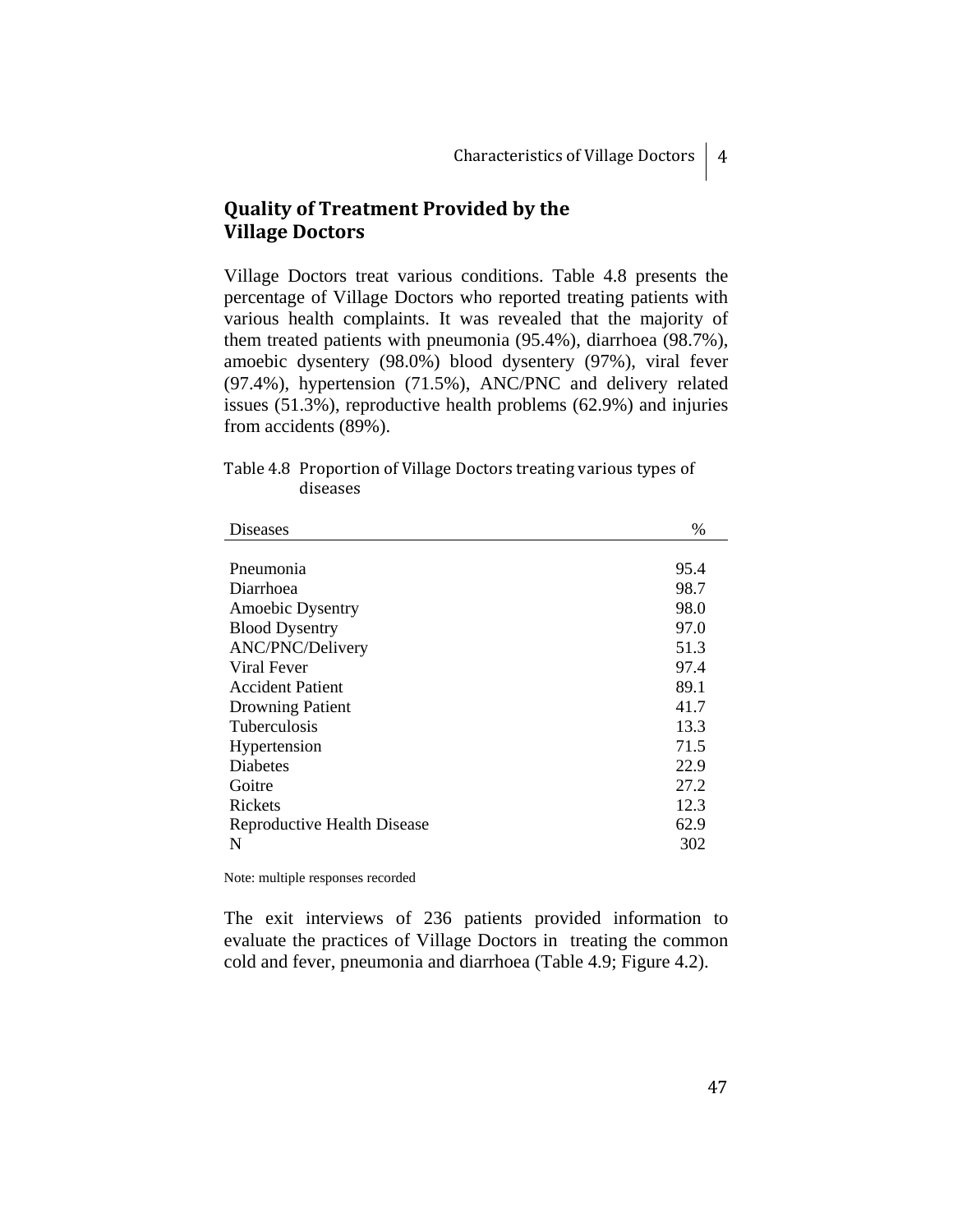| Type of drug          | Pneumonia  | Cold and   | Diarrhoea  | Total       |
|-----------------------|------------|------------|------------|-------------|
|                       |            | fever      |            |             |
|                       | $N(\%)$    | $N(\%)$    | $N(\%)$    | $N(\%)$     |
| Appropriate           | 11         | 17         | 8          | 36          |
|                       | $(40.7\%)$ | $(15.0\%)$ | $(14.3\%)$ | $(18.4\%)$  |
| Inappropriate         |            |            |            |             |
| Harmful               | 4          | 7          | $3(5.3\%)$ | $14(7.1\%)$ |
|                       | $(14.8\%)$ | $(6.2\%)$  |            |             |
| Not harmful           | 12         | 89         | 45         | 146         |
|                       | $(44.5\%)$ | $(78.8\%)$ | $(80.4\%)$ | (74.5)      |
| Total number of       |            |            |            |             |
| drugs prescribed      | 27         | 113        | 56         | 196         |
| Total number of cases | 9          | 58         | 22         | 89          |
| Total number of       |            |            |            |             |
| patients receiving    |            |            |            |             |
| harmful drugs         | 4          | 6          | 3          |             |
| N                     |            |            |            | 236         |

## Table 4.9 Prescription of drugs for treating pneumonia, cold and fever and diarrhoea by appropriateness





The survey findings revealed that 40.7% of the 27 drugs prescribed for pneumonia, 17 (15%) of the 113 drugs prescribed for cold and fever and 8 (14.3%) of the 56 drugs prescribed for diarrhoea were considered to be in the category of appropriate choices of drugs as recommended by the treatment guidelines of WHO, UNICEF and the Government of Bangladesh (Government of Bangladesh,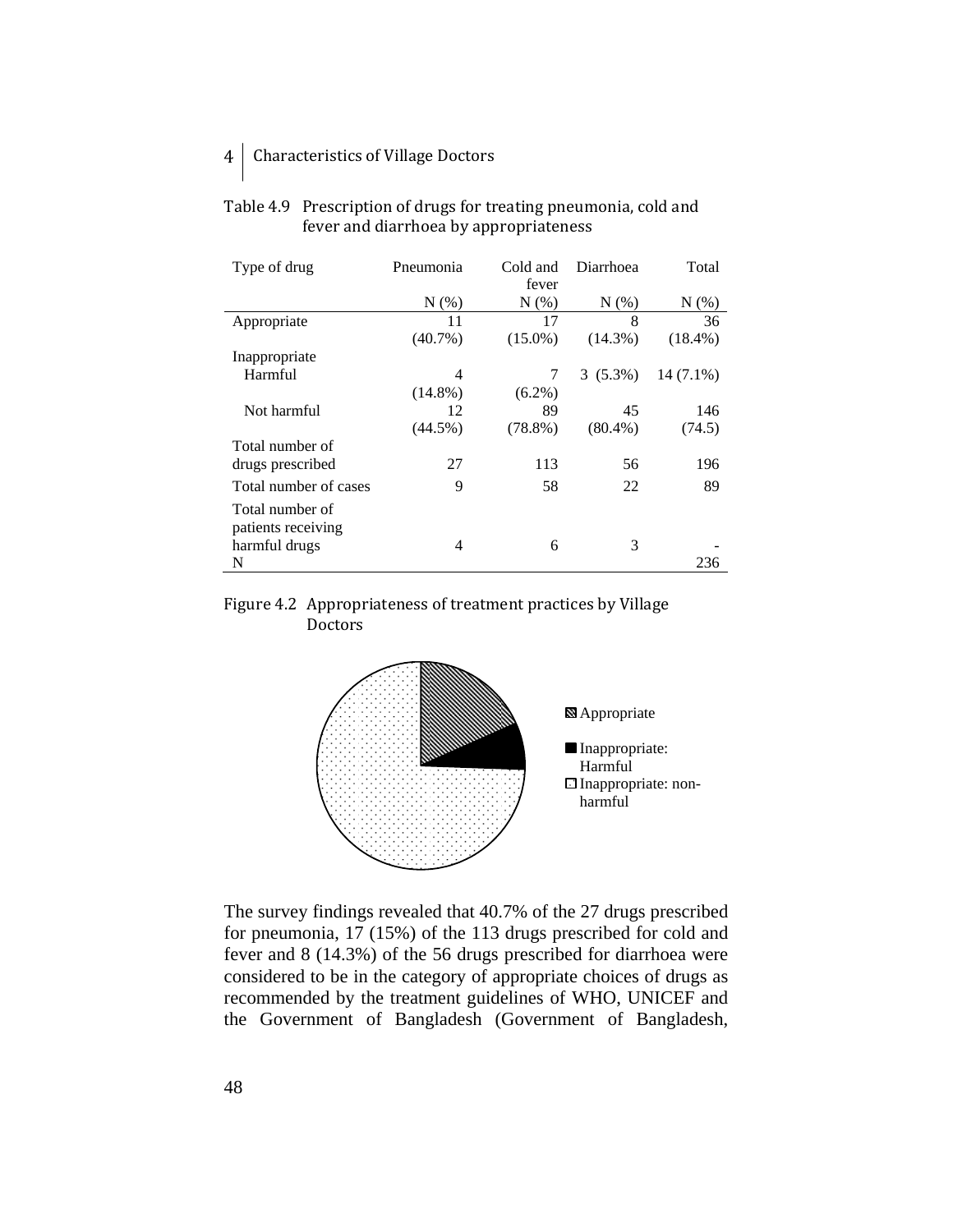UNICEF and WHO 2003). Appropriate use of drugs for pneumonia included prescription of appropriate antibiotics (e.g. erythromycin, azythromicyn, amoxycillin, cotrimoxazole, penicillin, etc). The use of oxygen, saline nasal drops and paracetamol were within recommended guidelines for treatment. However, amongst the various medicines, prescribed use of dexamethasone, non-steroidal anti inflammatory drug (NSAID), prednisolone, and pseudoephedrine were categorized as unnecessary and harmful for the treatment of pneumonia in accordance with the guidelines. In addition, the findings indicated that none of the nine patients who had symptoms suggestive of pneumonia (fast breathing, cough or difficulty breathing, chest indrawing, presence of stridor) were prescribed with only the appropriate choice of drugs. These drugs were prescribed in conjunction with drugs classified as inappropriate. Thus, none of the patients were treated in complete compliance with the standard treatment guidelines of WHO, UNICEF, and the Government of Bangladesh. In addition, four (44.4%) of the pneumonia patients were prescribed drugs that were categorized as harmful.

According to the guidelines, the prescription of acetaminophen and/or paracetamol is the only appropriate choice of drug for patients diagnosed with the common cold and fever, and ORS, intravenous cholera saline and Zinc Sulphate were the recommended choice of treatment for diarrhoea. Of the 58 patients diagnosed with cold and fever, six (10.4%) received drugs that were categorized as harmful for the condition. For diarrhoea, three out of the 22 patients were prescribed drugs that were classified as harmful according to the recommendations of the guidelines. None of the patients diagnosed with cold and fever or diarrhoea had been prescribed with only the drugs categorized as appropriate. The drugs were prescribed in combination with drugs that were considered as inappropriate choices for the disease considered. However, the excessive number of drugs prescribed for the different ailments indicated that over prescription of unnecessary and inappropriate drugs is prevalent in the study sample. The adverse consequences of inappropriate drug use are serious and may result in increasing microbial resistance, adverse drug reactions, spread of hepatitis B,C and HIV cases. Study findings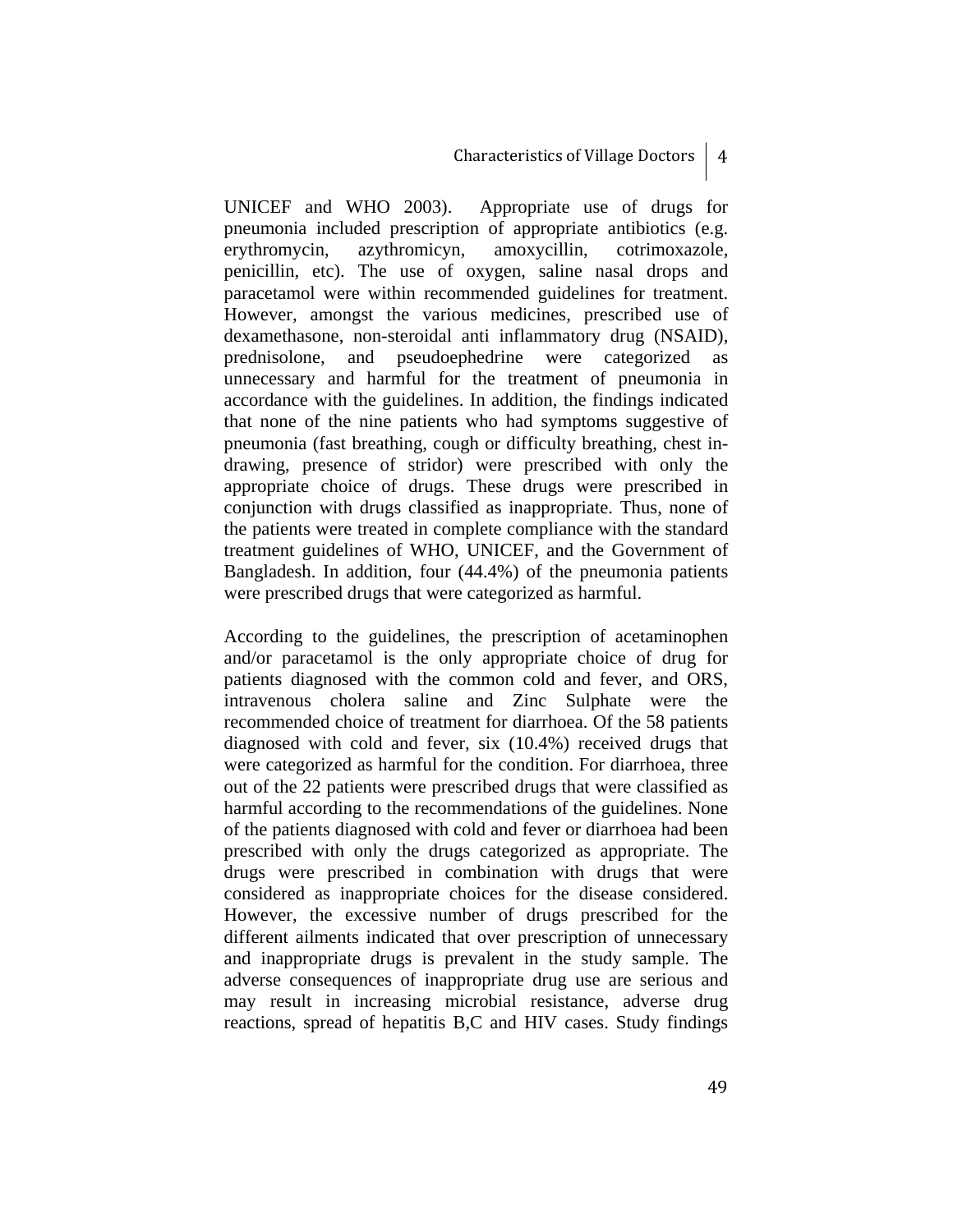suggest that there is a significant gap in adherence to appropriate treatment in compliance with the standard guidelines for the diseases mentioned.

# **Discussion**

Village Doctors are the largest source of care in Bangladesh and India (Peters and Kayne 2003; Peters 2002). The un-regulated, informal, often 'less than fully-qualified' practitioners are a major provider of healthcare in Bangladesh and have been cited to provide 60% of treatment services in rural Bangladesh (Cockcroft, Milne and Anderson 2004). Findings from the present study in Chakaria revealed that the Village Doctors were reported to have provided 65% of the healthcare sought for illness episodes occurring within 14 days prior to the survey. The significant share of the informal healthcare providers in the provision of healthcare in Chakaria and Bangladesh makes them a crucial contributor in the provision of healthcare (Bangladesh Health Watch 2008).

The healthcare provider survey in Chakaria revealed that the majority of the Village Doctors were providing care from a private setting. Only a minority of them had government accredited qualifications in the system of medicine in which they practice. However, 75% had availed an institutional training of short duration on specific healthcare related topics, and half of these trainings were provided from government sources and the other half from NGOs and private sectors. The most common type of training was on diarrhoea, malaria, acute respiratory infection (ARI), Integrated Management of childhood Illness (IMCI), tuberculosis, AIDS and safe motherhood. The majority of the Village Doctors had embarked on the profession by attending courses or training, by being a trainee in a drug store, assistant in a doctor's chamber or of a Village Doctor or by inheriting the livelihood from a family member. Furthermore, the majority of Village Doctors were found to recommend diagnostic services such as radiology, and laboratory tests. However, findings suggest that the Village Doctors did not have any financial motivation in recommending diagnostic tests for the patients. Conversely, study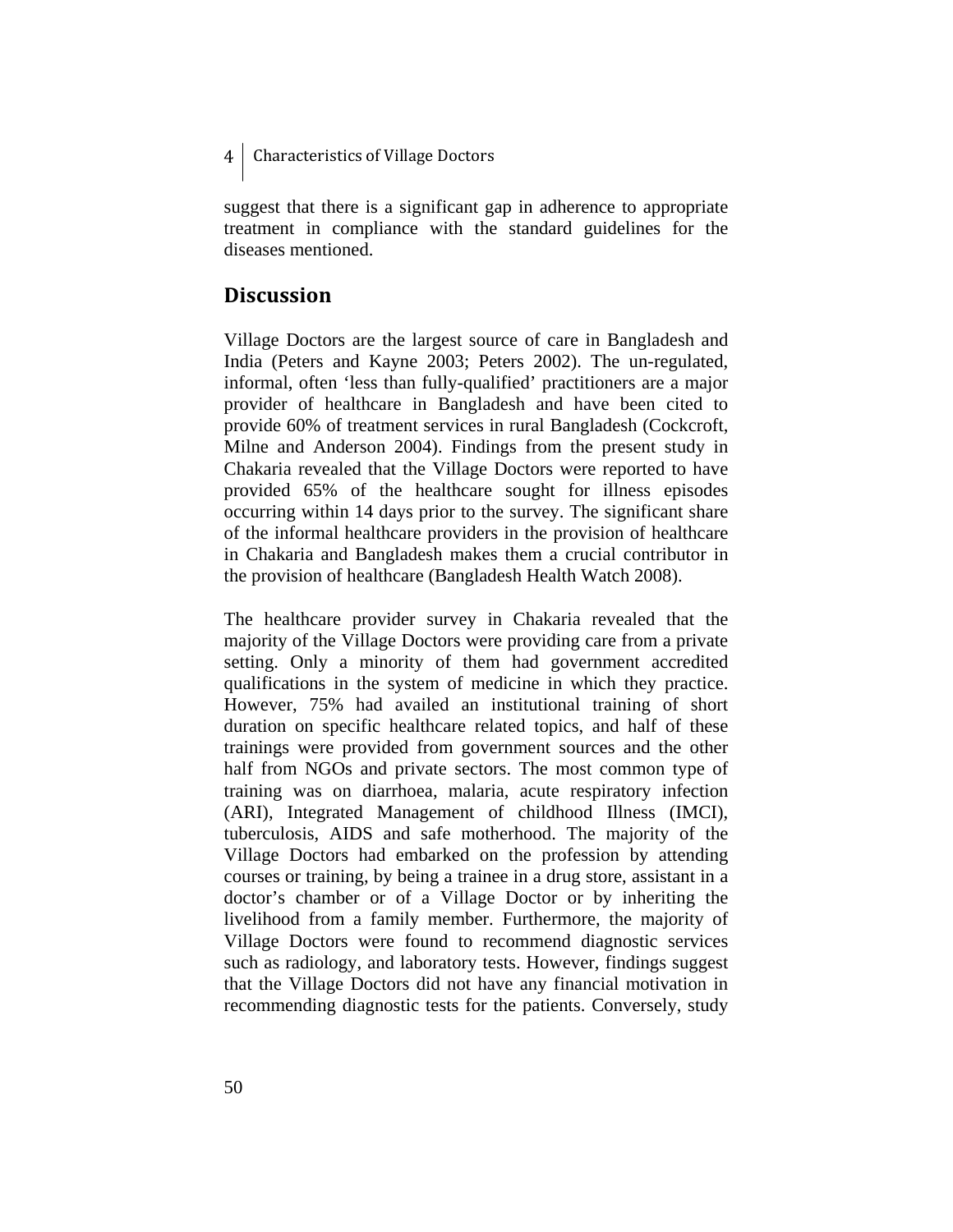findings indicate that the majority of the Village Doctors had financial incentive in dispensing medicine. In addition, the survey revealed that the majority of the Village Doctors accepted payment for the services provided, however, when the patients were unable to pay the fees, they either deferred the payment or did not take from the poor or accepted payment in any form. Furthermore, the findings showed that most of the Village Doctors had the common equipment needed for patient examinations, for example, examination table, stethoscope, blood pressure machine, artery forceps, and scissors. The healthcare settings from which they practiced lacked proper water and sanitary facilities. Although 96% had usable water supply, the majority had to use tubewells and only 42% had lavatory facilities available. Observations indicated that in the majority of the cases, patients could be seen or heard from outside. The observed presence of other people or patients in the chamber during examinations compromised patient confidentiality and privacy.

The study further indicates significant deficiencies in the treatment practices of the Village Doctors. The inadequacy of knowledge and advice deprives the patient of relevant, safe, effective and high quality care. An excessive number of drugs were prescribed by the Village Doctors, suggestive of over and inappropriate prescriptions. Approximately, 41% of the drugs prescribed for pneumonia and 14% of drugs recommended for cold and fever and diarrhoea were considered appropriate. The rest of the drugs prescribed were inappropriate and 5-15% of the drugs prescribed were classified as harmful. The findings are consistent with findings from other studies in Bangladesh, Sri Lanka and Yemen (Tomson and Sterky 1986) where it was found that ORS is underprescribed – and drugs heavily over-prescribed – for childhood diarrhoea cases. Throughout the 1990s, studies provide evidence that private providers are more likely to prescribe antibiotics and anti-diarrhoeals than oral rehydration salts (ORS) when the latter would be preferable (Muhuri, Anker and Bryce 1996; Waters, Hatt and Axelsson 2002; Langsten and Hill 1995; Igun 1994 ). The findings suggest that there is a wide gap in adherence to appropriate treatment in compliance with the standard guidelines for diarrhoea, the common cold and fever, and pneumonia.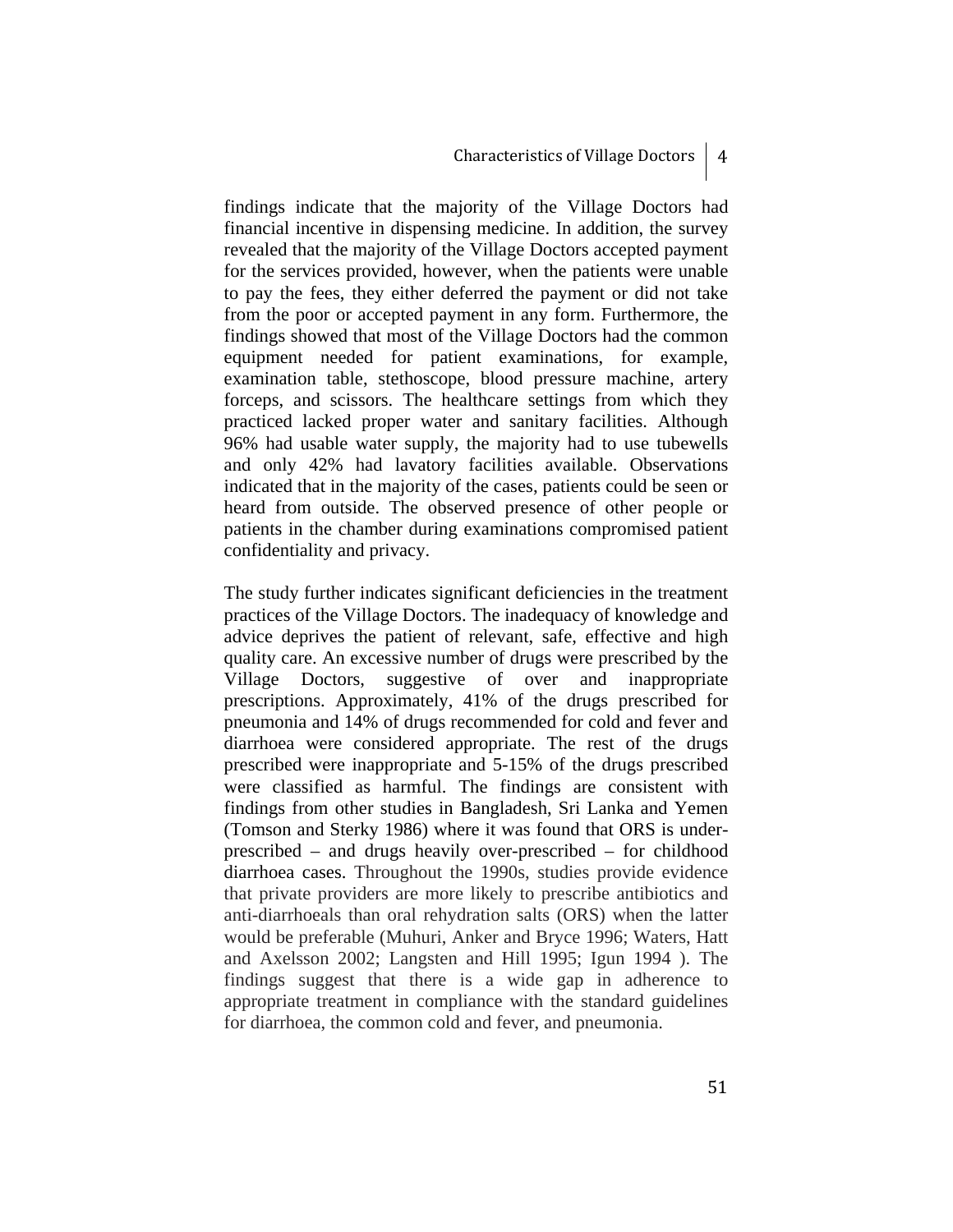Village Doctors are a widely consulted and popular source of care amongst the rural population. The most commonly cited reasons are greater accessibility, respectful or polite attitude and lack of access to formal healthcare facilities. The Village Doctors may be perceived as an inexpensive option as people may not have to travel far, thus saving time and travel costs. They are also known to make adjustments in payments on the basis of ability to pay and prescribe or provide a partial dose of a drug (see chapter 5). The above study findings have important policy implications, mainly because the Village Doctors are an integral and significant contributor to healthcare in Bangladesh. Irrespective of policy direction, the popularity of the Village Doctors is an established fact. Thus, it will be pragmatically appropriate to incorporate them with necessary formal training within the healthcare system to avoid harmful practices and promote safe, effective and higher quality care.

## **References**

- 1. Bangladesh Health Watch. 2008. The state of health in Bangladesh 2007. Health workforce in Bangladesh: Who constitutes the healthcare system? Dhaka: Bangladesh Health Watch. p. 96.
- 2. Cockcroft A, Milne D and Anderson N. 2004. The third service delivery survey 2003: Final report. Dhaka: CIET Canada and Ministry of Health and Family Welfare, Government of Bangladesh. p. 85.
- 3. Government of Bangladesh, UNICEF and WHO. 2003. Integrated management of childhood illness (IMCI). Dhaka: Government of Bangladesh, UNICEF, WHO.
- 4. Igun UA. 1994. Reported and actual prescription of oral rehydration therapy for childhood diarrhoeas by retail pharmacists in Nigeria. *Social Science and Medicine;* 39(6):797-806.
- 5. Langsten R and Hill K. 1995. Treatment of childhood diarrhoea in rural Egypt. *Social Science and Medicine;* 40 (7):989-1001.
- 6. Muhuri PK, Anker M and Bryce J. 1996. Treatment patterns for childhood diarrhoea: Evidence from demographic and health surveys. *Bulletin of the World Health Organization*; 74 (2):135-46.
- 7. Peters DH. 2002. The role of oversight in the health sector: the example of sexual and reproductive health services in India. *Reproductive Health Matters;* 10:82-94.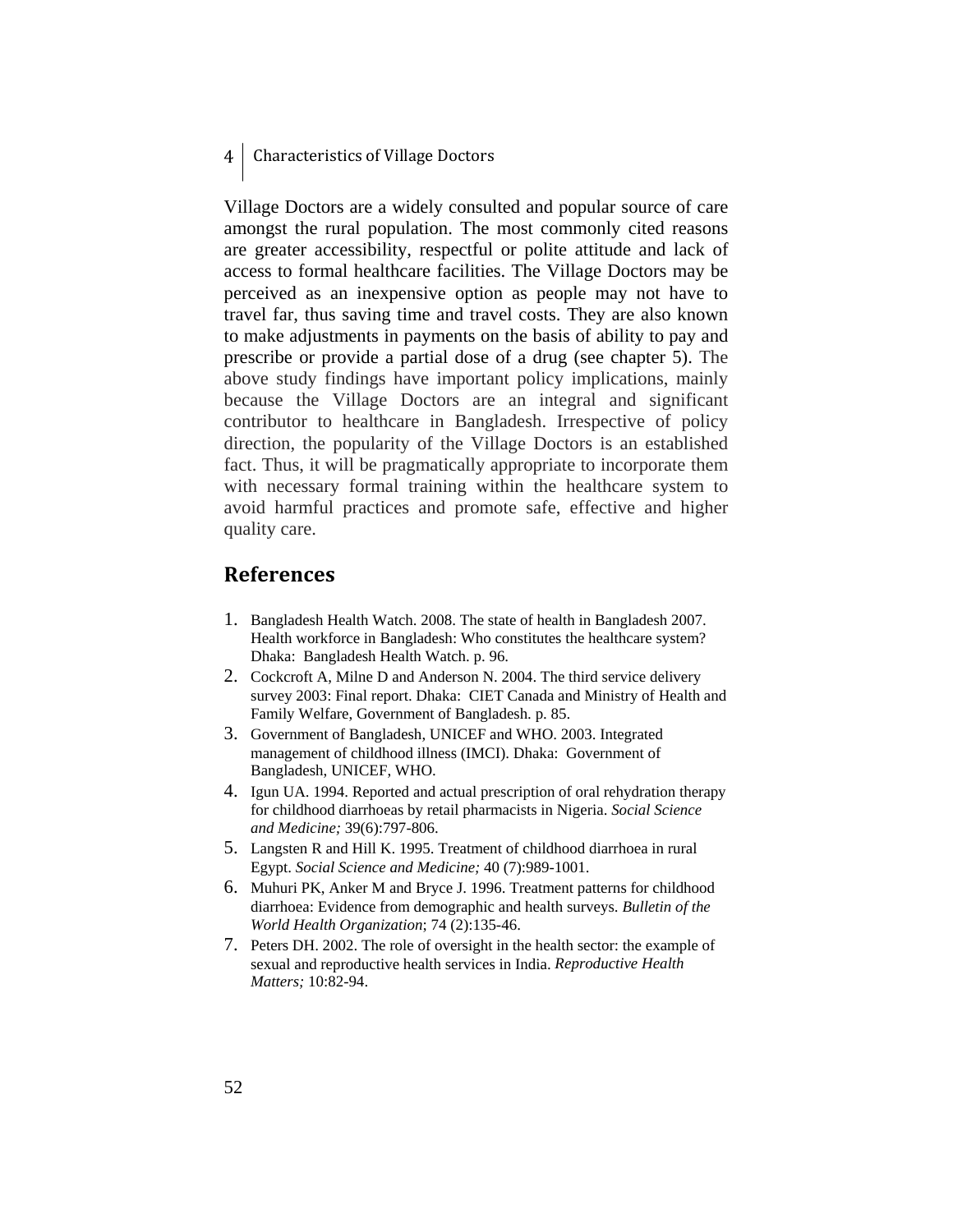- 8. Peters DH and Kayne RD. 2003. Bangladesh Health Labour Market Study: Final Report. Baltimore: Johns Hopkins Bloomberg School of Public Health. p. 72.
- 9. Tomson G and Sterky G. 1986. Self-prescribing by way of pharmacies in three Asian developing countries. *The Lancet;* 2:620-2.
- 10. Waters H, Hatt L and Axelsson H. 2002. Working with the private sector for child health. Washington: SARA Project and Inter-Agency Working Group on Private Participation and Child Health.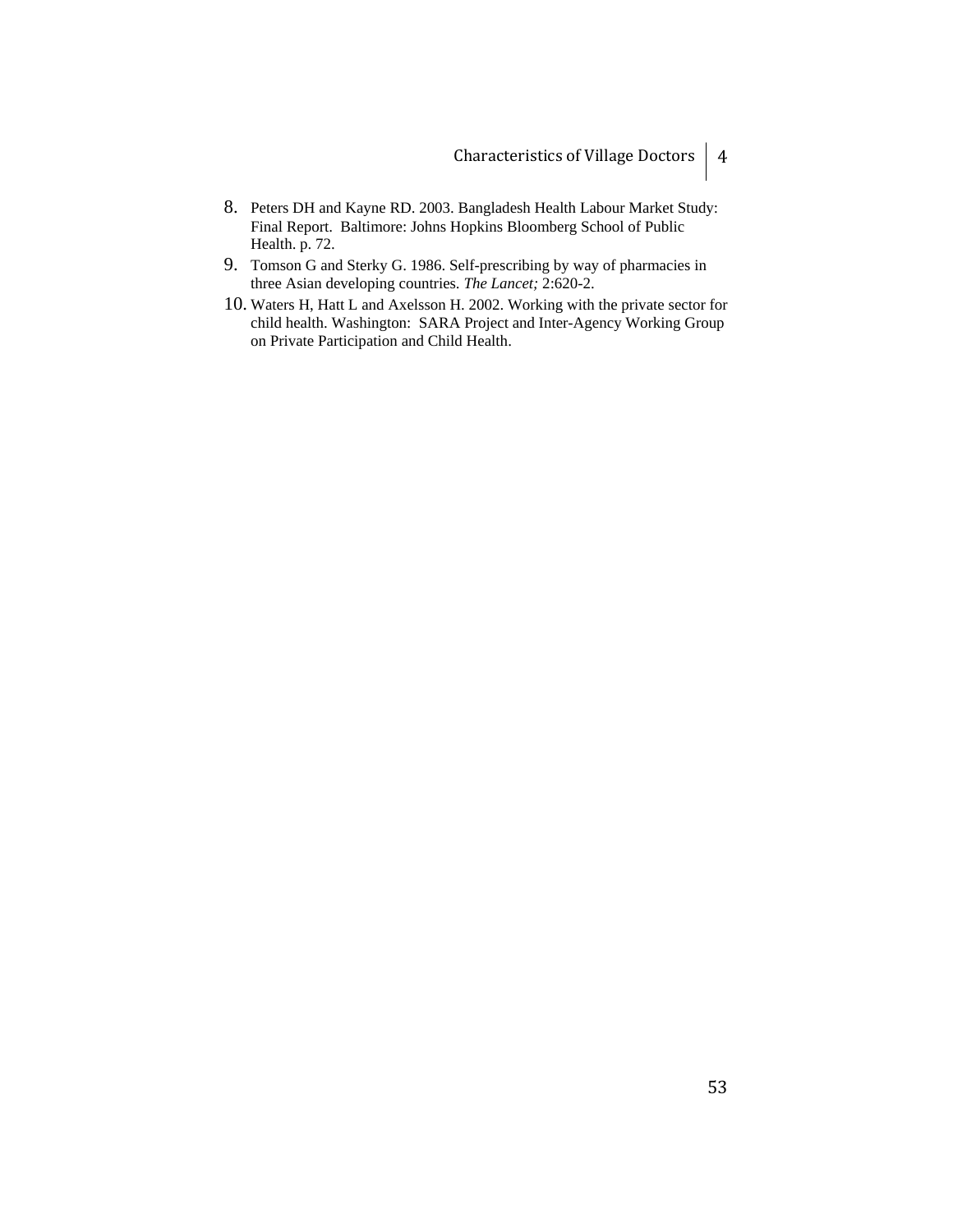# Chapter 5 **Perception about Illnesses and Healthcare Providers**

#### Tamanna Sharmin, Papreen Nahar, Kaneta K. Choudhury

## Abstract

This chapter presents the perceptions of the villagers about illnesses and healthcare providers in relation to the treatment of the illnesses. The findings also reflect on the role of the elected representatives of the local government such as union *porishad* chairman and members in the health matters of the area. Data on people's perception about diseases of various age groups was collected and the perception of the villagers about major diseases was quite consistent with the epidemiological scenario of Bangladesh in general and rural areas in particular. Cognitive mapping was carried out to explore the patterns and linkages of providers and illnesses. For all the age groups it was found that people prefer to consult more qualified providers for diseases that they perceive to be severe. It was indicative that the villagers in their cognition relate type of health care providers and health seeking to specific diseases and/or conditions. The villagers think of MBBS doctors when it comes to acute life threatening conditions of newborns such as convulsions and pneumonia. For conditions like loose motion and skin disease, they think of village doctors. It was apparent that the village doctors are very popular among the villagers for the obvious reasons of being conveniently available with drugs and low cost. Regarding the role of the representatives of the local government, it was found that they were not involved in the governance of the healthcare providers; however, they showed interest in engaging themselves in such activities if the opportunity arises.

## **Introduction**

This chapter presents the perceptions of the rural population about illnesses and healthcare providers in relation to the treatment of illnesses. The data presented in this chapter are expected to shed light on the perceived severity of various illnesses and the preference for different healthcare providers.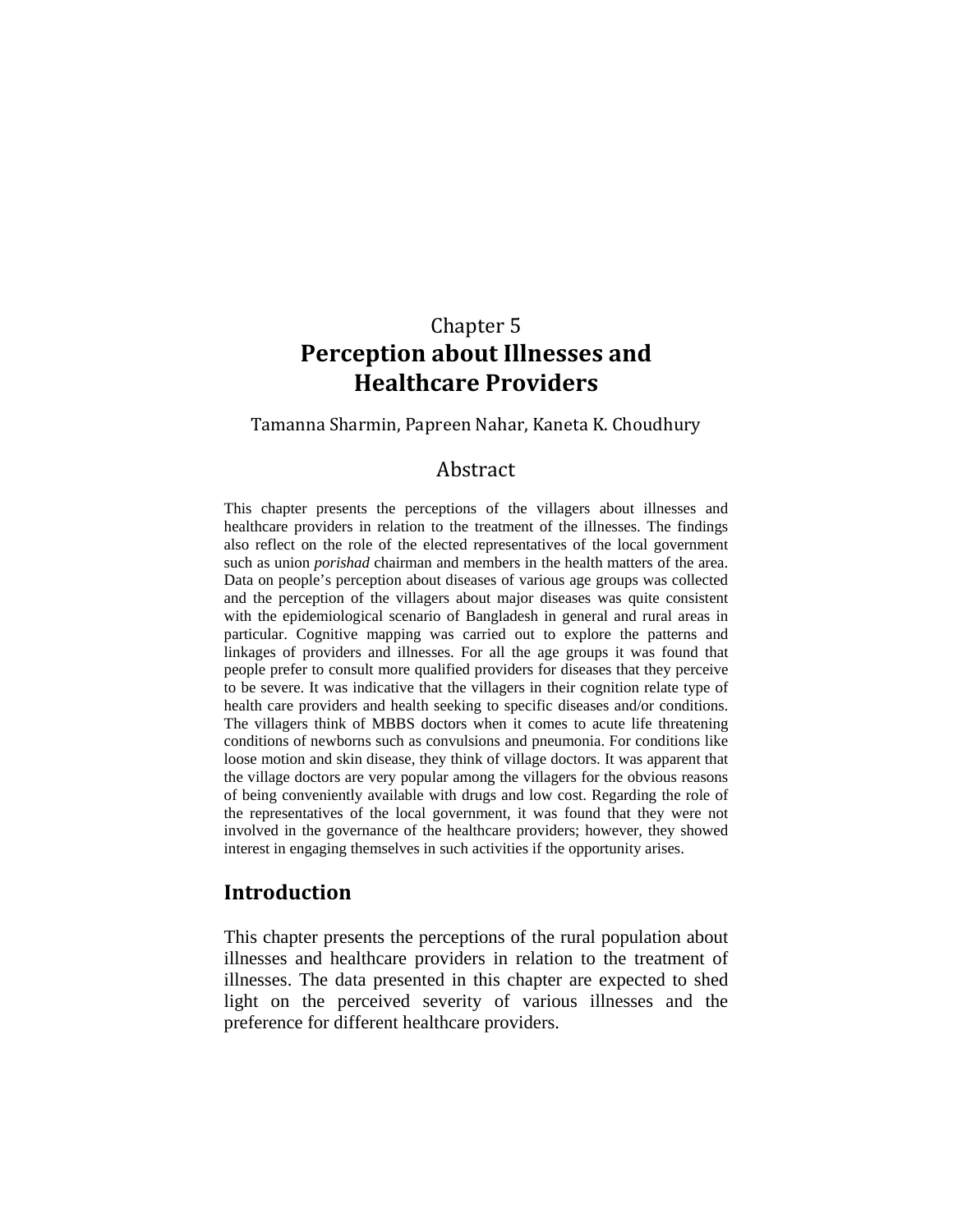**5**  Perception about Illnesses and Healthcare Providers

## **Methodology**

Data for this chapter were collected from villagers in Chakaria by using various qualitative methods. Details of the methodology adopted are presented below.

## Focus Group Discussion (FGD)

Six FGDs, three among females and three among males (aged above 18 years) were conducted among villagers living in: 'close', 'not too close', and 'distant' villages from Chakaria headquarters. One village was randomly chosen from each of the three categories in terms of distance. In each of the selected villages one FGD among male and one among female villagers was conducted. The number of participants in each of the FGDs varied between 6 to 12. A guideline was used to conduct the FGDs. The guideline included information on health, disease and healthcare providers. Six 'facility mappings' were conducted. After the discussion was finished, the group members were asked to help to draw a map of the village and to mark the physical locations of all types of healthcare providers in their villages. Then they were asked to draw arrows depicting their contact with the providers they go to for healthcare. The whole session was recorded and transcribed for analysis. At the focus group discussions, community members identified the 10 most common diseases for various age groups, namely newborns, children, adolescents, adults and elderly people. After identifying the common diseases the community members were asked to rank them according to their level of severity, a list of which is presented in Table 1.

## In‐depth Interviews

In-depth interviews were done with the practicing informal healthcare providers, e.g., Village Doctors, drug vendors, homeopaths, spiritual healers, *kabiraz* and traditional birth attendants as well as elected representatives of the local government such as Union *porishad* chairman and members. A total of 18 in-depth interviews were conducted with the informal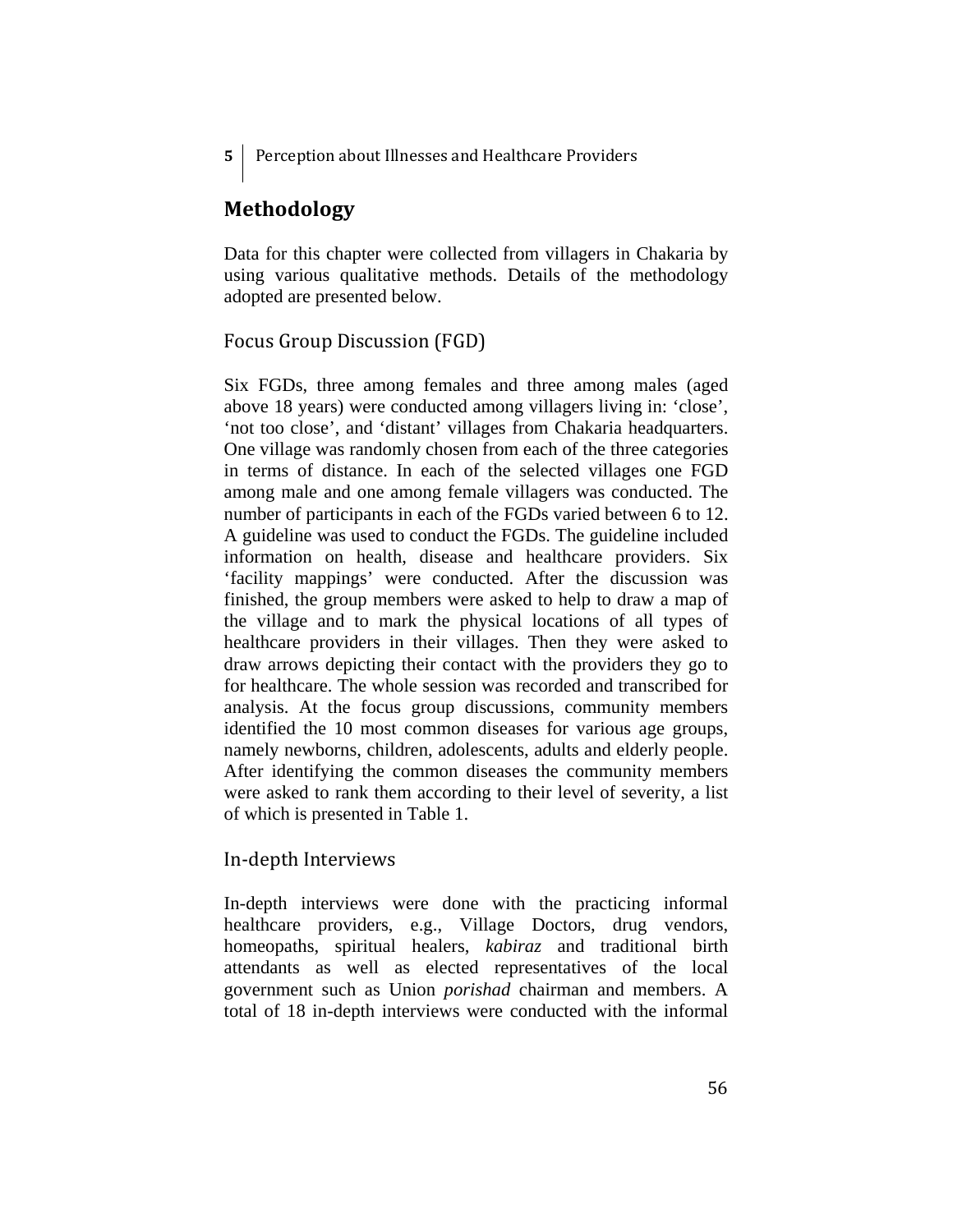healthcare providers and six with the Union *porishad* chairman and members. Interviews with the informal healthcare providers gave the information about the relationship between informal healthcare providers and the community from the provider's point of view, the reasons for their popularity and the level of their accountability to the community.

The guidelines of FGD and in-depth interviews were pre-tested outside the study area in order to ensure appropriateness of language, sequence and consistency of the issues. Based on the feedback from pre-testing, the guideline was modified and rephrased where necessary. One male and one female graduate researcher were involved in each of the sessions. Both of them received training before pre-testing and underwent a series of training until the data collection ended.

## Free Listing, Severity Ranking and Pile Sorting

Free listing exercises were carried out in which the male and female participants were asked to name the common health problems of newborns (0-28 days after birth), children (1-10 years of age), adolescents, adults and elderly people. After arriving at an exhaustive list of the health problems, the villagers were asked to group the health problems written on cards into different groups on the basis of any criterion specified by them. At a later stage a list of various types of healthcare providers existing in the area were recorded into cards, and was mixed with the cards containing names of various diseases. As was done earlier, the participants were asked to group the cards of health problems and types of healthcare providers into piles for whatever reasons they could think of. Data from the free listing exercise was analyzed for saliency, pile-sorting data were used to do cognitive mapping, and ranking data were analysed for severity position of the illnesses by using Anthropac (Borgatti 1993). The free listing, pile sorting and severity rating exercises were conducted with 15 males and 15 females who were purposively selected.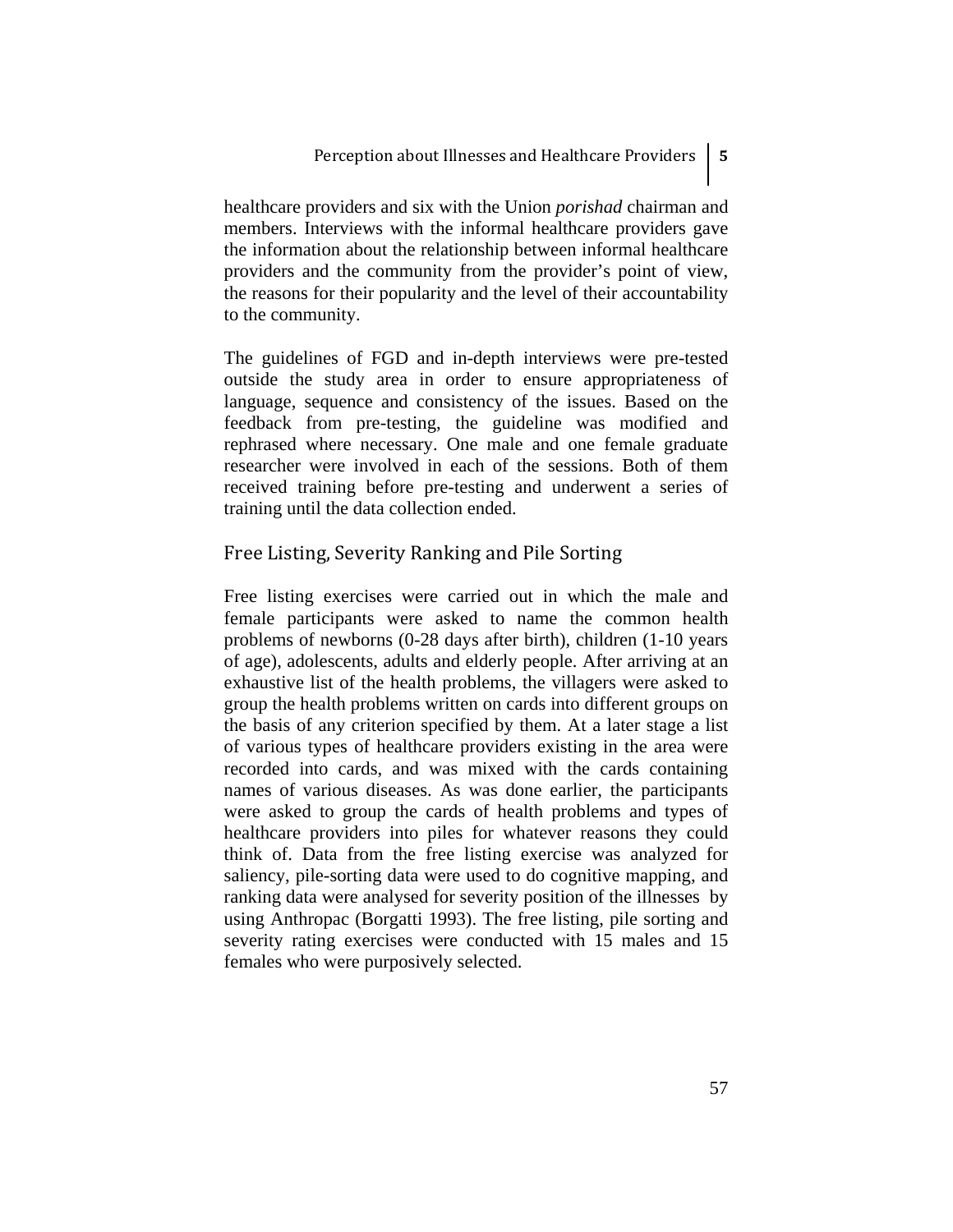**5 Perception about Illnesses and Healthcare Providers** 

## Data Management and Analysis

Data collected through FGDs and in-depth interviews were analyzed manually and ANTHROPAC (Borgatti 1993) was used to analyze free listing, pile sorting and severity ranking `data.

## **Findings**

## **Common Illnesses in the Community**

The illnesses mentioned in this chapter were reported symptoms or names of illnesses mentioned by the respondents themselves. The name of an illness mentioned was not validated by a physician. However, when labeling the Bengali terms or symptoms described by the participants by a medical name, a physician was consulted. Table 1 shows the common illnesses of individuals from different age groups.

|                     | Most severe illnesses          |                                                      |                     |                           |                    |
|---------------------|--------------------------------|------------------------------------------------------|---------------------|---------------------------|--------------------|
| Severity<br>ranking | Newborn                        | Children                                             | Adolescents         | Adult                     | Elderly            |
|                     |                                |                                                      |                     |                           |                    |
| 01.                 | Convulsion                     | Jaundice                                             | Jaundice            | Ulcer                     | Stroke             |
| 02.                 | Pneumonia                      | <b>Rickets</b>                                       | Malaria             | Asthma                    | Paralysis          |
| 03.                 | Jaundice                       | Pneumonia                                            | Gastric             | <b>Diabetes</b>           | Asthma             |
| 04.                 | <b>Measles</b>                 | Diarrhoea                                            | Typhoid             | High<br>blood<br>pressure | Arthritis          |
| 05.                 | <b>Breathing</b><br>difficulty | Measles                                              | Diarrhoea           | Arthritis                 | Memory<br>loss     |
| 06.                 | Loose<br>motion                | Infant<br>diarrhoea<br>(breast)<br>feeding<br>child) | Tonsil<br>infection | Ear<br>infection          | Ear<br>infection   |
| 07.                 | Fever                          | Fever                                                | Skin disease        | Gastric                   | Lower<br>back pain |

Table 1 Common illnesses of individuals from different age groups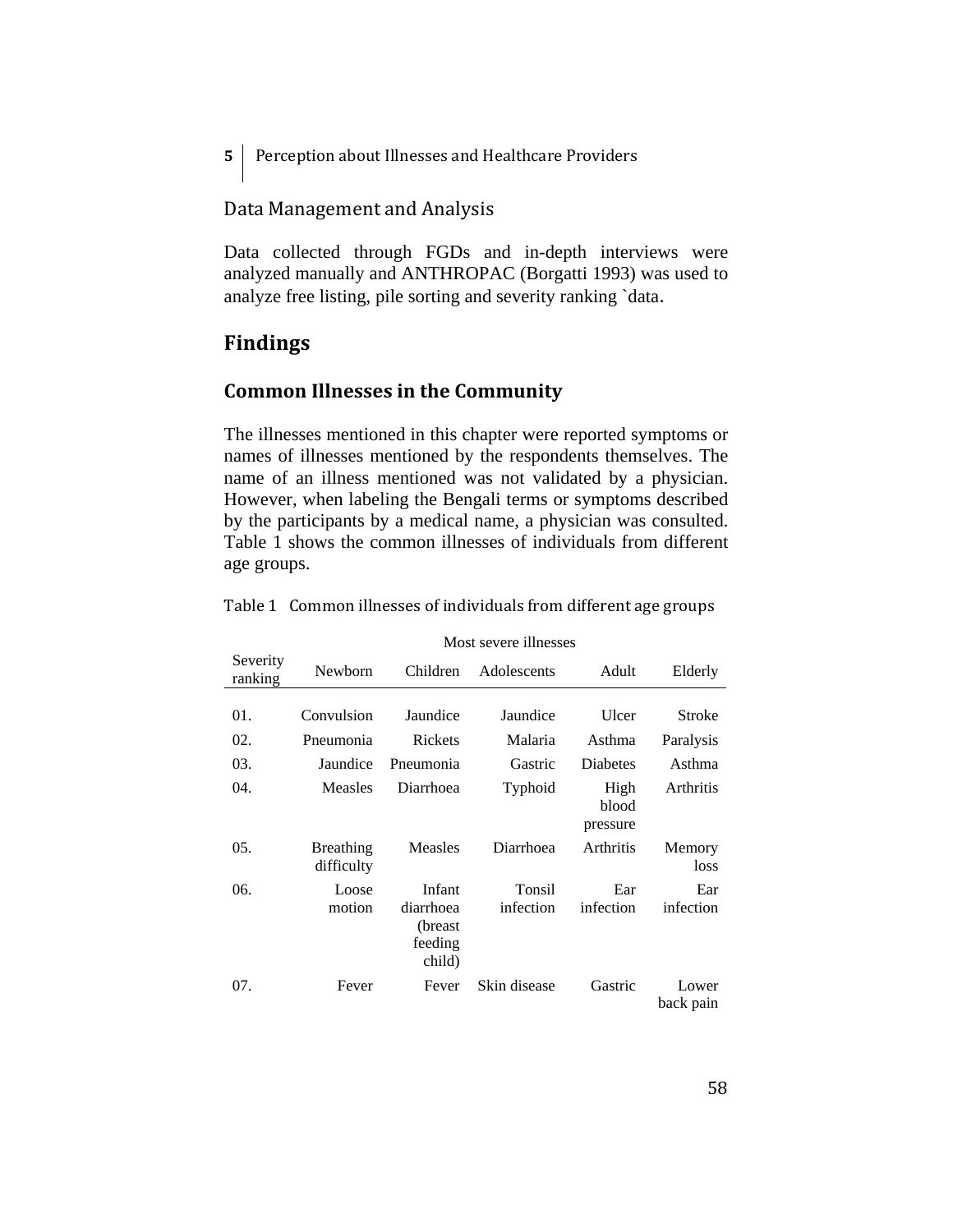| Severity<br>ranking | Newborn         | Children            | Adolescents     | Adult     | Elderly          |
|---------------------|-----------------|---------------------|-----------------|-----------|------------------|
| 08.                 | Skin<br>disease | Cold                | Fever           | Weakness  | Toothache        |
| 09.                 | Cold            | Fungal<br>infection | Growing<br>pain | Headache  | Blurry<br>vision |
| 10.                 | Excessive       | Mouth               | Conjunc-        | Fungal    | Hearing          |
|                     | cry             | ulcer               | tivitis         | infection | difficulty       |

Most severe illnesses

Table 1 shows that the representatives from the community identified jaundice as one of the severe illnesses for the younger age group, including newborns, children and adolescents. Convulsion was identified as the most severe illness for the newborns. Pneumonia and diarrhoea or loose motion were considered as severe illnesses for both the newborns and children. Asthma, according to the community people, was considered to be a severe illness for the comparatively older age group, i.e. adults and the elderly. For the adults, stomach ulcer was mentioned as the most severe illness and for the elderly, stroke/cardiovascular illness was identified as the most severe disease. Rickets was identified as the second most severe illness for the children in Chakaria. Malaria was among the most severe illnesses of the adolescents.

## **Healthseeking Pattern and Role of Informal Healthcare Providers**

Cognitive maps through pile sorting exercises are a useful exercise for exploring the patterns and linkages of providers and illnesses (Ross *et al.* 1998). Exploration of the ways and reasons by which people group things was done.

Figure 5.1 shows the cognitive mapping for newborn diseases and the preference of healthcare providers. It was revealed that for the newborns, the respondents grouped MBBS doctors with jaundice, breathing difficulty, convulsion and pneumonia. Loose motion and skin disease were grouped with Village Doctors and excessive crying was grouped with homeopathic doctors. There was a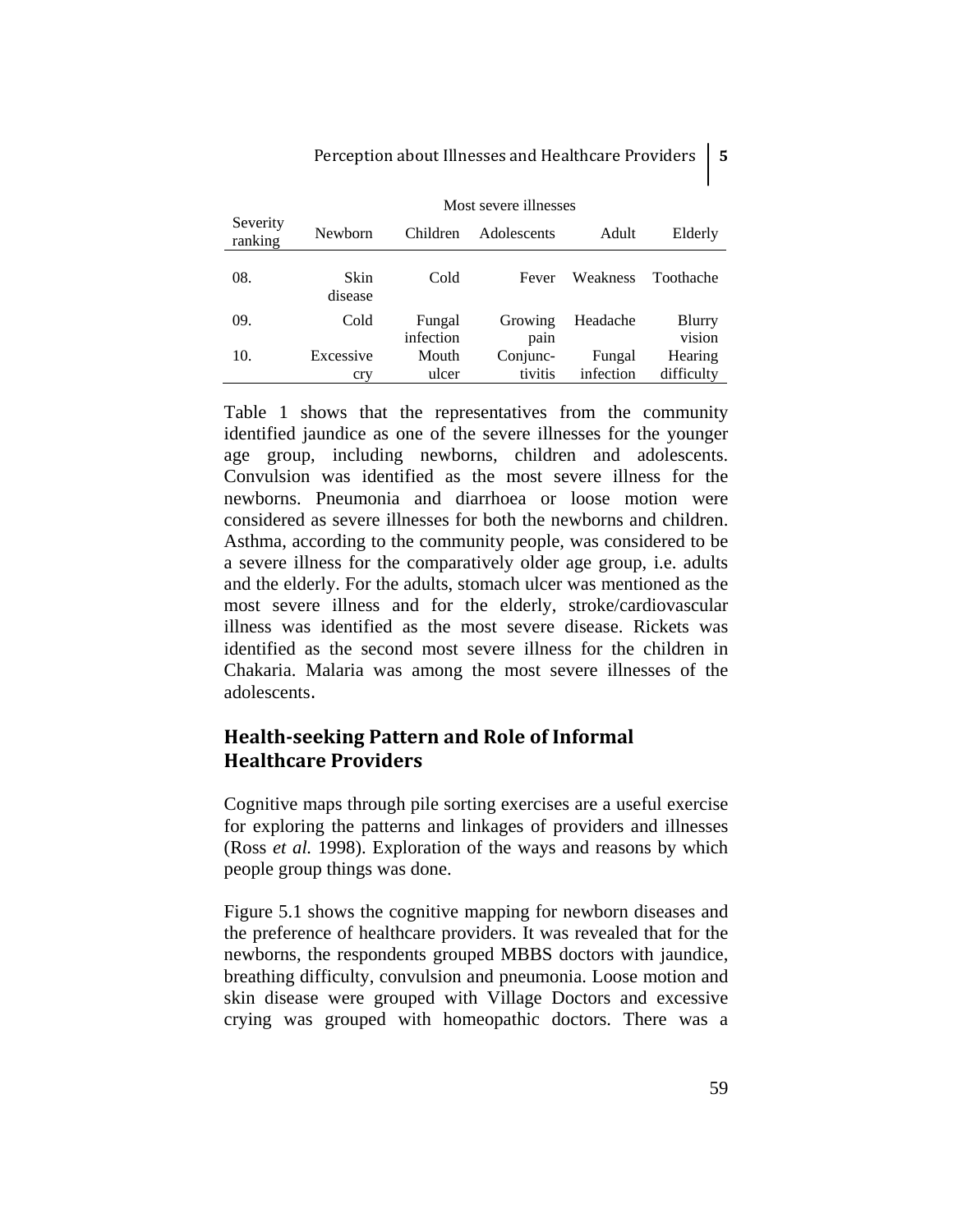**5 Perception about Illnesses and Healthcare Providers** 

tendency of grouping MBBS doctors with most severe diseases for this age group (Table 3). The not so severe diseases were grouped with Village Doctors. On the other hand, measles, cold and fever of neonates were not grouped with any healthcare provider (Figure 5.1). They also clustered paramedics, pharmacy, *kabiraj* and *Baidya* together and did not attach these healthcare providers to any specific diseases.

Figure 5.1 Cognitive mapping for newborn diseases and the preference of healthcare provider.



**MDS Configuration for Newborns** 

It was found that the grouping of healthcare providers varied somewhat for childhood diseases (Figure 5.2).

Figure 5.2 Cognitive mapping for child diseases and the preference of healthcare provider

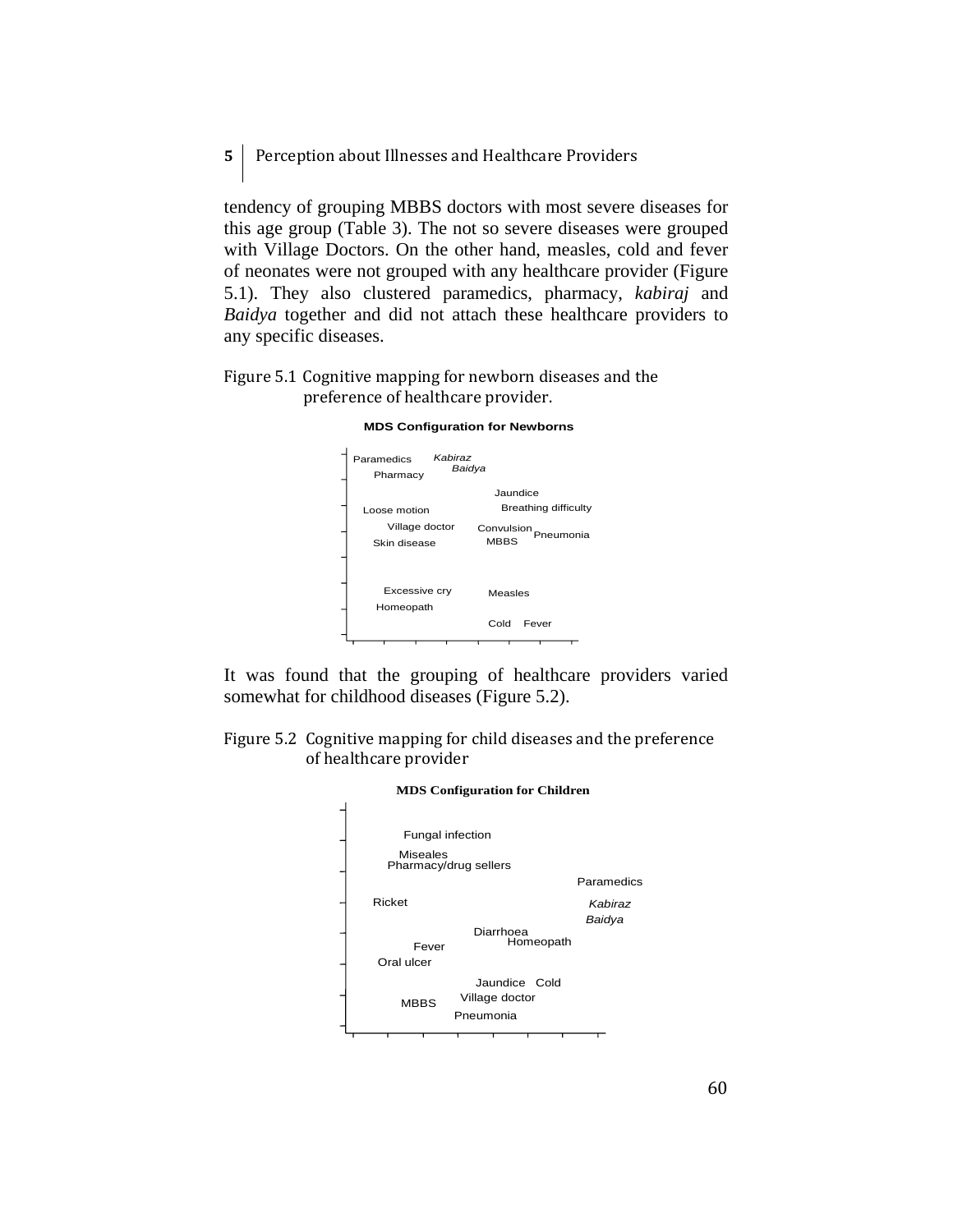Figure 5.2 shows that people grouped MBBS doctors as well as Village Doctors with jaundice and cold. It should be mentioned here that jaundice was perceived to be the most severe disease for this age group. Homeopaths were grouped with diarrhoea. Fungal infection and measles of the children were grouped with drug sellers. Here again paramedics, *kabiraj* and *baidya* were grouped together and they were not attached to any specific disease. No preferences were indicated for fever, oral ulcer and rickets.

Another pile sorting exercise was conducted to observe the way rural community peoples' grouping of healthcare provider varied for diseases of the adolescent (Figure 5.3).

Figure 5.3 Cognitive mapping for diseases of the adolescent group and the preference of healthcare provider





Figure 5.3 shows that for the adolescent group, MBBS doctors were grouped with malaria, gastric problems, typhoid and jaundice that are perceived to be the most severe (Table 1) and thus might require more qualified healthcare providers. Village Doctors were grouped with not so severe diseases like fever and pain associated with growth (growing pain). For skin diseases, eye infection, tonsilitis and diarrhoea of the adolescent group, people did not group the illnesses with any provider.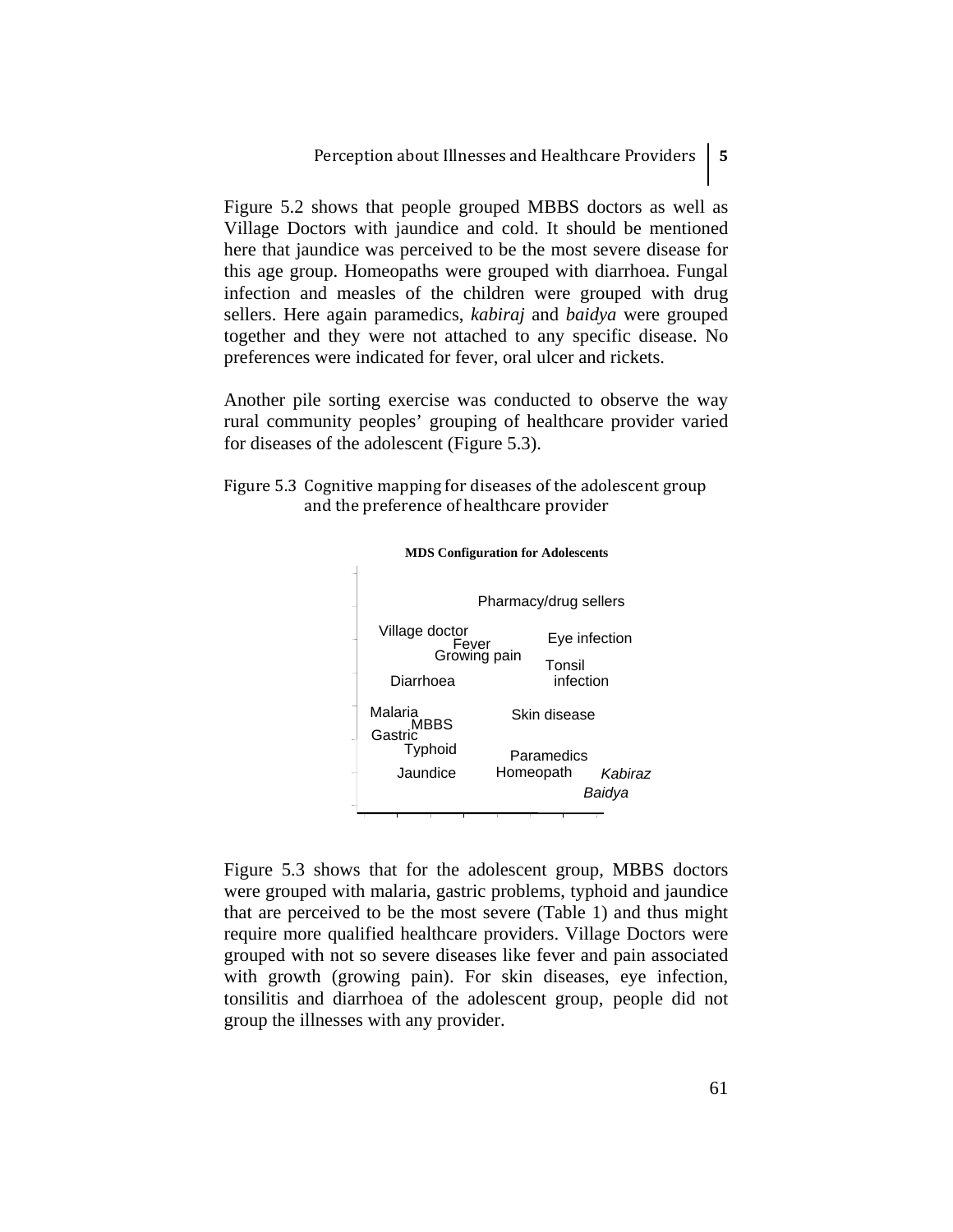**5**  Perception about Illnesses and Healthcare Providers

In order to validate the claim that the rural community people's decision regarding selection of providers varied according to the age and perception of severity of a particular illness, two more pile sortings were conducted to know the preference of healthcare providers for diseases of the adult and the elderly.

Figure 5.4 Cognitive mapping for diseases of the adult group and the preference of healthcare provider



#### **MDS Configuration for Adults**

Figure 5.4 demonstrates that the diseases of the adults such as arthritis, asthma and weakness were grouped with the drug sellers/ pharmacies. Ulcer, which is perceived to be the most severe disease for adults, was grouped with the MBBS doctors. High blood pressure, gastric problems, diabetes, ear infection, headache and fungal infection were not grouped with any of the healthcare providers. This does not necessarily mean that these diseases are not perceived as severe by the community, rather they think that these are not treatable diseases.

It has already been mentioned that stroke and paralysis are perceived to be the two most severe diseases for the elderly. The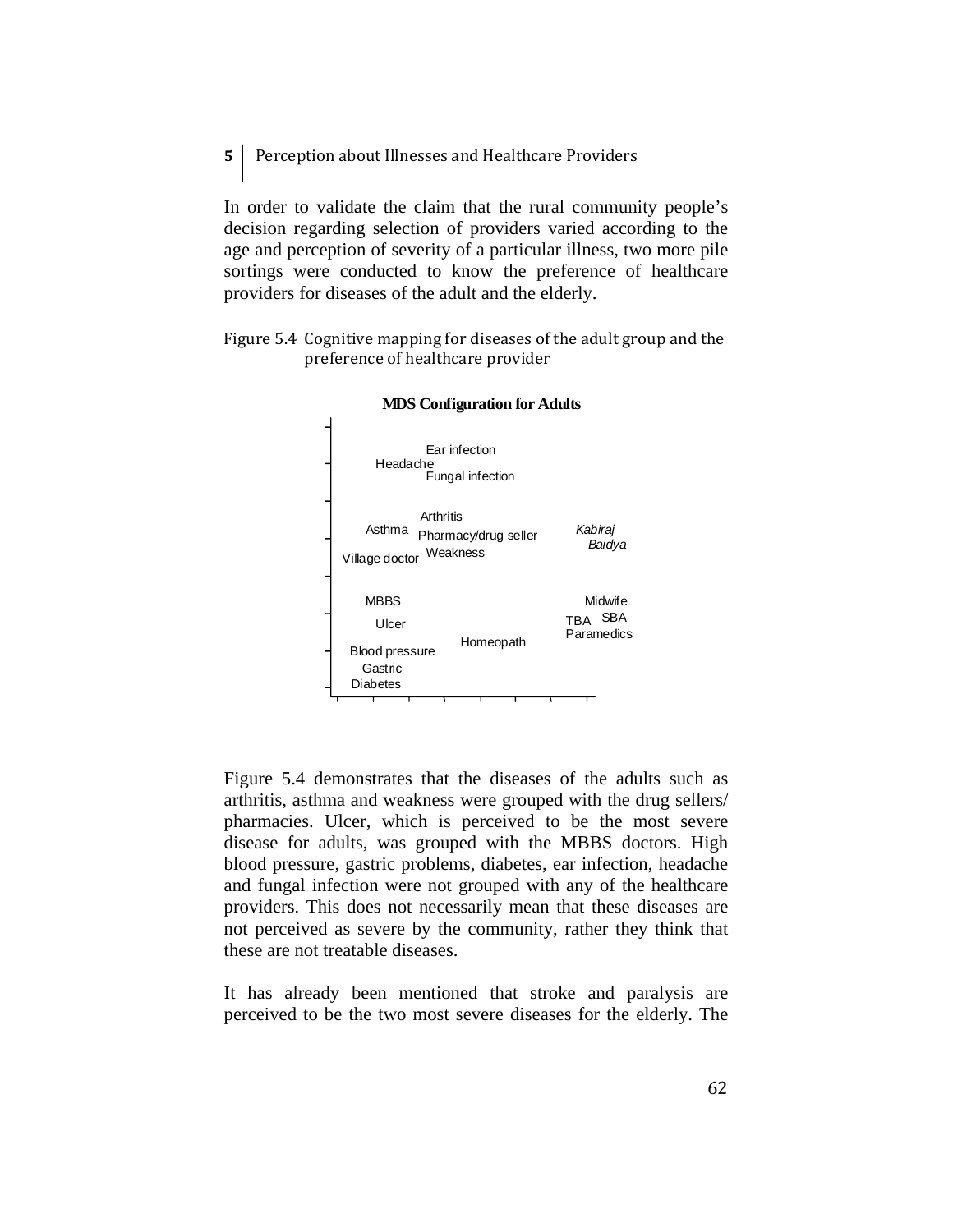following figure shows the preferred providers for the health problems of the elderly as depicted by the cognitive mapping (Figure 5.5).

Figure 5.5 Cognitive mapping for diseases of the elderly group and the preference of healthcare provider



#### **MDS Configuration for Elderly**

Figure 5.5 shows that people grouped stroke and paralysis with MBBS doctors. Toothache, ear infection, asthma and memory loss were grouped with Village Doctors and drug sellers. Homeopaths were grouped with blurry vision, another severe disease of the elderly. On the other hand, lower back pain, arthritis and hearing problem for this age group were not grouped with any of the healthcare providers.

## **Mobility Maps**

It was found from the mobility mapping that both the male and female members of the community knew about the location of the healthcare providers in the area quite well. Females need to be accompanied, preferably by her husband or child, to visit a healthcare provider. Sometimes husbands go to the pharmacy, describe the symptoms of the illness and bring medicine for their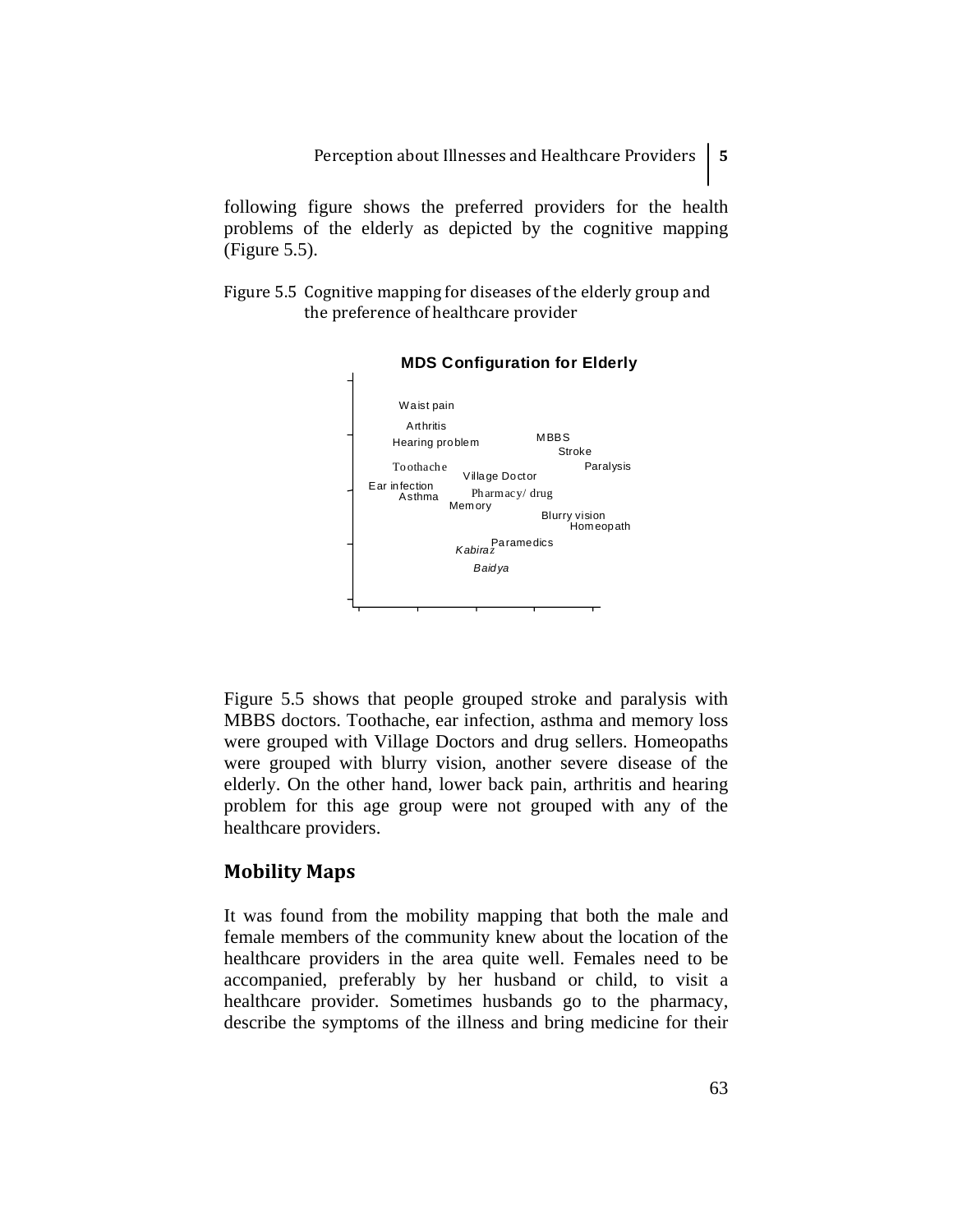## **5**  Perception about Illnesses and Healthcare Providers

wives. Male participants of FGDs were concerned about the fees of the healthcare providers. On the other hand, female participants emphasized on the availability of the providers. Commonly, the members of the FGD mentioned the following reasons for choosing informal healthcare providers, especially Village Doctors:

- Available throughout the day
- Home visits in case of emergency
- Charge lower consultancy fee
- Refer patients to other doctors if and when needed
- Well behaved
- Patients get consultancy and medicine from one place
- Patients get medicine according to the money they have

One of the FGD participants mentioned, "*Dr. X (a Village Doctor) is very popular amongst us as he is always available and in cases of emergency he refers the patients to proper places*." Another participant reported, "*In our village everyone goes to Dr. Y (a Village Doctor) for treatment because his consultancy fee is low, he is well behaved and patients can get medicine according to the money they have*." These findings indicate that cost of treatment, availability of the provider and their behaviour towards the patients are important factors that determine the pattern of healthcare sought. A similar pattern of response was also seen from the indepth interviews (see below).

Details of a participant from the in-depth interviews reveals that, *"Mr. J is a Village Doctor of 42 years of age. He is practicing homeopathic and allopathic treatment and has received 7 years of training from a local renowned homeopath doctor. He has a religious educational background. Inspired by his friend he came to this profession. He usually treats common diseases like the common cold, skin diseases, problems during urination and defaecation, newborn pneumonia, typhoid, diabetes, paralysis, leucorrhoea, gonorrhea, sinusitis, dysentery etc. He usually collects his medicine from different medicine shops and medical representatives of different pharmaceutical companies. Usually he does not receive any fees for his treatment only the price of the*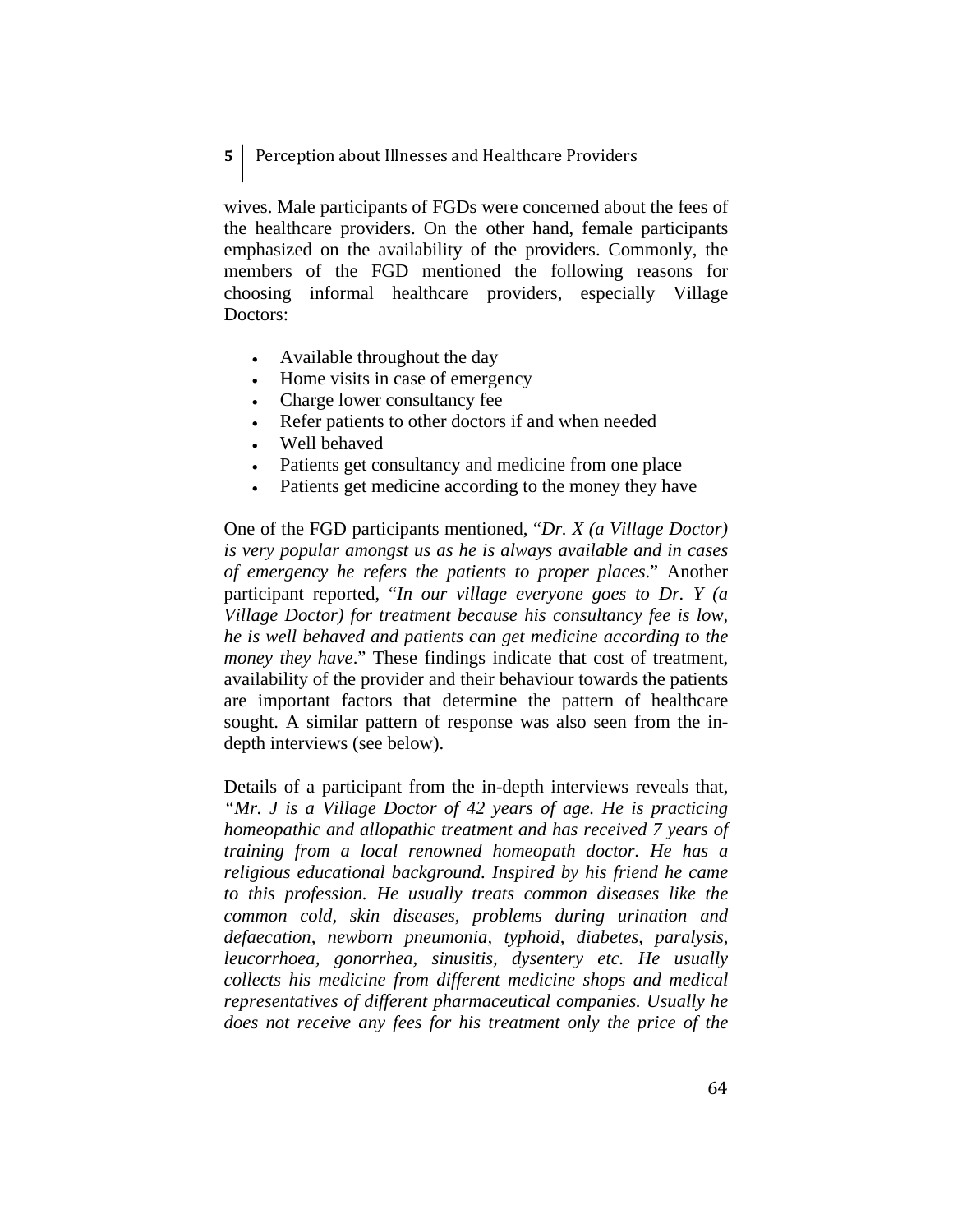*medicine. If the patient does not have any ability to pay the cost of the medicine then he exempts the patient from paying. He thinks this is the main reason for his popularity among the community. \ He does not take any money from the helpless on humanitarian grounds, not even the cost of the medicine."* 

Another participant said about a *kabiraj* (herbalist), *Ms. F, a 45 year old kabiraj does not have any formal training or education but has inherited her livelihood from her mother who came to know about a medicine in a dream. After her mother's death she started practicing Kabirazi. She started this profession to help the poor and sick people who benefitted from her mother's medicine. Afterwards, her popularity attracted more patients. She usually prescribes herbal medicine prepared by herself for ailments such as hydrocele, herniea, excessively crying child, pneumonia, cough, asthma etc. She usually takes 25 taka (30 US cents) as fees per person, but she does not take any money from those who are extremely poor. According to the Kabiraz "It is important to save a life. If someone does not have money should s/he die without treatment?" Many of her patients pay fees in installments. Moreover, sometimes when her patients can't pay for the medicine in cash she allows them to pay in kind to cover the expenses for preparing the herbal medicine.* 

Bangladesh health watch reconfirmed the fact that the traditional healers have a density of 64.2 per 10,000 population in the rural area of Bangladesh (Bangladesh Health Watch 2008). All the elected representatives of the local government (a category of keyinformant of this study) agreed that informal healthcare providers are the only option for poor people. In addition to low cost, they are more accessible, they sell drugs in partial doses if required, and they are available at convenient times. According to the government officials, rich people have the option to pay for treatment but the poor do not have any other choice. Another study conducted by BRAC shows a similar pattern that majority of the rural community people quest for treatment in the informal sector (Zaman 2004). One of the respondents mentioned, "*Rich people can go to the district hospital or faraway places if it is necessary*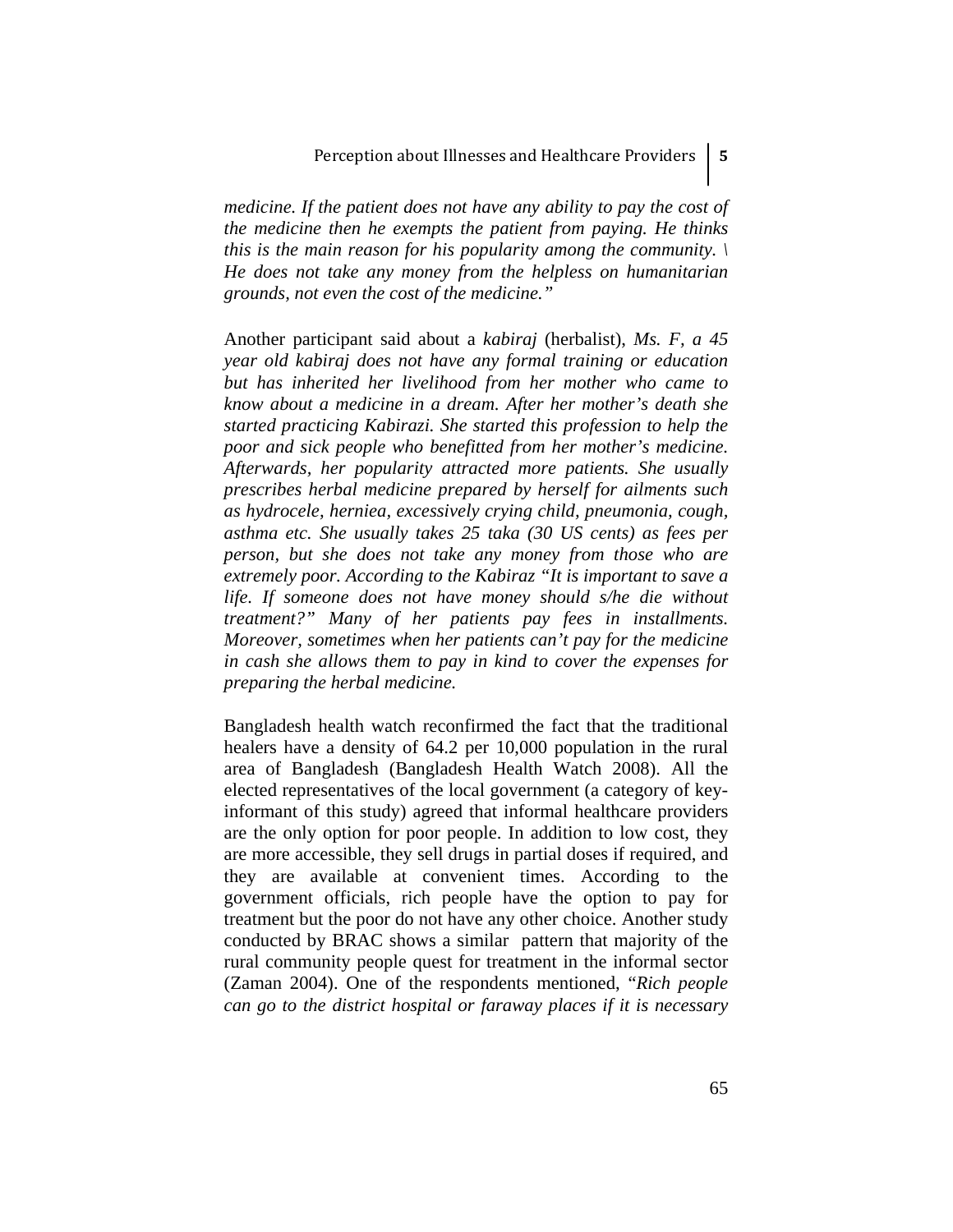**5**  Perception about Illnesses and Healthcare Providers

*but the poor have no choice. They have to go to the Village Doctor whether the treatment is appropriate or not."* 

The Union *Porishad* chairman and members said that they do not have any power to control the informal health sector. They very rarely complain to the high government officials against the providers. The Union *porishad* members do not have authority over the informal healthcare providers, however, they would like to have some authority so that the Village Doctors can be made accountable to the villagers.

## **Discussion**

It was apparent that the Village Doctors are very popular among the villagers because they are conveniently available with drugs and low prices. It was indicated that the villagers in their cognition relate different types of healthcare providers with specific diseases and/or conditions. The villagers think of MBBS doctors when it comes to acute life threatening conditions of newborns such as convulsions and pneumonia. For conditions like loose motion and skin disease, they think of Village Doctors. The people's representatives have no role in the governance of the healthcare providers; however, they are interested to play a role if there is an opportunity. The perception of the villagers about major diseases was quite consistent with the epidemiological scenario of Bangladesh, particularly of the rural areas.

# **References**

- 1. Bangladesh Health Watch. 2008. The state of health in Bangladesh 2007. Health workforce in Bangladesh: Who constitutes the healthcare system? Dhaka: Bangladesh Health Watch. p. 96.
- 2. Borgatti S. 1993. ANTHROPAC 4.0 Reference Manual. Columbia: Analytic Technologies.
- 3. Ross JL, Laston SL, Nahar K, Lazeena M, Nahar P and Pertti JP. 1998. Women's health priorities: Cultural perspectives on illness in rural Bangladesh. *Health*; 2( 1):91-110.
- 4. Zaman S. 2004. Health domain of ultra poor : An exploration. BRAC. CFPR/TUP Working paper Series -5.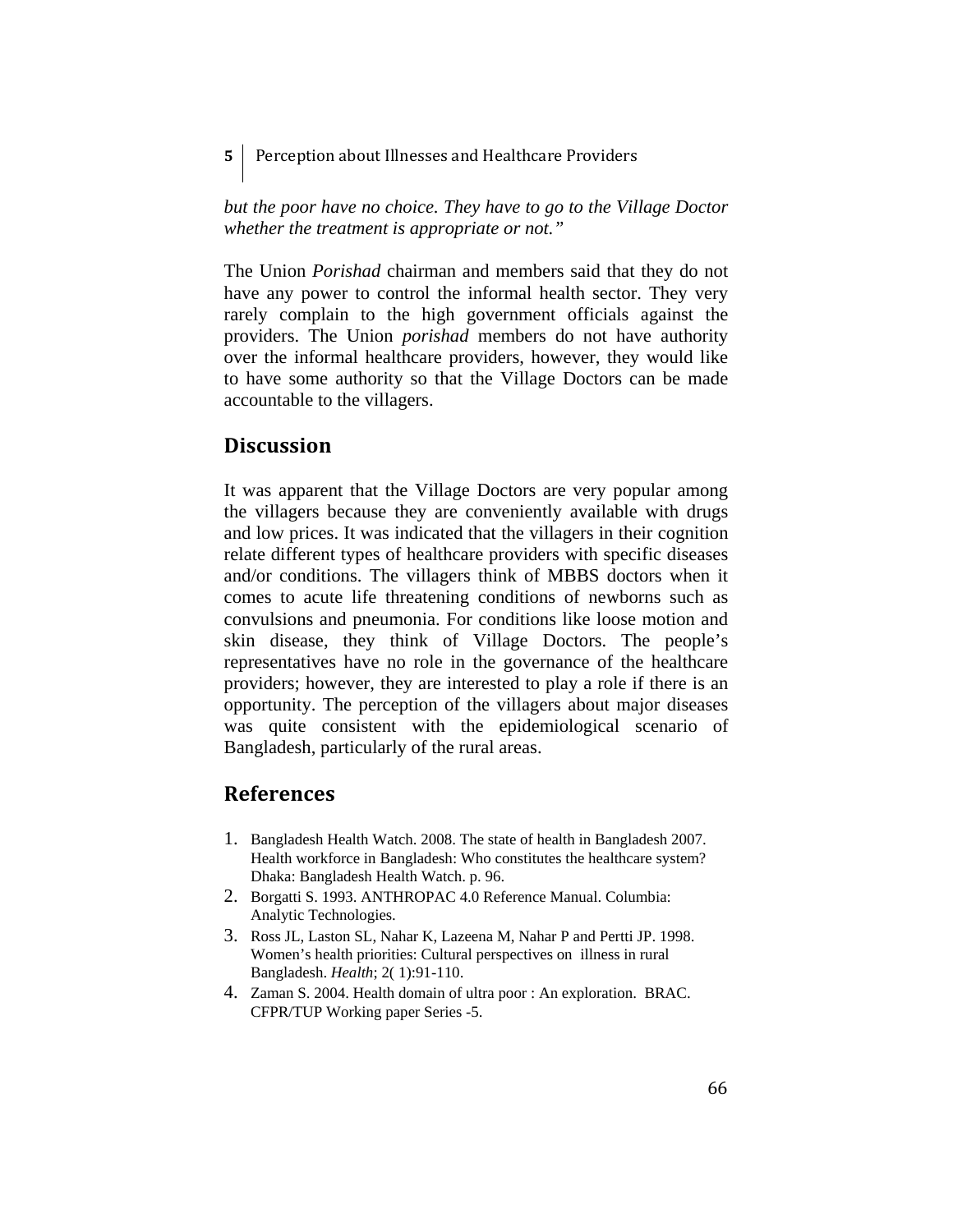# Chapter 6 **Healthseeking Behaviour**

Shehrin Shaila Mahmood, Mohammad Iqbal, S.M.A. Hanifi

## Abstract

The findings in this chapter portray the health-seeking pattern of the villagers in Chakaria and the role of health care providers, especially the village doctors in the healthcare provision of the area. A survey was carried out during February 2007 among 1,000 randomly selected households of Chakaria. Information was collected from households having at least one member who fell sick during the 14 days preceding the survey. 43.5% of the villagers reported suffering from illness during 14 days preceding the survey and 47% of them sought treatment for their ailment. 40% of those not seeking treatment mentioned shortage of money as the deterring factor. A clear gender differential against females was observed in treatment seeking behaviour. Village doctors were identified as key actors in the provision of healthcare, providing 65% of the services, irrespective of the type of disease. Use of qualified health services (i.e. MBBS doctors) was as low as 14%. Moreover, Village doctors were the first line of care for the majority of the patients. Home remedy was also commonly practiced for all types of diseases and this was the second most frequently used treatment option. These findings reiterate the need to recognize the role of Village Doctors in the provision of healthcare in rural areas.

# **Introduction**

This chapter focuses on the type of illnesses the villagers suffered from during the two weeks preceding the survey and their associated health seeking behavior. Data presented in this chapter are expected to provide an opportunity to assess the health needs of the people, the size of the health market and the market share of various healthcare providers. The findings will be helpful in projecting health market trends, adequacy of the healthcare system, and opportunities for interventions.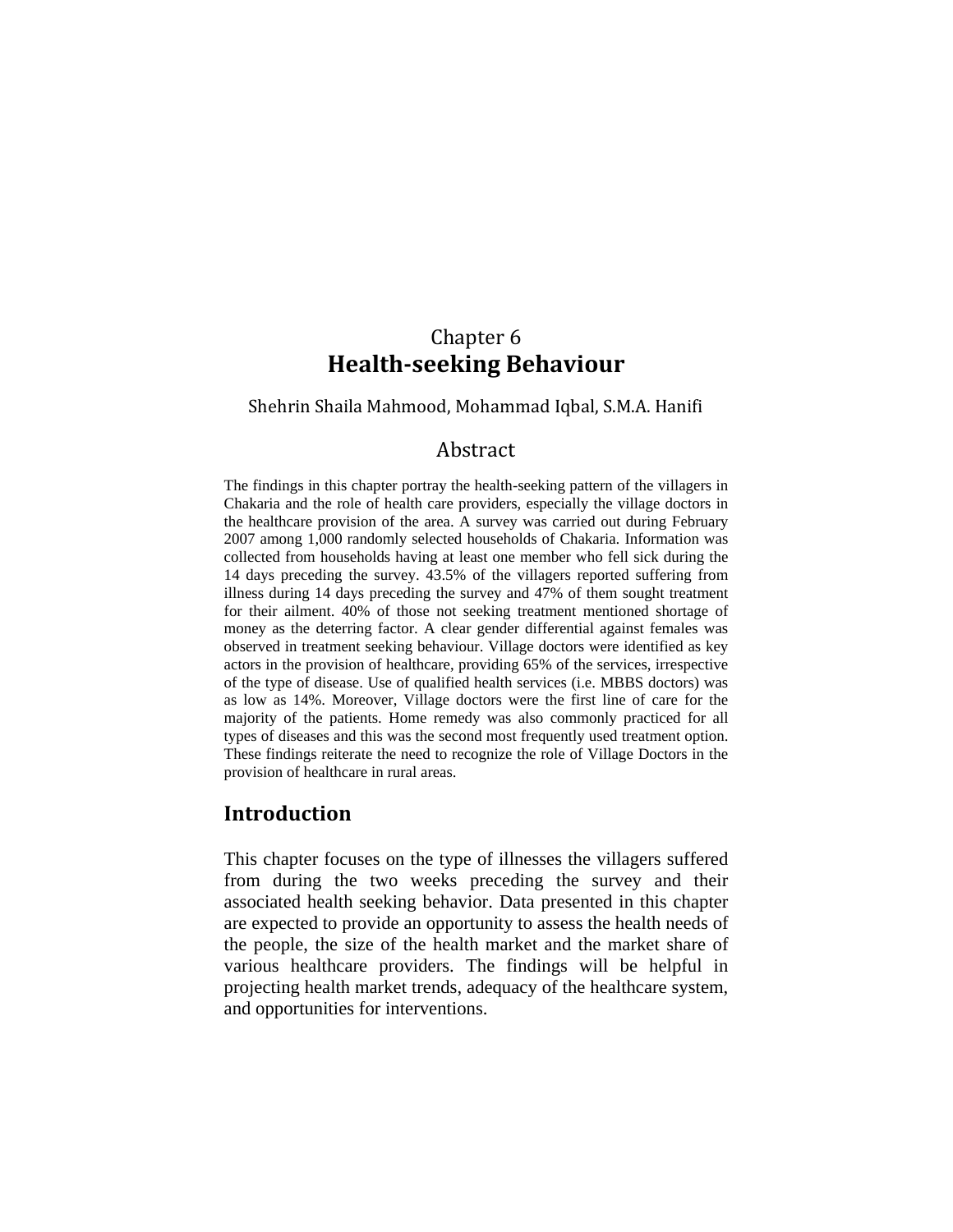# **Methodology**

Data for this chapter were collected from the villagers through a survey. Details of the methodology adopted are presented below.

## **Instruments**

A questionnaire was developed to collect information on healthseeking behaviour of the villagers. The questionnaire was administered to villagers who reported being ill during the 14 days preceding the survey. This questionnaire was pre-tested outside the study area in order to ensure consistency, appropriateness of language and sequencing of the questions. Based on the feedback from pre-testing, the questionnaire was modified and rephrased where necessary. Data were collected on: symptoms of illnesses, care-seeking behaviour during illness including home remedy and consultation with healthcare providers, type of healthcare provider contacted, and the socioeconomic characteristics of the households.

## Respondents

Respondents were adults who had been ill and for the ill children, the respondent was either their mother or their caregiver. In total, health-seeking behaviour was recorded for 767 individuals.

#### Interviewers

Twenty-one interviewers with 12 years or more of formal education were recruited for data collection, majority of whom had previous field experience. Two supervisors supervised the interviewers in two groups. Interviewers received in-class training for three days and had field practice for another two days followed by an extensive de-briefing by the supervisors at the end of each day. An instruction manual explaining the key terms in the questionnaire was developed and provided to the interviewers as a guide.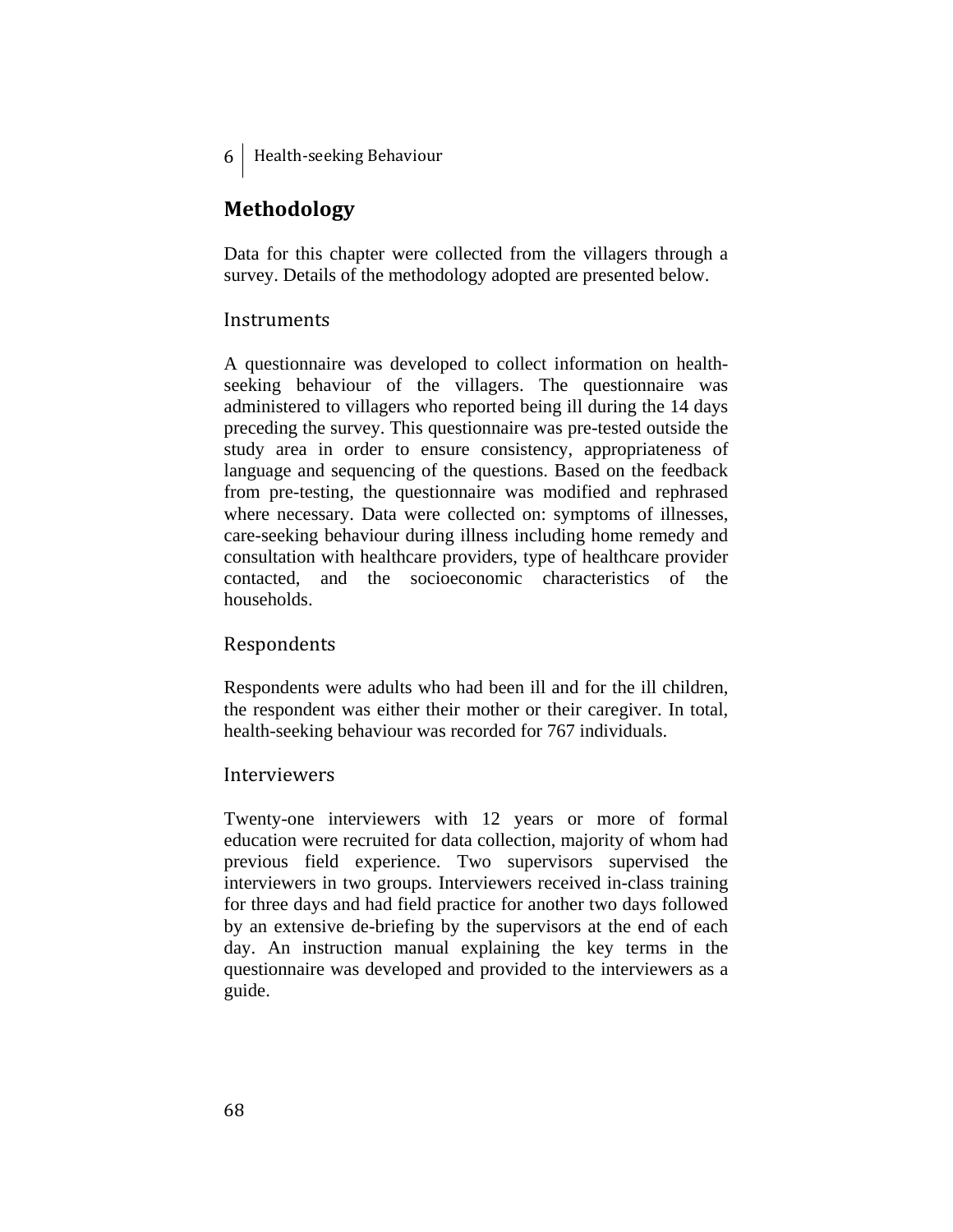## Data Collection

Information was collected from 1,000 households during February 2007. These households were randomly selected from the 7,600 households of the Chakaria Health and Demographic Surveillance System area. A total of 6,162 members were living in these 1,000 households at the time of data collection. From these selected households, 892 households had reported at least one member who was ill during the 14 days preceding data collection. For the households that had more than one ill person, one was selected randomly for data collection. Among the 892 patients, 120 were not available at the time of data collection, two refused to participate in the survey and there were missing information on another three patients. Therefore, information on health seeking behaviour was collected for 767 patients.

# Quality Control

The supervisors of the data collectors, besides their day-to-day supervision, re-interviewed 3% of the households and any inconsistencies identified between the two interviews were corrected. Inconsistencies identified while checking the questionnaires were sorted out through additional field visits, if needed, by the supervisors.

## Data Management and Analysis

Each questionnaire was scrutinized in the field and at the field office on the same day of the interview. Data entry using Foxpro database software was started within two days of the beginning of data collection. Data analysis was done using SPSS.

## **Variables**

#### Health‐seeking Behavior

Health-seeking behaviour has been defined as a "sequence of remedial actions that individuals undertake to rectify perceived ill-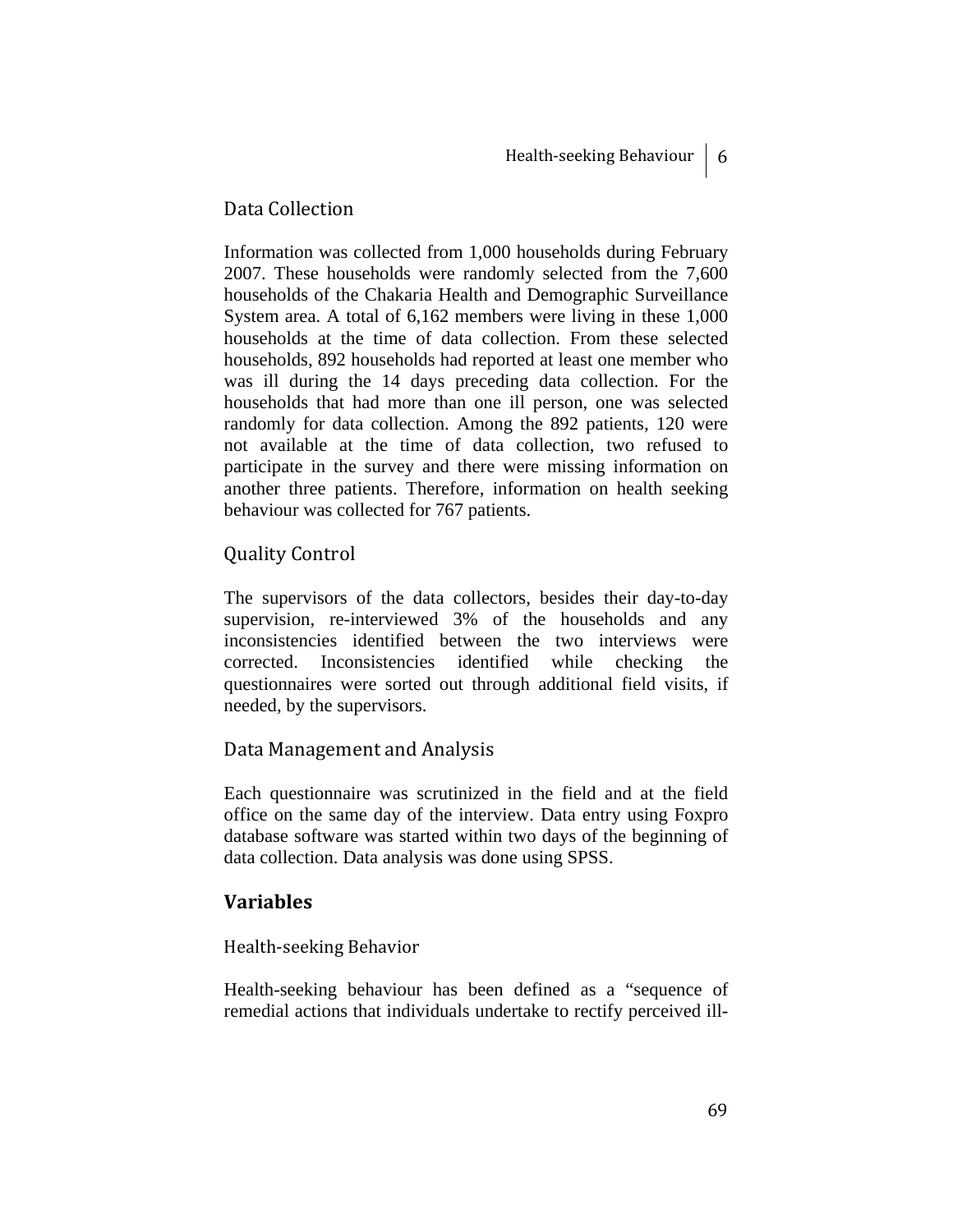health." In particular, information on time lag between the onset of illness and contacting a healthcare provider, type of healthcare provider, patient's compliance with treatment, reasons for choice of healthcare provider, and reasons for not contacting a healthcare provider were collected.

#### Home Remedy

Any remedial action undertaken by an individual without consulting a healthcare provider has been considered a 'home remedy'.

#### Illnesses

The illnesses mentioned in this paper are based on reported symptoms or names of illness reported by the respondents themselves. If the name of an illness was mentioned, the symptoms were also recorded. For ease of analysis, similar types of diseases were grouped together based on the coding scheme developed by a physician. The broad categories in which diseases were grouped together were: respiratory tract diseases, infectious diseases, neurological diseases, gastro-intestinal tract diseases, skin and soft tissue diseases, musculo-skeletal diseases, kidney and urinary tract diseases, eye problem, cardiovascular diseases, cancer, cold/fever, diarrhoeal diseases, and hepatobilliary. If a single patient mentioned multiple illnesses within the reporting time period, all were recorded. However, to minimize recall bias, health-seeking behaviour for that particular patient was recorded for the most recent illness.

## Socioeconomic Status

The socioeconomic status of the individuals was derived by using the asset quintile approach. The list of assets included van/rickshaw, bicycle, motorcycle, television, telephone/cell phone, radio, watch/clock, couch, chair, table, bed *(Khat/Chouki)*, mosquito net, quilt/blanket, electricity connection, sewing machine, tube well, sanitary latrine, mattress, and Almirah (wardrobe).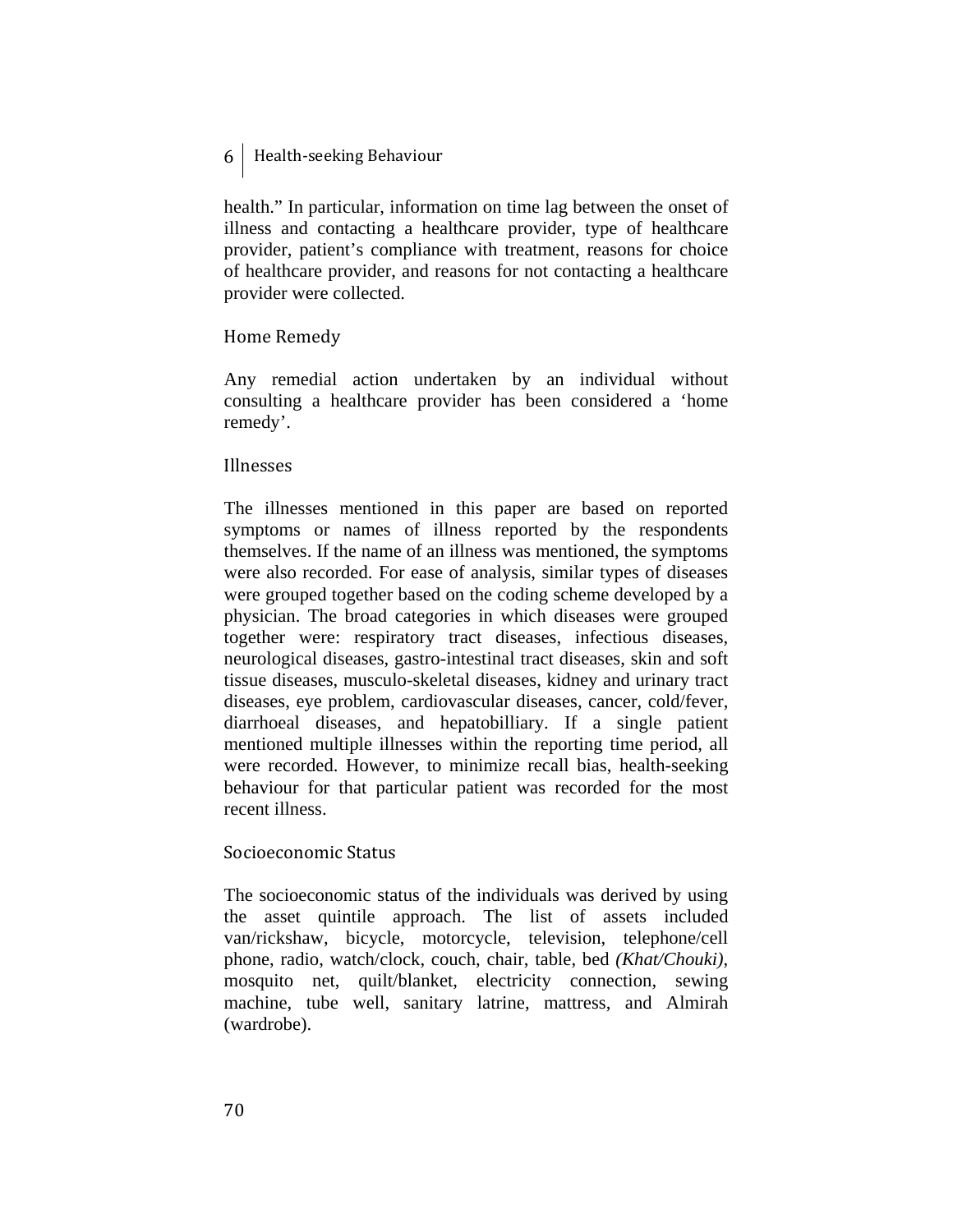All these assets were coded as dichotomous variables where ownership of an asset was coded as 1 or 0 otherwise. Each household asset for which information was collected was assigned a weight equal to the factor score generated through a principal component analysis. The factor analysis procedure in SPSS was used. This procedure first standardizes the indicator variables. Then the factor coefficient scores (factor loadings) are calculated; and finally, for each household, the indicator values were multiplied by the loadings and summed to produce the household's index value. The resulting sum is itself a standardized score with a mean of zero and a standard deviation of one. Individuals were then ranked according to the total score of the households they belong to (Rutstein and Kiersten 2004; Filmer and Pritchett 2001; Gwatkin *et al.* 2000; Hotelling 1933). Finally using these scores the sample was stratified in five quintiles from lowest to the highest quintile, the higher the quintiles the better off the households.

# **Findings**

# **Healthseeking Behaviour**

In Chakaria, 43.5% of the 6,162 individuals included in the community survey reported suffering from some kind of illness during the 14 days preceding the survey. This figure seems high but it was observed that a seasonal wave of viral fever was responsible for this high rate of illness. Around 58% of the patients included in the survey were suffering from cold and fever and if these patients are excluded, the illness rate falls to around 18%.

# **Disease Pattern**

Table 6.1 presents the reported disease pattern. Cold and fever accounted for almost 58% of the reported diseases which was higher than average. A seasonal wave of viral fever and cold during the time of the survey could be responsible for such high proportions.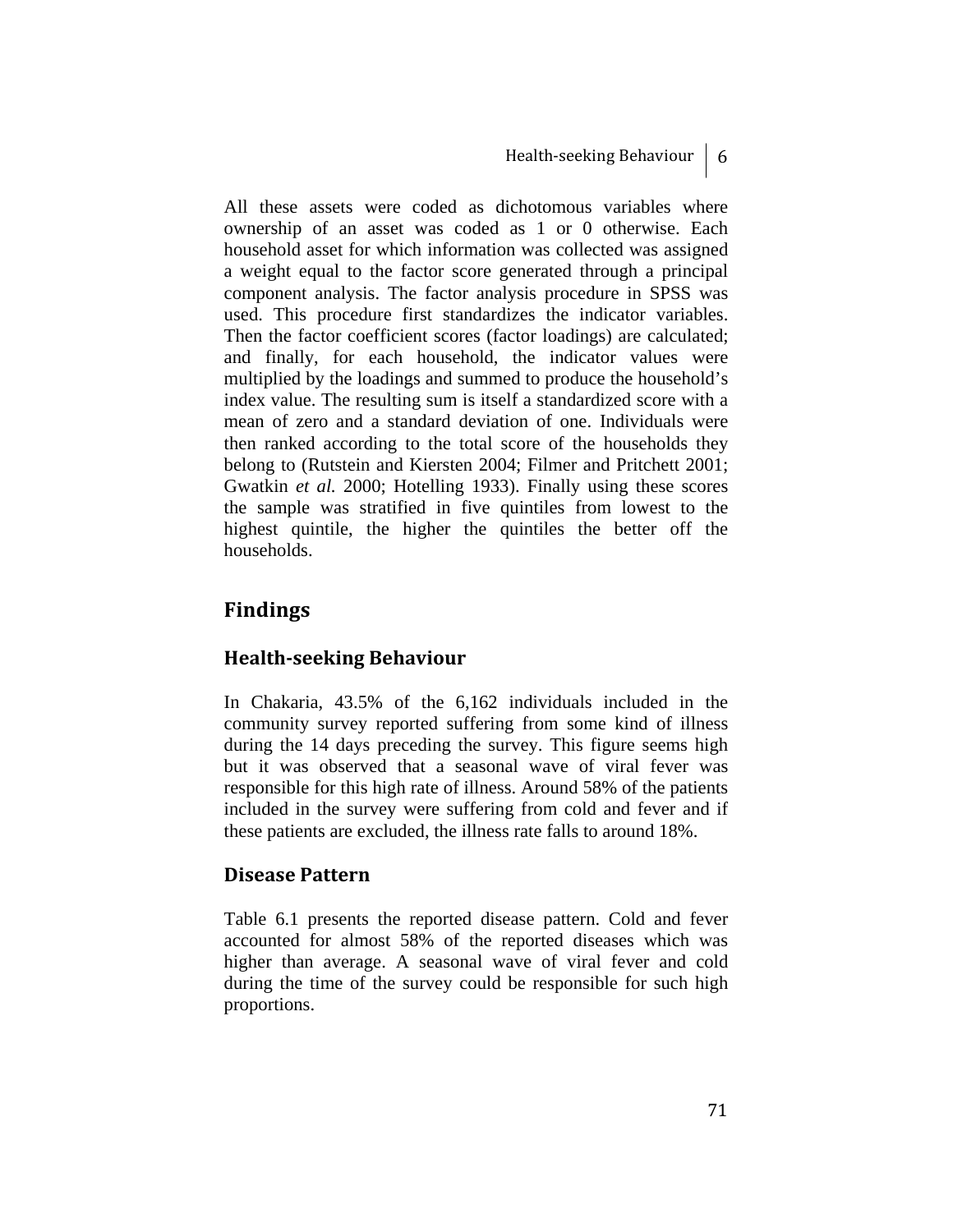Musculo-skeletal diseases (8.8%), which included aches in different parts of the body, was the second most prevalent category of diseases. 8.5% reported gastro-intestinal tract diseases other than diarrhea while 5.4% suffered from neurological diseases. Respiratory tract and diarrhoeal diseases each accounted for 4.4% of the diseases.

Table 6.1 Disease pattern

| <b>Diseases</b>                   | $\%$ |
|-----------------------------------|------|
|                                   |      |
| Cold/Fever                        | 57.6 |
| Musculo-skeletal diseases         | 8.8  |
| Gastro-intestinal tract diseases  | 8.5  |
| Neurological disease              | 5.4  |
| Respiratory tract diseases        | 4.4  |
| Diarrhoeal diseases               | 4.4  |
| Skin and soft tissue diseases     | 2.7  |
| Cardiovascular diseases           | 2.6  |
| Infectious diseases               | 1.9  |
| Eye problem                       | 1.5  |
| Kidney and urinary tract diseases | 0.3  |
| Hepatobilliary                    | 0.3  |
| Cancer                            | 0.1  |
| Other                             | 1.4  |
| Total                             | 100  |
| N                                 | 767  |

## **Age and Sexspecific Illness Pattern**

Age-specific illness pattern is presented in figure 6.1. It shows that for patients of the younger age group, illnesses were reported more for the male children compared to their female counterparts. However, after the age of 10, illness was reported more by females compared to males. Interestingly, the percent of the males reporting any illness exceeded that of females after the age of 60 (Figure 6.1).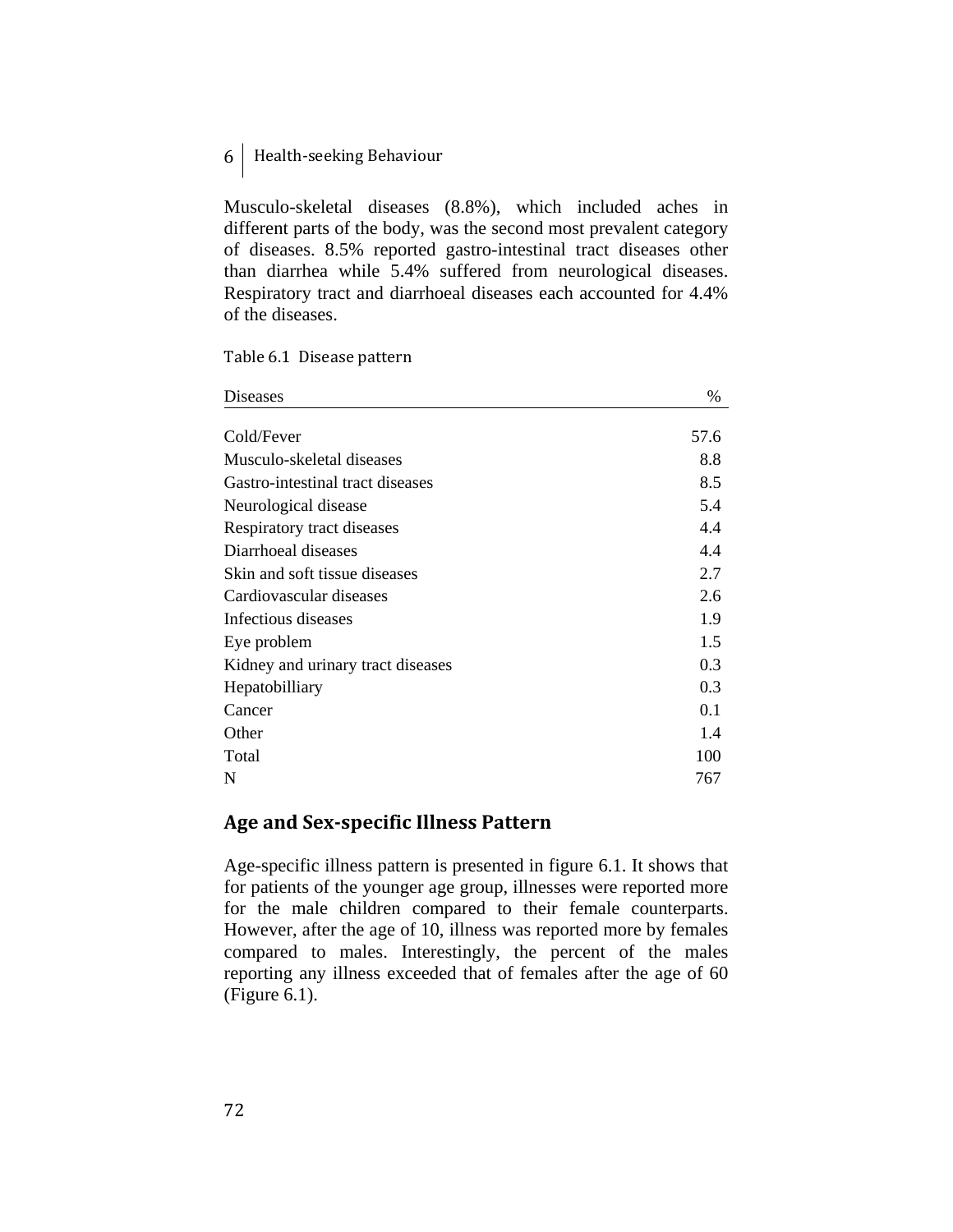



## **Treatment Seeking**

Data show that 47.1% of the 767 individuals reporting any illness resorted to some kind of treatment for their illness, either home remedy or care from a healthcare provider and the rest did not do anything to treat their illness due to various reasons.

A clear gender difference was observed in treatment seeking behaviour (Fig 6.2). Although females reported diseases more than the males, treatment seeking was significantly higher for males compared to females. This was true for almost all the age groups (Fig 6.2 and Fig 6.3).

Figure 6.2 Reporting of illnesses and treatment seeking by sex

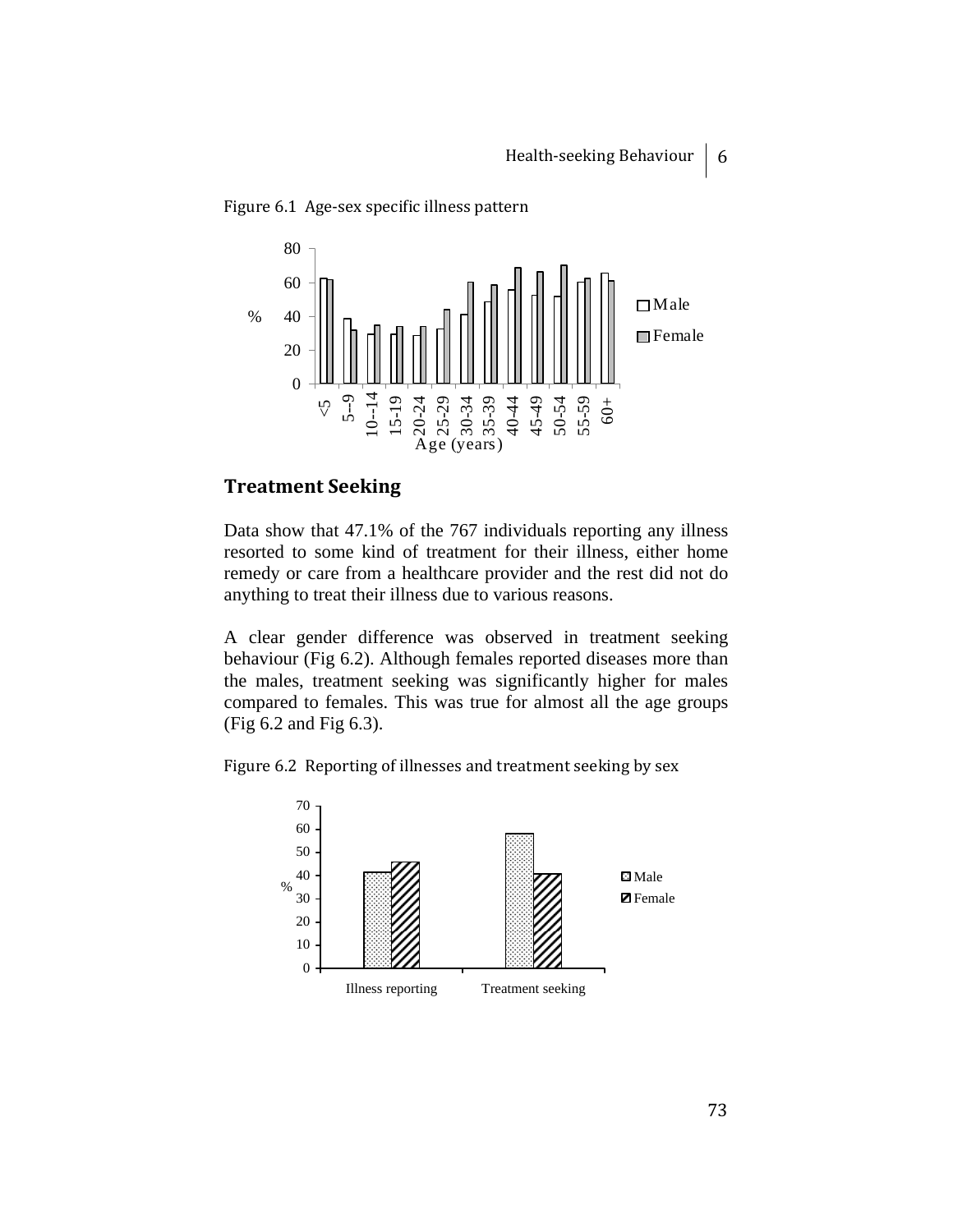

Figure 6.3 Age specific treatment seeking by sex

Patients mentioned different reasons for not seeking treatment. About 51% did not feel that the disease required any treatment and another 2.7% were waiting for the disease to get serious enough to consult a healthcare provider. Forty percent of the patients who did not seek treatment did so because they did not have enough money to consult a healthcare provider. Around 5% were self-medicating based on a past prescription by a healthcare provider for a similar health problem, whereas, 2% depended on self-medication without previous prescription. Only 1.7% mentioned that there were no healthcare providers available nearby. Some mentioned that they did not have the time to seek treatment from anyone while others mentioned that they were not in a state to personally contact the healthcare provider or they did not have anyone to help them to get treatment. There was another 2% who did not seek treatment because they did not believe that treatment would make a difference.

#### **Type of Healthcare Sought**

The majority of the 360 patients (64.7%) who sought treatment, consulted either a Village Doctor or a drug seller at some point during treatment. Forty-six percent of the patients sought treatment only from the Village Doctors or drug sellers. On the other hand, consultation with an MBBS doctor in combination with other types of healthcare providers was 14.2% and the percent of patients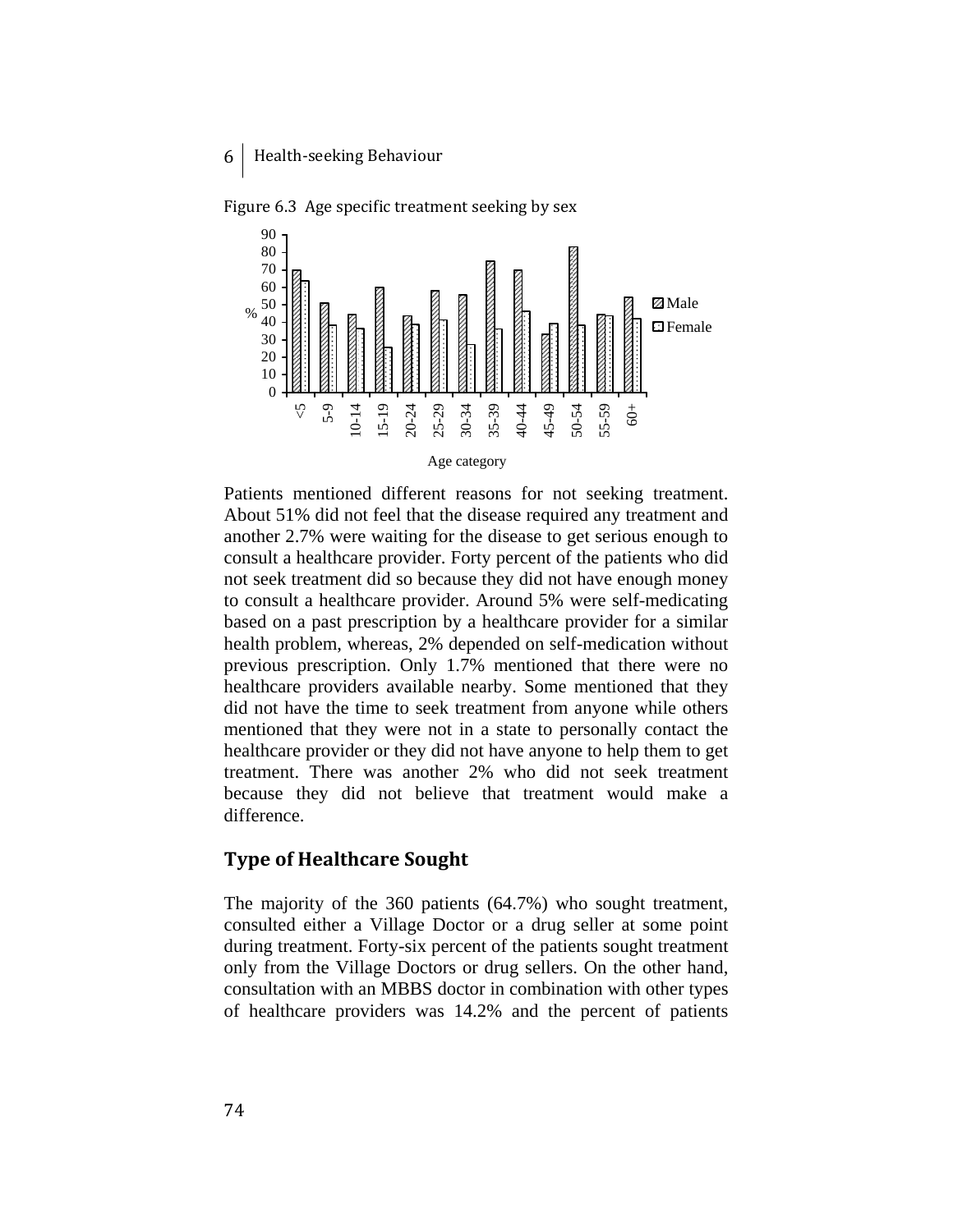consulting only MBBS doctors during the illness episode was even lower (9.4%). Around twelve percent sought homeopathic treatment at some stage of their illness, 2.5% depended on spiritual/traditional healers and 5.6% of the patients depended solely on home remedy (Table 6.2). The various types of home remedies practiced for the most frequently reported diseases are described in Box 1**.**

#### **Box 1: Home remedy for different illnesses**

Respiratory tract disease: Oil massage, self-medication, following previous prescription for a similar disease, herbal medicine, drinking hot water, sponging the body.

Gastro-intestinal disease: Oil massage, hot water bath, self medication, warm compress, following previous prescription for a similar disease, using herbal medicine, body massage, drinking spiritual water, putting on warm clothing, warm compress, eating sour food.

Neurological diseases: Self-medication, balm massage, warm compress, pouring water on head, following previous prescription for a similar disease, drinking a lot of fluid, head massage with oil, wrapping the hand with a piece of cloth.

Musculo-skeletal diseases: Oil massage, taking a mixture of oil and onion, gurgling with hot water, self medication, balm massage, warm compress, following previous prescription for a similar disease, herbal medicine, body massage, drinking hot water, rapping the waist with a piece of cloth, drinking spiritual water, drinking saline water, massaging with honey.

Cold and fever: Warm compress, self-medication, putting on warm clothing, oil massage, taking a mixture of oil and onion, balm massage, pouring water on head, following previous prescription for a similar disease, using herbal medicine, drinking hot water, body massage, taking a lot of fluid, putting oil on head, sponging the body.

Diarrhoeal diseases: Self-medication, drinking sherbet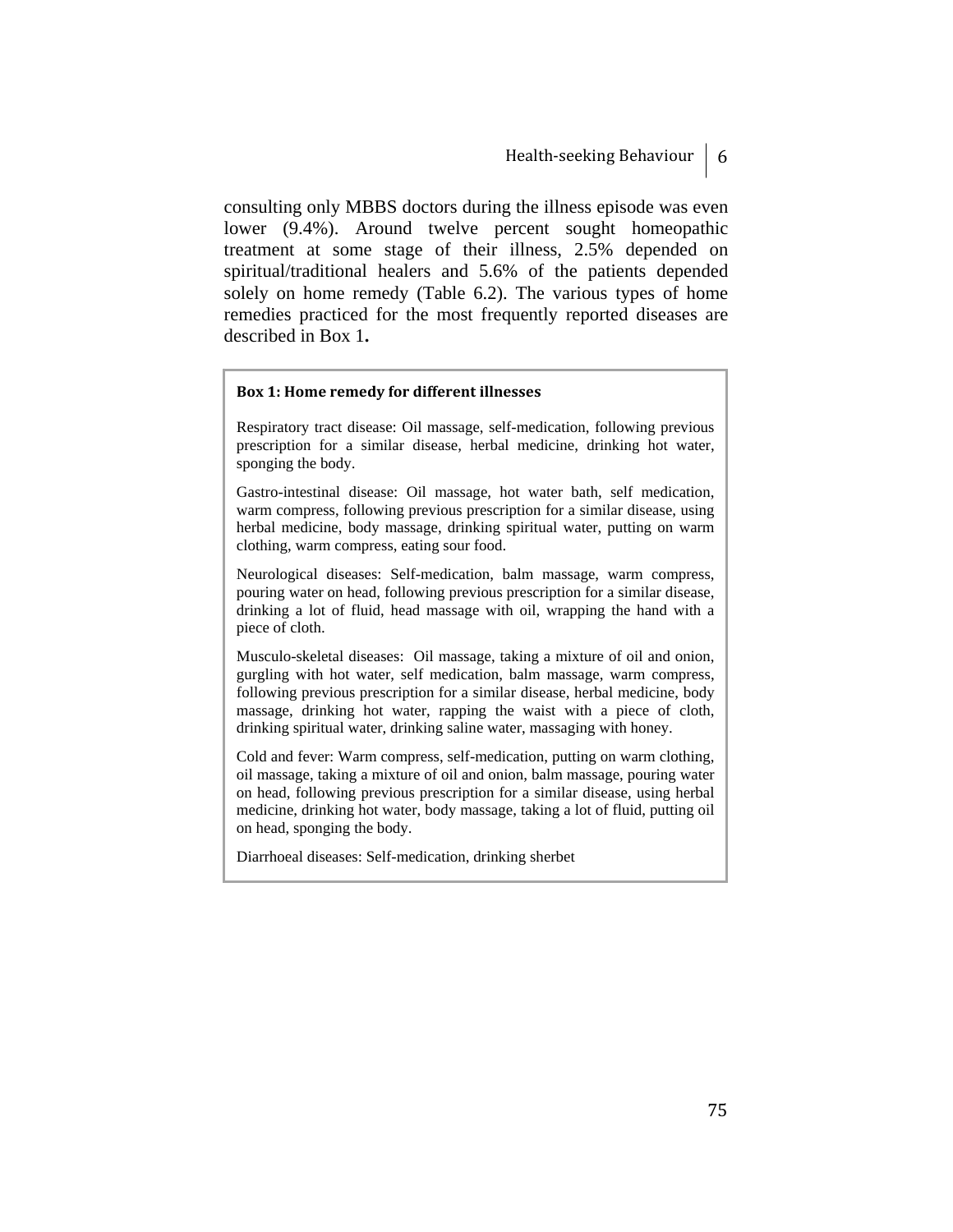Table 6.2 Type of healthcare provider consulted

| %    |
|------|
|      |
| 64.7 |
| 27.8 |
| 14.2 |
| 11.7 |
| 5.8  |
| 1.4  |
| 1.1  |
| 19   |
|      |

Note: Multiple responses recorded.

# **Type of Healthcare Sought for Most Frequently Reported Diseases**

Treatment seeking from various types of healthcare providers for the six most frequently reported diseases is presented in Table 6.3. Data shows that for all of these diseases, Village Doctors have been the dominant source of care, providing treatment for almost 60% of the cases. Village Doctors are therefore, an integral part of the existing healthcare system of the area.

Table 6.3 Disease specific preference for various healthcare providers

| Disease $(n=360)$ | Type of healthcare provider         | $\%$     |
|-------------------|-------------------------------------|----------|
|                   |                                     |          |
| Cold/Fever        | Village Doctors/Pharmacy            | 77.0     |
|                   | Home remedy                         | 24.6     |
|                   | Homeopathic doctors                 | 8.7      |
|                   | <b>MBBS</b>                         | 8.3      |
|                   | Paramedics/SACMO                    | 5.2      |
|                   | <i>Kabiraj</i> (traditional healer) | 0.4      |
|                   | <i>Pir/Fakir</i> (spiritual healer) | $\theta$ |
| Musculo-skeletal  | Home remedy                         | 56.7     |
| diseases          | Village Doctors/Pharmacy            | 53.3     |
|                   | <b>MBBS</b>                         | 16.7     |
|                   | Homeopathic doctors                 | 13.3     |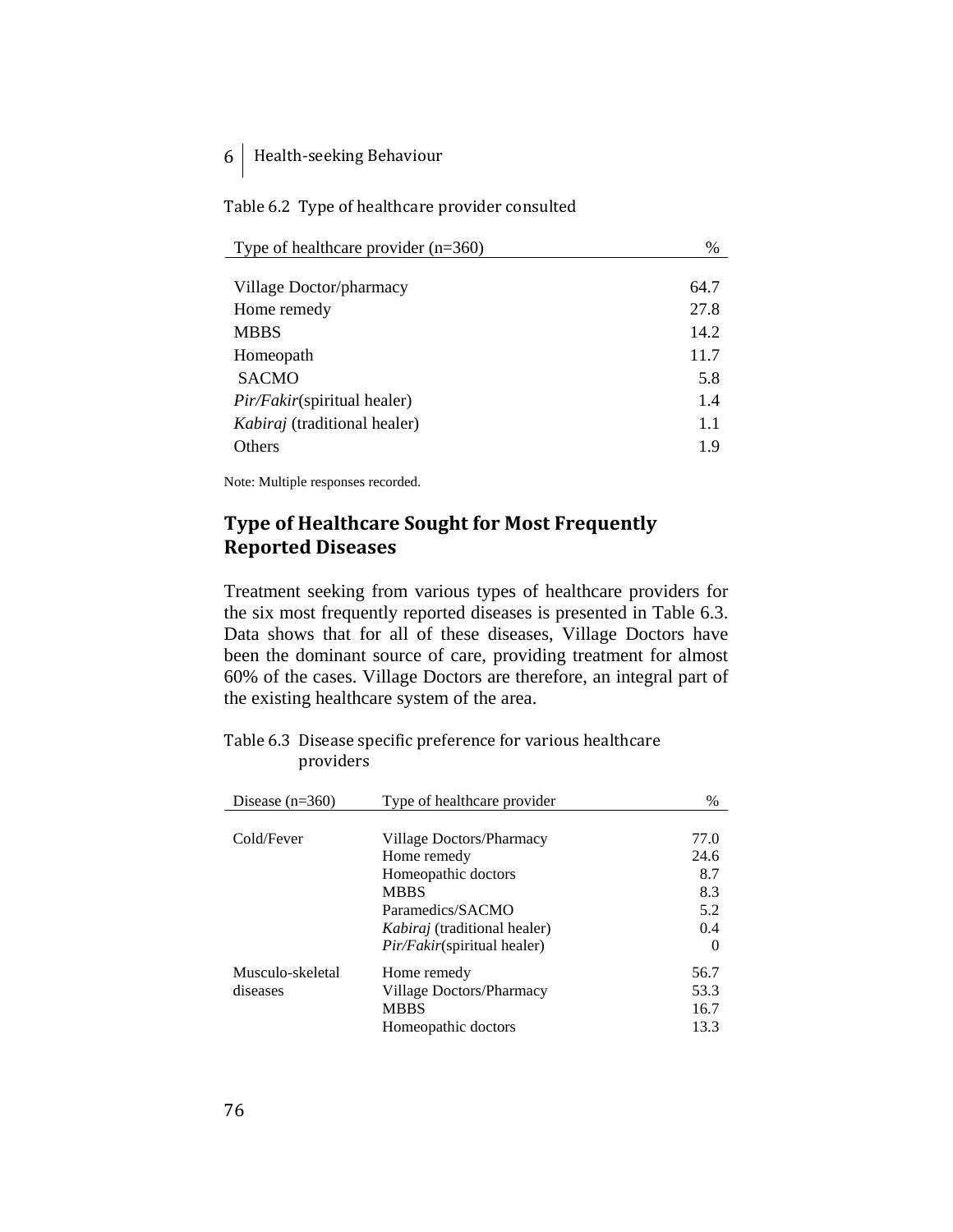| Disease $(n=360)$             | Type of healthcare provider                                                                                                                                       | $\%$                                                             |
|-------------------------------|-------------------------------------------------------------------------------------------------------------------------------------------------------------------|------------------------------------------------------------------|
|                               | Paramedics/SACMO<br>Pir/Fakir (spiritual healer)<br>Kabiraj (traditional healer)                                                                                  | 3.3<br>3.3<br>$\theta$                                           |
| Gastro intestinal<br>diseases | Village Doctors/Pharmacy<br>Homeopathic doctors<br><b>MBBS</b><br>Home remedy<br>Paramedics/SACMO                                                                 | 63.3<br>20<br>16.7<br>10<br>3.3                                  |
|                               | Kabiraj (traditional healer)<br>Pir/Fakir(spiritual healer)                                                                                                       | 3.3<br>3.3                                                       |
| Neurological<br>diseases      | Village Doctors/Pharmacy<br>Home remedy<br><b>MBBS</b><br>Paramedics/SACMO<br>Pir/Fakir(spiritual healer)<br>Homeopathic doctors<br>Kabiraj (traditional healer)  | 68.8<br>31.3<br>25<br>6.3<br>6.3<br>$\Omega$<br>$\theta$         |
| Respiratory tract<br>diseases | Village Doctors/Pharmacy<br>Home remedy<br><b>MBBS</b><br>Homeopathic doctors<br>Paramedics/SACMO<br>Pir/Fakir (spiritual healer)<br>Kabiraj (traditional healer) | 59.3<br>29.6<br>25.9<br>7.4<br>7.4<br>3.7<br>$\overline{0}$      |
| Diarrhoeal diseases           | Home remedy<br>Village doctors/Pharmacy<br><b>MBBS</b><br>Homeopathic doctors<br>Paramedics/SACMO<br>Kabiraj (traditional healer)<br>Pir/Fakir(spiritual healer)  | 57.1<br>47.6<br>14.3<br>4.8<br>4.8<br>$\theta$<br>$\overline{0}$ |

## Table 6.3 Disease specific preference for various healthcare providers (Contd.)

Note: Multiple responses recorded.

# **First Line of Care**

For majority of the patients (50.3%) who were ill during the 14 days preceding the survey, Village Doctors or the drug sellers were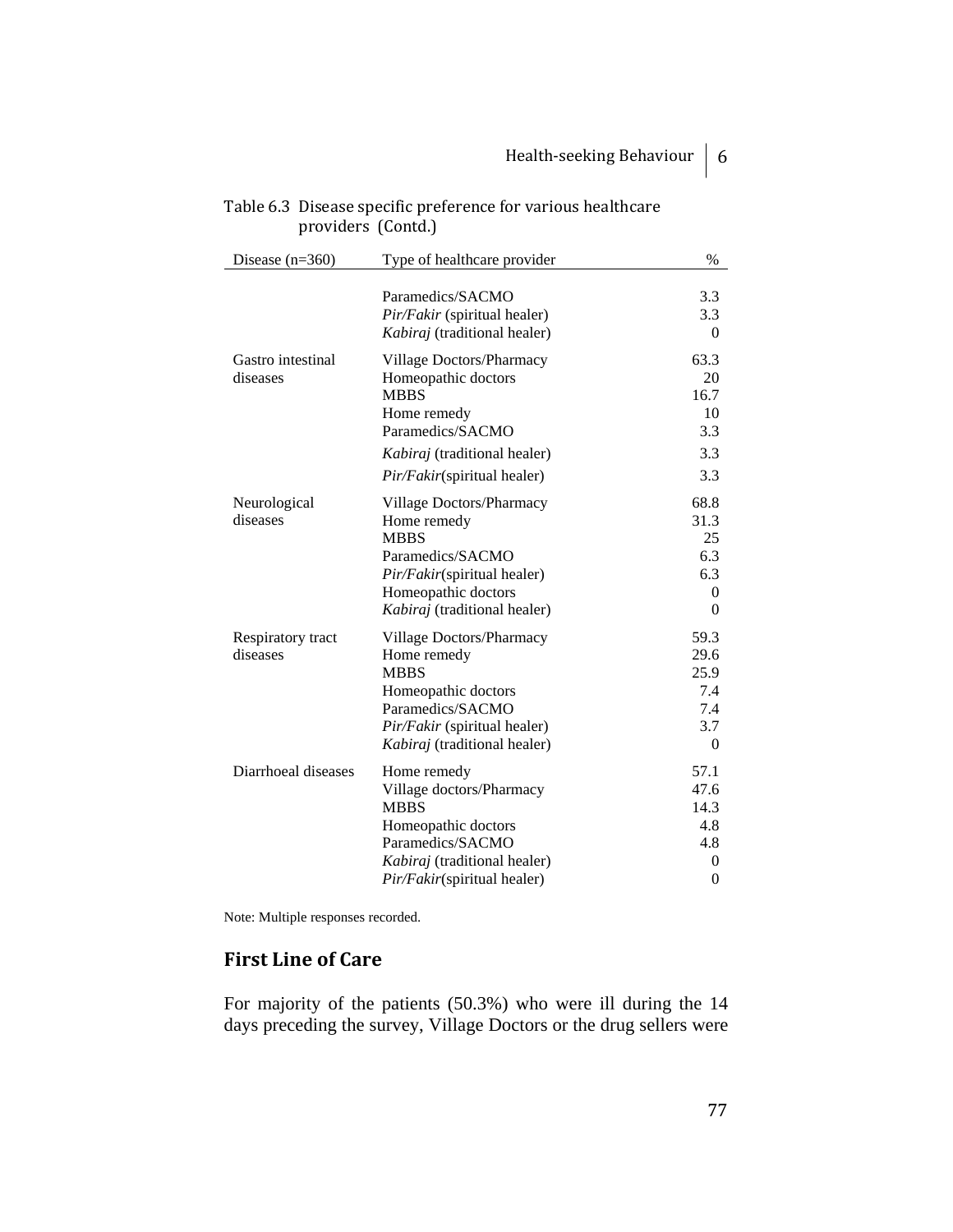the first line of care or the very first choice of treatment for a particular illness episode (Table 6.4). Twenty-three percent of the patients used home remedy as the first line of care. Only 10.6% of the patients reported that MBBS doctors were their first choice. Homeopathic treatment was the first choice for around 8% of the patients while the spiritual/traditional healers were the first choice in 1.1% of the cases. (Table 6.4)

Table 6.4 First line of care

| Type of healthcare provider $(n=360)$ | $\%$ |
|---------------------------------------|------|
|                                       |      |
| Village Doctors/Pharmacy              | 50.3 |
| Home remedy                           | 23.3 |
| <b>MBBS</b>                           | 10.6 |
| Homeopathic doctors                   | 8.1  |
| Paramedic/SACMO                       | 4.7  |
| <i>Pir/Fakir</i> (spiritual healer)   | 1.1  |
| <b>Others</b>                         | 19   |
| Total                                 | 100  |

Note: SACMO=Sub assistant community medical officer

Apart from home remedy as a choice for illness management, about 340 patients (44.4% of the total ill) actually went to some type of healthcare provider to treat their illnesses. Patients consulted up to four healthcare providers for the illnesses that they reported. The number of patients seeking care from more than one provider, however, was very small. Therefore, information on health seeking was collected for up to the second healthcare provider consulted for a single episode of illness. The next section presents findings on treatment sought from the first and the second providers for diseases of 14 days preceding the survey.

## **First Healthcare Provider**

Type

Excluding home remedy as a source of healthcare, 44.4% of the 767 patients suffering from an illness during 14 days preceding the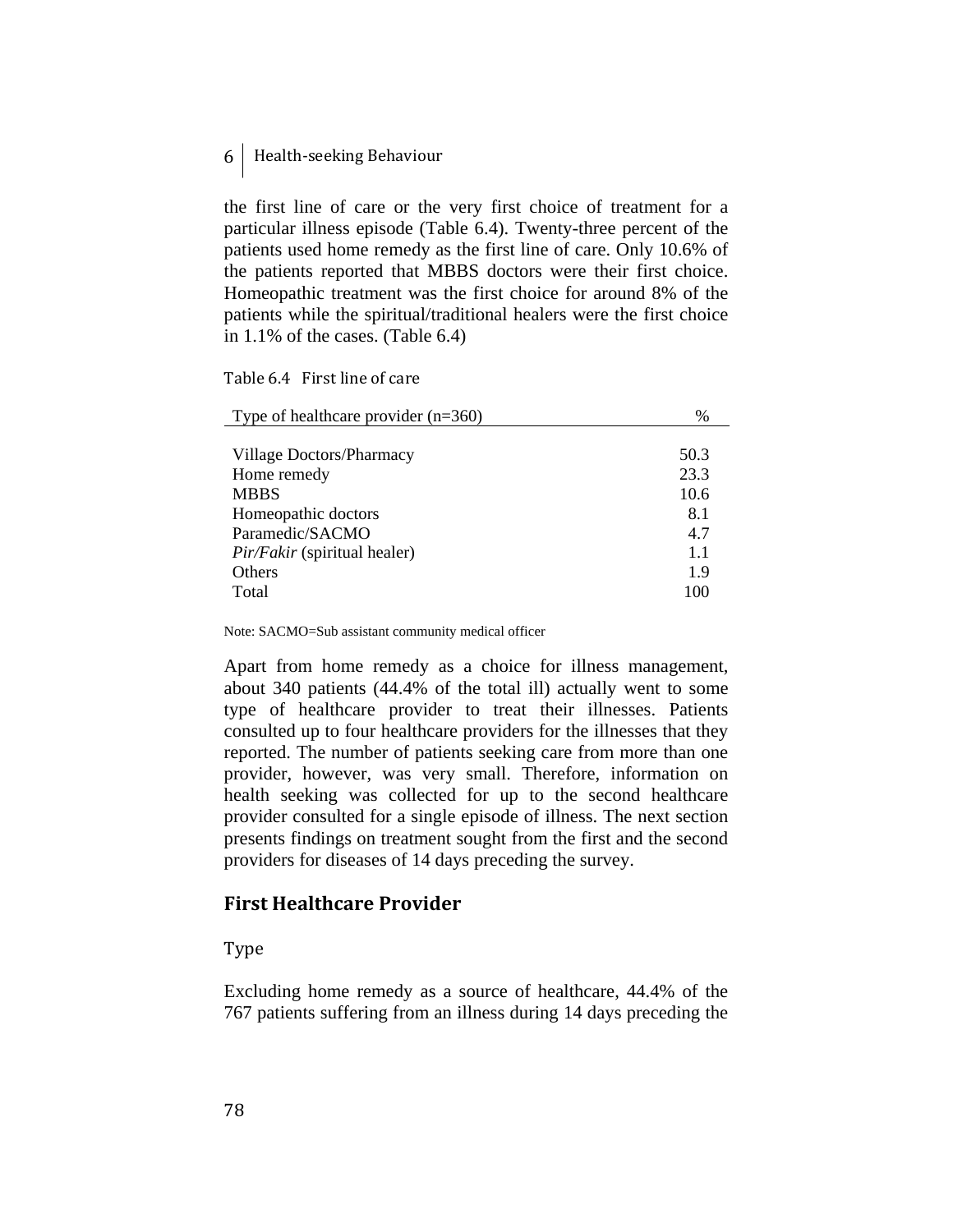survey consulted a healthcare provider. Among these healthcare providers, Village Doctors were the most consulted (66.7%), followed by MBBS (12.1%) and homeopathic doctors (12.1%). A few people also consulted paramedics or traditional healers (Table 6.5).

Table 6.5 Type of first healthcare provider consulted

| Type of healthcare provider $(n=340)$ | $\%$ |
|---------------------------------------|------|
|                                       |      |
| Village Doctors                       | 66.7 |
| <b>MBBS</b>                           | 12.1 |
| Homeopathic doctors                   | 12.1 |
| Paramedic                             | 6.7  |
| <i>Pir/fakir</i> (spiritual healer)   | 1.2  |
| <i>Kabiraj</i> (traditional healer)   | 0.3  |
| Other                                 | 0.9  |
| Total                                 | 100  |

Place of the First Contact with a Healthcare Provider

Among all patients who sought treatment, only 4.7% had their first contact with a healthcare provider at a public health facility. In contrast, 68.4% people had their first contact with a healthcare provider at a private facility. The rest of the people had their first contact with a healthcare provider at a pharmacy or drug store (16.4%) or at home through house calls (6.4%). Two of the patients consulted a healthcare provider over the phone and six patients availed the NGO health facilities.

#### Reasons Behind the Choice of the First Healthcare Provider

Most of the patients chose the healthcare provider based on the belief that they were receiving quality healthcare from them. Around 38% of the patients reported that they chose the healthcare provider, as they were the closest to their homes. The cost of treatment was another important reason for choosing healthcare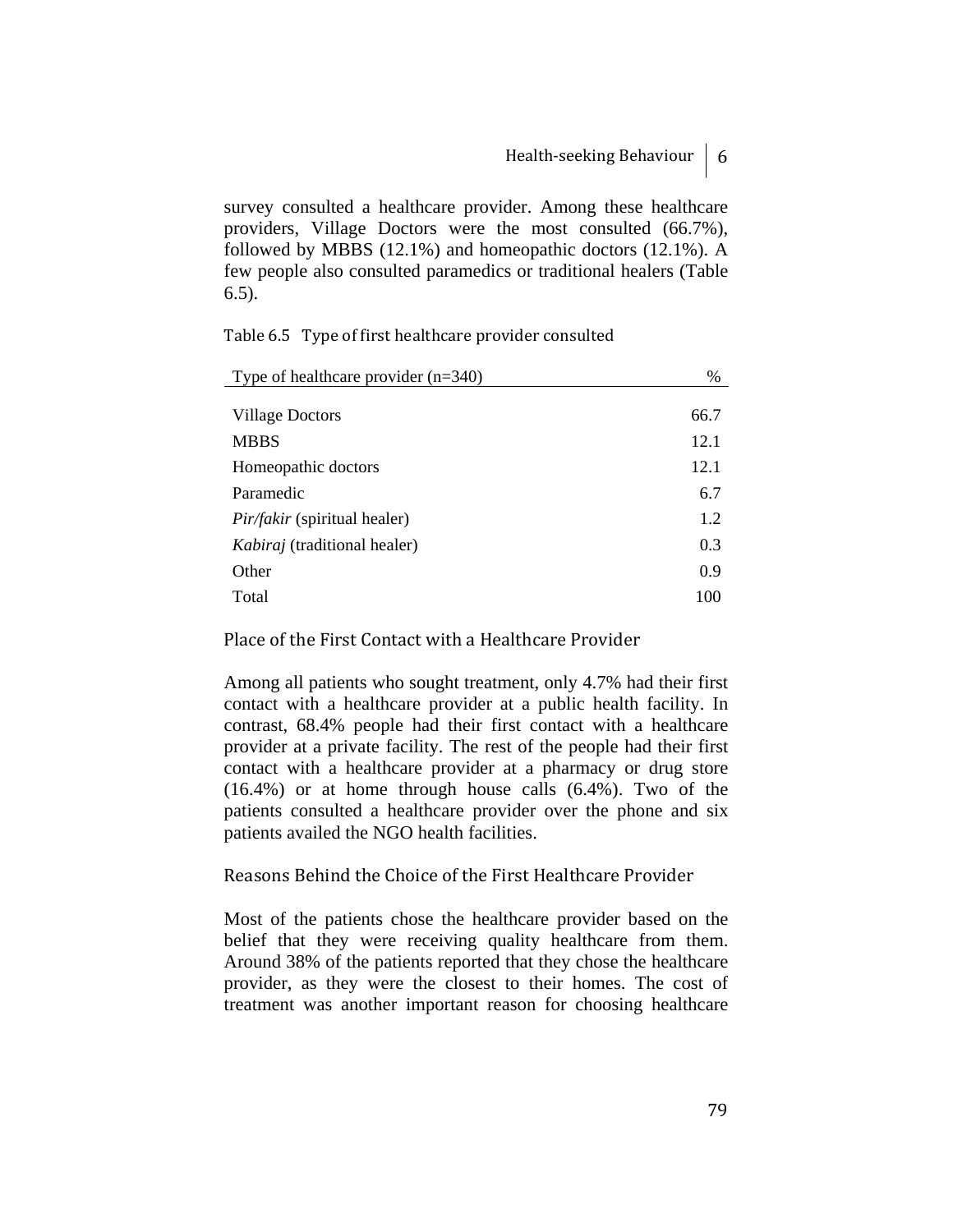providers. Many patients preferred healthcare providers who offer low-cost treatment or provide treatment on credit. The behavior of the healthcare provider (14%), prior relationship with the healthcare provider (4%) and the lack of options regarding the healthcare providers practicing nearby (4.7%) were mentioned as reasons for choosing a particular healthcare provider (Table 6.6).

Table 6.6 Reasons behind the choice of the first healthcare provider

| Reasons for choosing the healthcare provider $(n=340)$    | $\%$ |
|-----------------------------------------------------------|------|
|                                                           |      |
| Perceived good quality of treatment                       | 73.1 |
| Nearest healthcare provider                               | 38.0 |
| Treatment cost on credit                                  | 10.8 |
| Low treatment cost                                        | 19.6 |
| Well behaved healthcare provider                          | 14.0 |
| No other healthcare facility available nearby             | 4.7  |
| Healthcare provider is a family member or a relative or a | 4.0  |
| known person                                              |      |
| Provision of free medicine by the healthcare provider     | 0.3  |
| Advised by neighbours or others                           | 0.6  |

Note: Multiple responses recorded.

#### Advice and Decision Making

The survey collected information on who advised the patient to seek treatment and also on who made the decision to consult a healthcare provider. The findings help to demonstrate the role of the family members, relatives and other surrounding people in the social network of the patient in his/her health-seeking behaviour.

Data showed that for 84% of the 166 patients aged up to 18 years, parents decided where treatment would be sought from. Thirtyeight percent of the 86 married female patients were advised by their husbands to seek care as opposed to only 4.1% of the 49 married male patients receiving advice from their wives and this difference was statistically significant. Around sixteen percent of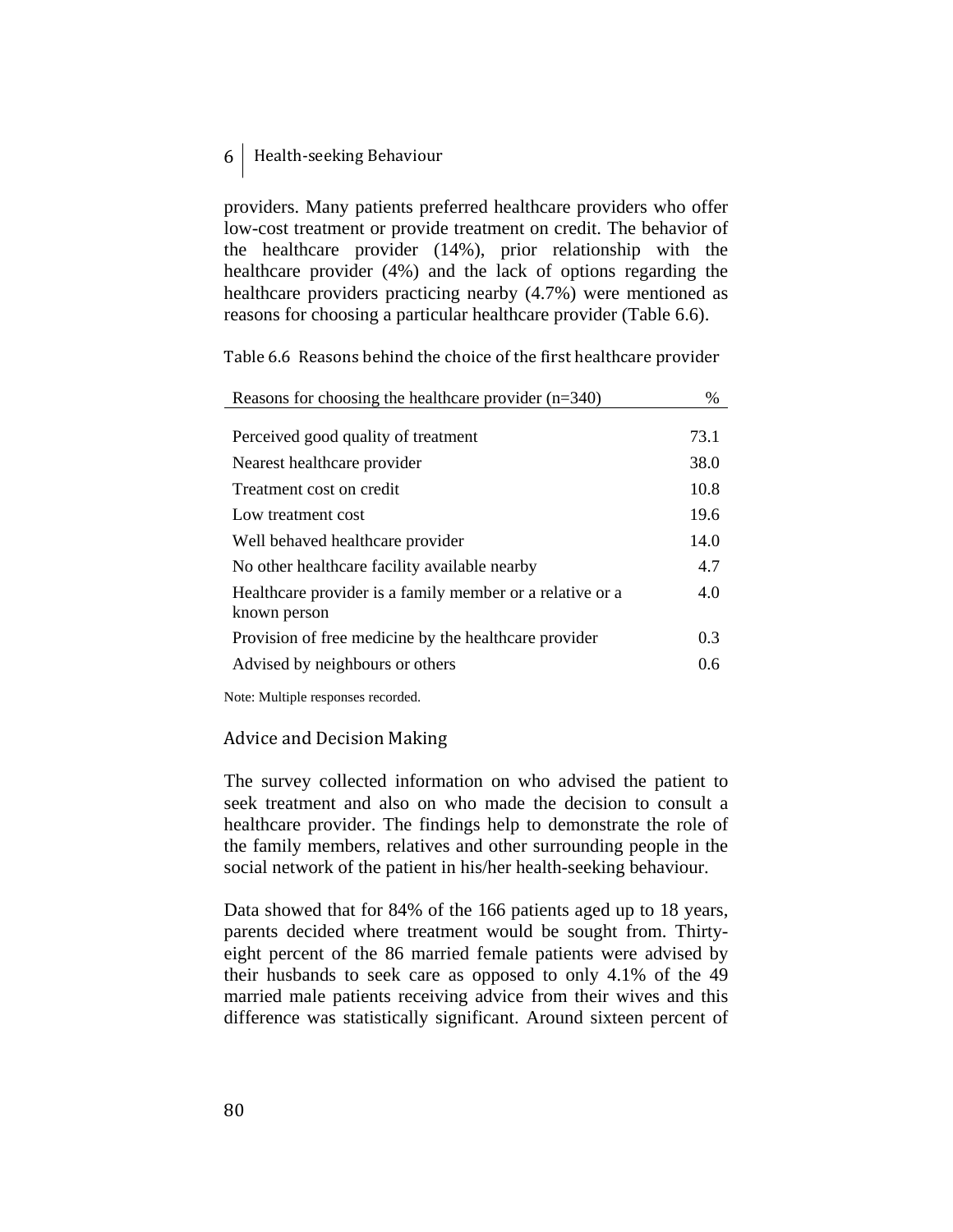the married female patients also received advice to seek care from their grownup children, whereas for married male patients, only 2% received advice from their children. Among others, 8.2% of the patients of all age groups were advised by their relatives and 5% by their neighbours.

In terms of deciding to consult a healthcare provider, 52.3% of the adult patients (aged over 18 years) made the decision by themselves. However, a clear gender differential was observed in the decision making process to consult a healthcare provider. Only 43% of the adult female patients took the decision to consult a healthcare provider on their own compared to 71% of their male counterparts. Husbands were the decision makers for 43% of the female patients. These data highlight the fact that the decisions related to the health needs of a woman are dominated by the people living around her, in most cases, by her husband.

#### Compliance with Treatment

#### *Medicine*

Most of the 340 patients (79.8%) bought the full course of medicine suggested by their first healthcare providers. Around 13% bought a part of the medicine prescribed and one of the main reasons for not buying the complete dose was lack of money. Around 7% did not buy the medicine because they were provided free of cost. Only one patient did not buy any medicine because s/he did not have the money for it. Thirty-two patients reported that they ran out of medicine during the treatment period and 21 of them stopped taking the medicine as a result.

#### *Diagnostics*

Of the 17 patients advised to get some diagnostic tests, 15 went for the tests while the rest did not. Of the 6 patients advised to get an X-ray done, only 3 followed the advice.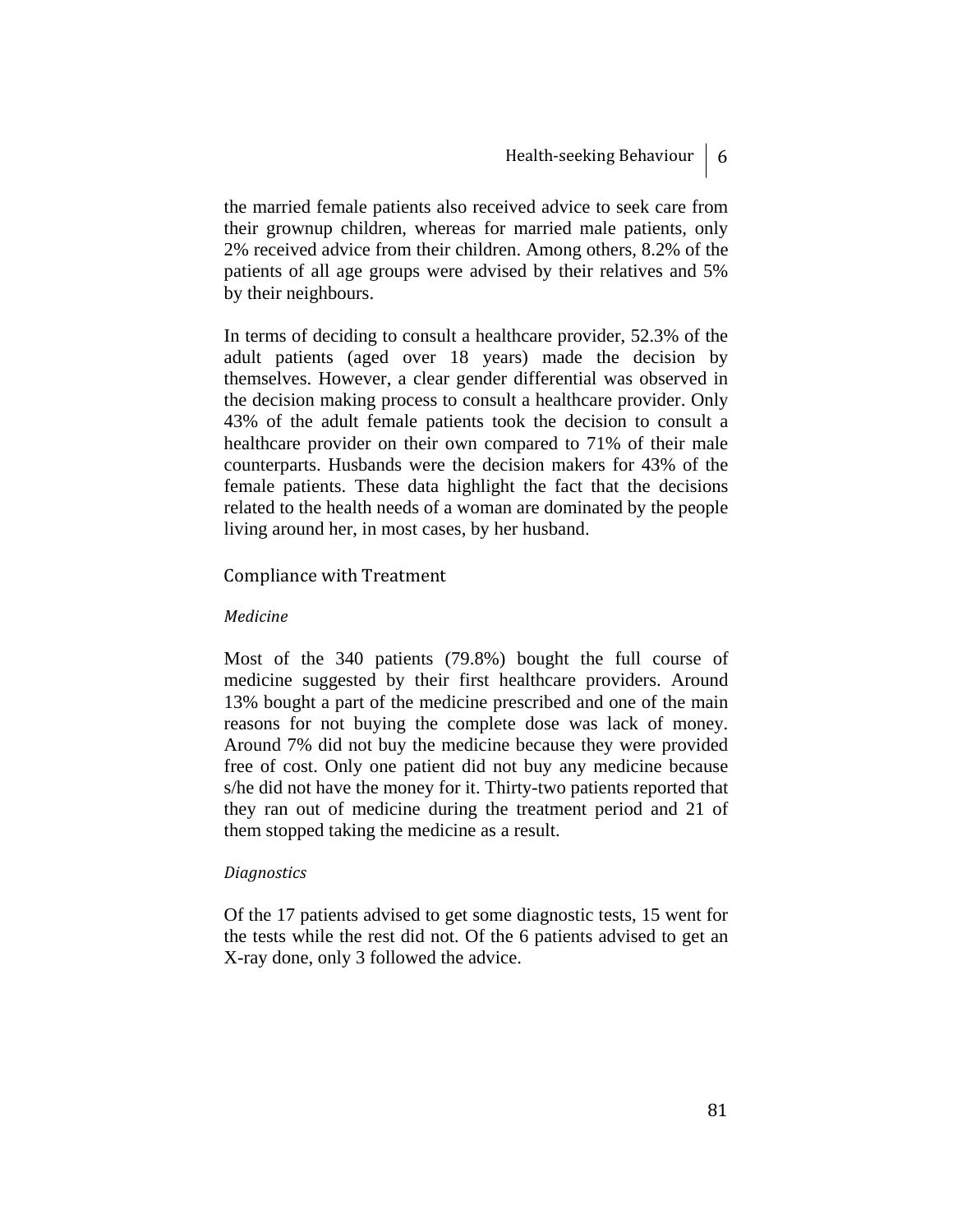Level of Satisfaction with the First Healthcare Provider

Around 90% of the 340 patients were either satisfied or satisfied to some extent with the quality of treatment that they received from their first healthcare provider, while the rest were not. It was also found that for 14.6 % of the patients, the condition of illness either remained unchanged or deteriorated after the treatment and 10% had decided not to consult the healthcare provider in future. Cost of treatment, distance from the patient's place and behaviour of the healthcare provider were the other reasons mentioned as factors influencing the satisfaction of the patients with the healthcare providers.

Referral Practice of the First Healthcare Provider

The first healthcare provider referred very few cases to other treatment providers. Only 5 out of the 340 patients were referred for further consultation, although 9 patients felt that their condition deteriorated after treatment and another 41 felt that their condition remained unchanged. Among the referred cases, three patients were referred by Village Doctors to an MBBS doctor, one was referred by an MBBS doctor to the medical college hospital and another by a homeopathic doctor to another homeopathic doctor. All three patients handled by Village Doctors were referred to MBBS doctors after two days of treatment. The MBBS doctor referred the patient to the medical college after 15 days, and the homeopathic doctor referred the patient after five days of treatment.

# **Second Healthcare Provider**

Most of the patients (88%) who were still sick on the day of the interview, did not seek care from a second healthcare provider mainly because they believed that they would be cured soon. For the rest, 47 patients could not consult a second healthcare provider due to lack of money and for five patients, lack of an alternate provider in close proximity was the reason for not consulting a second healthcare provider. A few did not have the time nor did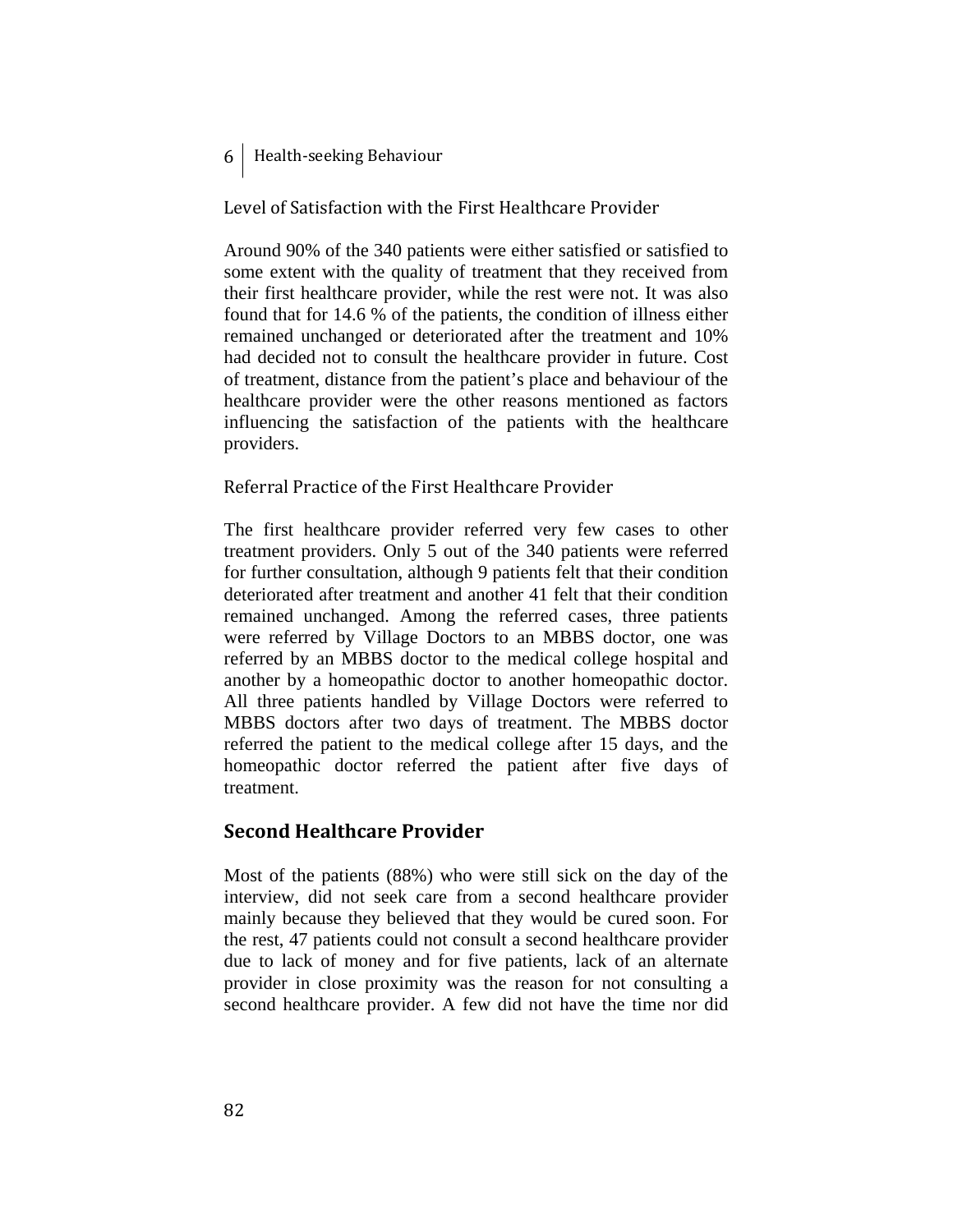they have another person available to contact the healthcare provider on their behalf. For some patients, shortage of money (47), unavailability of a healthcare provider nearby (5), lack of time and lack of another person to seek healthcare on the patient's behalf were the reasons for not consulting a second healthcare provider.

In total, 30 patients went on to consult a second healthcare provider. The majority of these patients (83.3%) consulted the second healthcare provider on their own and only 5 patients were referred by their first healthcare provider.

The choice of second healthcare provider was very much similar to that of the first healthcare provider with over 48% of the patients going to the Village Doctors (Table 6.7). These results again highlight the fact that Village Doctors are an important part of the healthcare system of the study community.

#### Table 6.7 Type of second healthcare provider used for second consultation

| Type of healthcare provider          | %    |
|--------------------------------------|------|
|                                      |      |
| <b>Village Doctors</b>               | 48.4 |
| <b>MBBS</b>                          | 20.7 |
| Homeopath doctor                     | 17.2 |
| <i>Kabiraj</i> (traditional healers) | 10.3 |
| <i>Pir/Fakir</i> (spiritual healers) | 3.4  |
| Total                                | 100  |
| N                                    | 30   |

Figure 6.4 shows the pathway from the first consultation to the second by type of healthcare provider. It helps us to observe whether a patient choosing a Village Doctor at the beginning of treatment always chooses a Village Doctor or does s/he seek treatment from any other type of provider in case the first provider fails to cure him/her. It was observed from the survey that only 30 patients had consulted a second healthcare practitioner for the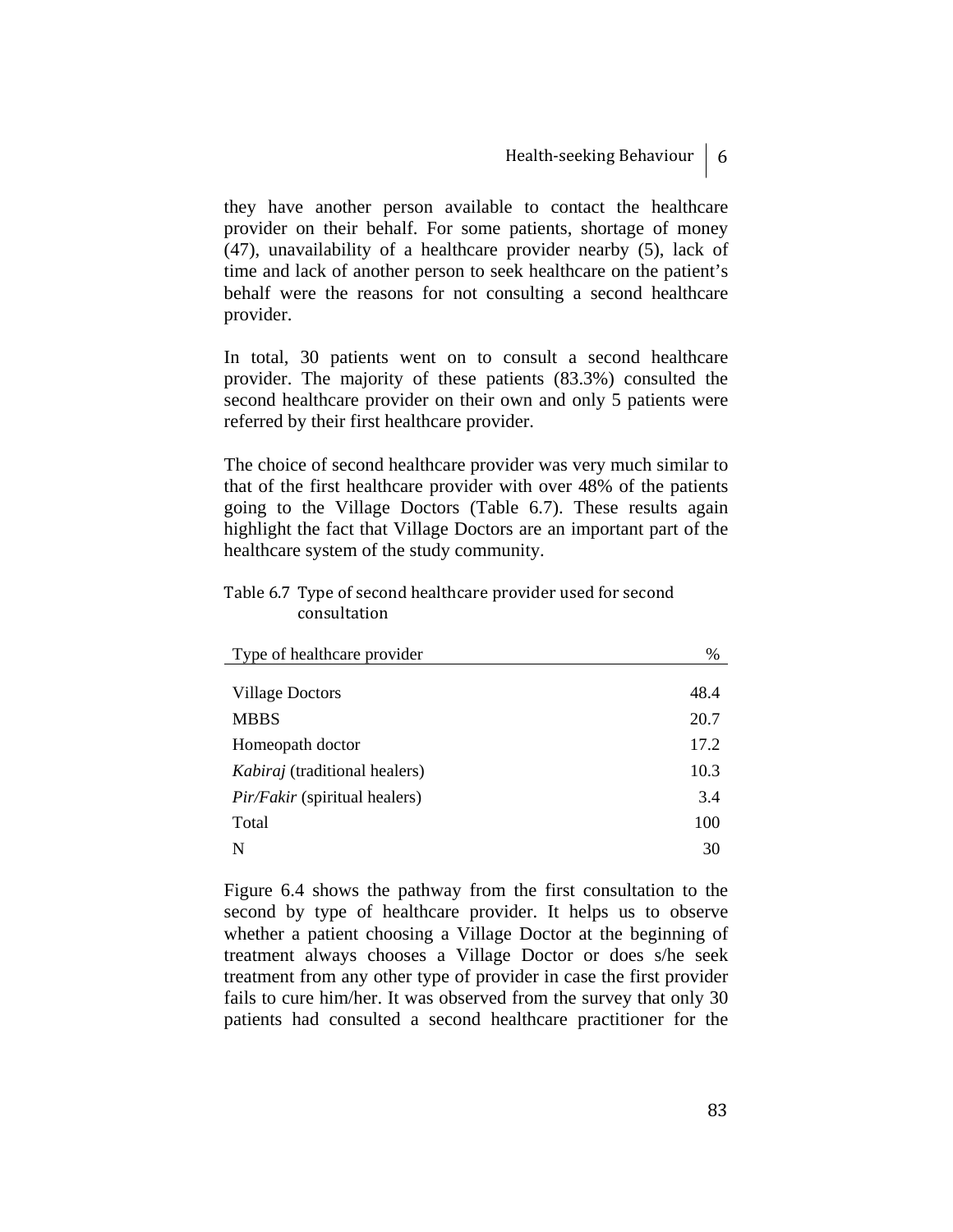illness concerned. However, only 6 (20%) of them had consulted an MBBS doctor on the second round of which only one had previously consulted an MBBS doctor. The others had consulted Village Doctors or homeopaths during their initial visits. Interestingly, two of the patients who had consulted an MBBS on their first visit were observed to seek care from a Village Doctor and the other from a religious healer on the second consultation. This shows an overall picture of the eclectic pattern of pluralistic behaviour by the community people in choosing a healthcare provider.



Figure 6.4 Choice of first and second healthcare provider

Reason for Choosing the Second Healthcare Provider

In the case of the second healthcare provider, the choice was made based on reasons similar to the first healthcare provider. The majority went to a particular healthcare provider based on the belief that they would receive better treatment. Proximity to the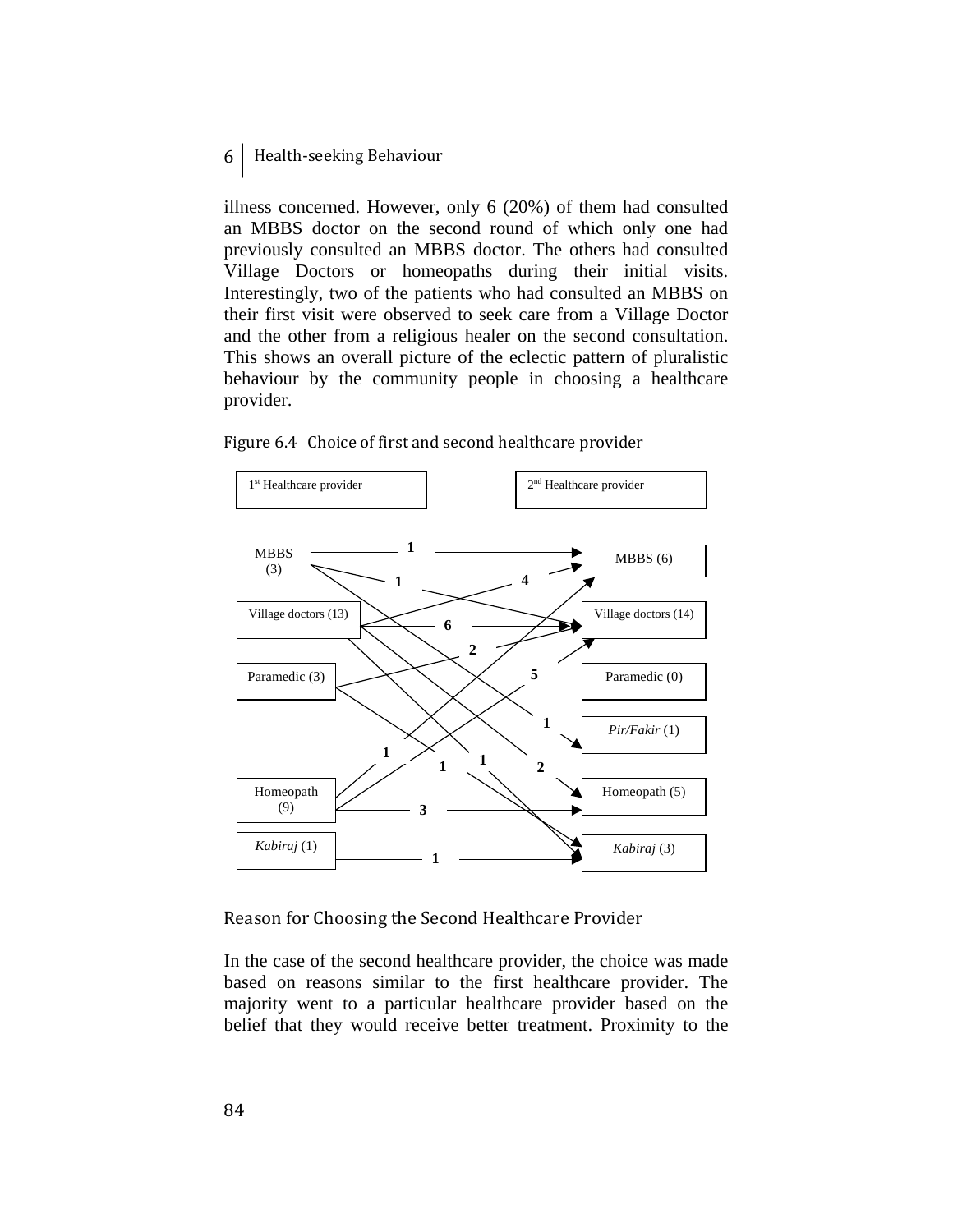service delivery place, behaviour of the healthcare provider and cost of treatment were among the other factors influencing the choice of the second healthcare provider.

#### **Socioeconomic Status and Healthseeking Behaviour**

The socioeconomic status (SES) of individuals is believed to influence their health-seeking behaviour (Gwatkin *et al.* 2007; Ahmed 2005; Ahmed *et al.* 2005; Cockcroft, Milne and Anderson 2004; Bhuiya and Streatfield 1995). In this section, the healthseeking behaviour has been analyzed by household asset quintiles.

#### Illness Reporting and Treatment Seeking by SES

Data showed, of the 2,688 patients who had reported an illness during the 14 days preceding the survey, a significantly higher proportion of people from the lowest quintile reported being ill (47.3 %) compared to the highest quintile (42 %) (Table 6.8). Of these 2,688 patients, treatment-seeking behaviour was recorded for 767 randomly selected patients. It was observed that despite a higher reporting of illness in the lowest quintile, treatment seeking was lower (43.1%) than that for the patients in the highest quintile (53.2%). However, this difference was found to be significant only at 10% level of significance.

| Asset       | N    | Sickness during the 14 days  |
|-------------|------|------------------------------|
| quintile    |      | preceding the survey $(\% )$ |
|             |      |                              |
| 1 (Lowest)  | 1085 | 47.3                         |
| 2           | 1090 | 46.2                         |
| 3           | 1240 | 42.7                         |
| 4           | 1372 | 40.5                         |
| 5 (Highest) | 1375 | 42.0                         |
| Total       | 6162 | 43.5                         |

Table 6.8 Proportion of ill people in the various asset quintiles

Table 6.9 shows a comparative picture of the number of patients reporting different diseases in the lowest and the highest quintiles. Cold and fever was reported most frequently by rich and poor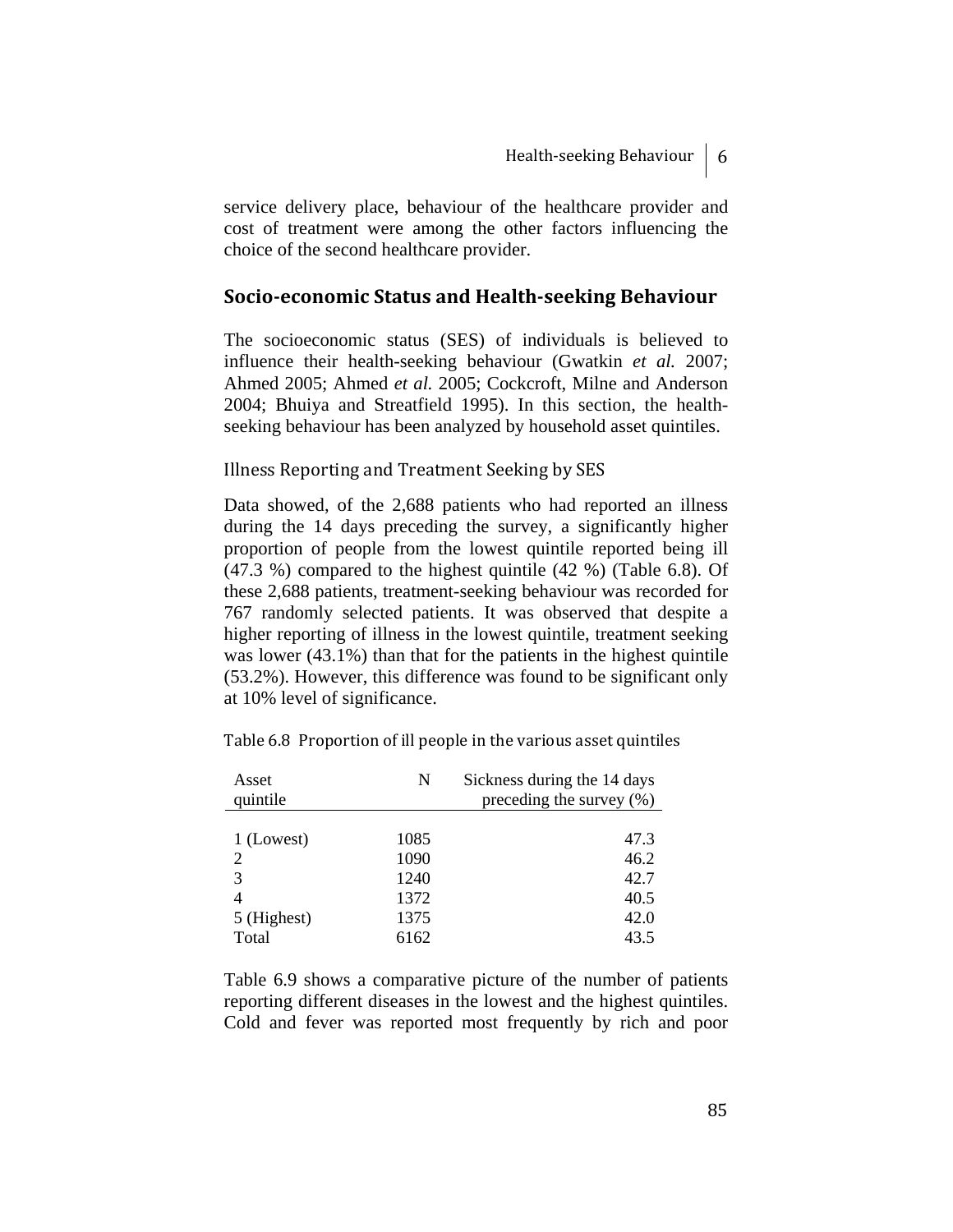patients alike. Reporting of gastro-intestinal diseases was slightly higher among the poor patients compared to the rich. Rich patients reported musculo-skeletal diseases more than the poor. Reporting of other diseases did not vary much by the socioeconomic status.

| Table 6.9 Number of patients suffering from different diseases in the |
|-----------------------------------------------------------------------|
| lowest and the highest quintiles                                      |

| Diseases                         |      | Lowest quintile Highest quintile |
|----------------------------------|------|----------------------------------|
|                                  |      |                                  |
| Cold/fever                       | 64.4 | 69.9                             |
| Gastro-intestinal tract diseases | 11.9 | 7.1                              |
| Musculo-skeletal diseases        | 8.8  | 13.5                             |
| Respiratory tract diseases       | 6.3  | 4.5                              |
| Neurological diseases            | 6.3  | 8.3                              |
| Diarrhoeal diseases              | 4.4  | 4.5                              |
| Skin and soft tissue diseases    | 2.5  | 3.2                              |
| Cardiovascular diseases          | 1.9  | 3.2                              |
| Infectious diseases              | 1.9  | 1.3                              |
| <b>Others</b>                    | 1.3  | 1.9                              |
| N                                | 160  | 156                              |

Note: Multiple responses recorded.

#### Choice of Healthcare Provider

Among the patients who sought treatment from a healthcare provider, 11.6%, 8 out of 69, in the lowest quintile went to MBBS doctors compared to 16.9%, 14 out of 83, in the highest quintile. Seeking care from Village Doctors was slightly higher among patients from the lowest quintile 69.6%, 48 out of 69 patients, compared to the patients from the highest quintile 67.5%, 56 out of 83 patients (Table 6.10). However, none of these differences were statistically significant.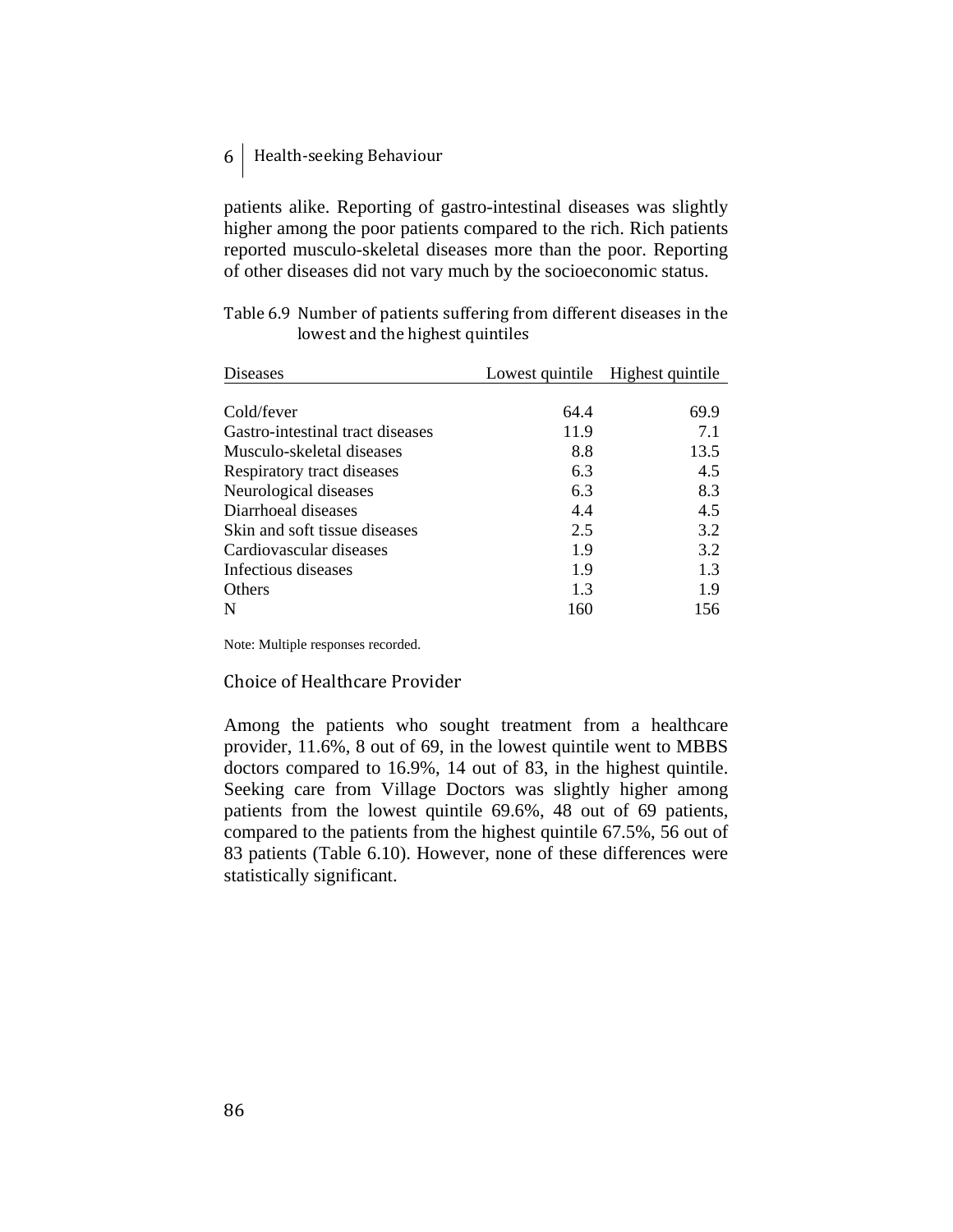| Type of healthcare provider | Poor $(\%)$ | Rich(%) | Total $(\%)$ |
|-----------------------------|-------------|---------|--------------|
|                             |             |         |              |
| <b>MBBS</b>                 | 11.6        | 16.9    | 14.2         |
| Home remedy                 | 18.8        | 32.5    | 27.8         |
| <b>Village Doctors</b>      | 69.6        | 67.5    | 64.7         |
| <b>SACMO</b>                | 4.3         | 4.8     | 5.8          |
| Homeopath                   | 11.6        | 13.3    | 11.7         |
| Total                       | 69          | 83      | 360          |

Table 6.10 Choice of healthcare provider by asset quintiles

The findings presented so far in this chapter highlight the important role of Village Doctors in the health of the people of Chakaria, particularly of the poor.

# **Discussion**

This chapter presents the health-seeking behaviour of the people in Chakaria, a rural area in Bangladesh. The results show that half of the people (47.1%) reporting any sickness during the 14 days preceding the survey had sought treatment for their illnesses. However, treatment seeking was not equitable throughout the community. A clear gender differential in treatment seeking was observed in the area. The study showed that although more females reported being ill compared to males, treatment seeking was significantly higher among males compared to the females. Also, those women who sought treatment, the decision came from the husband or other family members. In very few cases women were their own decision makers in seeking healthcare. This low level of treatment seeking and the dominance of others on decisions regarding health needs of a woman have far reaching implications, specifically for females of the adolescent and the reproductive age groups. This bias in availing treatment and the low level of control of a woman over decision-making could be a result of the cultural priority against women that has been in place for decades. At the same time, the subordinate status of women in many developing nations acts to limit their autonomy in decision-making (Ahmed *et al.* 2000; Okojie 1994).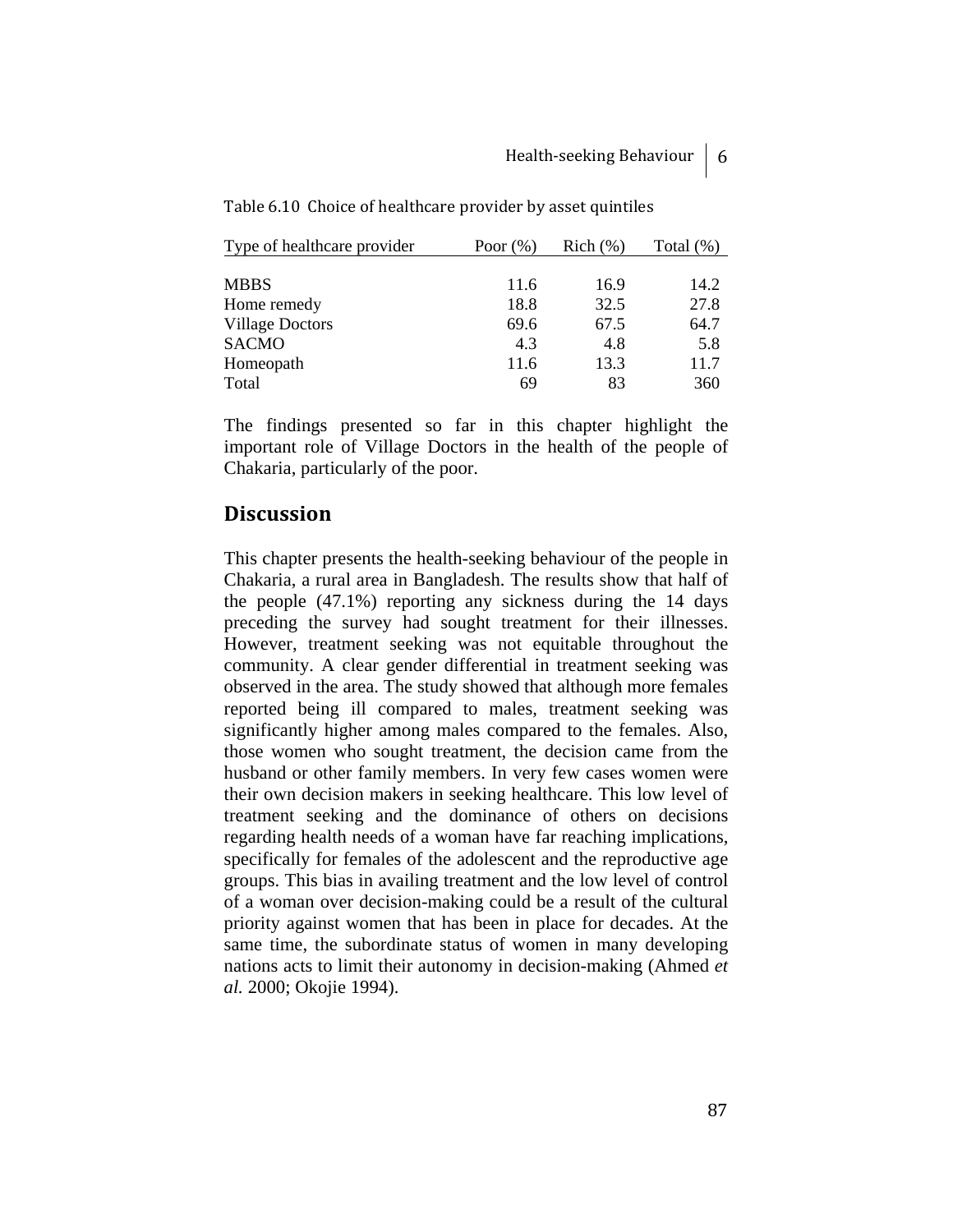In developing countries, constrained access to healthcare facilities reinforces the need to focus on local solutions in the management of illnesses (Hausmann-Muela, Ribera and Nyamongo 2003). In Bangladesh, so far few studies have looked into the role of home remedy or home based therapy in managing illnesses (Ahmed *et al.*  2005; Bhuiya and Streatfield 1995; Parker 1990; Chowdhury, Ashraf and Aldis 1982; Aziz 1977). This study collected information on the common practices regarding home-based illness management in Chakaria. Results show that in Chakaria home remedy is commonly practiced for almost all diseases. An account of these various types of home remedies that are practiced in treating different diseases has been presented in this chapter. These practices need to be further explored to identify the ones that are potentially harmful for the patients. At the same time, some useful practices might even be promoted in the community in order to facilitate home based management of minor illnesses (D'Souza 2003).

The Village Doctors in Chakaria were identified as key actors in the provision of healthcare of the area. Results show that Village Doctors are providing 65% of the healthcare in the area, irrespective of the type of diseases. Use of qualified health services, especially from the MBBS doctors, on the other hand, was as low as 14%. Studies conducted earlier in Bangladesh have also shown that Village Doctors are occupying the major share of the health market of the rural areas (Bangladesh Health Watch 2008; Cockcroft, Milne and Anderson 2004). In Chakaria, the Village Doctors were also the first choice of treatment in most cases and the only choice in some cases for the villagers.

In studying the effect of socioeconomic status on healthcare seeking behaviour, the findings show that illness reporting was highest in the lowest quintile. However, no socioeconomic differences were observed in treatment seeking. Also the preference for various healthcare providers did not vary significantly across the different socioeconomic status. It should be mentioned that this lack of statistically significant association between health-seeking behaviour and socioeconomic status could be a result of the small number of patients in the different quintiles.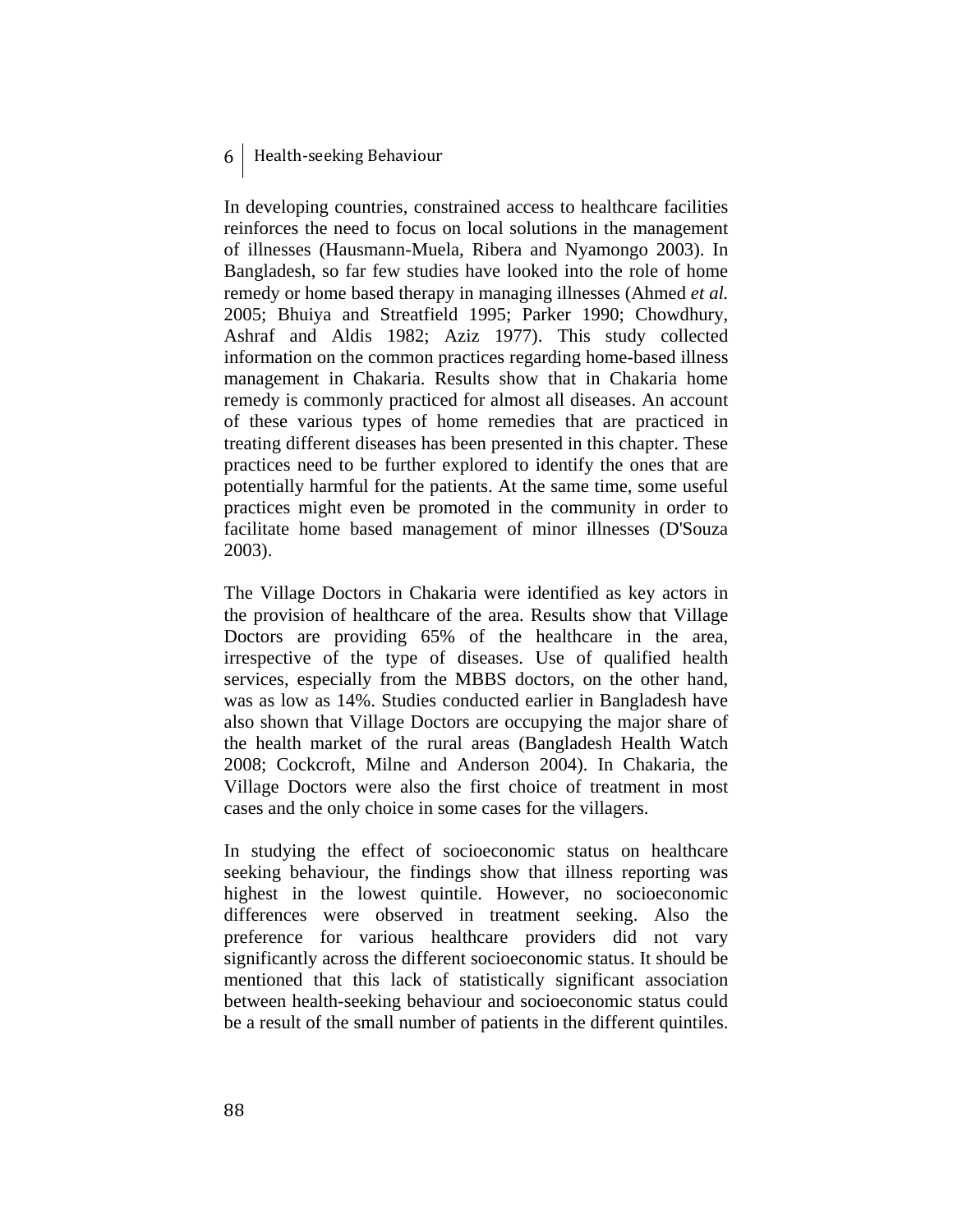Nevertheless, what is interesting is that the Village Doctors are popular among people from all socioeconomic strata.

Although many studies have questioned the quality of the health services provided by the informal healthcare practitioners, particularly by the Village Doctors and their level of knowledge (Ahmed 2005; NIPORT, Mitra and Associates and ORC Macro 2005; Peters and Kayne 2003; Bhuiya 1992), results show that the villagers choose them with the belief that they are receiving quality healthcare. Around 90% of the patients in Chakaria reported that they are either satisfied or satisfied to some extent with the services provided by the Village Doctors. However, the findings of the qualitative study presented in chapter 5 identified a clear gap between preference and practice in the use of healthcare providers by the villagers. It was found that for diseases that are perceived to be severe and thus require more qualified care, people tend to prefer MBBS doctors. On the other hand, for common diseases that are perceived as not severe, villagers prefer Village Doctors or homeopathic doctors. The factors that make people deviate from their actual preferences demand further exploration.

Despite the importance of the Village Doctors in meeting the health needs of the people and the poor in particular, little has been done to improve their quality. Interest in assessing and improving the quality of healthcare provided at the village level is often crowded out at the national level by the seemingly more immediate or overarching need to assure coverage and access. Similarly perhaps, interest in assessing and improving quality is dwarfed at the provider level by the pressing need to assure financial viability. In contexts such as these, the discussion of monitoring and improving quality of care, unfortunately, is viewed too often as a luxury (Heiby 2002). The findings in this chapter reiterate the need to recognize the role of the Village Doctors in meeting the health needs of the villagers, especially the poor. Where delay or difficulty in access to healthcare services is a reality in our health system, taking advantage of the wider availability of these Village Doctors to the poor might be an efficient and cost effective solution. Therefore, intervention programmes targeted towards improving the quality of services provided by the Village Doctors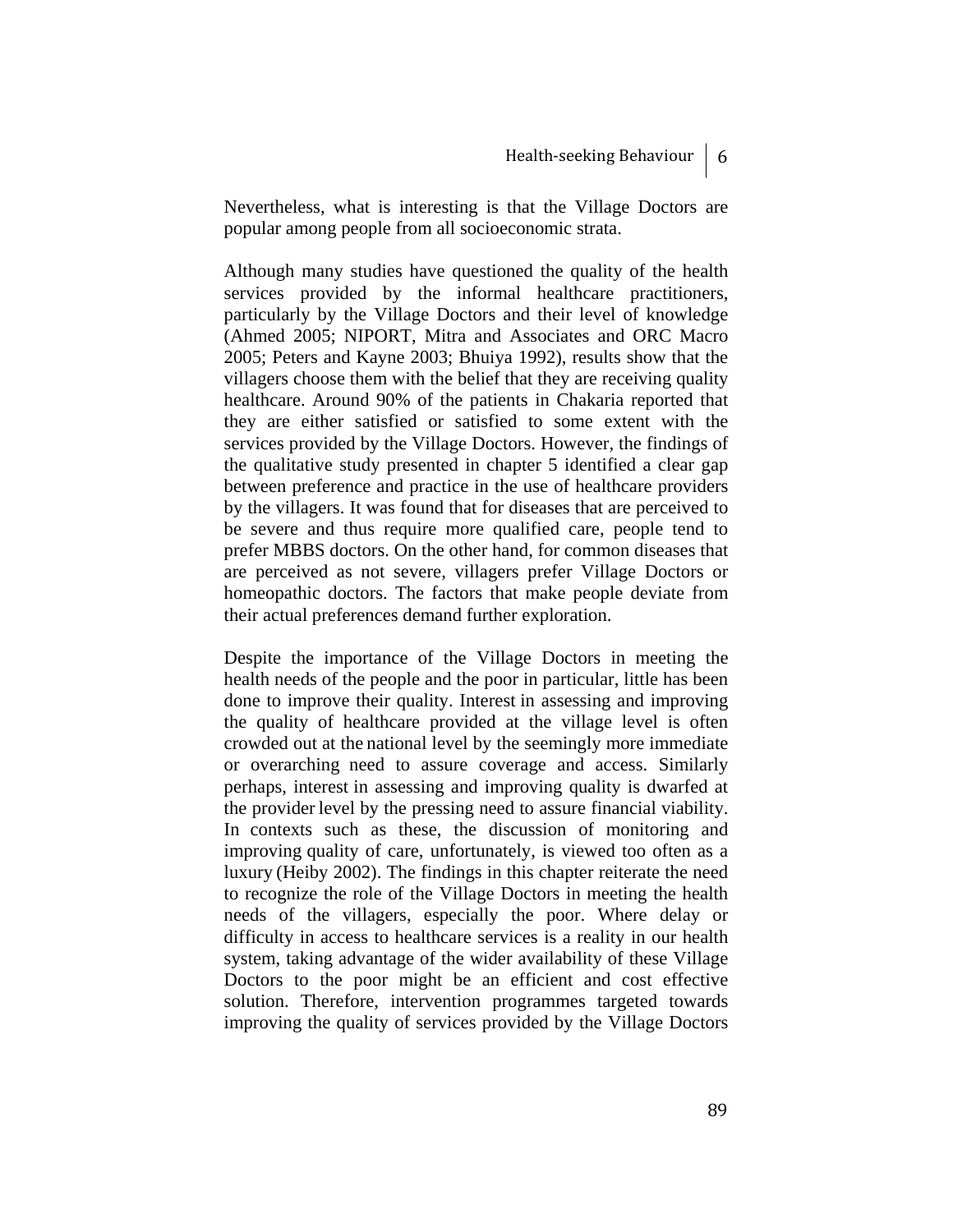have a greater potential to benefit the rural masses in general and the poor in particular.

Studies have shown that cost of healthcare may deter or delay healthcare utilization or promote use of less effective healthcare sources or practices, particularly by the poor (Koenig *et al.* 2007; Killewo *et al.* 2006; Bloom *et al.* 2000). Indeed, results from this study showed that 40% of the patients who did not seek treatment did so because they did not have enough money to consult a healthcare provider. Around 53% of the patients who suffered from an illness during the 14 days preceding the survey, did not seek any kind of care. Many patients even mentioned that they preferred a particular healthcare provider because the treatment cost was low and also because in some cases those providers offered treatment cost on credit. Thus to ensure universal access to reasonable healthcare, the cost must be minimized and policies to control healthcare cost at an affordable level need to be put in place. The findings also suggest that the cost of treatment could probably be a major factor determining the market share of various healthcare providers of an area.

Regarding the health market in Chakaria, the findings in this chapter help to shed light on the demand and supply side of healthcare. The health workers and the clients are the two major players of the health market. Regarding the health workers, there is evidence to suggest that for any health system, the number of health worker and quality of services are positively related to gains in health (Bangladesh Health Watch 2008; World Health Organization 2006; Joint Learning Initiative 2004). Bangladesh has been identified as one of the countries with a severe shortage of health workforce. The scenario is not different for Chakaria. According to the WHO recommendation, the required health worker (doctors, nurses and midwives) density is 2.5/1,000 population and the current health worker density for Chakaria is 0.13/1,000 population. This clearly indicates the severe shortage of health workers in Chakaria. To achieve the recommended level of density, Chakaria would need an addition of 1,328 health workers.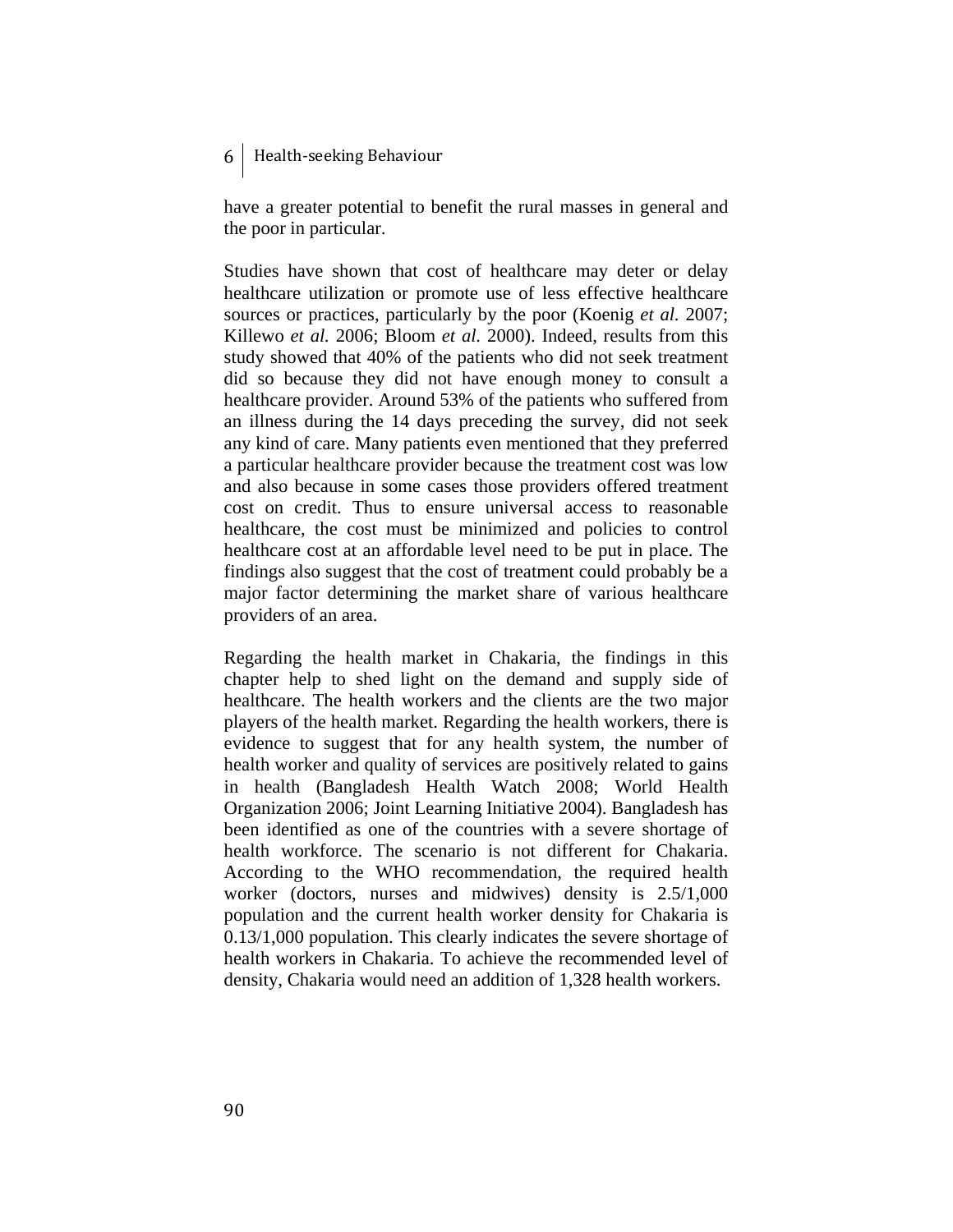The required number of health workers can also be estimated based on the demand for it. The current illness prevalence rate in Chakaria can give an estimate of the size of demand in the market. According to the study, of the 6,162 individuals included in the survey, around 2,700 people (44%) suffered from some kind of illness within a 14-day time period. This would mean that in any one day for a population of 560,000 in Chakaria there would be about 17,600 people suffering from an illness. On the other hand, at the providers end, there are only 39 MBBS doctors practicing in Chakaria at present. If for instance, all the 17,600 patients decide to consult a qualified healthcare provider, specifically an MBBS, on a single day, then the existing pool of qualified providers within Chakaria will not suffice. This would mean a provider will then have to treat around 450 patients per day to ensure universal coverage, which is quite unrealistic. In an ideal situation where a provider takes a patient load of 30 per day, around 600 MBBS doctors will be required to fulfill this demand. All these point-out the prevailing provider inadequacy in the health market of Chakaria and the necessity to increase the number of skilled/qualified providers in the area. However, increasing the number of MBBS doctors will require tremendous resources and an immediate action towards reaching this number does not seem feasible. An alternate solution to the problem could be to make use of the available pool of under-skilled providers, particularly the Village Doctors. The health seeking pattern identified in this chapter shows that the Village Doctors are the most popular providers in the area. Therefore, ensuring an acceptable level of qualification among these providers through targeted training programmes could in turn ensure basic quality of healthcare for the majority of the villagers. However, further investigations into their practices are necessary to find out the challenges in terms of feasibility and sustainability.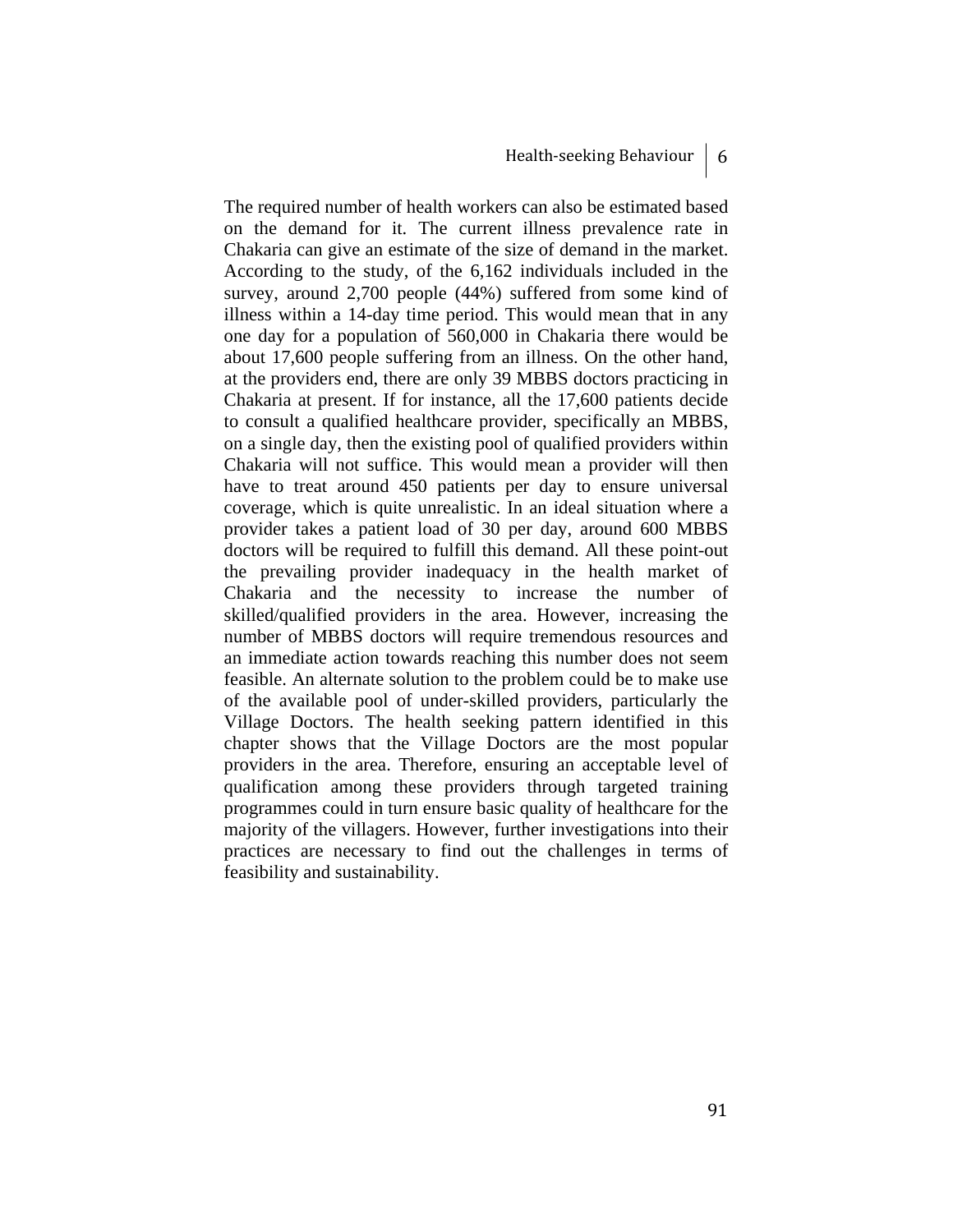# **References**

- 1. Ahmed SM. 2005. Exploring health-seeking behaviour of disadvantaged population in rural Bangladesh. Sweden: Karolinska University Press.
- 2. Ahmed SM, Adams AM, Chowdhury AMR and Bhuiya A. 2000. Gender, socioeconomic development and health-seeking behaviour in Bangladesh. *Social Science and Medicine;* 51(3).
- 3. Ahmed SM, Tomson G, Petzold M and Kabir ZN. 2005. Socioeconomic status overrides age and gender in determining health-seeking behaviour in rural Bangladesh. *Bulletin of the World Health Organization*; 83(2):109-17.
- 4. Aziz KMA. 1977. Present trends in medical consultation prior to death in rural Bangladesh. *Bangladesh Medical Journal*; 6:53-8.
- 5. Bangladesh Health Watch. 2008. The state of health in Bangladesh 2007. Health workforce in Bangladesh: Who constitutes the healthcare system? Dhaka: Bangladesh Health Watch. p. 96.
- 6. Bhuiya A. 1992. Village health care providers In Matlab, Bangladesh: A study of their knowledge in the management of childhood diarrhoea. *Journal of Diarrhoeal Disease Research*; 10(1):10-5.
- 7. Bhuiya A and Streatfield PK. 1995. Feeding, home-remedy practices, and consultation with health care providers during childhood illness in rural Bangladesh. *Journal of Diarrhoeal Disease Research*; 13(2):106-12.
- 8. Bloom G, Lucas H, Eddun A, Lenneiye M and Milimo J. 2000. Health and poverty in sub-Saharan Africa. Sussex: Institute of Development Studies, University of Sussex. Working Paper No. 103.
- 9. Chowdhury A, Ashraf MA and Aldis WL. 1982. Factors affecting health in rural Bangladesh. Massachusetts: AA medical editors.
- 10. Cockcroft A, Milne D and Anderson N. 2004. The third service delivery survey 2003: Final report. Dhaka: CIET Canada and Ministry of Health and Family Welfare, Government of Bangladesh. p. 85.
- 11. D'Souza RM. 2003. Role of health-seeking behaviour in child mortality in the slums of Karachi, Pakistan. *Journal of Biosocial Science*; 35(1):131-44.
- 12. Filmer D and Pritchett L. 2001. Estimating wealth effect without expenditure data-or tears: an application to educational enrollments in states of India. *Demography*. 38(1):115-32.
- 13. Gwatkin DR, Rustein S, Johnson K, Pande R and Wagstaff A. 2000. Socio-economic differences in health, nutrition, and population. V.1. Bangladesh. Washington, DC: HNP/Poverty thematic group, World Bank. p. 27.
- 14. Gwatkin DR, Rutstein S, Johnson K, Eldaw S, Wagstaff A and Amouzou A. 2007. Socio-economic differences in health, nutrition, and population-Bangladesh. Washington: The World Bank.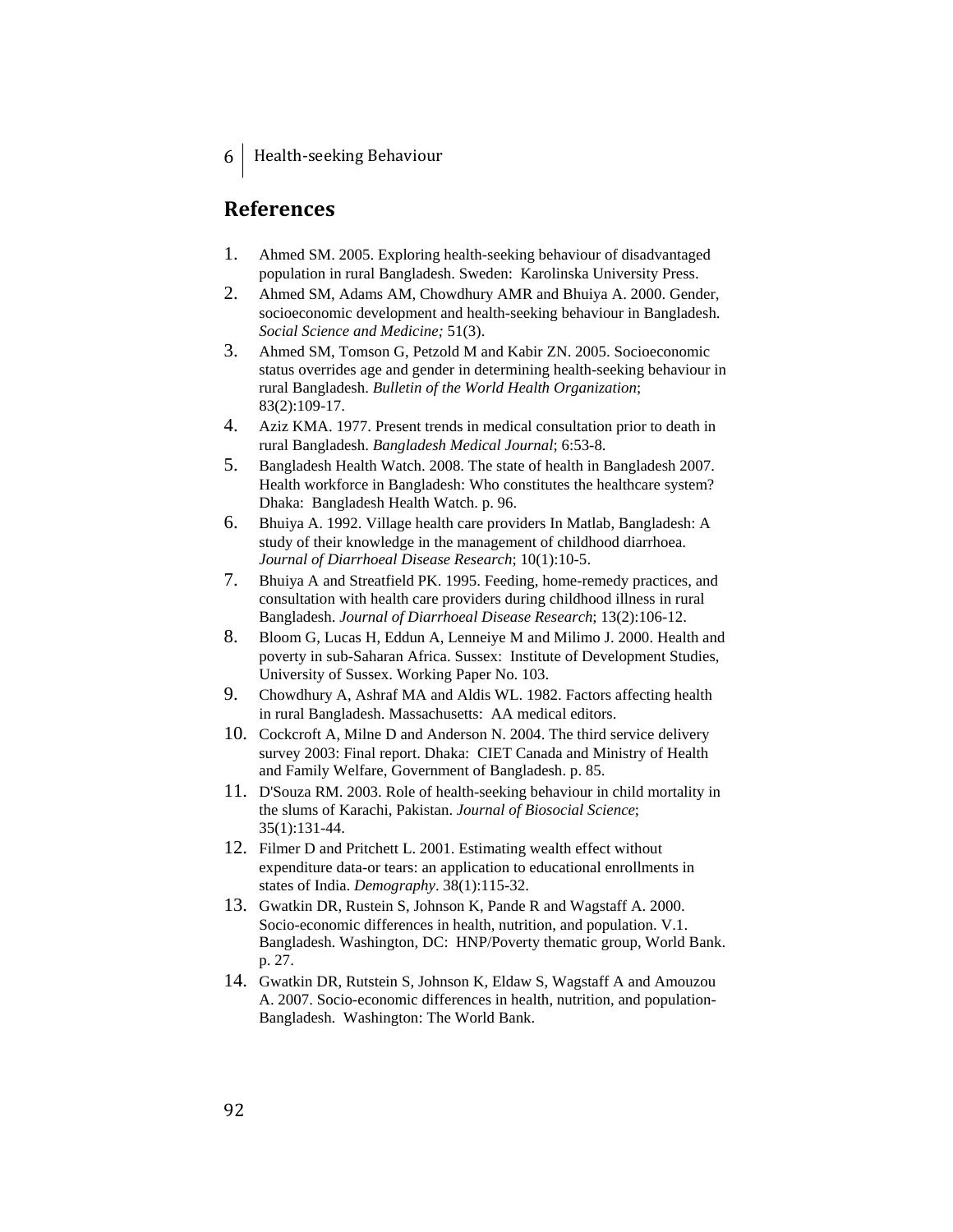- 15. Hausmann-Muela S, Ribera JM and Nyamongo I. 2003. Health-seeking behaviour and the health system response. DCPP Working Paper No. 14.
- 16. Heiby J. 2002. A crisis in quality. *International Journal for Quality in Health Care*; 14.Suppl. 1(5).
- 17. Hotelling H. 1933. Analysis of a complex of statistical variables into principal components. *Journal of Educational Psychology;* 24:417-41, 98-520.
- 18. Joint Learning Initiative. 2004. Human Resources for Health: Overcoming the Crisis.
- 19. Killewo J, Anwar I, Bashir I, Yunus M and Chakraborty J. 2006. Perceived delay in healthcare-seeking for episodes of serious illness and its implications for safe motherhood interventions in rural Bangladesh. *Journal of Health, Population and Nutrition;* 24(4):403-12.
- 20. Koenig MA, Jamil K, Streatfield PK, Saha T, Al-Sabir A, Arifeen SE*, et al.* 2007. Maternal health and care-seeking behavior in Bangladesh: Findings from a national survey. *International Family Planning Perspectives;* 33(2):75-82.
- 21. NIPORT, Mitra and Associates and ORC Macro. 2005. Bangladesh demographic and health survey 2004. Dhaka, Bangladesh and Calverton, Maryland (USA): National Institute of Population Research and Training (NIPORT), Mitra and Associates, ORC Macro.
- 22. Okojie CEE. 1994. Gender inequalities of health in the third world. *Social Science and Medicine;* 39(9):1237-47.
- 23. Parker B. 1990. Acute respiratory infections in children of Bangladesh: Focus group discussions on women's perceptions and practices. Dhaka: Unicef.
- 24. Peters DH and Kayne RD. 2003. Bangladesh Health Labour Market Study: Final Report. Baltimore: Johns Hopkins Bloomberg School of Public Health. p. 72.
- 25. Rutstein SO and Kiersten J. 2004. The DHS Wealth Index. Maryland: ORC Macro. DHS Comparative Reports No. 6.
- 26. World Health Organization. 2006. The World Health Report 2006: Working together for health. Geneva: World Health Organization. p. 209.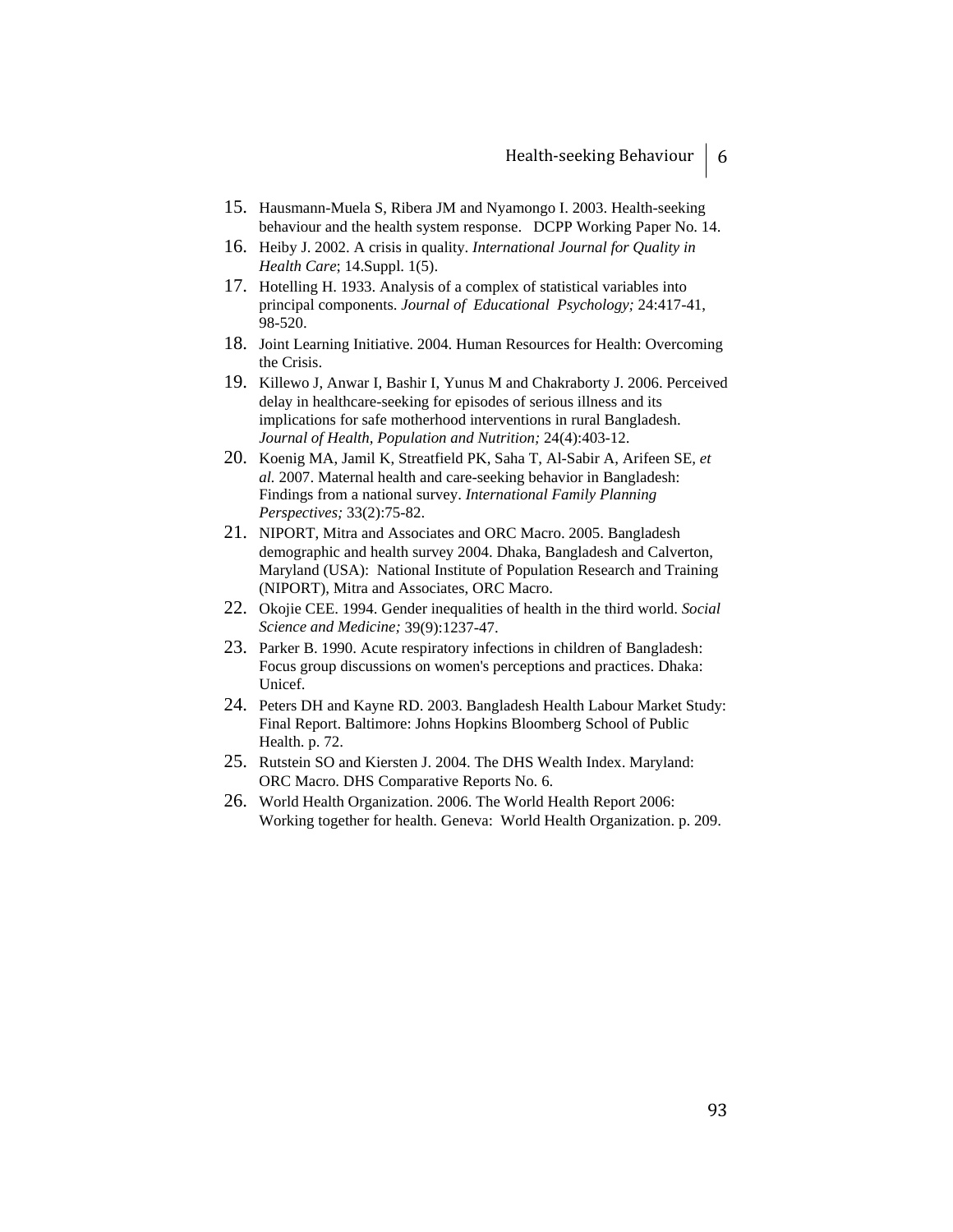# Chapter 7 **Costs of Utilization of Healthcare Services**

Tania Wahed, Shehrin Shaila Mahmood

# Abstract

This chapter presents data on costs incurred for health care sought from various types of health care providers for an episode of illness. A survey of a thousand randomly selected households was carried out in Chakaria during February, 2007. Information was collected from those who had reported any illness within fourteen days prior to the survey. The survey collected information on direct medical costs incurred, which included costs of medicine, service fee for practitioners, transport, diagnostic tests, and indirect costs which refers to loss of earnings. Results show that the per capita cost for health care sought for an episode of illness was substantially higher for a qualified MBBS practitioner than any other type of informal provider, e.g. paramedics, Village Doctors and homeopaths. The indirect costs involved were also higher for an MBBS practitioner. It was observed that the costs of drugs constitute a major proportion of health care expenditure for all types of practitioners, and especially so for the informal health care providers. Other than the MBBS practitioners, all other types of practitioners were found to charge a negligible fee. The cost of transport associated with the MBBS doctors was also higher. Cost of health care did not differ significantly by socio-economic status or gender. The per capita cost for an episode of illness for the poorest quintile was quite substantial, indicating that health care costs incurred places an unfair burden on the poorest households. The higher fees and cost of transport associated with an MBBS doctor may result in a higher perception of costs and may act as a deterrent for seeking care from a qualified provider.

# **Introduction**

This chapter addresses the issues related to the cost of utilization of healthcare services provided by different types of healthcare practitioners. In Bangladesh, an overwhelming majority of the population lives below the poverty threshold, thereby limiting their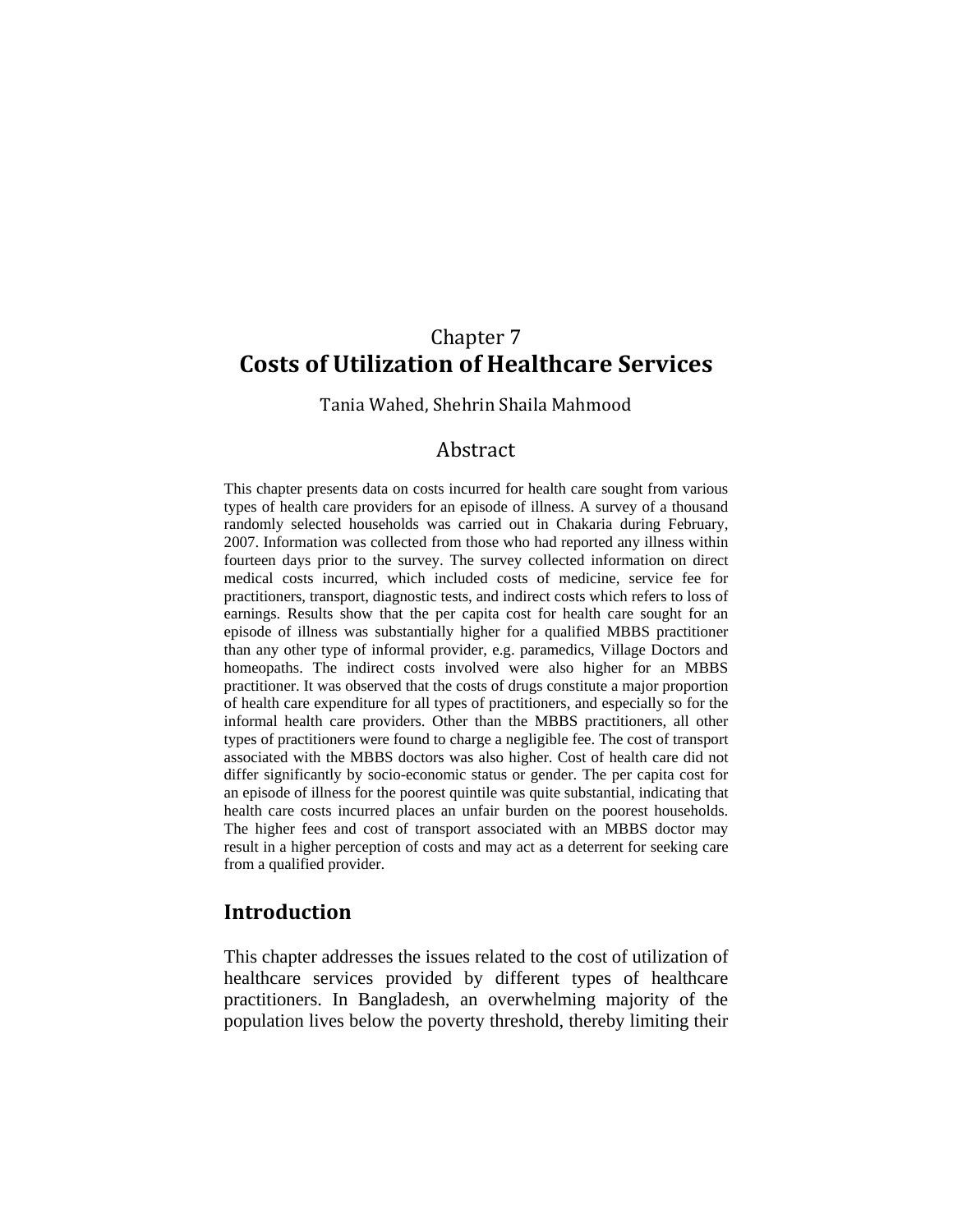# 7 Costs of Utilization of Healthcare Services

access to critical healthcare and other basic needs. Cost of healthcare services may deter or delay patients, especially the poor, from seeking appropriate care as poor economic conditions and low income are known to suppress demand for health services. Affordability or perceived costs of care is a significant factor influencing healthcare behaviour such as choice of the provider and time of care. Consequences of delays and inadequacies of care can be severe, involving complications of the illness episode and additional costs. Episodes of illness and ill health may result in substantial medical expenses and trigger impoverishment of the households.

Existing constraints in public healthcare budgets limit public provision of subsidized healthcare in Bangladesh. Furthermore, in Bangladesh, similar to many other developing countries, there is a persistent shortage of skilled healthcare professionals who are not distributed optimally in rural and semi urban areas. Consequently, the private non-physician healthcare sector is the most common and significant source of curative care. This has serious implications on health equity as households, including the poor, have to spend a relatively large amount of money for healthcare from out-of-pocket expenses. In addition, the large informal private sector in Bangladesh consists of many different types of partially qualified and unqualified practitioners, providing care of low quality. It is evident from the community survey (Chapter 6) that, irrespective of their inadequate treatment practices, the informal healthcare practitioners are quite popular among a wide cross section of the rural population. The perceived costs associated with the different healthcare options are probably important factors determining healthcare seeking behaviour.

It is against this background that an attempt has been made to determine the economic burden of healthcare utilization in Chakaria, using community survey data. Economic burden is defined as expenditure on seeking treatment (direct cost), production and income losses (indirect cost), related coping strategies, and their consequences for the household livelihood in terms of indicators such as the number of workers and working days, asset portfolios, income and food consumption levels (Scoones 1998).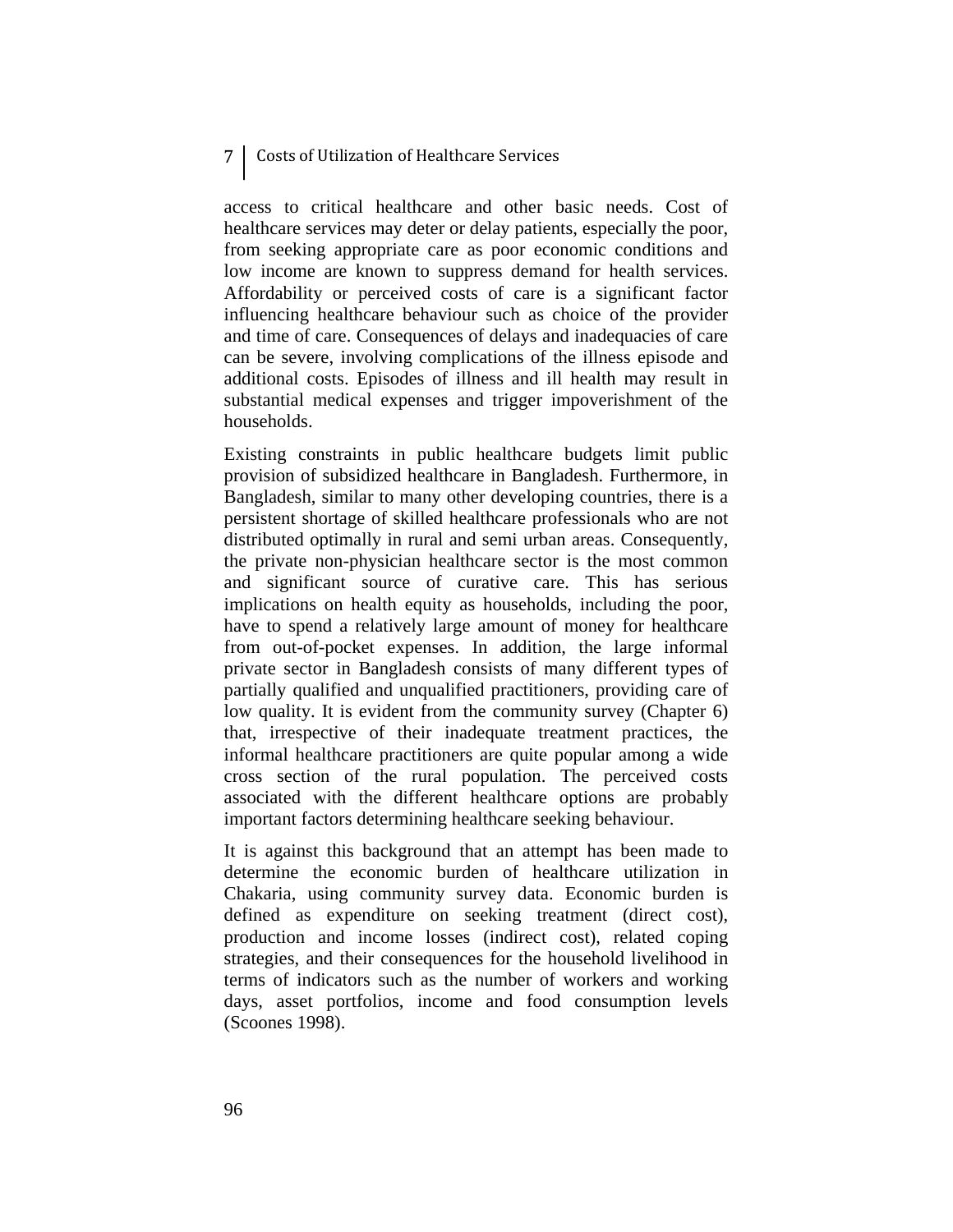# **Methodology**

The community survey was conducted in Chakaria, a rural *Upazila* near the south-eastern coast of Bangladesh during February 2007. The survey collected information on costs incurred for an episode of 'recent illness" defined as ill health experienced by the respondents within fourteen days prior to the survey. The survey included information on socio-economic characteristics of the households, the symptoms of illness, type of healthcare provider contacted for care, cost incurred for healthcare sought from various types of providers, healthcare costs for medicine, diagnostics, transport, and loss of workdays for illness.

Information was collected from a sample of 1,000 households, which were randomly selected from the 7,600 households included in the Chakaria Health and Demographic Surveillance System (HDSS) area. At the time of the survey, the total number of members of these selected households was 6,183. Approximately 89% (n=892) of the households reported illness of at least one member within 14 days prior to the survey. The survey collected information from those who had reported any illness within fourteen days prior to the survey; however, when there were multiple sick persons in a household, data were collected from a randomly selected member who was sick. If the person reporting an illness was a child, then data were collected from the mother or the relevant caregiver. Information related to illness was successfully collected from 767 respondents. It was observed from the community survey that not all who reported illnesses sought care from a healthcare provider. From the 360 (46.9%) who had sought care for the reported episode of illness, information related to the details of treatment costs associated with the illness were available for 342 respondents. The survey collected information on direct medical costs incurred, which included costs of medicine, service fee for practitioners, transport, diagnostic tests, and indirect costs which refer to lost earnings caused by illness. However, it is important to note that some of the respondents were unable to recall detailed information related to the various components of healthcare costs. The indirect medical costs were calculated by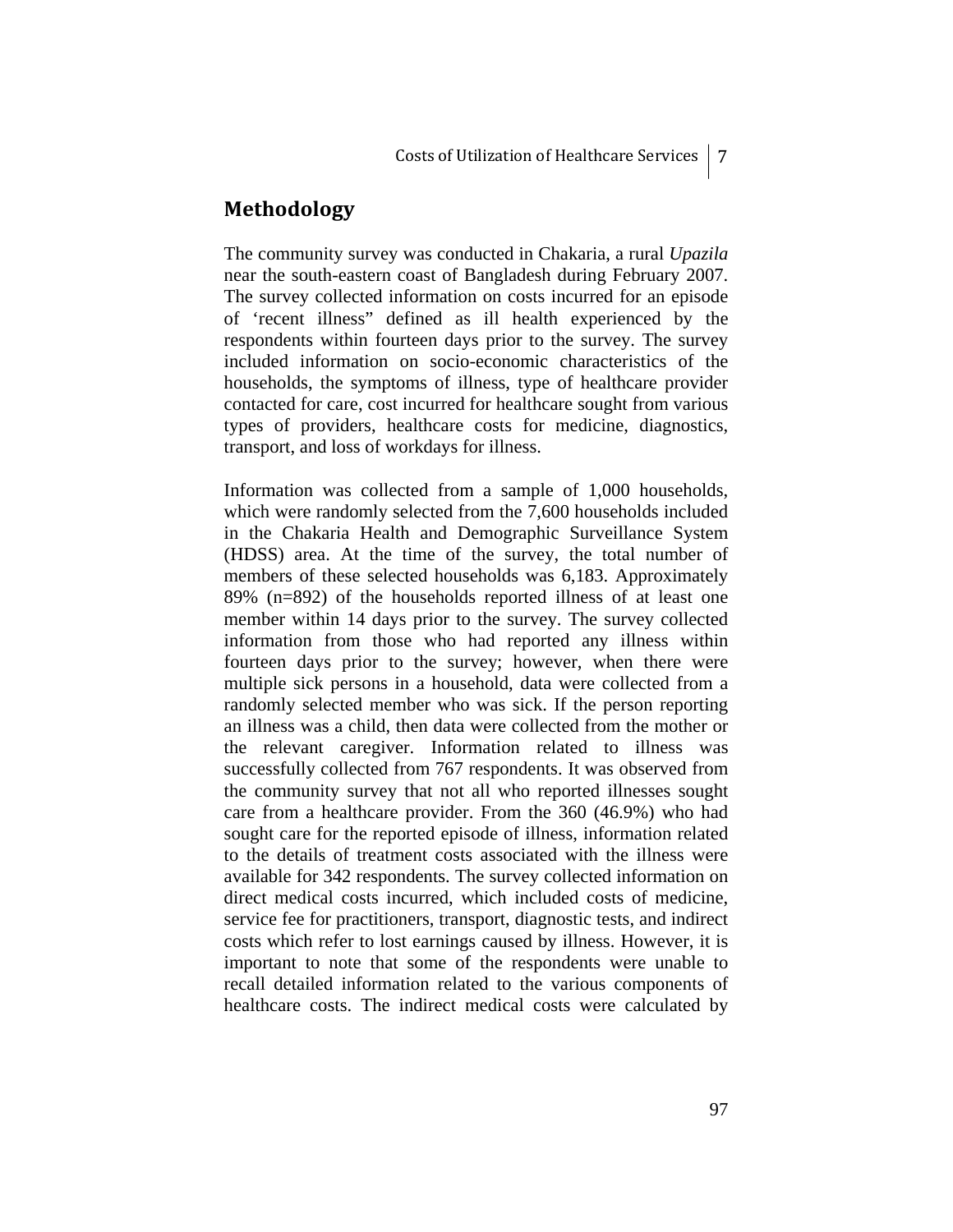7 Costs of Utilization of Healthcare Services

multiplying the number of reported workdays lost by the minimum daily wage prevailing in Chakaria at that time.

A questionnaire was developed and pre-tested before the actual survey to assess the appropriateness of the data collection system, the field plan and relevance of the questions in achieving the objectives of the major study. An instruction manual explaining the key terms was provided for guidance. Twenty-one interviewers were trained for three days on the methods of data collection and subsequently field tested through a pre trial for a further two days. During the actual survey, the interviewer and the team supervisor scrutinized the completed questionnaires at the end of the day. The completed questionnaires were sent to the head office where the validity of the responses was checked, and if inconsistencies were found, the respondents were re-interviewed. A separate team resurveyed 2% of the households and data from the survey was crosschecked to ensure the validity and quality of data collected.

# **Findings**

# **Cost of Treatment: Formal vs. Informal Healthcare Providers**

Survey findings show that in the pluralistic healthcare system, the share of the MBBS physicians amounting to Taka 42,334 (1 USD= Taka 70) of the total amount of Taka 80,161 spent by the households for the episode of illness reported in the survey was foremost, with the Village Doctors' share representing quite a substantial amount (Tk 28,659) ( Table 7.1).

Table 7.1 Share of different providers in the total amount spent

| Type of healthcare provider    | Share in total amount spent by<br>households (in Taka) | $\%$ |
|--------------------------------|--------------------------------------------------------|------|
| <b>MBBS</b>                    | 42,334                                                 | 52.7 |
| SACMO/Paramedic                | 3,734                                                  | 4.7  |
| Village Doctor                 | 28,659                                                 | 35.8 |
| Traditional healers and others | 5,434                                                  | 6.8  |
| Total                          | 80,161                                                 | 100  |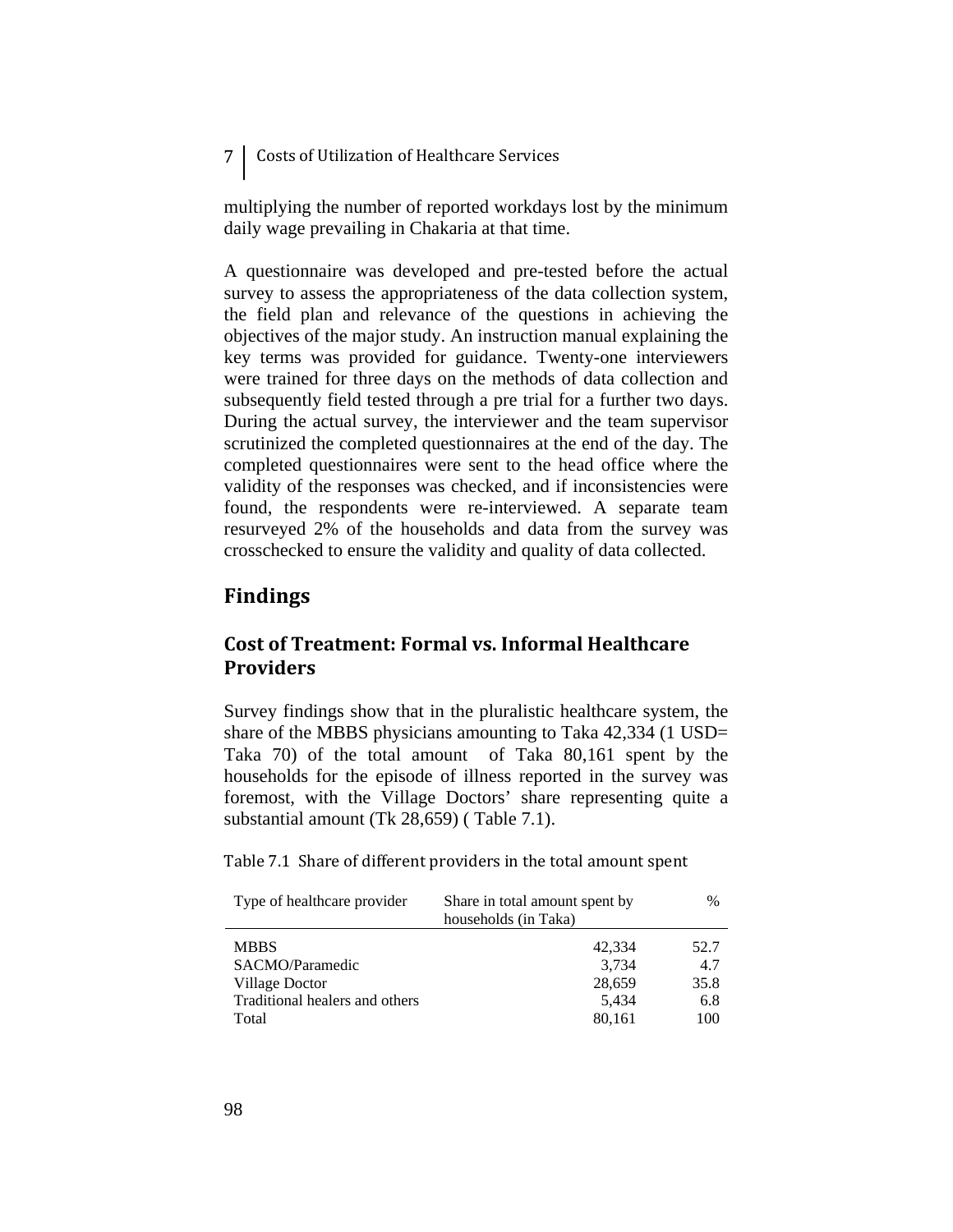The results of the survey indicate that the per capita cost for healthcare sought for an episode of illness was substantially higher for a practitioner holding an MBBS degree than the costs incurred for all other types of practitioners (Table 7.2; Figure 7.1). The direct cost (which includes fees, transport) of being treated by a qualified MBBS provider is substantially higher than the costs incurred for healthcare providers in the informal sector. However, the differences in indirect costs involved were less in magnitude than the differences seen for direct costs. These differences in the costs of treatment were found to differ significantly by type of healthcare provider *(p<.001)*.

The mean cost for an MBBS practitioner was nearly four, five, and fifteen times more than the mean cost of treatment for an episode of illness by a paramedic, Village Doctor and a traditional healer, respectively for the first consultation. The median cost of treatment by an MBBS was nearly, six, eight and fourteen times higher, respectively, than a Village Doctor, paramedic and a traditional healer.

The indirect costs represent the loss of earnings associated with workdays lost or absenteeism due to illness. The number of workdays lost, as reported by the respondent, was multiplied by the minimum wage estimates (estimated at the minimum daily wage rate, Tk. 150, prevailing in Chakaria at the time of the survey)<sup>1</sup> to calculate the loss of earnings due to illness. Differences in wages by gender are quite significant in Bangladesh. However, the calculations for indirect costs did not include the differences in daily wage rates by gender. The mean and median number of workdays lost was nearly one and a half to two times more, respectively, for respondents being treated by a MBBS practitioner than any other practitioner (Figure 7.2). The preceding finding indicates that the severity of illness determines the source of care, i.e. people would prefer to consult an MBBS doctor if the illness is perceived to be serious. The suggested preference for qualified practitioners can also be supported by the findings of the

1

<sup>1</sup> The average daily wage rate in Chittagong division was reported as Taka 125; and the national average was Taka 96 for 2006 (2).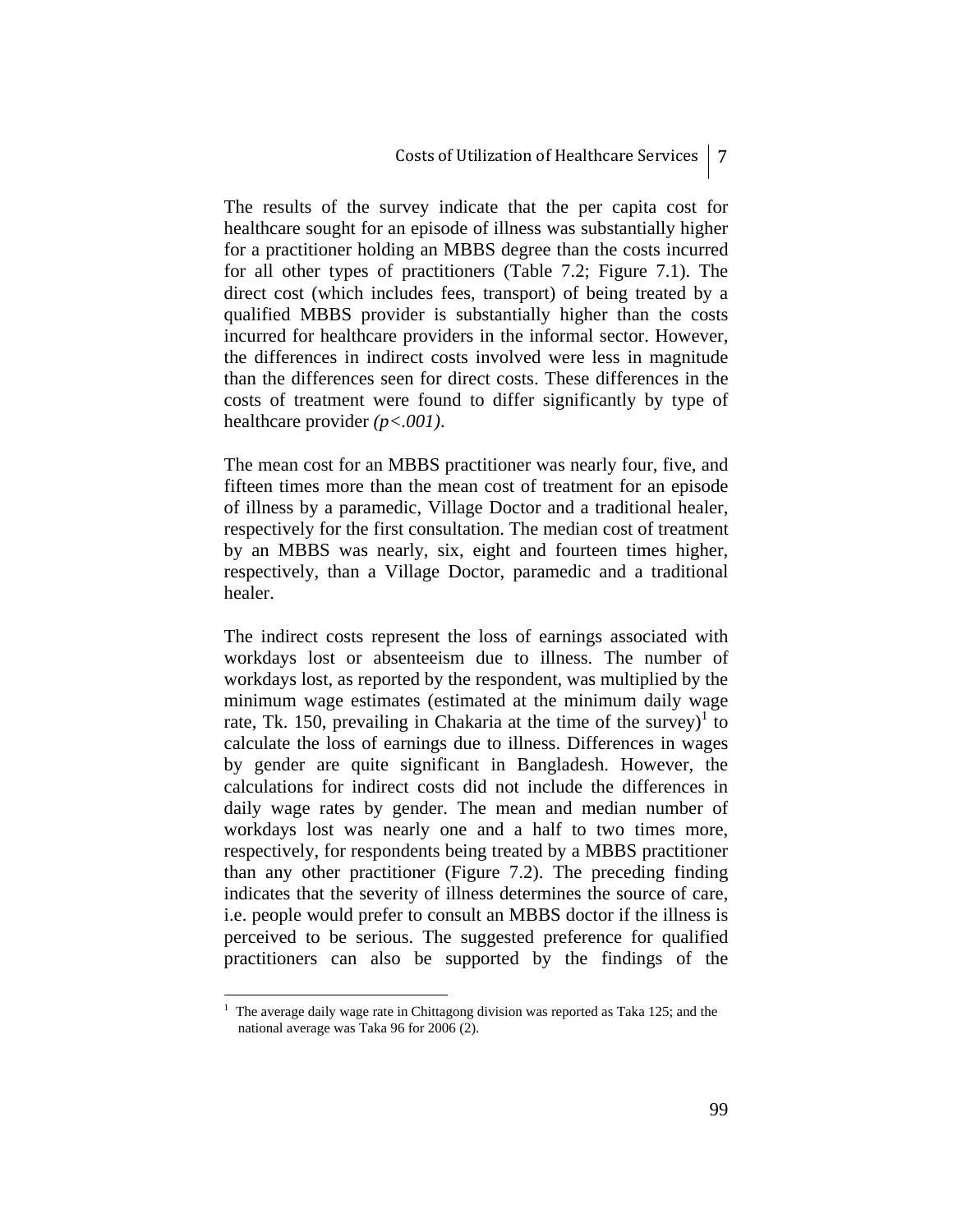7 | Costs of Utilization of Healthcare Services

qualitative study (see chapter 5 for details) where people expressed their preference for qualified healthcare providers for more severe illnesses.





Table 7.2 Cost of treatment (in Taka) at the first consult by type of healthcare provider (all types of diseases included)

| Type of healthcare<br>provider |        | Direct<br>Cost | Loss of<br>workdays | Indirect<br>$Cost*$ |
|--------------------------------|--------|----------------|---------------------|---------------------|
|                                |        |                |                     |                     |
| <b>MBBS</b>                    | Mean   | 629            | 11.97               | 1796                |
|                                | Median | 390            | 6                   | 900                 |
|                                | N      | 39             |                     | 33                  |
| Paramedic/SACMO                | Mean   | 163            | 5.15                | 772.5               |
|                                | Median | 50             | 4.50                | 675                 |
|                                | N      | 23             |                     | 20                  |
| Village Doctor                 | Mean   | 126            | 5.42                | 813                 |
|                                | Median | 69             | 4                   | 600                 |
|                                | N      | 212            |                     | 167                 |
| Traditional and others         | Mean   | 42             | 6.97                | 1046                |
|                                | Median | 28             | 4                   | 750                 |
|                                | N      | 40             |                     | 32                  |

\* Indirect Cost =Workdays lost multiplied by minimum daily wage for Chakaria.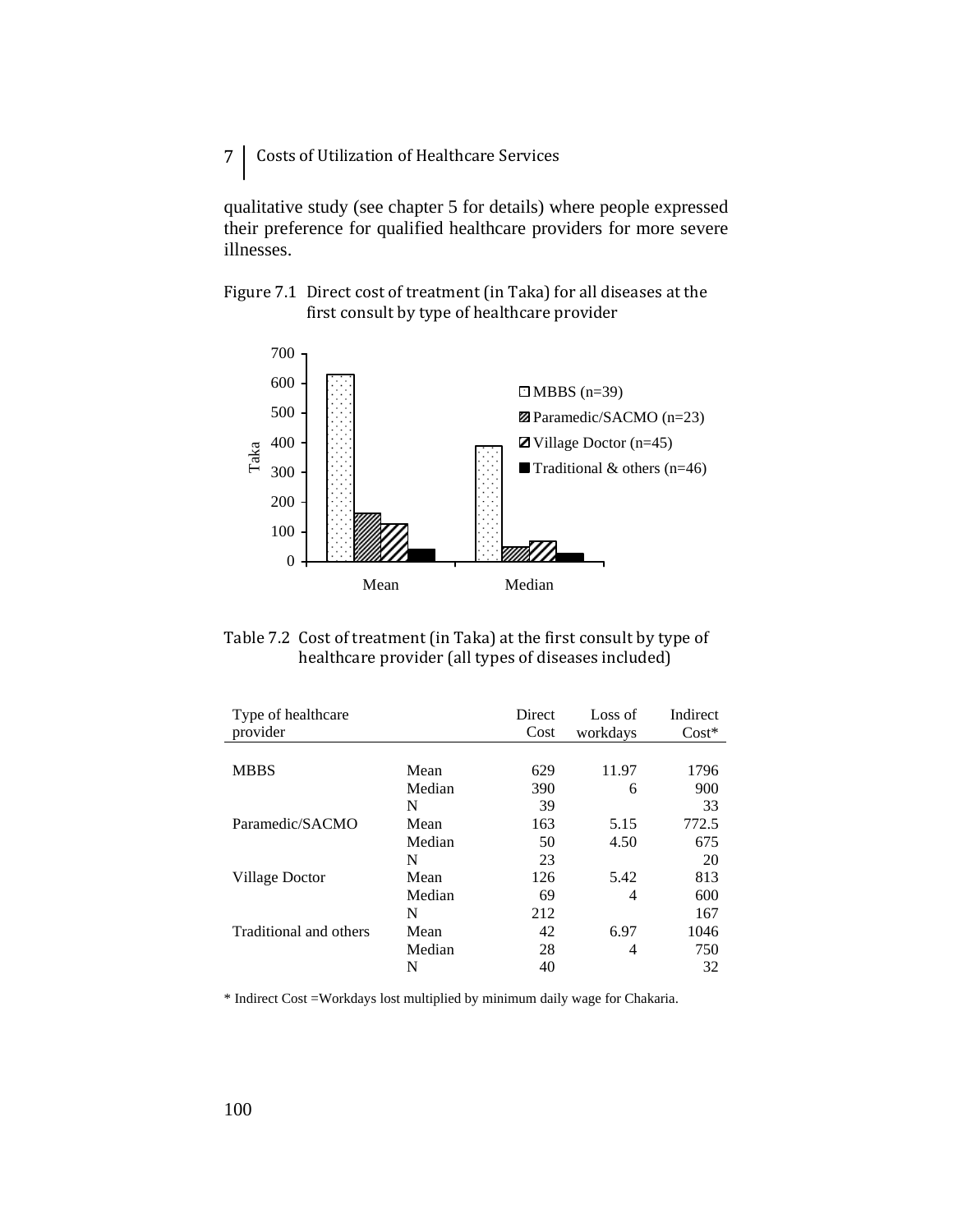

Figure 7.2 Lost Workdays due to the illness episode

Recent studies have classified healthcare payments above 10% of income as 'catastrophic' for households, assuming that above this threshold, payments are likely to cause cuts to food consumption, debt and impoverishment (Ranson 2002; Prescott 1999). As information on household income was not available, the estimates of minimum wages prevailing in Chakaria at the time of the survey were used to calculate monthly income. Treatment costs above the threshold of Tk. 450 (10% of monthly income) represent costs that are classified as catastrophic costs for Chakaria. As observed, the direct mean cost involved for an MBBS is much more than Taka 450, and the median is nearly as much as the threshold cost. Thus, cost of treatment is probably an important deterrent of access to qualified healthcare providers. If gender differentials were incorporated, the threshold of catastrophic cost for females would have been lower and as such the cost of healthcare would be identified as more of a burden for females.

Survey findings reveal that only eight percent of the patients who had sought care for their illness had consulted a second healthcare provider for the reported illness episode. Table 7.3 shows that the per capita cost for an episode of illness for a second consultation was significantly higher for an MBBS practitioner than any other type of practitioner. The mean cost for a formal MBBS practitioner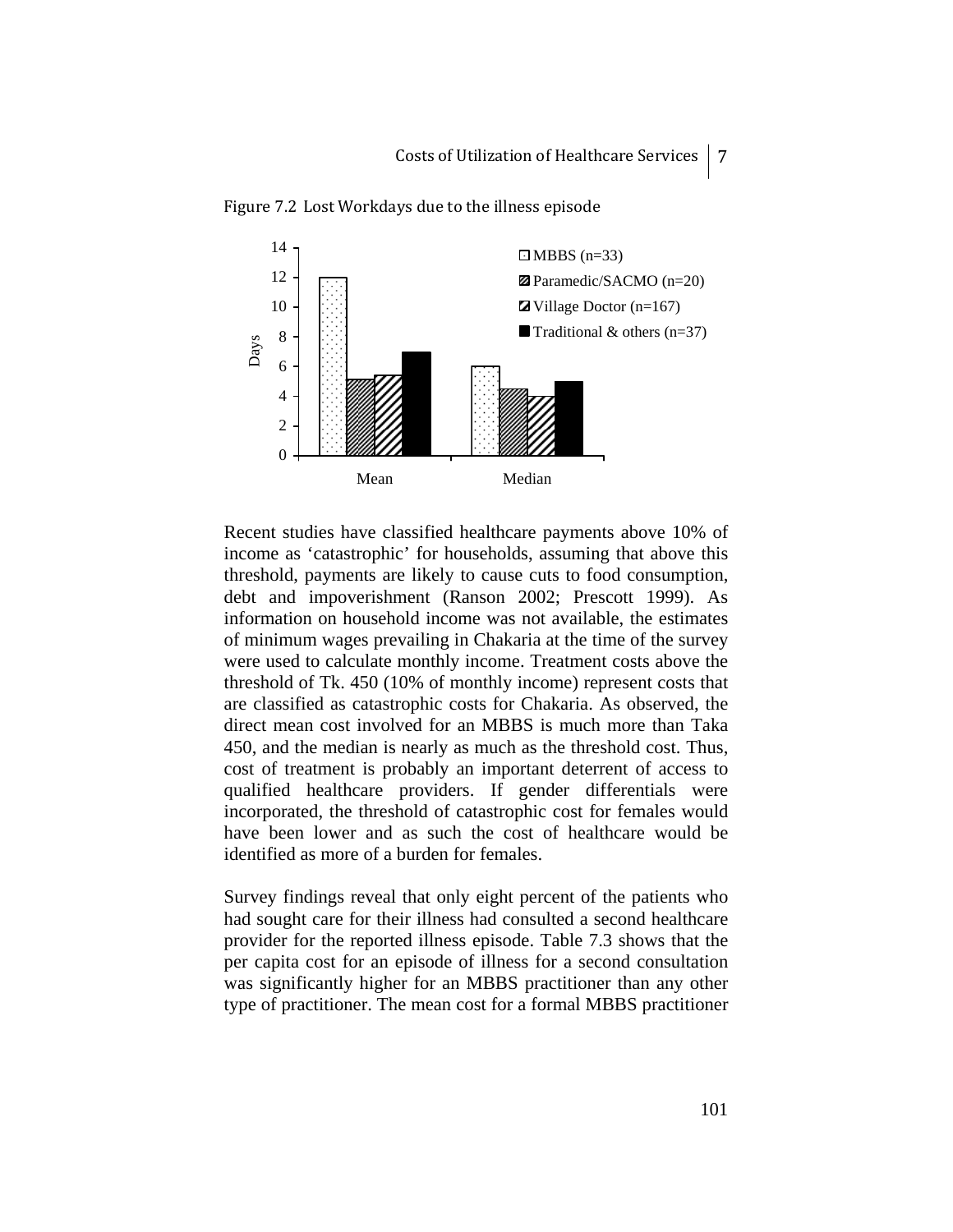# 7 Costs of Utilization of Healthcare Services

was nearly 21 and 9 times more than the mean cost of treatment for an episode of illness by a Village Doctor and a traditional healer, respectively, for the second consultation. The median cost of treatment by an MBBS was nearly three to four times higher than a Village Doctor and a traditional healer, respectively. The per capita mean cost per episode of illness for an MBBS practitioner was substantially higher than that of the median, which probably is a reflection of catastrophic costs incurred. However, the difference in cost of treatment for the second consult by type of physician was not significant.

#### Table 7.3 Cost of Treatment , by type of physician for second consult.

| Type of healthcare provider | Direct costs | Taka  |
|-----------------------------|--------------|-------|
|                             |              |       |
| <b>MBBS</b>                 | Mean         | 2970  |
|                             | Median       | 390   |
|                             | N            | 6     |
| Village Doctor              | Mean         | 142   |
|                             | Median       | 117.5 |
|                             | N            | 14    |
| Traditional and others      | Mean         | 334   |
|                             | Median       | 140   |
|                             | N            | 9     |

# **Cost of Treatment for Different Components of Healthcare**

Survey findings illustrate that cost of medicine accounts for the major share in total cost incurred by the respondents for healthcare for the reported episode of illness. The amount spent for fees, diagnostics and transport were the other significant constituents of the total amount spent.

Table 7.4 provides the estimates of per capita costs for the different components of healthcare, which include consultations, laboratory tests, prescribed medicines, transport and clinic, or hospital costs.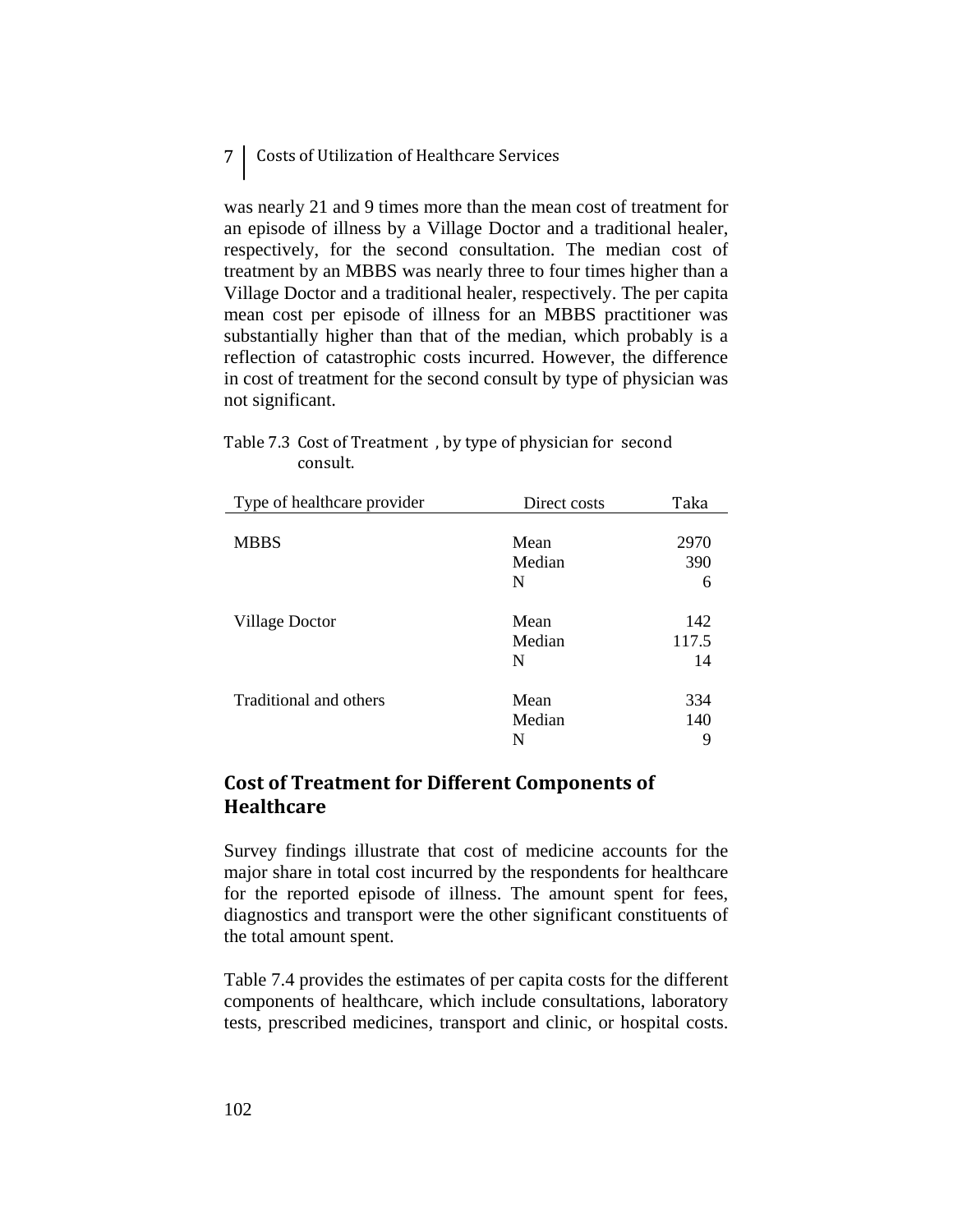As observed, cost of drugs constitutes a major proportion of healthcare expenditure for all types of practitioners (46.3% for MBBS doctors; 76% for SACMOs, 78.6% Village Doctors and 74% for traditional healers of total costs). The practitioners other than the MBBS doctors charge only a negligible amount as service fees. The mean service fee of an MBBS physician is 11, 9.5 and more than 100 times greater than the fees (mean) charged by a SACMO, Village Doctor, and traditional healer. Thus, it is possible that the higher fees involved in visiting an MBBS doctor result in a higher perception of costs involved, amongst the community members and may act as a deterrent for seeking healthcare from the qualified physicians. The cost of transport involved for an MBBS doctor is much higher than that for the other practitioners, implying that the distance (and cost) involved is more, acting as a barrier to utilization. Furthermore, informal healthcare providers are closer in proximity and the existing number serving in the community is substantial, which has an impact on people's health seeking behaviour and healthcare consumption.

| Type of          |        |      | Cost of treatment (in Taka) |     |                |              |          |
|------------------|--------|------|-----------------------------|-----|----------------|--------------|----------|
| healthcare       |        | Fees | Transport                   |     | Drugs Diagnos- | $X$ -ray     | Clinic/  |
| provider         |        |      |                             |     | tics           |              | Hospital |
|                  |        |      |                             |     |                |              |          |
| <b>MBBS</b>      | Mean   | 102  | 67                          | 291 | .7             | 13           | $\Omega$ |
|                  | Median | 100  | 40                          | 170 | 0              | 0            | ∩        |
|                  | N      | 37   | 37                          | 36  | 36             | 38           | 38       |
| <b>SACMO</b>     | Mean   | 9    | 11                          | 124 | 12.17          | 0            | 0        |
|                  | Median | 0    | $\Omega$                    | 50  | 0              | $\Omega$     | ∩        |
|                  | N      | 23   | 23                          | 23  | 23             | 23           | 23       |
| Village          | Mean   | 11   | 6.4                         | 99  | 1.3            | 0            | 0        |
| Doctor           | Median | 0    | 0                           | 55  | 0              | $\Omega$     |          |
|                  | N      | 219  | 224                         | 219 | 222            | 223          | 225      |
| Traditional Mean |        | 12   | 7.4                         | 28  | $\Omega$       | 0            | $\Omega$ |
| and others       | Median | 0    | 0                           | 20  | $\Omega$       | $\mathbf{0}$ | $\Omega$ |
|                  | N      | 49   | 49                          | 49  | 49             | 49           | 49       |

#### Table 7.4 Breakdown of direct costs for first consult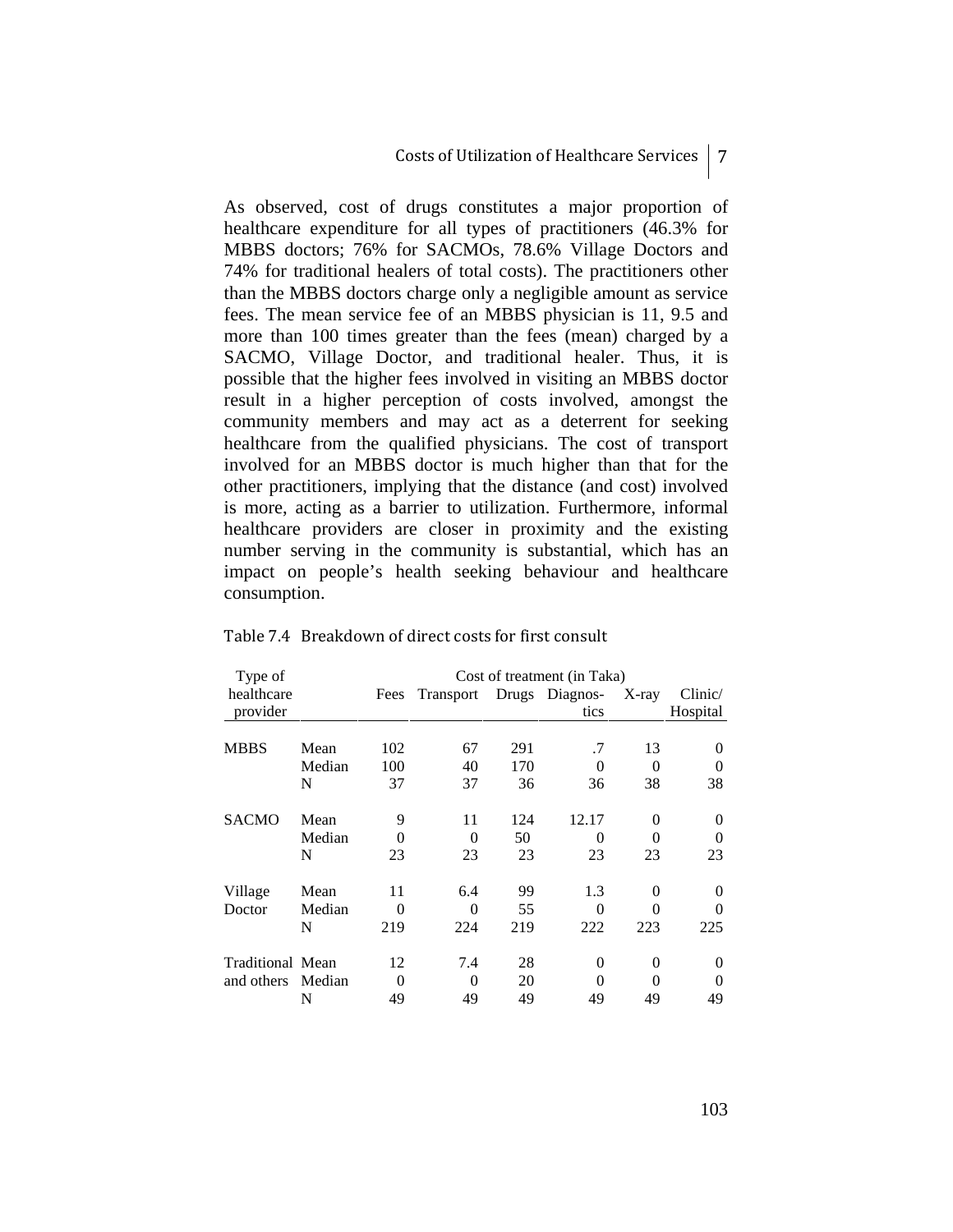## 7 Costs of Utilization of Healthcare Services

For the second consultation (Table 7.5), estimates of per capita costs for the components of healthcare reveal that costs of drugs constitute a major proportion of healthcare expenditure for all types of practitioners, except for MBBS practitioners (costs for diagnostics were higher) when mean costs are considered. Furthermore, when median costs are considered, drug costs remain a major constituent of healthcare expenditure for all types of practitioners. The mean cost for diagnostic tests was much higher for the MBBS doctors than that of the other practitioners. However, when median costs were considered, the cost involved were a minor proportion of total costs for healthcare. The observed difference was the result of the sizeable cost incurred for diagnostics by a patient, indicating that for complicated cases, the diagnostic tests required may be extensive and the costs incurred can be quite substantial.

|        | Cost of treatment (in Taka) |          |       |          |          |          |  |
|--------|-----------------------------|----------|-------|----------|----------|----------|--|
|        | Fees                        | Trans-   | Drugs | Diag-    | $X -$    | Clinic/  |  |
|        |                             | port     |       | nostics  | ray      | Hospital |  |
|        |                             |          |       |          |          |          |  |
| Mean   | 74                          | 88       | 224   | 1197     | 100      | $\Omega$ |  |
| Median | 60                          | 50       | 200   | 10       | $\Omega$ |          |  |
| N      | 5                           | 5        | 5     | 6        | 6        | 6        |  |
|        |                             |          |       |          |          |          |  |
| Mean   | 11.4                        | 15.3     | 114   | 1.4      | 0        | $\Omega$ |  |
| Median | 0                           | $\theta$ | 87.5  | $\Omega$ | 0        | $\Omega$ |  |
| N      | 14                          | 14       | 14    | 14       | 14       | 14       |  |
|        |                             |          |       |          |          |          |  |
| Mean   | 2.2                         |          | 264   | $\Omega$ | 0        | $\Omega$ |  |
| Median | 0                           | 20       | 100   | 0        | 0        | $\Omega$ |  |
| N      | 9                           | 9        | 9     | 9        | 9        | 9        |  |
|        |                             |          |       |          |          |          |  |

Table 7.5 Breakdown of direct costs for second consult

### **Differences in Costs by Type of Disease**

The data when analyzed by type of disease resulted in a small number of observations in each category of disease. As such, the reliability of the findings should be viewed with caution. The differences in cost for the first consult and loss of workdays differed significantly by type of disease  $(p<.001)$ . However, the costs for second consult did not differ significantly by type of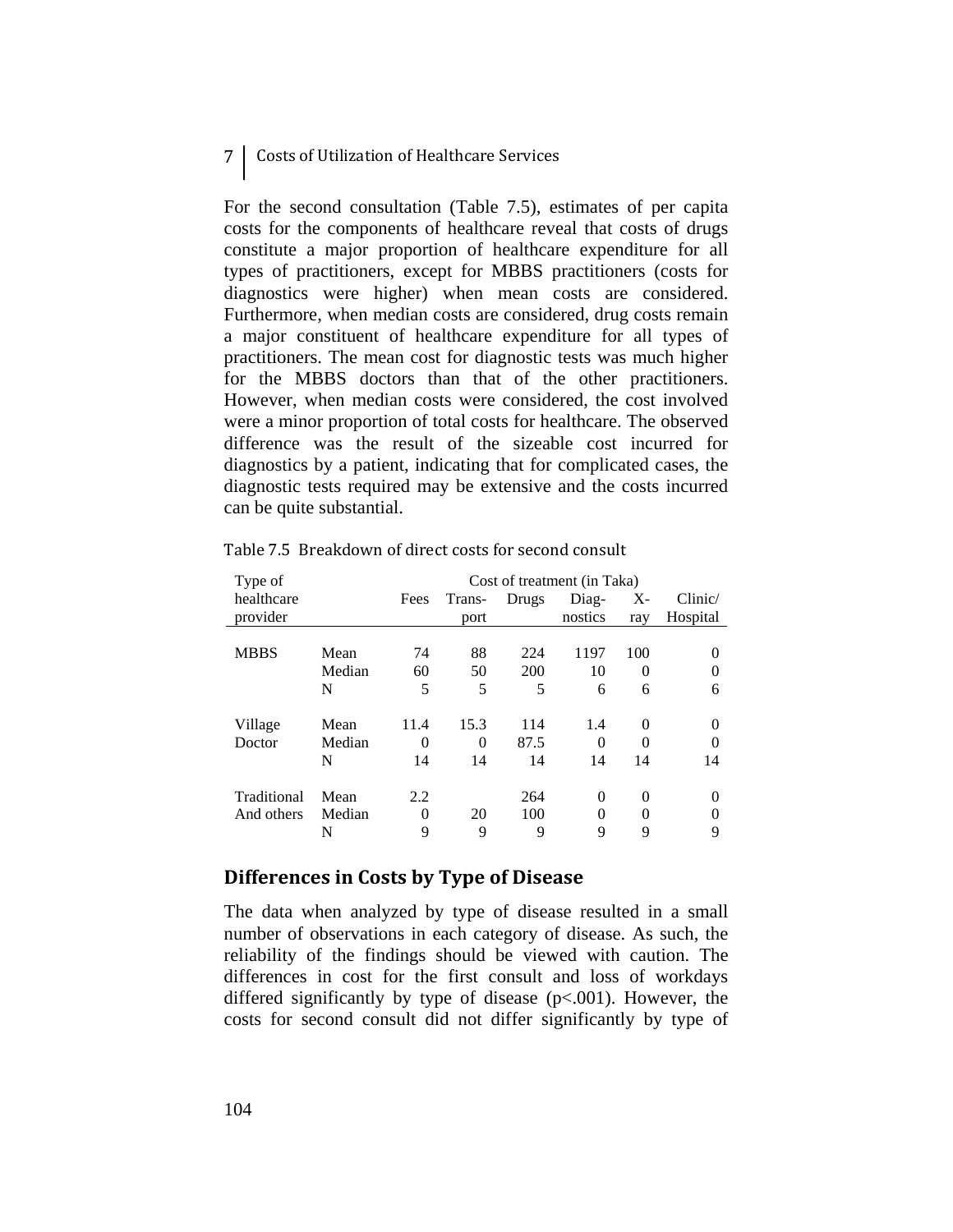disease. The survey data reveals that the per capita cost of treatment and per capita loss of workdays per episode of illness for respiratory tract diseases, infectious diseases, kidney and urinary tract diseases, and hepatobiliary diseases were quite significant. If indirect costs are included, the per capita cost of treatment for all types of diseases is considerable (Table 7.6). The estimated per capita overall treatment costs were observed to be more than the mentioned threshold for catastrophic costs incurred for all type of diseases. It is observed from the survey data that indirect costs of illnesses (income losses), particularly for prolonged illnesses, were quite significant and the economic burden was more than direct costs. The considerable cost incurred for healthcare is probably the major reason for people missing needed medical treatment at the right time, leading to an increased risk of suffering and consequent impoverishment. When the total costs incurred in the survey population were considered, the economic burden of cold and fever was observed to be quite considerable as a substantial number of respondents were suffering from a viral fever at the time of the survey. As quite a few of the respondents had reported illnesses related to gastro-intestinal, musculo-skeletal and diarrheal diseases, the total costs incurred for these diseases were considerable although per capita costs were not significant (Table 7.7).

| Col 1              |                                                      | Col 2  | Col <sub>3</sub>               | Col <sub>4</sub>                  | Col 5                         | Col 6                                    |
|--------------------|------------------------------------------------------|--------|--------------------------------|-----------------------------------|-------------------------------|------------------------------------------|
| Type of<br>disease | Per capita<br>cost of treatment<br>for first consult |        | Per capita<br>lost<br>workdays | Loss of<br>earnings<br>per capita | cost for<br>second<br>consult | Per capita Per capita<br>Overall<br>Cost |
|                    |                                                      |        | 7.29                           | 1093.5                            |                               | 1628.5                                   |
| Respiratory        | Mean                                                 | 452.54 |                                |                                   | 660                           |                                          |
| Tract              | Median                                               | 256    | 4                              | 600                               | 290                           | 892.3                                    |
| diseases           | N                                                    | 24     | 31                             |                                   | 3                             |                                          |
| Gastro             | Mean                                                 | 141.93 | 4.61                           | 691.5                             | 143.8                         | 865.4                                    |
| intestinal         | Median                                               | 80     | 2                              | 300                               | 83.5                          | 398.6                                    |
| tract diseases     | N                                                    | 27     | 41                             |                                   | 6                             |                                          |
| Infectious         | Mean                                                 | 318.46 | 8.07                           | 1210.5                            | 7575                          | 2694                                     |
| diseases           | Median                                               | 90     | 4                              | 600                               | 7575                          | 1855                                     |
|                    | N                                                    | 13     | 14                             |                                   | 2                             |                                          |

#### Table 7.6 Per capita cost of treatment (in Taka) by type of disease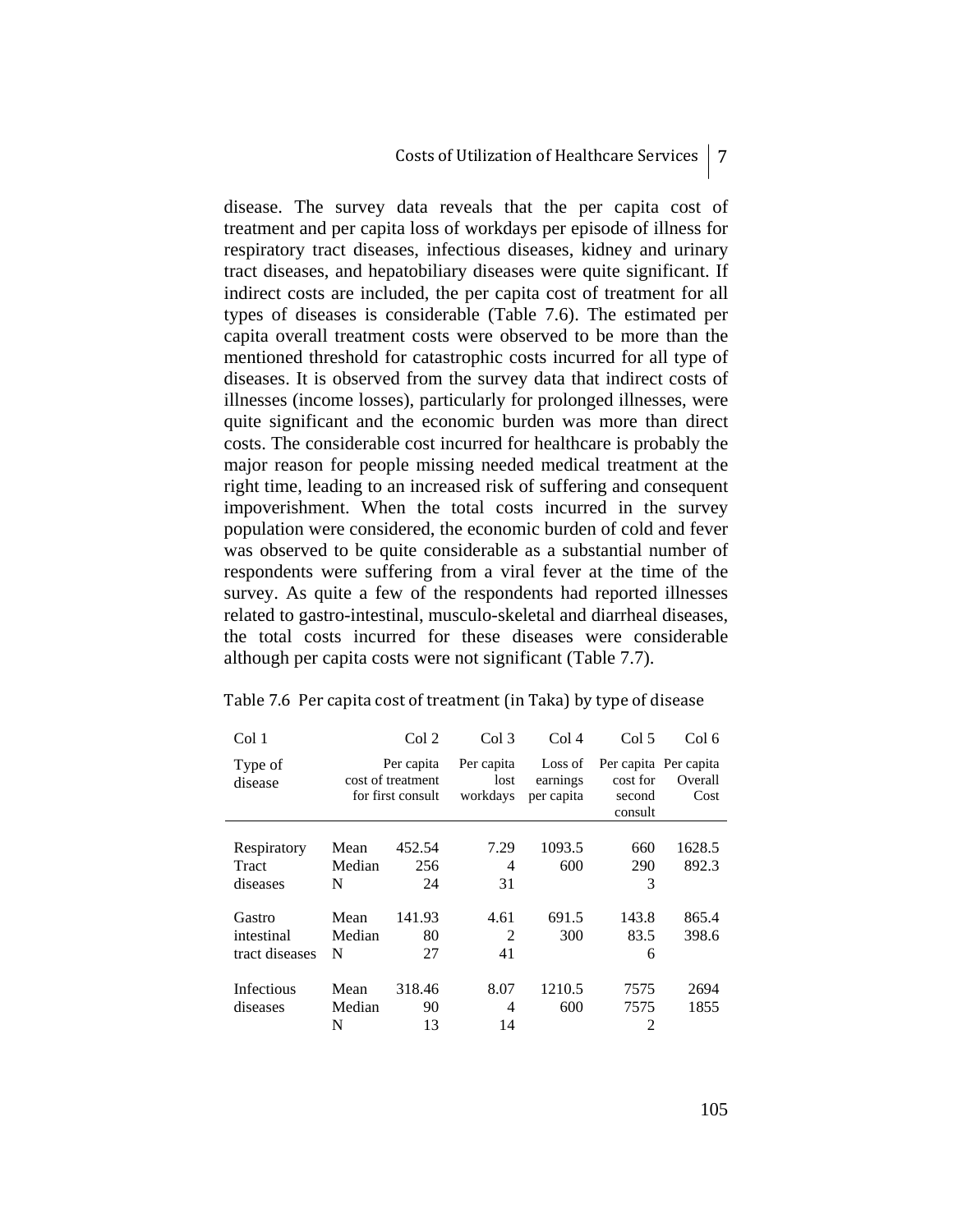| 7   Costs of Utilization of Healthcare Services |
|-------------------------------------------------|
|-------------------------------------------------|

| Col 1                                   |                                                      | Col 2                          | Col 3                          | Col 4                             | Col 5                                                  | Col 6            |
|-----------------------------------------|------------------------------------------------------|--------------------------------|--------------------------------|-----------------------------------|--------------------------------------------------------|------------------|
| Type of<br>disease                      | Per capita<br>cost of treatment<br>for first consult |                                | Per capita<br>lost<br>workdays | Loss of<br>earnings<br>per capita | Per capita Per capita<br>cost for<br>second<br>consult | Overall<br>Cost  |
| Neurological<br><b>Diseases</b>         | Mean<br>Median<br>N                                  | 135.64<br>49<br>14             | 4.38<br>2.50<br>32             | 657<br>375                        | 150<br>150<br>2                                        | 814<br>445       |
| Skin and<br>soft tissue                 | Mean<br>Median<br>N                                  | 71.63<br>40<br>8               | 5.58<br>5<br>12                | 837<br>750                        |                                                        | 908.6<br>790     |
| Musculo-<br>skeletal<br>diseases        | Mean<br>Median<br>N                                  | 163.50<br>50.5<br>22           | 6.57<br>5<br>53                | 985.5<br>750                      | 445.8<br>92.5<br>4                                     | 1230.1<br>817.3  |
| Kidney and<br>urinary tract<br>diseases | Mean<br>Median<br>N                                  | 1202<br>1202<br>$\overline{2}$ | 31.67<br>30<br>3               | 4750.5<br>4500                    |                                                        | 5952.5<br>5702   |
| <b>Eye Disease</b>                      | Mean<br>Median<br>N                                  | 126.80<br>18<br>5              | 4.33<br>3<br>9                 | 649.5<br>450                      | $\theta$<br>$\boldsymbol{0}$<br>1                      | 776.3<br>468     |
| Cardiac<br>disease                      | Mean<br>Median<br>N                                  | 273.60<br>45<br>10             | 5.11<br>5<br>18                | 766.5<br>750                      | 297<br>297<br>$\overline{2}$                           | 1073<br>828      |
| Hepato<br>billiary<br>disease           | Mean<br>Median<br>N                                  | 640<br>30<br>3                 | 20.33<br>14<br>3               | 3049.5<br>2100                    | 185<br>185<br>$\overline{2}$                           | 3812.8<br>2253.3 |
| Cold/Fever                              | Mean<br>Median<br>$\mathbf N$                        | 123.48<br>58<br>175            | 4.61<br>3<br>250               | 691.5<br>450                      | 242.9<br>250<br>7                                      | 824.7<br>518     |
| Diarrhea                                | Mean<br>Median<br>N                                  | 185.89<br>46<br>18             | 3.30<br>3<br>23                | 495<br>450                        |                                                        | 680.9<br>496     |

\*Overall cost = Col 2+Col 4+Probability of seeking care from second healthcare provider\*Col5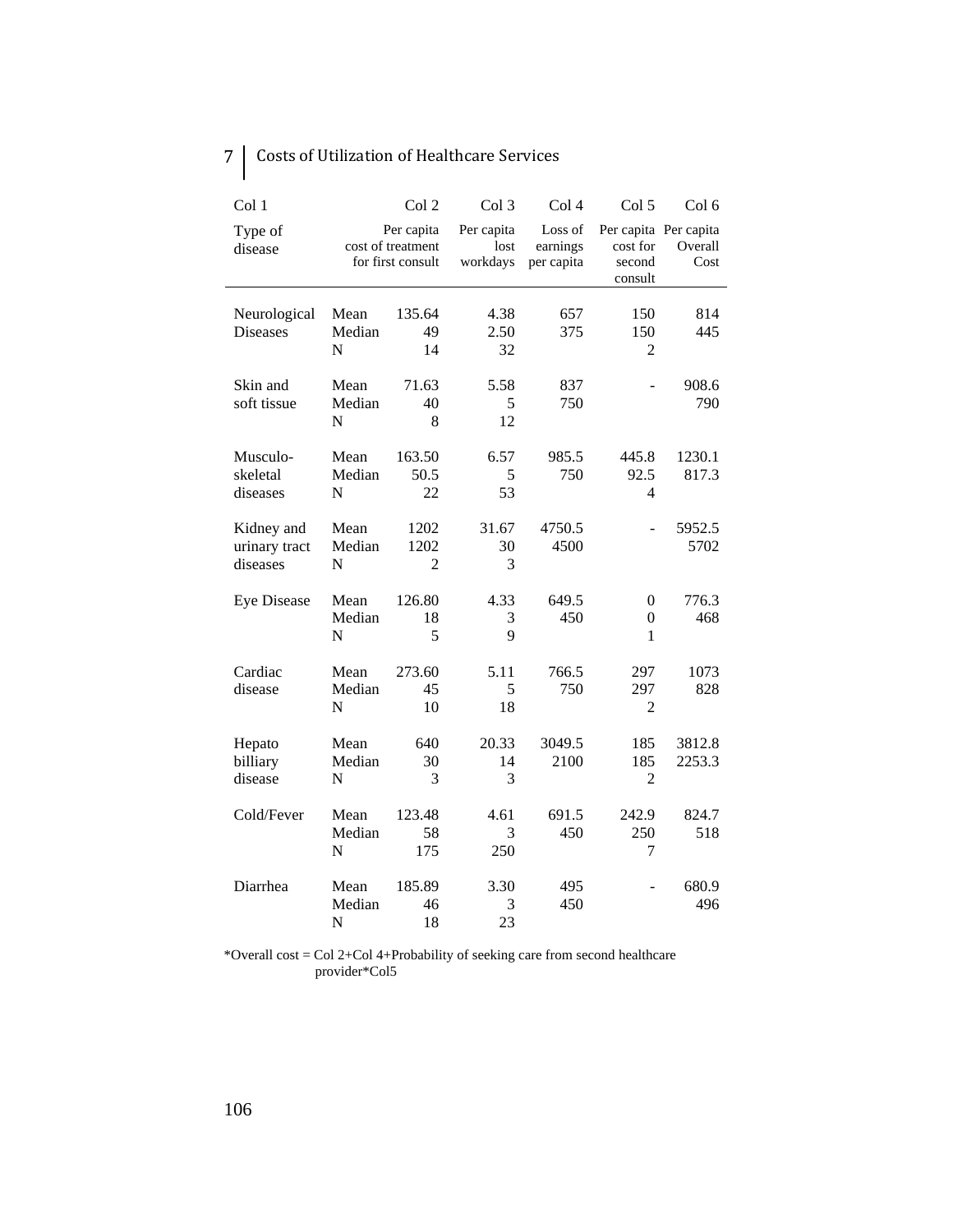| Diseases                 | Cost (in Taka) |
|--------------------------|----------------|
| Hepatobilliary           | 1,920          |
| Neurological             | 2,199          |
| Kidney and urinary tract | 2,404          |
| Cardio vascular          | 2,736          |
| Diarrheal                | 3,346          |
| Gastro-intestinal        | 4,695          |
| Eye                      | 634            |
| Musculo-skeletal         | 5,380          |
| Skin and Soft tissue     | 573            |
| <b>Respiratory Tract</b> | 12,841         |
| Infectious               | 19,290         |
| Cold/fever               | 21,609         |

Table 7.7 Total direct costs incurred by the respondents by type of disease

## **Differences in Costs by Socioeconomic Status (SES)**

This section presents the cost of treatment incurred by patients from different socioeconomic groups. However, the following findings should be accepted with caution, as the number of observations was too small when the data was analyzed by socioeconomic status. From the survey data it was observed (Table 7.8) that the cost of healthcare incurred for different types of physicians did not differ significantly by socioeconomic status. Interestingly, the results from the community survey indicate that even amongst the higher SES group, quite a few of the respondents have sought treatment from the informal healthcare providers. However, qualified MBBS physicians were consulted more by the higher SES group.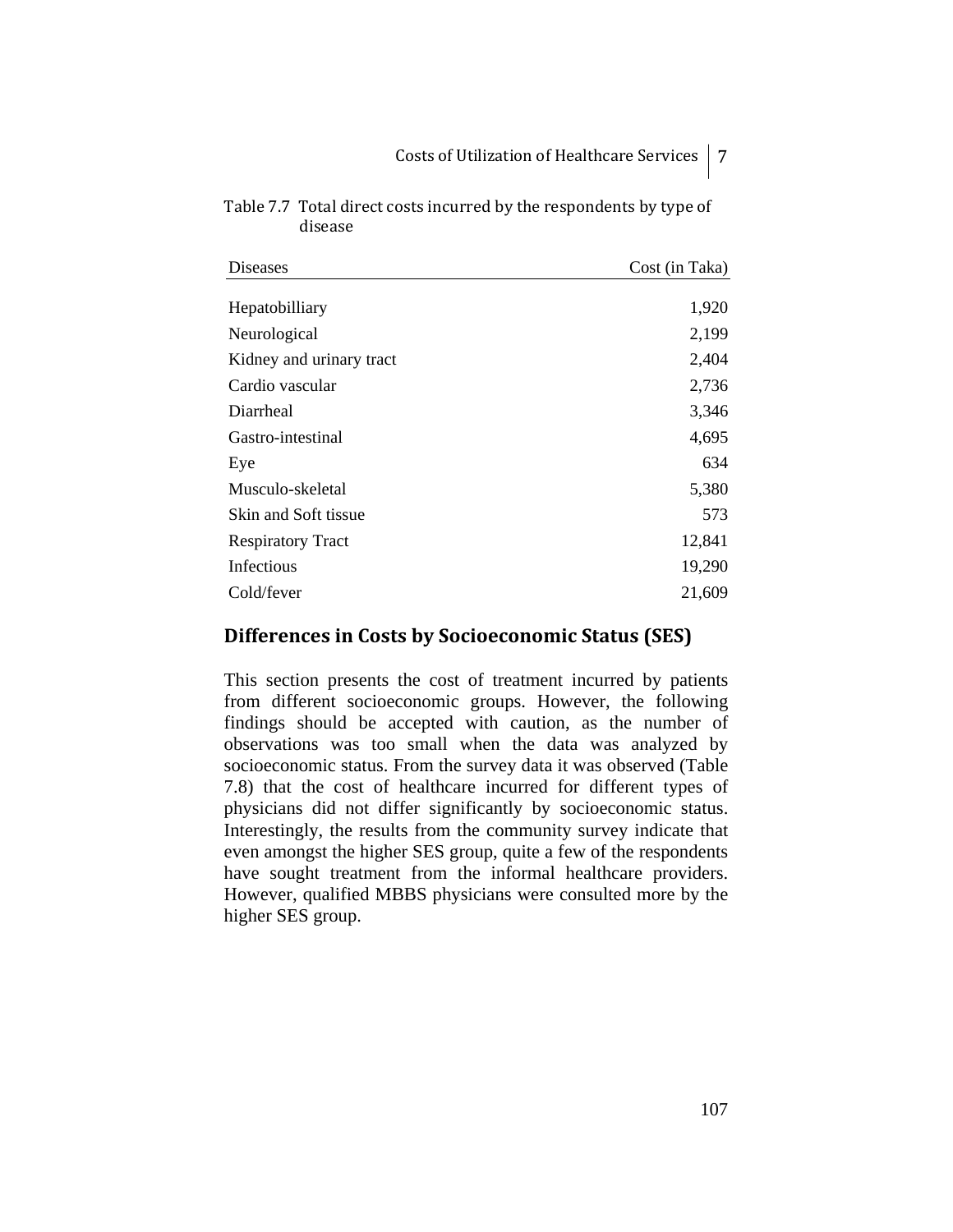# 7 | Costs of Utilization of Healthcare Services

| Socio-   |        | Cost of treatment (in Taka) |           |         |             |  |  |  |
|----------|--------|-----------------------------|-----------|---------|-------------|--|--|--|
| economic |        | <b>MBBS</b>                 | SACMO/    | Village | Traditional |  |  |  |
| status   |        |                             | Paramedic | Doctor  | and others  |  |  |  |
|          |        |                             |           |         |             |  |  |  |
| Lowest   | Mean   | 460.8                       | 55        | 155.6   | 35.8        |  |  |  |
| quintile | Median | 270                         | 25        | 100     | 30          |  |  |  |
| (poor)   | N      | 6                           | 3         | 39      | 9           |  |  |  |
|          |        |                             |           |         |             |  |  |  |
| Second   | Mean   | 214.7                       | 83.3      | 122     | 58.3        |  |  |  |
| quintile | Median | 252                         | 10        | 57      | 29.5        |  |  |  |
|          | N      | 3                           | 3         | 47      | 10          |  |  |  |
|          |        |                             |           |         |             |  |  |  |
| Third    | Mean   | 586                         | 364.7     | 80.9    | 87.7        |  |  |  |
| quintile | Median | 374                         | 230       | 60      | 20          |  |  |  |
|          | N      | 9                           | 7         | 35      | 11          |  |  |  |
|          |        |                             |           |         |             |  |  |  |
| Fourth   | Mean   | 752.3                       | 47.3      | 180     | 53.3        |  |  |  |
| quintile | Median | 500                         | 28        | 62.5    | 50          |  |  |  |
|          | N      | 11                          | 3         | 38      | 4           |  |  |  |
|          |        |                             |           |         |             |  |  |  |
| Highest  | Mean   | 755.8                       | 101.7     | 99.7    | 27.4        |  |  |  |
| quintile | Median | 372.5                       | 40        | 60      | 25          |  |  |  |
| (rich)   | N      | 10                          | 6         | 49      | 11          |  |  |  |

#### Table 7.8 Differences in costs of treatment of different socio economic groups for first consult by physician type.

Note: SACMO=Sub assistant community medical officer.

From Table 7.9 it is observed that the total cost of treatment does not differ significantly with socioeconomic status for the first and second consults. However, the per capita cost for an episode of illness for the poorest quintile was substantial (Table 7.9), indicating that cost incurred for healthcare is regressive and places an unfair burden on the poorest households. The payment system for healthcare costs should be reformed as such that the whole structure of payment becomes more pro-poor and equitable.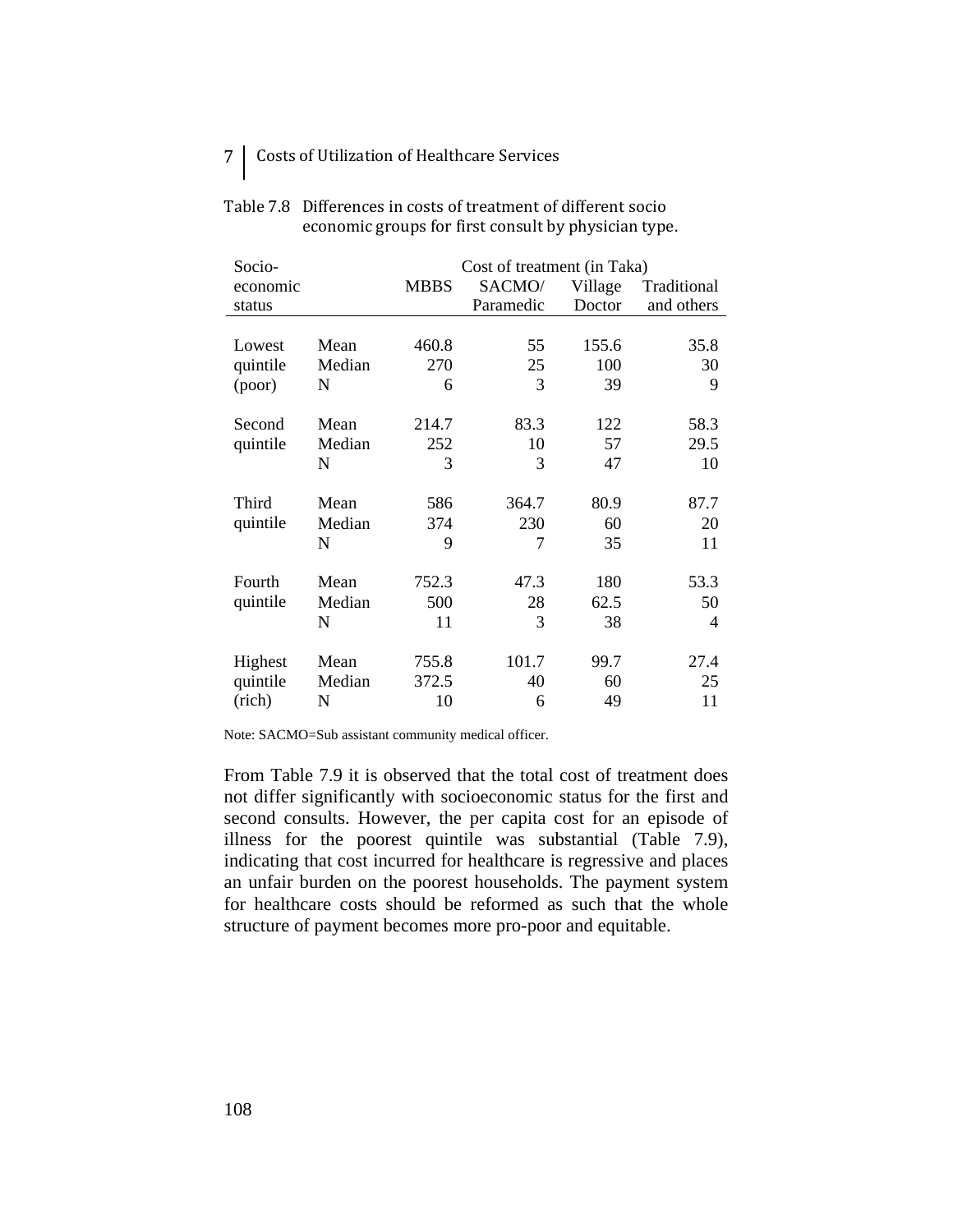|                            | Total cost of<br>treatment First |             |       | Total cost of<br>treatment Second |             |                | Workdays lost |             |      |
|----------------------------|----------------------------------|-------------|-------|-----------------------------------|-------------|----------------|---------------|-------------|------|
| Socio-                     |                                  | Provider    |       |                                   | Provider    |                |               |             |      |
| economic                   |                                  |             |       |                                   |             |                |               |             |      |
| status                     |                                  | Mean Median | N     |                                   | Mean Median | N              |               | Mean Median | N    |
| Lowest quintile<br>(poor)  | 163.5                            |             | 70 57 | 201.3                             | 122.5       | $\overline{4}$ | 6.49          |             | 5 51 |
| Second quintile 114.5      |                                  | 50          | 63    | 115                               | 50          | 7              | 5.85          | 4           | 47   |
| Third quintile             | 187.5                            | 80.         | - 62  | 237.5                             | 190         | 4              | 5.87          |             | 5 53 |
| Fourth quintile 276.5      |                                  |             | 90 56 | 2153                              | 264         | 9              | 8.08          | 4           | 49   |
| Highest<br>quintile (rich) | 175.7                            | 56.5 76     |       | 183.8                             | 240         | 6              | 6.42          | 4.5         | 52   |

|  | Table 7.9 Differences in total cost of treatment by asset quintile |  |  |  |  |
|--|--------------------------------------------------------------------|--|--|--|--|
|--|--------------------------------------------------------------------|--|--|--|--|

## **Differences in Costs by Gender**

Table 7.10 shows that the expenditure on healthcare by females was less than their male counterparts. However, the difference in costs was not found to be significant.

Table 7.10 Gender differences in expenditure on healthcare

| <b>Sex</b> |        | Cost for first<br>consult | Cost for<br>second consult | Workdays<br>lost |
|------------|--------|---------------------------|----------------------------|------------------|
|            |        |                           |                            |                  |
| Male       | Mean   | 211.86                    | 1416.38                    | 5.57             |
|            | Median | 100                       | 145                        | 4                |
|            | N      | 140                       | 13                         | 182              |
| Female     | Mean   | 153.06                    | 272.18                     | 5.33             |
|            | Median | 56                        | 230                        | 3                |
|            | N      | 183                       | 17                         | 317              |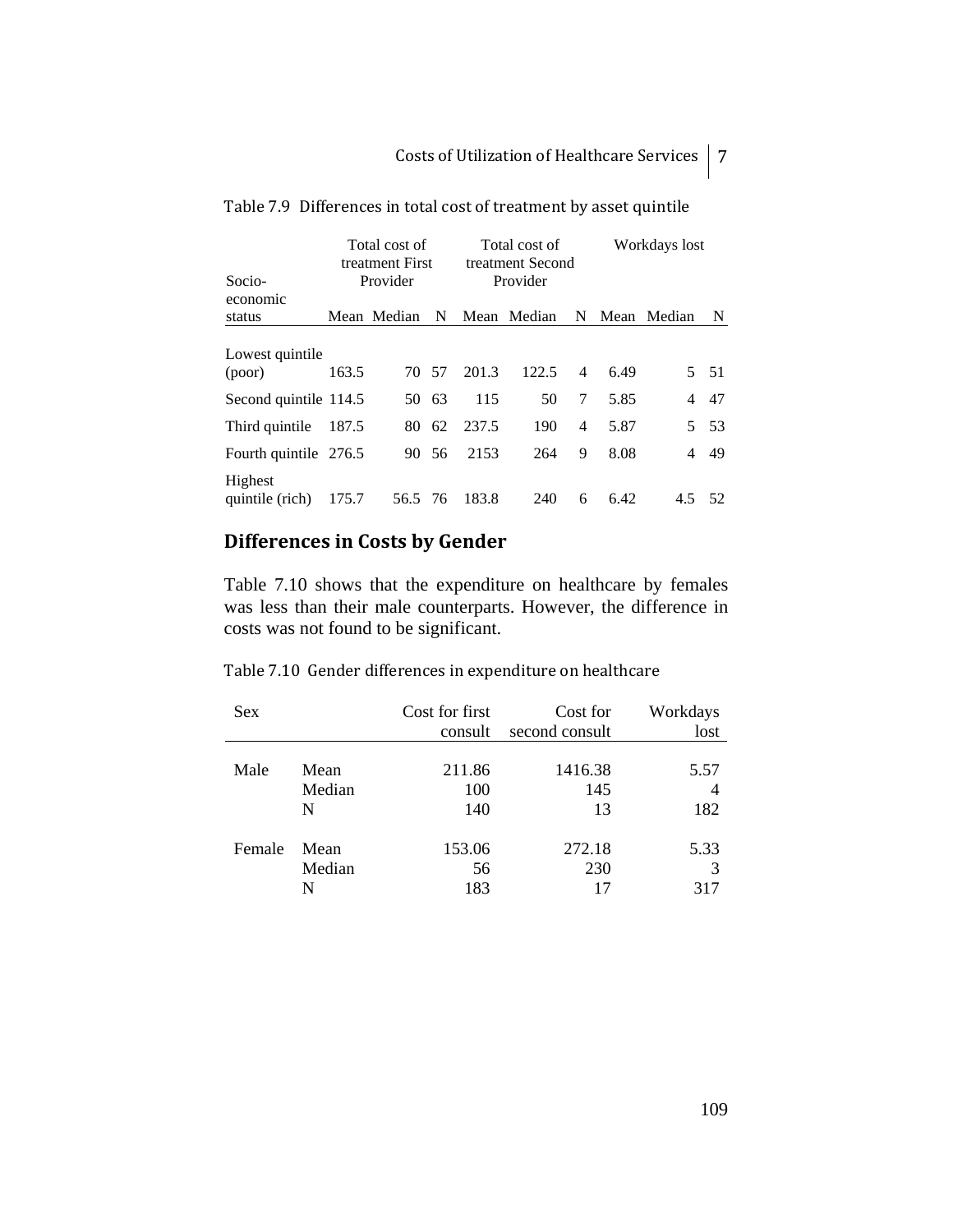## 7 Costs of Utilization of Healthcare Services

|        |        | Cost of treatment (in Taka) |                     |        |                                  |        |  |  |
|--------|--------|-----------------------------|---------------------|--------|----------------------------------|--------|--|--|
| Sex    |        | <b>MBBS</b>                 | SACMO/<br>Paramedic | Doctor | Village Traditional<br>and Other | Total  |  |  |
|        |        |                             |                     |        |                                  |        |  |  |
| Male   | Mean   | 676.26                      | 261.0               | 141.11 | 39.69                            | 213.24 |  |  |
|        | Median | 500                         | 170                 | 80     | 30                               | 100    |  |  |
|        | N      | 19                          | 11                  | 95     | 13                               | 139    |  |  |
| Female | Mean   | 583.35                      | 71.92               | 113.29 | 42.52                            | 153.09 |  |  |
|        | Median | 245                         | 26.5                | 60     | 25                               | 55     |  |  |
|        | N      | 20                          |                     |        | 27                               | 176    |  |  |

### Table 7.11 Gender differences in expenditure on healthcare by type of practitioner

Table 7.11 shows the differences in costs by type of healthcare provider. The costs incurred were, in general, less for females than males for all types of healthcare providers.

## **Discussion**

Studies have shown that cost burdens of healthcare may deter or delay healthcare utilization or promote use of less effective healthcare sources or practices, particularly by the poor (Bloom *et al.* 2000). Findings from the community survey revealed that 40% of those who did not seek treatment stated that it was because they did not have the money to consult a healthcare provider (for details see Chapter 6). The community survey of Chakaria generated profiles of illness, treatment and cost burdens for the study population. An important finding was that the majority of households incurred a substantial burden of healthcare costs. It was observed that the informal healthcare providers (paramedics, Village Doctors, traditional healers) were quite popular amongst all patients irrespective of their socio-economic status. However the higher SES group consulted the formally trained providers more often. Survey findings suggest that cost of treatment is probably a major factor determining the choice of healthcare provider. In the survey, many of the patients have mentioned that they preferred a particular healthcare provider because the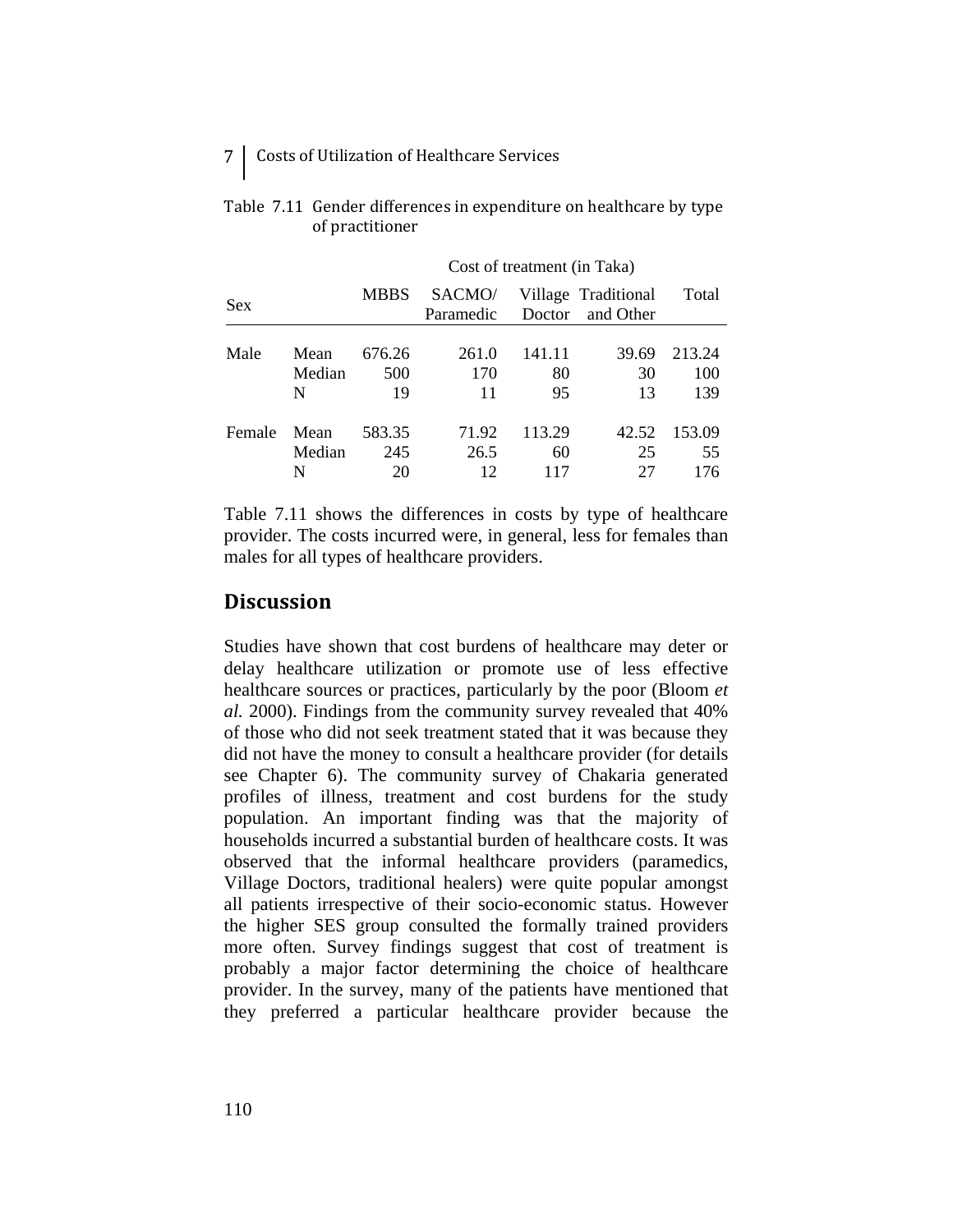treatment cost was low and they sometimes offered treatment on credit (details in Chapter 6). The most commonly cited reasons for the popularity of the informal healthcare providers are greater accessibility, respectful or polite attitude of the informal HCPs, and lack of access to formal healthcare facilities. The informal HCPs are perceived as a cheaper option as people may not have to travel far thus saving time and travel costs and also the informal HCPs are known to make adjustments in payments on the basis of ability to pay and prescribe or provide a partial dose of a drug.

Survey findings have shown that the per capita cost for healthcare sought for an episode of illness was substantially higher for a qualified MBBS practitioner than any other type of provider. The indirect costs involved were also higher for a MBBS practitioner, which probably is an indication of the preference for qualified practitioners if the illness is perceived to be serious. It was observed from the study that costs of drugs constitute a major proportion of healthcare expenditure for all types of practitioners and especially so for the paramedics, Village Doctors and the other traditional types of providers. Other than the MBBS practitioners, all other types of practitioners were found to charge a negligible amount as fees. The higher fees involved in visiting an MBBS may result in a higher perception of costs associated with visiting an MBBS and thus may act as a deterrent for seeking care from the formal sector. The cost of transport associated with MBBS practitioners was higher, which probably acts as a barrier to access. The survey data revealed that per capita costs associated with respiratory tract diseases, infectious diseases, kidney and urinary tract diseases and hepato-biliary diseases were quite considerable. However, when indirect costs were included, per capita overall treatment costs were observed to be more than the mentioned threshold for catastrophic costs for all types of diseases. When total costs incurred in the community for each category of diseases were considered, the economic burden of cold and fever was observed to be quite considerable as a substantial number of respondents were suffering from a viral fever at the time of the survey. As quite a few of the respondents had reported illnesses related to gastro-intestinal, musculo-skeletal and diarrheal diseases, the total costs incurred for these diseases were quite considerable.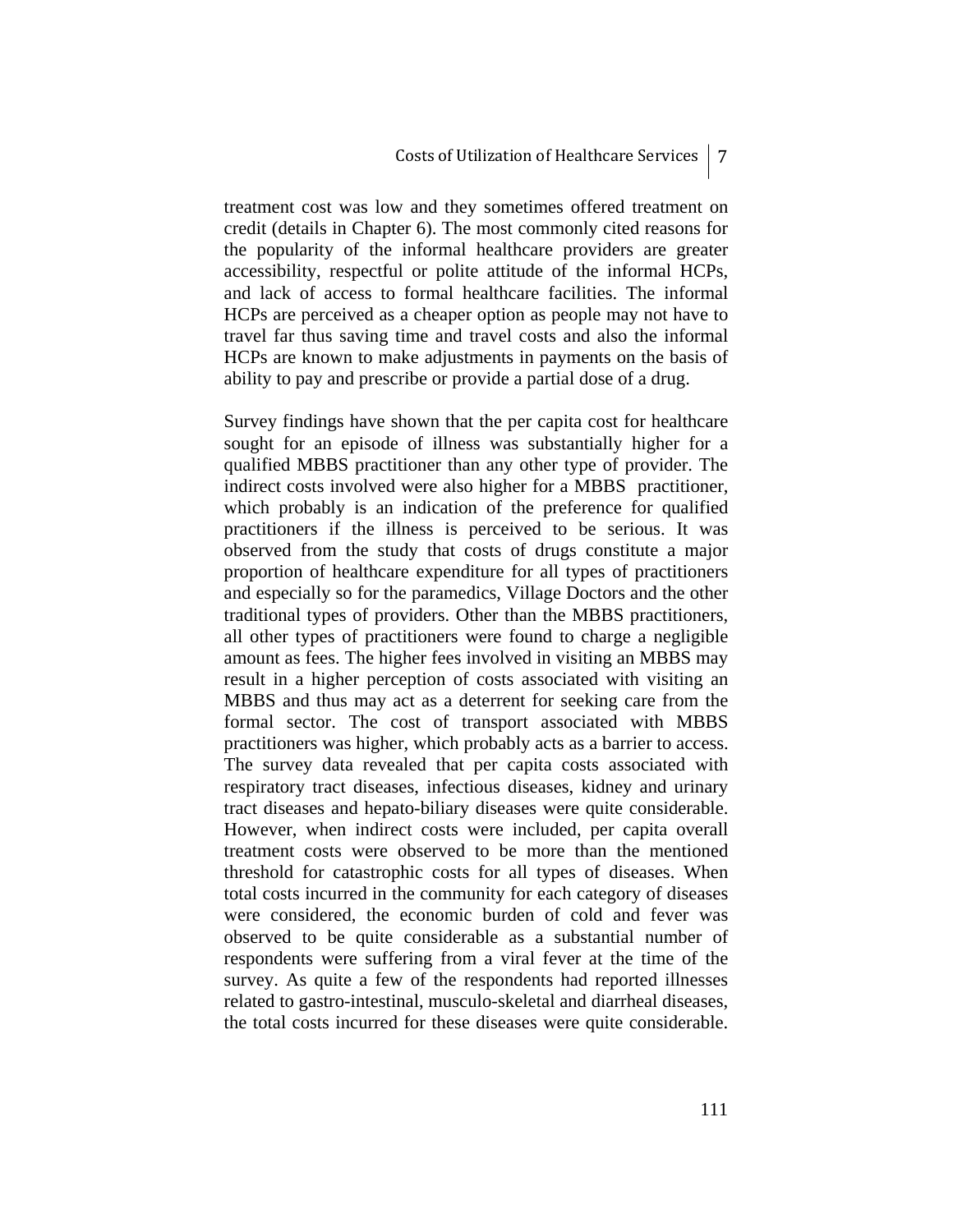### 7 Costs of Utilization of Healthcare Services

From the survey data it was observed that cost of healthcare did not differ significantly by socio-economic status or gender. However, the per capita cost for an episode of illness for the poorest quintile was quite substantial, indicating that healthcare cost incurred is regressive and places an unfair burden on the poorest households. The payment system for healthcare costs should be reformed as such that the whole structure of payment becomes more pro-poor and equitable.

Further analysis of cost of treatment in this study indicated that the exposure of the households to financial risks associated with illness was quite considerable, not only for the lower socioeconomic group because of their vulnerability, but also, because the costs were found to constitute a significant proportion of income of the sample households. The costs incurred by the households were substantial and at a level where it can be classified as catastrophic income shocks that may result in progression into poverty. Income losses caused by illness, particularly serious and prolonged illness, are often a more significant cause of impoverishment than direct costs, undermining household members' command over essential goods and services. Episodes of illness and ill health can cause household impoverishment through income losses and medical expenses that trigger a spiral of asset depletion, indebtedness and cuts to essential consumption (Haines, Heath and Smith 2000; Kabir *et al.* 2000; Pryer 1989; Gilson 1988). Uncertainty about the timing of illness, unpredictability of healthcare costs required for episodes of illness and the low and irregular income of individuals makes it unfeasible for households to make provisions for illness related expenditures. Therefore, the cost of healthcare can be a strong determinant of healthcare use as well as a cause of poverty (Peters and Kayne 2003).

## **References**

1. Bloom G, Lucas H, Eddun A, Lenneiye M and Milimo J. 2000. Health and poverty in Sub-Saharan Africa. Sussex: Institute of Development Studies, University of Sussex. Working Paper no. 103.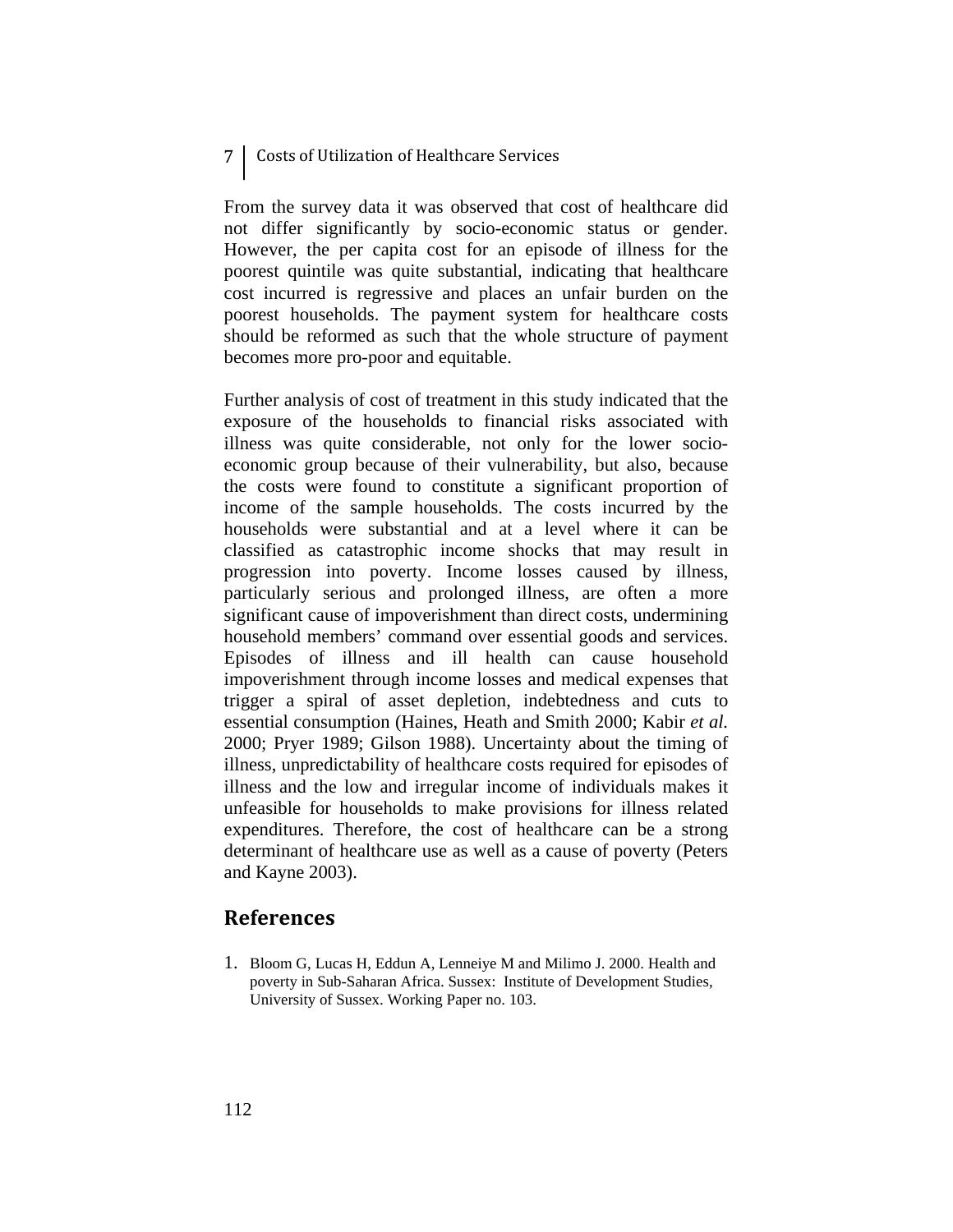- 2. Gilson L. 1988. Government health care charges: Is equity being abandoned? London: Evaluation and Planning Centre for Health, London School of Hygiene and Tropical Medicine. EPC Publication No.15.
- 3. Haines A, Heath I and Smith R. 2000. Joining together to combat poverty: Everybody welcome and needed. *British Medical Journal;* 320:1-2.
- 4. Kabir A, Rahman A, Salway S and Pryer J. 2000. Sickness among the urban poor: A barrier to livelihood security. *Journal of International Development*; 12:707-22.
- 5. Peters DH and Kayne RD. 2003. Bangladesh health labour market study: Final Report. Baltimore: Johns Hopkins Bloomberg School of Public Health. p. 72.
- 6. Prescott N. 1999. Coping with catastrophic health shocks. *Conference on Social Protection and Poverty*. Washington, DC: Inter American Development Bank.
- 7. Pryer J. 1989. When breadwinners fall ill: Preliminary findings from a case study in Bangladesh. IDS Bulletin 20. p. 49–57.
- 8. Ranson K. 2002. Reduction of catastrophic health care expenditures by a community-based health insurance scheme in Gujurat, India: Current experiences and challenges. *Bulletin of the World Health Organization*; 80:613–21.
- 9. Scoones I. 1998. Sustainable rural livelihoods: A framework for analysis. Brighton: Institute of Development Studies, University of Sussex. IDS Working Paper no. 72.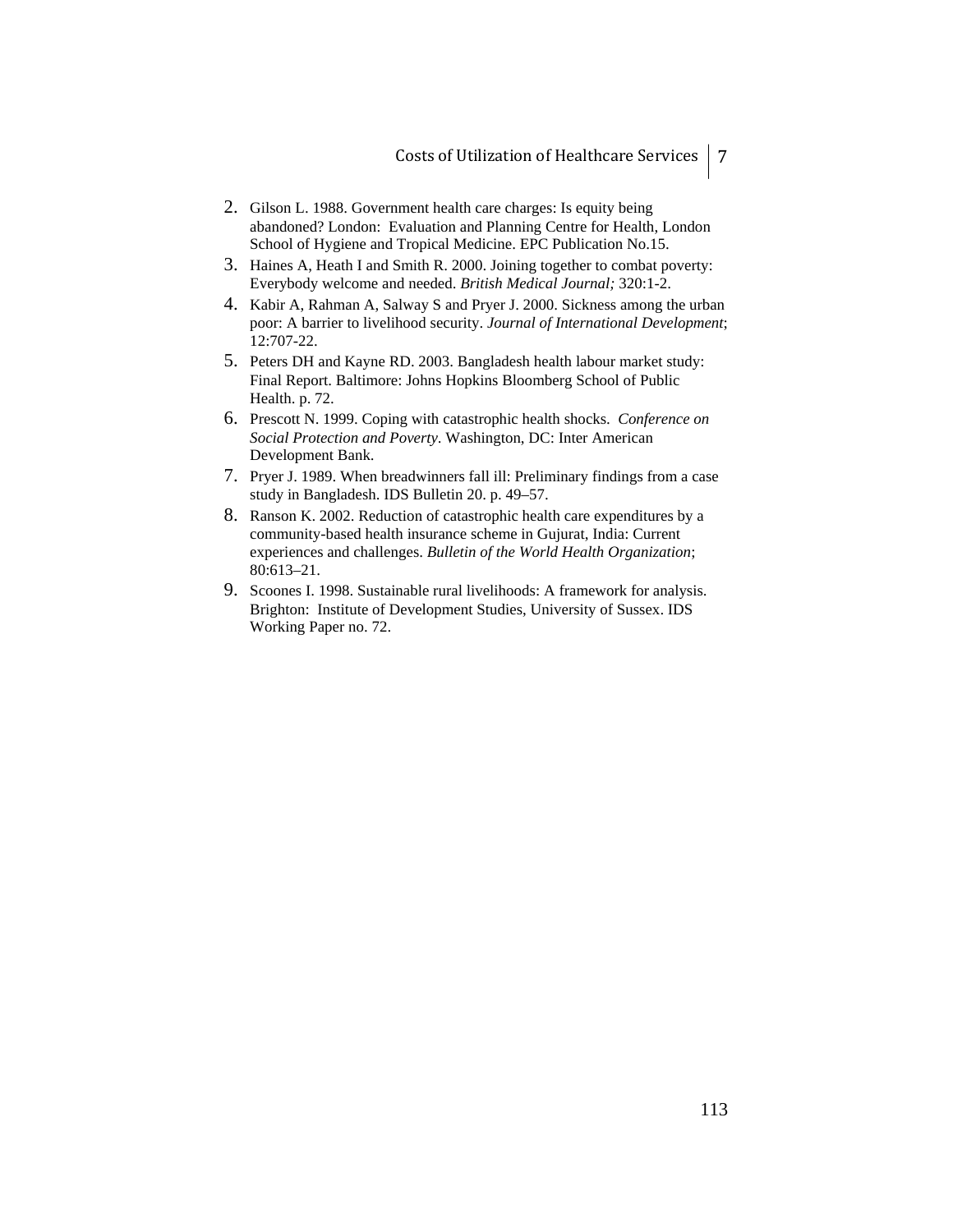# Chapter 8 **Conclusions**

### Abbas Bhuiya

The previous chapters provide a significant insight of the situation of health system as it exists in Chakaria. The findings highlight what constitutes health systems, people's health seeking behaviour, role of formal and informal healthcare providers, size of health market, and cost of healthcare. The understanding gained from this inquiry is invaluable with far reaching implications for future strategies.

Although the study area was not selected by using statistical procedures to ensure representativeness of Bangladesh; socioeconomically, demographically, health status and health service-wise the area is comparable with the eastern region of the country and reasonably well with the rest of the rural areas in the country. The conclusions derived from this study are relevant for improving the health of the rural masses in the country.

The findings from the study clearly depicted the heavy burden of illness prevailing in the study area. The nature of illnesses was a mixed bag of communicable and non-communicable diseases. Children suffered mostly from communicable diseases and the elderly population suffered from non-communicable diseases. This finding is consistent with the causes of death data from this and other rural areas (Bhuiya, Hanifi and Urni 2008; ICDDR,B. 2008). The villagers perceived the treatment provided by Village Doctors and physicians differently for different conditions, preferring physicians for life threatening conditions such as pneumonia among children and Village Doctors for commonly experienced conditions to begin with. However, the fact that nearly 70% of the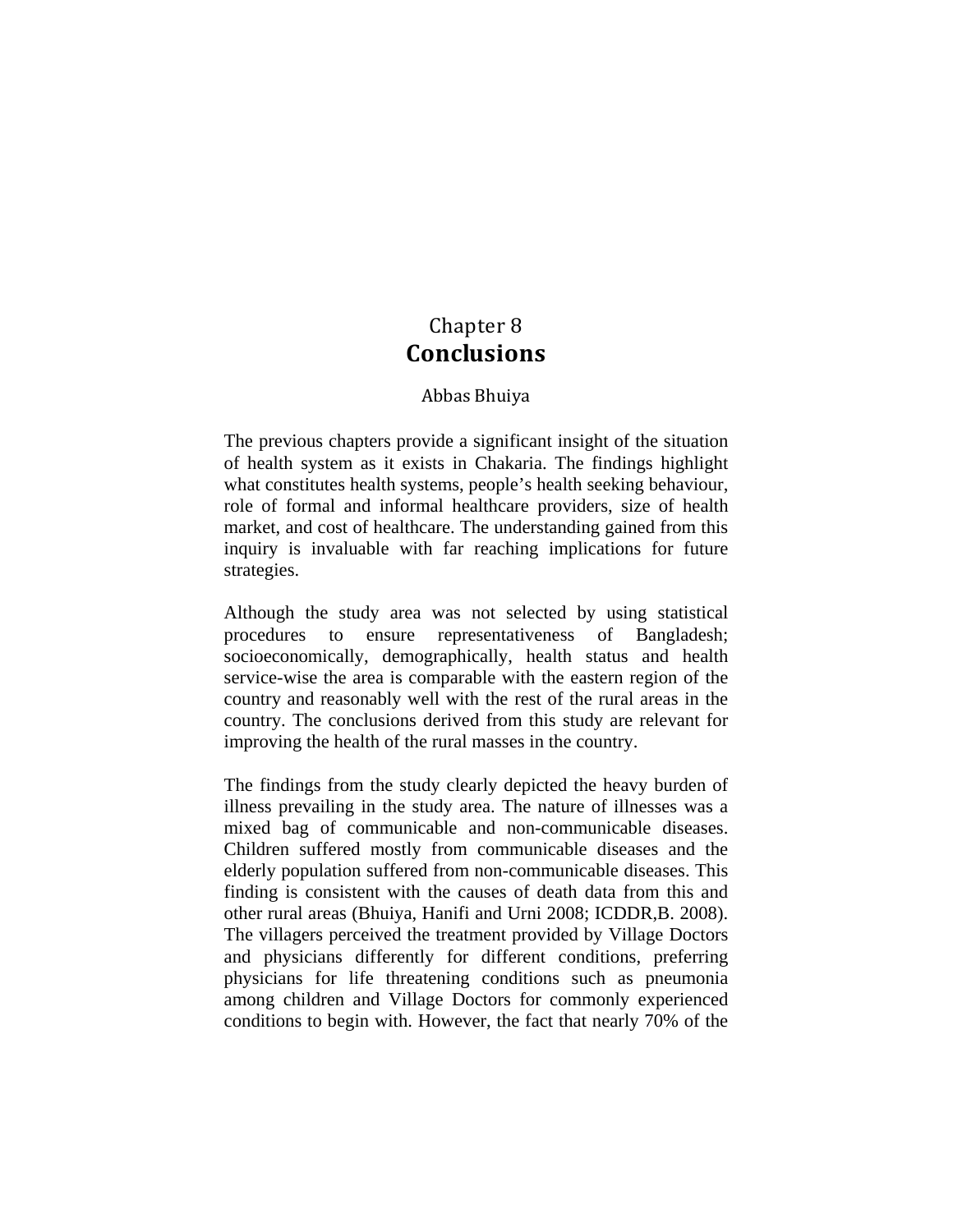### 8 | Conclusions

patients who contacted a healthcare provider for curative services contacted a Village Doctor and that they constituted 62% of the healthcare providers practicing modern medicine clearly established that the Village Doctors are a major player in the healthcare system in this *Upazila*. This finding is also consistent with the situation in the country as a whole (Bangladesh Health Watch 2008). The cost of healthcare from the Village Doctors was also substantially lower than physicians and their availability in the neighbourhood with flexible work hours and payment system made them a rational choice for the villagers. However, the issues concerning the inappropriate and harmful prescription of drugs should be taken into cognizance.

## **Actors in the Healthcare System**

The proportion of formally trained healthcare providers in the whole *Upazila* was an insignificant four percent. The majority of the villagers who were sick during the two weeks preceding the survey had contacted a Village Doctor for healthcare. These Village Doctors were also the dominant group as first point of referral. These findings indicate that the Village Doctors are major players in healthcare provision for the rural masses. A similar picture was also revealed in a nation-wide survey carried out recently by Bangladesh Health Watch (Bangladesh Health Watch 2008). This raises the question of the healers that the healthcare system is comprised of at the grass roots level. Is it the formally trained providers or the providers without formal training? Obviously the sheer number of the Village Doctors and the extent of their use by the villagers make them the dominant actors in the healthcare system at the primary healthcare level. The public sector facilities, though present, constitute an insignificant share of the healthcare market, especially for services that do not require hospital admission.

# **Existing Number of Physicians and the Workload**

With the observed level of illnesses, there would be 12,500 people sick in the *Upazila* in any one day. On the other hand, at the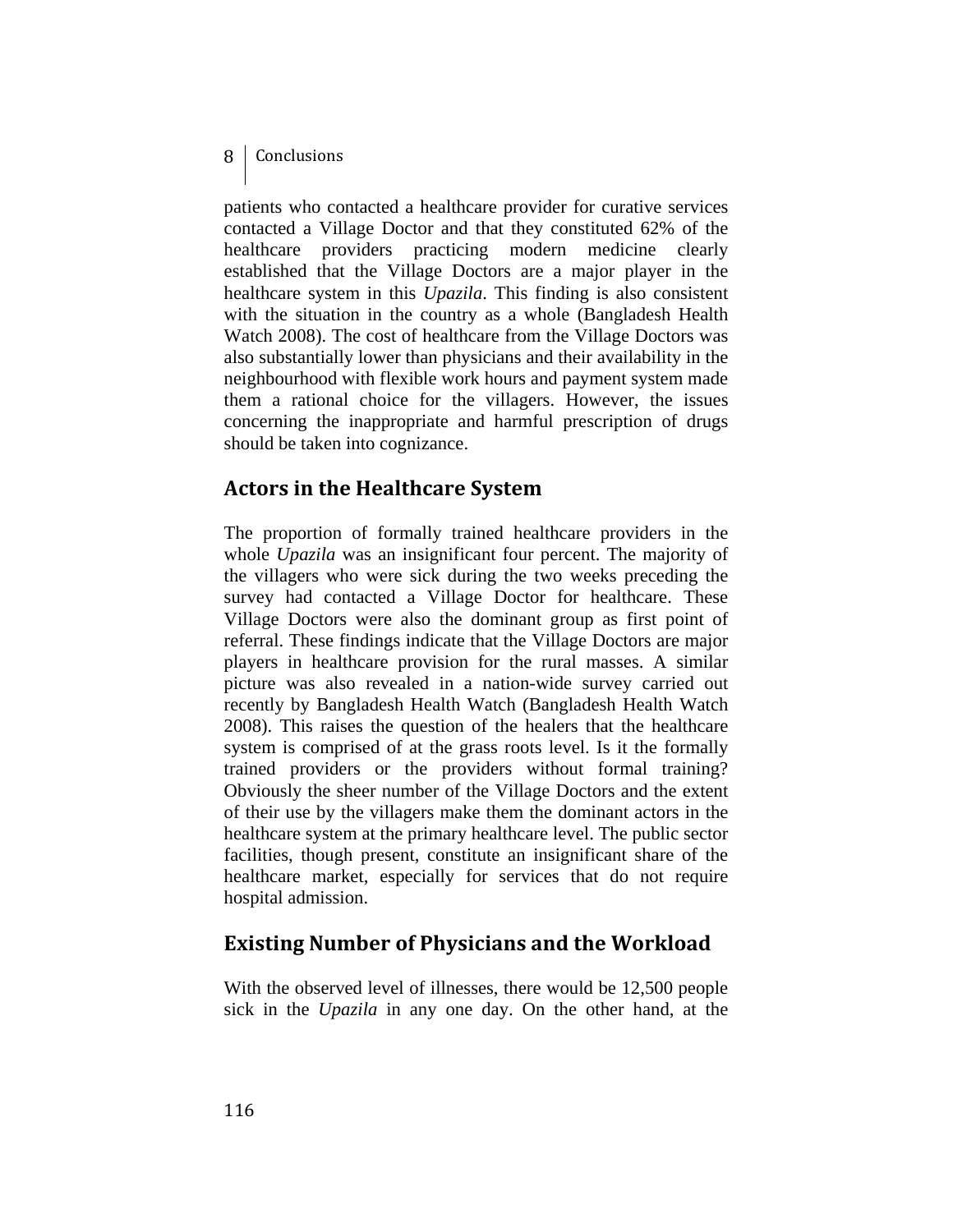providers' end, there were only 39 physicians and 328 Village Doctors practicing in Chakaria at the time of this study. If all patients were to be treated by a qualified physician, 320 patients would need to be seen by one physician per day. At present, villagers need to undertake arduous journeys from distant areas to see a physician. In an ideal situation a physician would treat 30 patients per day, so that a minimum of 417 physicians, an 11 fold increase of the current number, will be required to fulfill this demand. All these factors indicate the prevailing inadequacy of qualified providers in the health market of Chakaria and the necessity to increase their number. In addition to the current overall shortfall of qualified healthcare providers, their nonavailability in the rural areas will certainly continue for a while. The situation will be aggravated by the emerging burden of chronic and other diseases and it is likely that the rural masses will be more disproportionately disadvantaged in the future in terms of healthcare.

# **Village Without Village Doctors**

The Village Doctors have been very much a part of society and are interwoven in the prevailing healthcare system. They live in close proximity to the villagers and are available 24 hours a day. The Village Doctors offer services with very low or without consultancy fee and earns their living by selling drugs, at times which also is on credit. Many had received recognized short term training from the Government or NGOs, which gives them some legitimacy in their business. Thus the question of abandoning them, a total of 284,000 in the country, will raise many other related issues which include their rehabilitation and finding alternative arrangements for delivering health to the masses (Peters and Kayne 2003). Thus, it is unlikely that the nation will be able to take steps to abandon the practice of Village Doctors in the near future.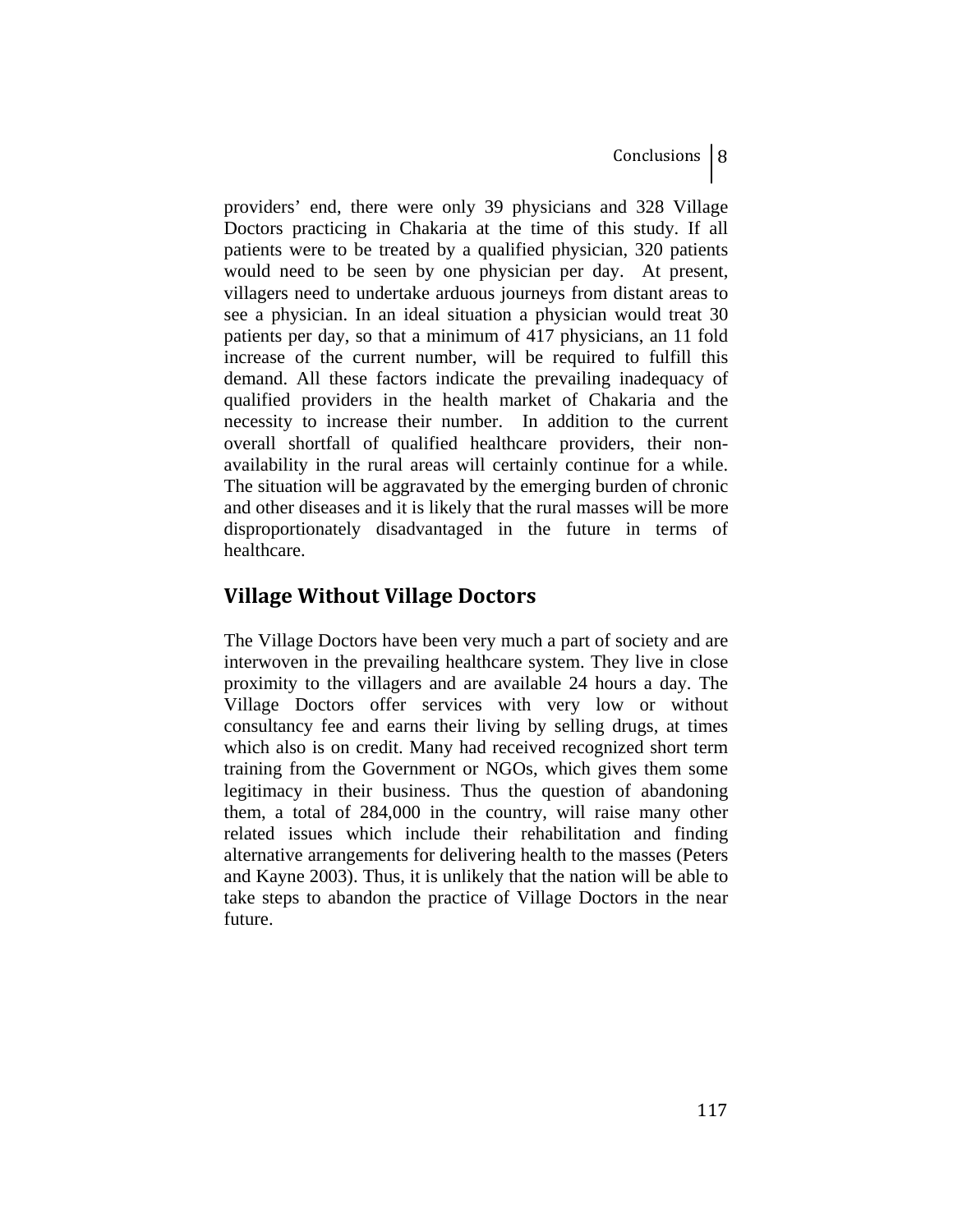# **Outlook**

Given the burden of illnesses, the number of physicians is seriously inadequate to attend to all cases of illness. The shortfall of physicians and other formally trained paraprofessionals in the country is huge (Bangladesh Health Watch 2008). At the current level of production, the shortfall of formally trained healthcare providers is unlikely to be met any time soon. The situation clearly demands innovative approaches to tackle the problems associated with the shortage of qualified healthcare providers. One such possibility is to gear up the production of formally trained healthcare providers.

Another solution to the problem could be to make use of the available pool of Village Doctors. The health seeking pattern identified in this study showed that the Village Doctors are the most popular providers for illnesses. Nevertheless, the major challenges in making the Village Doctors effective include minimizing their harmful and inappropriate practices, augmenting their skills, maintaining the quality of services and establishing their accountability. Thus ensuring an acceptable level of skills among these providers through targeted training programmes and introducing an oversight mechanism could in turn guarantee a minimum standard in the quality of healthcare provided for the majority of rural masses.

It is logical to assert that Village Doctors are a realistic and available option to deliver health in Bangladesh. The important issue is to decide on the level of involvement and the nature of services they will provide. This idea ties into task-shifting of service provision being explored globally in low income countries with the support of WHO (Bennett *et al.* 2005).

# **Improving the Quality of Services by the Village Doctors**

Considering the existence of the Village Doctors and the potential contributions they can make, it is important that the quality of the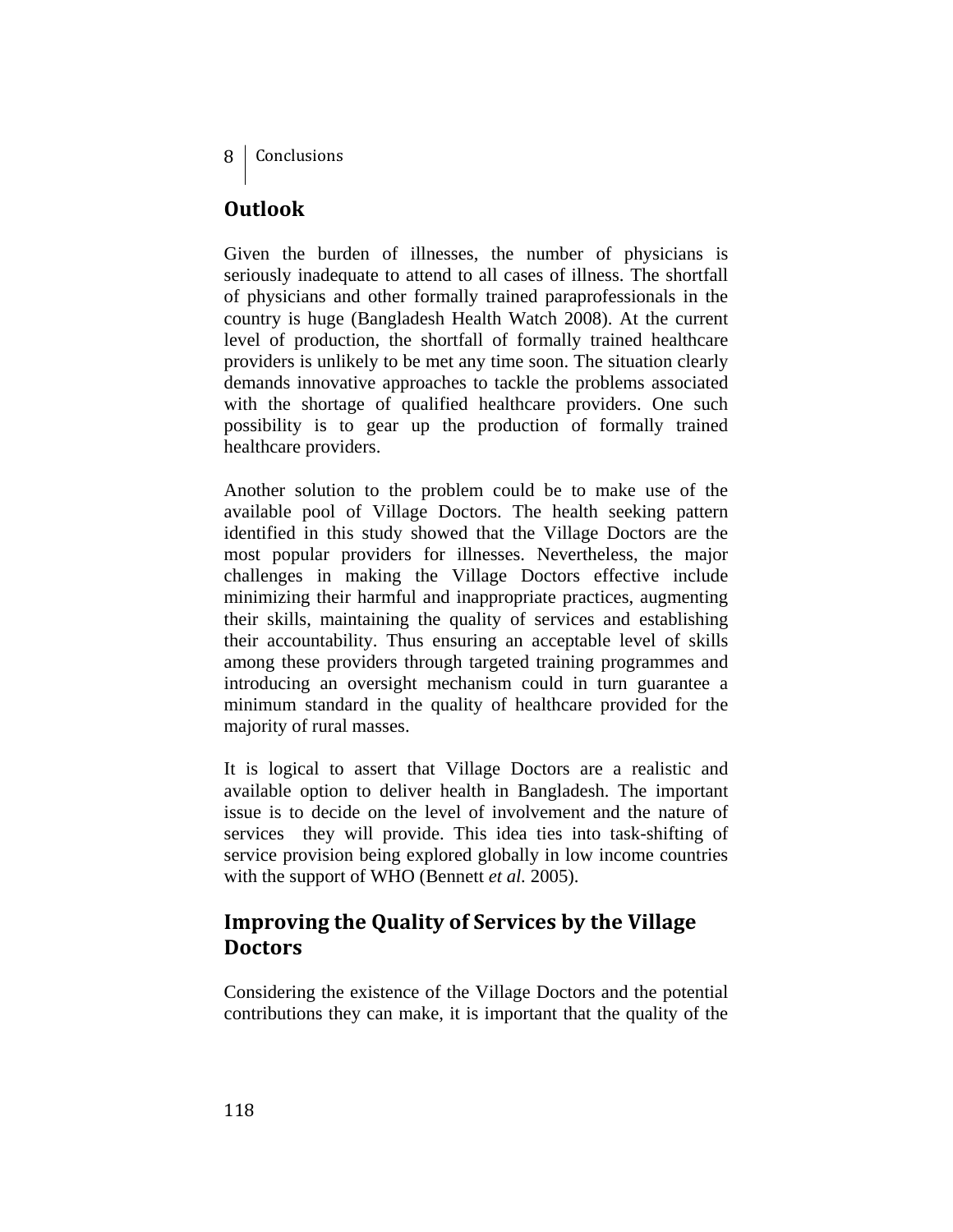services they provide are improved. They should be trained to provide primary healthcare services for selected conditions to a certain limit and to refer cases to appropriate places when the need arises. It seems that the most urgent issues concern the appropriate use of drugs, consultation support, and referral. Their willingness to receive training and advice should be seen as an opportunity. There are many examples which indicate that village level workers can be trained to provide primary healthcare and related services and also to manage complicated health issues like newborn care. One of the challenges in training the Village Doctors, however, is to undo their learning of bad practices and provide a platform for consulting a physician when the need arises. The task of training Village Doctors and providing them with consultation support may be huge; nevertheless they have the potential to contribute significantly and provide huge returns in healthcare to the rural masses in a situation like Bangladesh.

## **Recommendations**

The Ministry of Health and Family Welfare should develop an appropriate code of conduct for the Village Doctors. The Village Doctors should be brought under programmes to enhance the quality of services they provide and to establish accountability. Such a programme may include accreditation, incentives and disincentives for good and bad services respectively.

Village Doctors should be included in the purview of the health system. The national policy and planning framework should recognize and define the role of the Village Doctors in health service provision.

Village Doctors should be provided with continuous training, necessary information and consultation services to make them more efficient in their profession. This can be done through print and electronic media including mobile phones and the Internet.

A clear line of referral system should be defined between the Village Doctors and the public health infrastructure and providers. If intelligently done, this can reduce the patient burden on qualified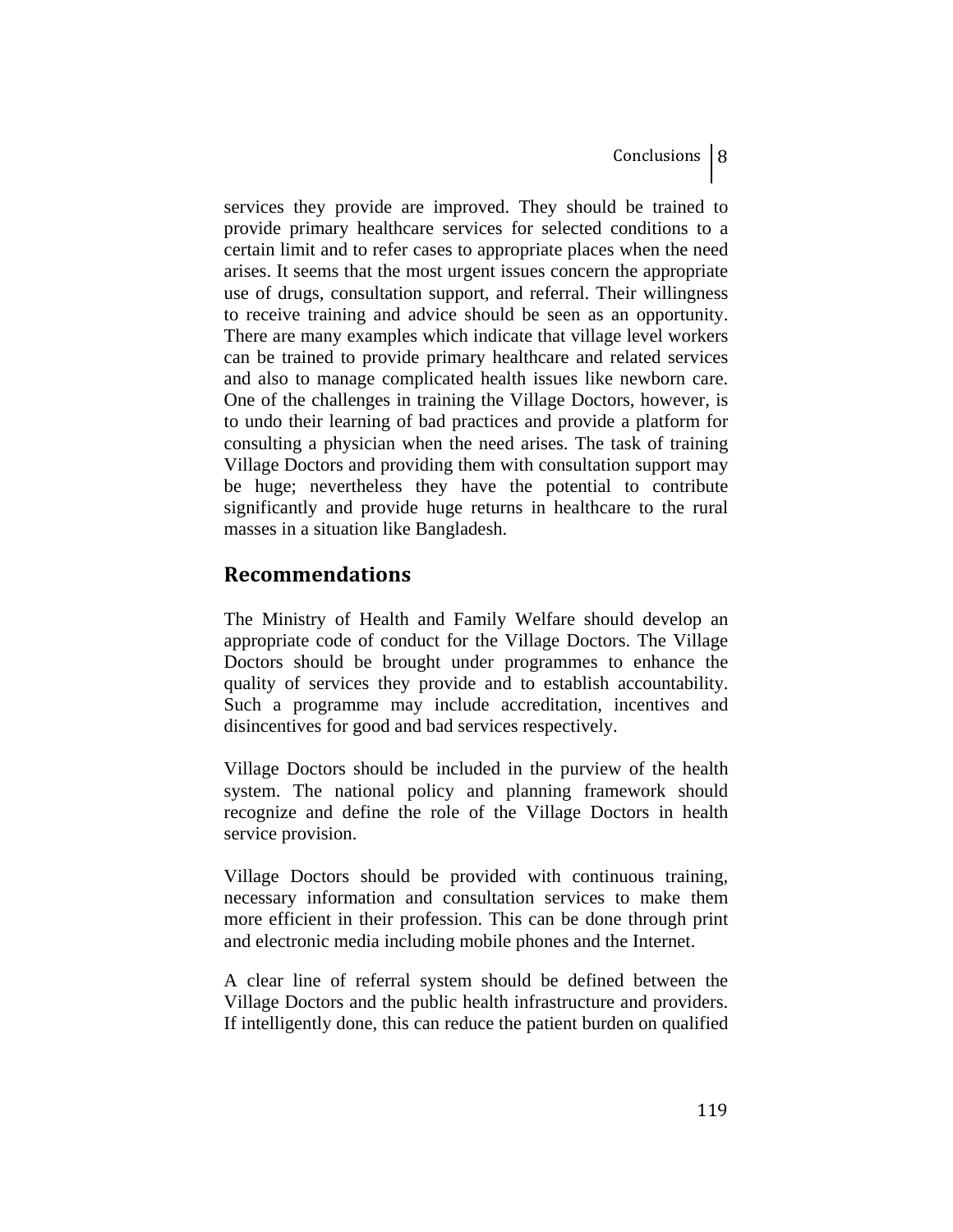### 8 | Conclusions

providers and bring the Village Doctors in close contact with the formal system, making the services more effective for the rural patients.

Village Doctors should also be used as promoters of public health, healthy lifestyles, hygiene behaviour, and for message dissemination.

Village Doctors should be prepared to play a pivotal role in providing community based primary care for the rural masses suffering from chronic diseases.

Ways should be found to make the Village Doctors eligible for institutional health financing systems such as demand side financing, insurance and the like.

In conclusion, the health of the huge rural masses in Bangladesh, given the human, financial and other constraints and the existing and emerging health threats, can be better achieved by making the best use of the existing workforce at the primary healthcare level in the villages. Among the various existing actors in the health system, the Village Doctors deserve maximum and immediate attention as they have been in existence for a long time, will continue to exist and have the largest reach especially amongst the poor. Any attempt to marginalize or ban the Village Doctors would be unwise and can result in depletion of resources with adverse consequences to health and wellbeing of the rural masses, especially the poor. Planning the future health systems by recognizing the potential role of the Village Doctors with necessary regulatory measures in place would be a very rational choice for Bangladesh.

## **References**

1. Bangladesh Health Watch. 2008. The state of health in Bangladesh 2007. Health workforce in Bangladesh: Who constitutes the healthcare system? Dhaka: Bangladesh Health Watch. p. 96.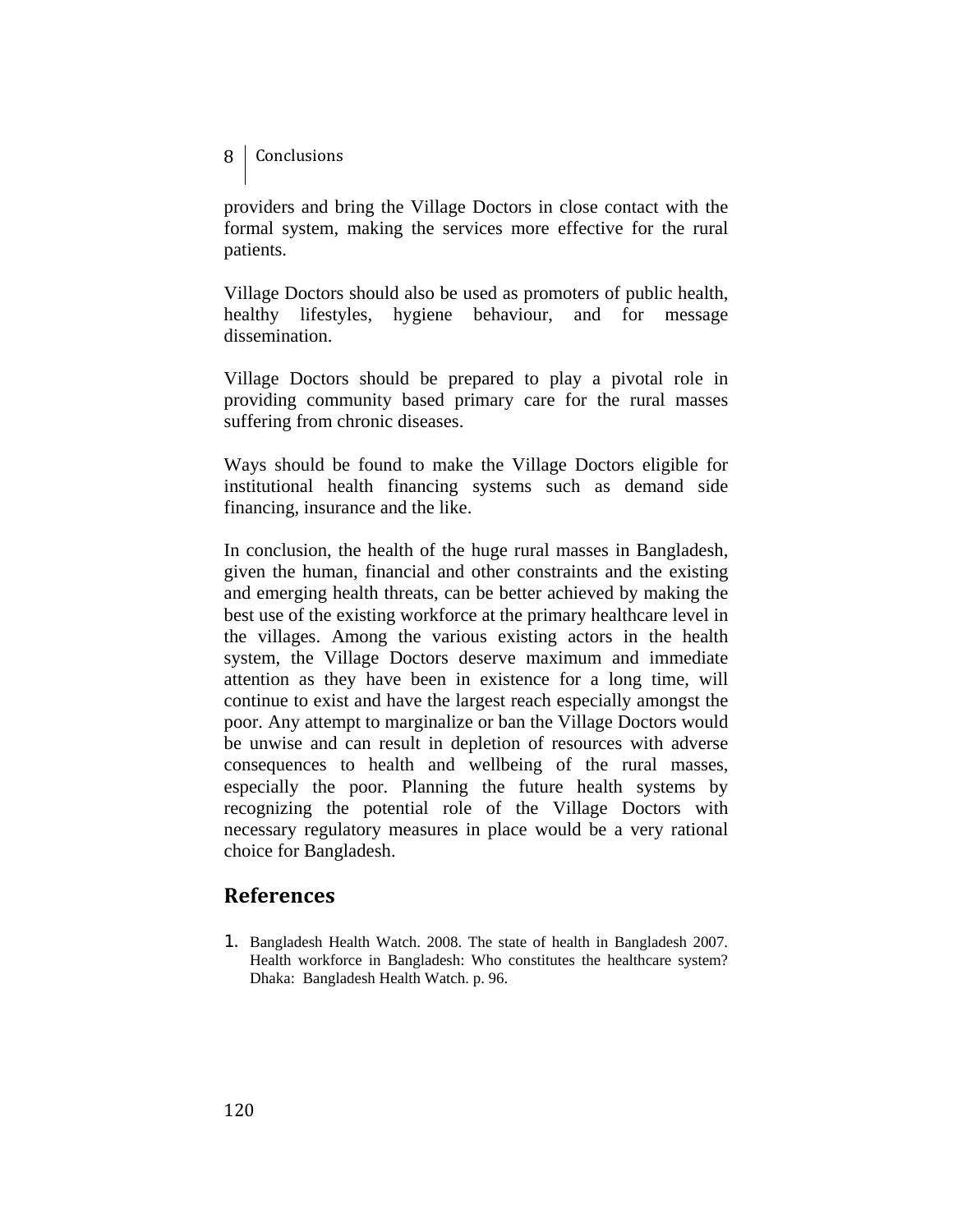- 2. Bennett S, Hanson K, Kadama P and Montagu D. 2005. Working with the non-state sector to achieve public health goals. Geneva: World Health Organization. Making Health Systems Work: Working Paper No. 2. p. 11.
- 3. Bhuiya A, Hanifi SMA and Urni F. 2008. Chakaria health and demographic surveillance system: Focusing on the poor and vulnerable. Demographic profile and utilization of healthcare services-2006. Dhaka: ICDDR,B. Scientific Report No. 102. p. 51.
- 4. ICDDR,B. 2008. Health and Demographic Surveillance System-Matlab: V. 40. Registration of health and demographic events 2006. Dhaka: ICDDR,B. Scientific Report No. 103.
- 5. Peters DH and Kayne RD. 2003. Bangladesh Health Labour Market Study: Final Report. Baltimore: Johns Hopkins Bloomberg School of Public Health. p. 72.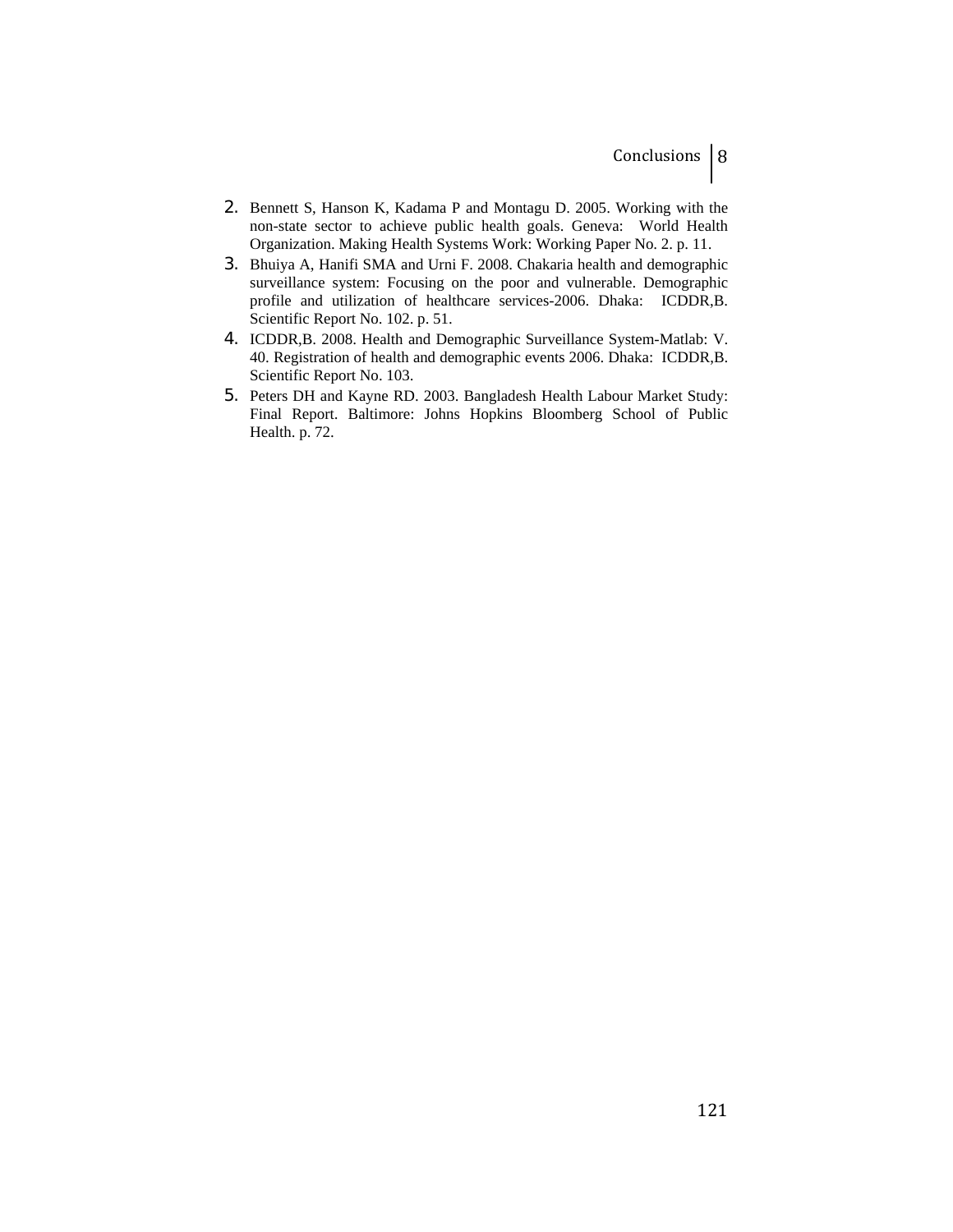# **About the Authors**

**Abbas Bhuiya**, M.A. Ph.D. is a Senior Social Scientist and Head of the Poverty and Health Programme and Social and Behavioural Sciences Unit in ICDDR,B. Also he is an Adjunct Professor to the BRAC James P Grant School of Public Health. He has a BA (Honours) and an MA degree in Statistics from the Chittagong University and MA and PhD in Demography from the Australian National University. He has 30 years of professional experience in the field of community health and health system research in Bangladesh with special focus on health equity and community development. He has published extensively in peer reviewed journals and books, and gave talks in many international forums.

**Ariful Moula**, B.A. (Honors), M.A. is a Field Research Officer of Chakaria Community Health Project under the Social and Behavioural Sciences Unit in ICDDR,B. He has 15 years of experiences in community organization; social mobilization; facilitating capacity building of self-help organizations; planning, implementation, monitoring and evaluation of field level programme and research activities.

**Farhana Urni** is a Senior Statistical Officer at the Social and Behavioural Sciences Unit, ICDDR,B. She has B.Sc and M.Sc. degree in Applied Statistics from the University of Dhaka. Has four years teaching experience at different private universities in Bangladesh and two years of experience in data collection, management and statistical analysis. She attended many national and international workshops and gave talk at international forum.

**Mohammad Iqbal**, MBBS, is a Senior Operations Researcher of Social and Behavioural Sciences Unit in ICDDR,B. He has 15 years of professional experience in the field of public health and community development.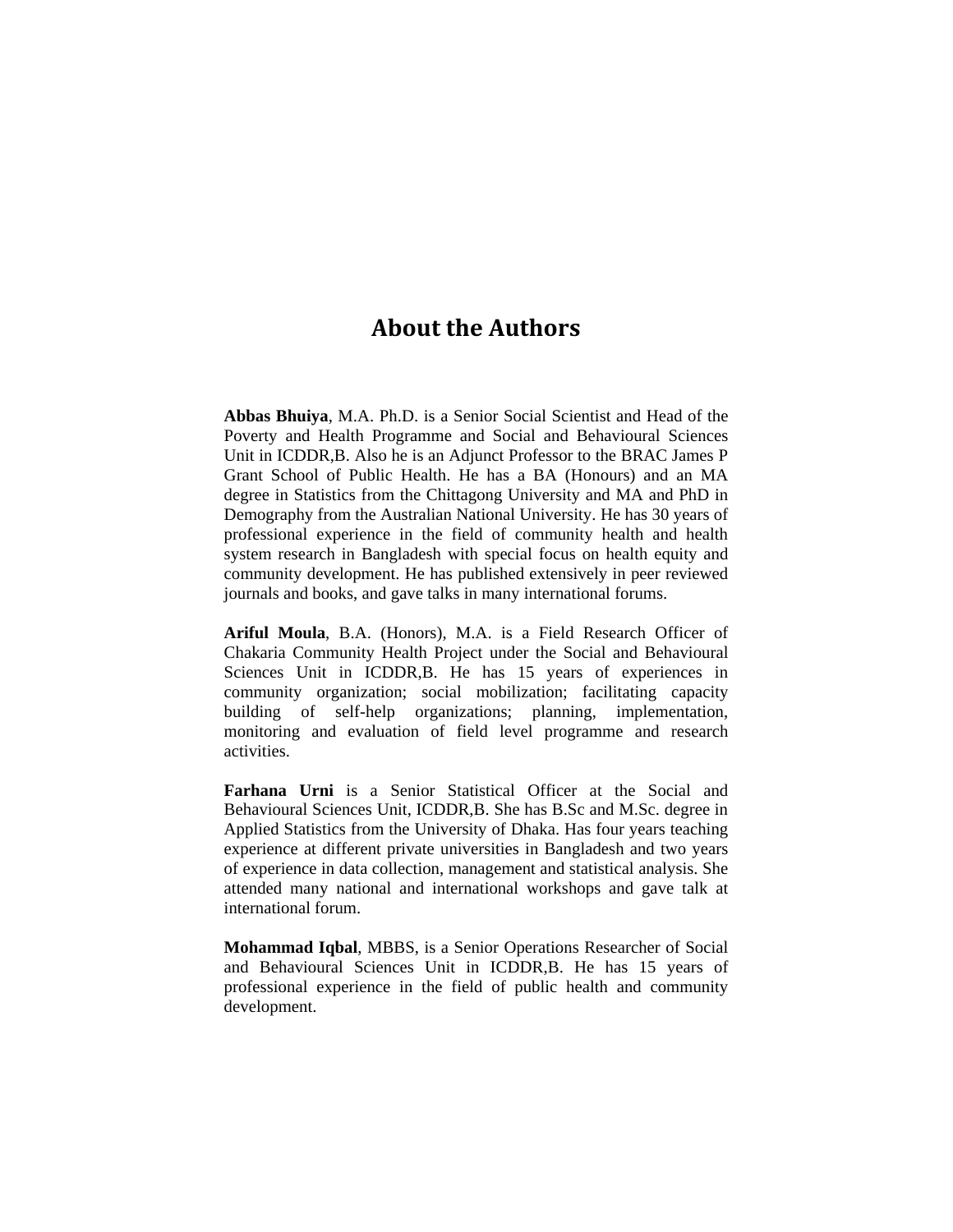**Papreen Nahar** did her PhD and MA in Medical Anthropology from the University of Amsterdam, the Netherlands. Prior to this she obtained an MSc. in Child Development and Family Relations from the University of Dhaka. Papreen currently works as an Assistant Professor in the School of Liberal Arts and Social Sciences at the Independent University, Bangladesh. She is affiliated with ICDDR,B as an Assistant Scientist. Papreen's interest lies broadly in three areas; Medical Anthropology, Women's Health and Gender Issues, and Natural Disaster.

**Rumesa Rowen Aziz** is a Research Investigator in the Public Health Sciences Division of ICDDR,B. She has a BA in Liberal Arts from Hampshire College and an MFA from Hunter College of the City University of New York. She has five years of professional experience in public health research with a focus on health equity and community empowerment.

**Sabrina Rasheed**, is a an Assistant Scientist at the Poverty and Health Program and Social and Behavioural Sciences Unit in ICDDR,B. She finished her Ph.D in 2007 on Maternal and Child Nutrition from Cornell University, USA. She has 10 years of professional experience in the field of community health in Bangladesh with special focus on health equity and community development. She has published in peer reviewed journals and gave talks in international forums.

**Shahidul Hoque**, B.A. (Honors), M.A., is a Senior Field Research Officer of Chakaria Community Health Project, under Social and Behavioural Sciences Unit in ICDDR,B. He has 18 years of experience in community organization; social mobilization; facilitating capacity building of self-help organizations; planning, implementation, monitoring and evaluation of field level programme and research activities. He is currently a student of MPH at the BRAC University James P Grand School of Public Health.

**Shehrin Shaila Mahmood** is an Assistant Scientist at the Social and Behavioural Sciences Unit of ICDDR,B. She has an MSS degree in Economics from the University of Dhaka, Bangladesh and an MA degree in Economics from the University of Waterloo, Canada. In her seven years of professional career she has worked in several field of health and development research. Her main research interests center around the issues of equity, health systems, poverty mapping and community development oriented action research. She has published several articles,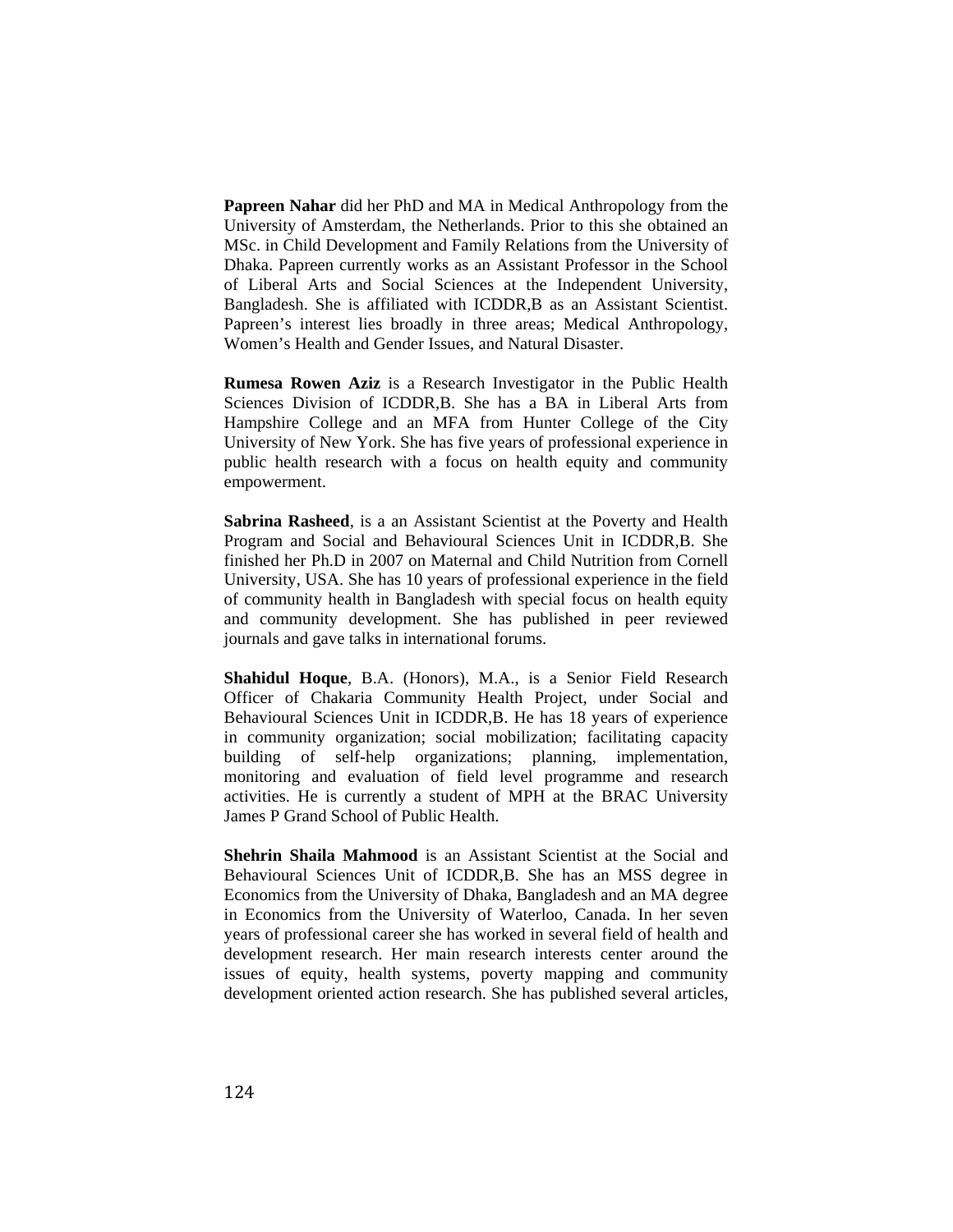mostly in the field of poverty, health, and equity, in peer reviewed journals.

**SMA Hanifi** is an Assistant Scientist currently working at the Social and Behavioural Sciences Unit of Public Health Sciences Division, ICDDR,B. He has completed a BSc and an MSc in Statistics from Rajshahi University, Bangladesh and an MPH from Umea University, Sweden. He has been involved in epidemiological study design, data collection and analysis, monitoring and evaluation for the last 15 years. Several articles and scientific reports have been published under his principal and co-authorship.

**Tamanna Sharmin** is a Research Investigator of Social and Behavioural Sciences Unit of ICDDR,B. She has a B.S.S. (Honours) and an M.S.S degree in Anthropology from Jahangirnagar University and an M.Sc. in Reproductive and Sexual Health Research from the London School of Hygiene and Tropical Medicine. She has 15 years of professional experience in the field of qualitative health research in Bangladesh with special focus on reproductive health. She has publications in peer reviewed journals.

**Tania Wahed** is a Senior Operations Researcher at the Social and Behavioural Sciences Unit in ICDDR,B. She graduated from the University of Dhaka with a Bachelor of Social Science (Honours) degree in Economics. She received her Masters of Social Science in Economics from the same University. She has also received a Masters in Public Health from the University of Texas-Houston, School of Public Health. She has 12 years experience in teaching and research with special focus on health equity and economic consequences of health care. She has published in peer reviewed journals and books.

**Kaneta K Choudhury** is currently a Ph.D student at the University of Bath, UK. She has a B.B.A. from the Independent University of Bangladesh and an M.Res. from the University of Bath, UK. She has 10 years of experience in the field of development research with special focus on health equity and quality of life.